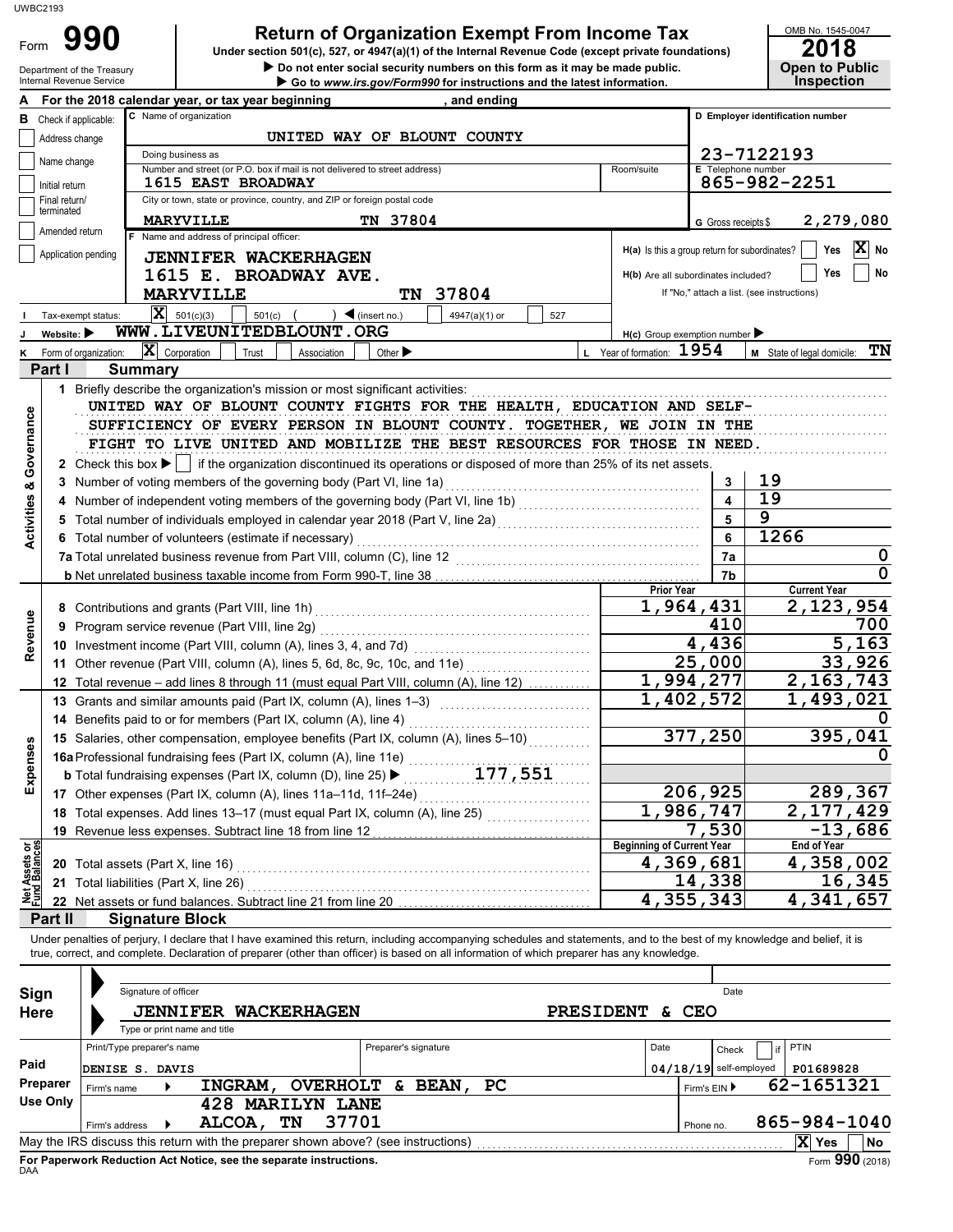|              | Form 990 (2018) UNITED WAY OF BLOUNT COUNTY                                 |                                                     |                                                                                                              | 23-7122193                                                                                                                     | Page 2                   |
|--------------|-----------------------------------------------------------------------------|-----------------------------------------------------|--------------------------------------------------------------------------------------------------------------|--------------------------------------------------------------------------------------------------------------------------------|--------------------------|
| Part III     |                                                                             | <b>Statement of Program Service Accomplishments</b> |                                                                                                              |                                                                                                                                |                          |
|              |                                                                             |                                                     | Check if Schedule O contains a response or note to any line in this Part III                                 |                                                                                                                                | $\vert \mathbf{x} \vert$ |
| 1.           | Briefly describe the organization's mission:                                |                                                     |                                                                                                              |                                                                                                                                |                          |
|              |                                                                             |                                                     |                                                                                                              | TO IMPROVE LIVES BY MOBILIZING THE CARING POWER OF OUR COMMUNITIES.                                                            |                          |
|              |                                                                             |                                                     |                                                                                                              |                                                                                                                                |                          |
|              |                                                                             |                                                     |                                                                                                              |                                                                                                                                |                          |
|              |                                                                             |                                                     |                                                                                                              |                                                                                                                                |                          |
|              |                                                                             |                                                     |                                                                                                              |                                                                                                                                |                          |
| $\mathbf{2}$ |                                                                             |                                                     | Did the organization undertake any significant program services during the year which were not listed on the |                                                                                                                                |                          |
|              | prior Form 990 or 990-EZ?                                                   |                                                     |                                                                                                              |                                                                                                                                | Yes $\overline{X}$ No    |
|              | If "Yes," describe these new services on Schedule O.                        |                                                     |                                                                                                              |                                                                                                                                |                          |
| 3            |                                                                             |                                                     | Did the organization cease conducting, or make significant changes in how it conducts, any program           |                                                                                                                                |                          |
|              | services?                                                                   |                                                     |                                                                                                              |                                                                                                                                | Yes $\overline{X}$ No    |
|              | If "Yes," describe these changes on Schedule O.                             |                                                     |                                                                                                              |                                                                                                                                |                          |
| 4            |                                                                             |                                                     |                                                                                                              | Describe the organization's program service accomplishments for each of its three largest program services, as measured by     |                          |
|              |                                                                             |                                                     |                                                                                                              | expenses. Section 501(c)(3) and 501(c)(4) organizations are required to report the amount of grants and allocations to others, |                          |
|              | the total expenses, and revenue, if any, for each program service reported. |                                                     |                                                                                                              |                                                                                                                                |                          |
|              |                                                                             |                                                     |                                                                                                              |                                                                                                                                |                          |
| 4a (Code:    |                                                                             |                                                     |                                                                                                              | ) (Expenses $\frac{1}{741}$ , 741, 648 including grants of $\frac{1}{317}$ , 317, 254 ) (Revenue \$                            | 700)                     |
|              | SEE SCHEDULE O                                                              |                                                     |                                                                                                              |                                                                                                                                |                          |
|              |                                                                             |                                                     |                                                                                                              |                                                                                                                                |                          |
|              |                                                                             |                                                     |                                                                                                              |                                                                                                                                |                          |
|              |                                                                             |                                                     |                                                                                                              |                                                                                                                                |                          |
|              |                                                                             |                                                     |                                                                                                              |                                                                                                                                |                          |
|              |                                                                             |                                                     |                                                                                                              |                                                                                                                                |                          |
|              |                                                                             |                                                     |                                                                                                              |                                                                                                                                |                          |
|              |                                                                             |                                                     |                                                                                                              |                                                                                                                                |                          |
|              |                                                                             |                                                     |                                                                                                              |                                                                                                                                |                          |
|              |                                                                             |                                                     |                                                                                                              |                                                                                                                                |                          |
|              |                                                                             |                                                     |                                                                                                              |                                                                                                                                |                          |
|              |                                                                             |                                                     |                                                                                                              |                                                                                                                                |                          |
|              |                                                                             |                                                     |                                                                                                              |                                                                                                                                |                          |
|              |                                                                             |                                                     |                                                                                                              |                                                                                                                                |                          |
|              |                                                                             |                                                     |                                                                                                              |                                                                                                                                |                          |
| 4b (Code:    | ) (Expenses \$                                                              |                                                     |                                                                                                              |                                                                                                                                |                          |
|              |                                                                             |                                                     |                                                                                                              | DONOR CONTRIBUTIONS DESIGNATED TO OTHER LOCAL UNITED WAYS.                                                                     |                          |
|              |                                                                             |                                                     |                                                                                                              |                                                                                                                                |                          |
|              |                                                                             |                                                     |                                                                                                              |                                                                                                                                |                          |
|              |                                                                             |                                                     |                                                                                                              |                                                                                                                                |                          |
|              |                                                                             |                                                     |                                                                                                              |                                                                                                                                |                          |
|              |                                                                             |                                                     |                                                                                                              |                                                                                                                                |                          |
|              |                                                                             |                                                     |                                                                                                              |                                                                                                                                |                          |
|              |                                                                             |                                                     |                                                                                                              |                                                                                                                                |                          |
|              |                                                                             |                                                     |                                                                                                              |                                                                                                                                |                          |
|              |                                                                             |                                                     |                                                                                                              |                                                                                                                                |                          |
|              |                                                                             |                                                     |                                                                                                              |                                                                                                                                |                          |
|              |                                                                             |                                                     |                                                                                                              |                                                                                                                                |                          |
|              |                                                                             |                                                     |                                                                                                              |                                                                                                                                |                          |
| 4c (Code:    | (Expenses \$                                                                |                                                     | including grants of $\frac{1}{2}$                                                                            |                                                                                                                                | ) (Revenue \$            |
| N/A          |                                                                             |                                                     |                                                                                                              |                                                                                                                                |                          |
|              |                                                                             |                                                     |                                                                                                              |                                                                                                                                |                          |
|              |                                                                             |                                                     |                                                                                                              |                                                                                                                                |                          |
|              |                                                                             |                                                     |                                                                                                              |                                                                                                                                |                          |
|              |                                                                             |                                                     |                                                                                                              |                                                                                                                                |                          |
|              |                                                                             |                                                     |                                                                                                              |                                                                                                                                |                          |
|              |                                                                             |                                                     |                                                                                                              |                                                                                                                                |                          |
|              |                                                                             |                                                     |                                                                                                              |                                                                                                                                |                          |
|              |                                                                             |                                                     |                                                                                                              |                                                                                                                                |                          |
|              |                                                                             |                                                     |                                                                                                              |                                                                                                                                |                          |
|              |                                                                             |                                                     |                                                                                                              |                                                                                                                                |                          |
|              |                                                                             |                                                     |                                                                                                              |                                                                                                                                |                          |
|              |                                                                             |                                                     |                                                                                                              |                                                                                                                                |                          |
|              | 4d Other program services (Describe in Schedule O.)                         |                                                     |                                                                                                              |                                                                                                                                |                          |
|              | (Expenses \$                                                                | including grants of \$<br>1,917,415                 |                                                                                                              | (Revenue \$                                                                                                                    |                          |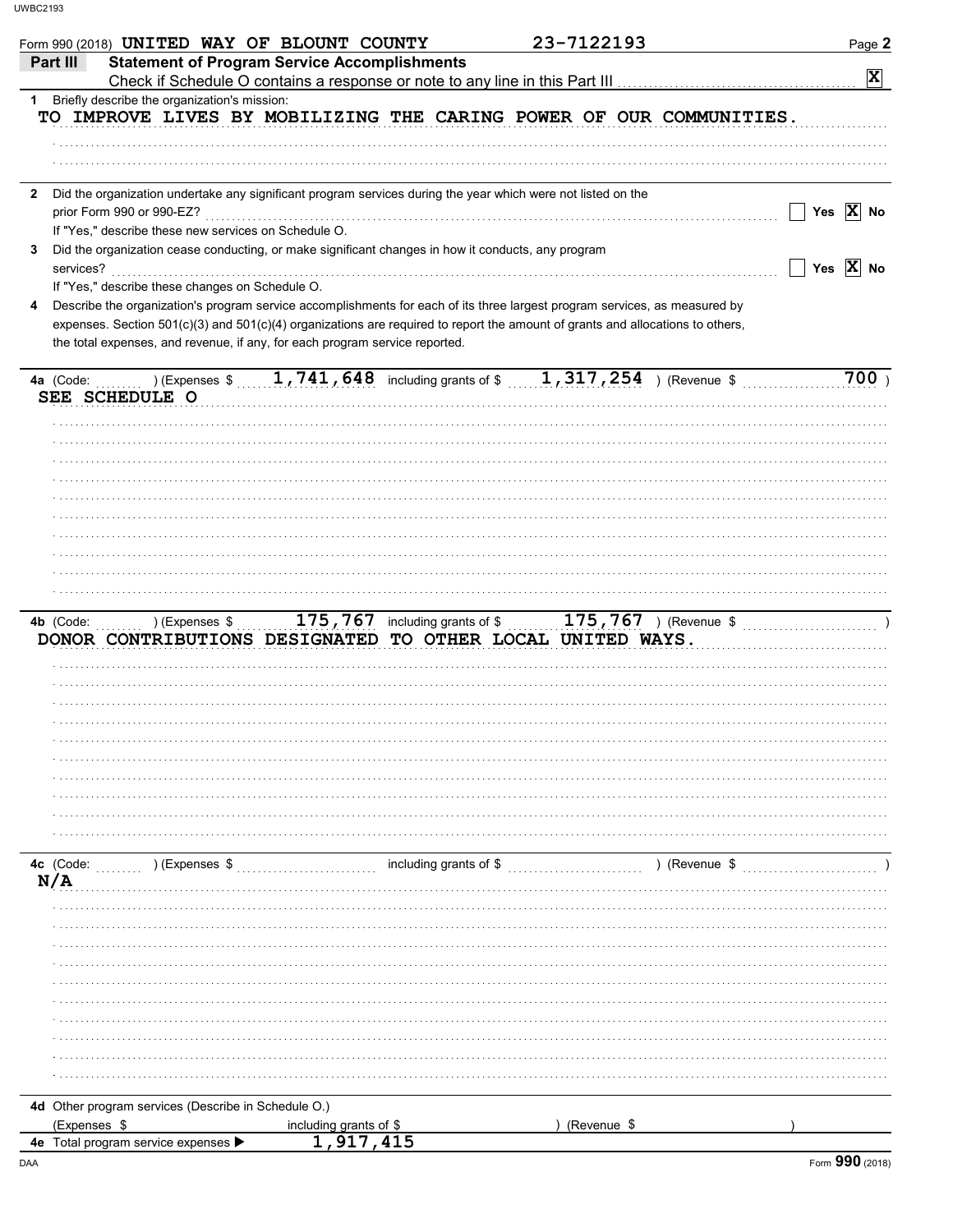### Form 990 (2018) **UNITED WAY OF BLOUNT COUNTY 23-7122193** Page 3

|     | Part IV<br><b>Checklist of Required Schedules</b>                                                                                                                                                             |                 |             |              |
|-----|---------------------------------------------------------------------------------------------------------------------------------------------------------------------------------------------------------------|-----------------|-------------|--------------|
|     |                                                                                                                                                                                                               |                 | Yes         | No           |
| 1   | Is the organization described in section 501(c)(3) or $4947(a)(1)$ (other than a private foundation)? If "Yes,"                                                                                               |                 |             |              |
|     | complete Schedule A                                                                                                                                                                                           | 1               | X           |              |
| 2   | Is the organization required to complete Schedule B, Schedule of Contributors (see instructions)?                                                                                                             | $\mathbf{2}$    | $\mathbf x$ |              |
| 3   | Did the organization engage in direct or indirect political campaign activities on behalf of or in opposition to                                                                                              |                 |             |              |
|     | candidates for public office? If "Yes," complete Schedule C, Part I                                                                                                                                           | 3               |             | X            |
| 4   | Section 501(c)(3) organizations. Did the organization engage in lobbying activities, or have a section 501(h)                                                                                                 |                 |             |              |
|     | election in effect during the tax year? If "Yes," complete Schedule C, Part II                                                                                                                                | 4               |             | X            |
| 5   | Is the organization a section $501(c)(4)$ , $501(c)(5)$ , or $501(c)(6)$ organization that receives membership dues,                                                                                          |                 |             |              |
|     | assessments, or similar amounts as defined in Revenue Procedure 98-19? If "Yes," complete Schedule C, Part III                                                                                                | 5               |             | X.           |
| 6   | Did the organization maintain any donor advised funds or any similar funds or accounts for which donors                                                                                                       |                 |             |              |
|     | have the right to provide advice on the distribution or investment of amounts in such funds or accounts? If                                                                                                   |                 |             | X            |
| 7   | "Yes," complete Schedule D, Part I<br>Did the organization receive or hold a conservation easement, including easements to preserve open space,                                                               | 6               |             |              |
|     | the environment, historic land areas, or historic structures? If "Yes," complete Schedule D, Part II                                                                                                          | 7               |             | X.           |
| 8   | Did the organization maintain collections of works of art, historical treasures, or other similar assets? If "Yes,"                                                                                           |                 |             |              |
|     | complete Schedule D, Part III                                                                                                                                                                                 | 8               |             | X.           |
| 9   | Did the organization report an amount in Part X, line 21, for escrow or custodial account liability, serve as a                                                                                               |                 |             |              |
|     | custodian for amounts not listed in Part X; or provide credit counseling, debt management, credit repair, or                                                                                                  |                 |             |              |
|     | debt negotiation services? If "Yes," complete Schedule D, Part IV                                                                                                                                             | 9               |             | X            |
| 10  | Did the organization, directly or through a related organization, hold assets in temporarily restricted                                                                                                       |                 |             |              |
|     | endowments, permanent endowments, or quasi-endowments? If "Yes," complete Schedule D, Part V                                                                                                                  | 10              |             | X            |
| 11  | If the organization's answer to any of the following questions is "Yes," then complete Schedule D, Parts VI,                                                                                                  |                 |             |              |
|     | VII, VIII, IX, or X as applicable.                                                                                                                                                                            |                 |             |              |
| a   | Did the organization report an amount for land, buildings, and equipment in Part X, line 10? If "Yes,"                                                                                                        |                 |             |              |
|     | complete Schedule D, Part VI                                                                                                                                                                                  | 11a             | X           |              |
| b   | Did the organization report an amount for investments—other securities in Part X, line 12 that is 5% or more                                                                                                  |                 |             |              |
|     | of its total assets reported in Part X, line 16? If "Yes," complete Schedule D, Part VII                                                                                                                      | 11b             |             | X.           |
| c   | Did the organization report an amount for investments—program related in Part X, line 13 that is 5% or more                                                                                                   |                 |             |              |
|     | of its total assets reported in Part X, line 16? If "Yes," complete Schedule D, Part VIII                                                                                                                     | 11c             |             | X            |
| d   | Did the organization report an amount for other assets in Part X, line 15 that is 5% or more of its total assets                                                                                              |                 |             |              |
|     | reported in Part X, line 16? If "Yes," complete Schedule D, Part IX                                                                                                                                           | 11d             |             | X.           |
| е   | Did the organization report an amount for other liabilities in Part X, line 25? If "Yes," complete Schedule D, Part X                                                                                         | 11e             |             | $\mathbf{x}$ |
| f   | Did the organization's separate or consolidated financial statements for the tax year include a footnote that addresses                                                                                       |                 |             |              |
|     | the organization's liability for uncertain tax positions under FIN 48 (ASC 740)? If "Yes," complete Schedule D, Part X                                                                                        | 11f             |             | X            |
| 12a | Did the organization obtain separate, independent audited financial statements for the tax year? If "Yes," complete                                                                                           |                 |             |              |
|     | Schedule D. Parts XI and XII                                                                                                                                                                                  | 12a             | x           |              |
| b   | Was the organization included in consolidated, independent audited financial statements for the tax year? If                                                                                                  |                 |             |              |
|     | "Yes," and if the organization answered "No" to line 12a, then completing Schedule D, Parts XI and XII is optional                                                                                            | 12 <sub>b</sub> |             | X            |
| 13  |                                                                                                                                                                                                               | 13              |             | X<br>X       |
| 14a | Did the organization maintain an office, employees, or agents outside of the United States?                                                                                                                   | 14a             |             |              |
| b   | Did the organization have aggregate revenues or expenses of more than \$10,000 from grantmaking,<br>fundraising, business, investment, and program service activities outside the United States, or aggregate |                 |             |              |
|     | foreign investments valued at \$100,000 or more? If "Yes," complete Schedule F, Parts I and IV [[[[[[[[[[[[[[[                                                                                                | 14b             |             | X.           |
| 15  | Did the organization report on Part IX, column (A), line 3, more than \$5,000 of grants or other assistance to or                                                                                             |                 |             |              |
|     | for any foreign organization? If "Yes," complete Schedule F, Parts II and IV                                                                                                                                  | 15              |             | X            |
| 16  | Did the organization report on Part IX, column (A), line 3, more than \$5,000 of aggregate grants or other                                                                                                    |                 |             |              |
|     | assistance to or for foreign individuals? If "Yes," complete Schedule F, Parts III and IV [[[[[[[[[[[[[[[[[[[                                                                                                 | 16              |             | X.           |
| 17  | Did the organization report a total of more than \$15,000 of expenses for professional fundraising services on                                                                                                |                 |             |              |
|     | Part IX, column (A), lines 6 and 11e? If "Yes," complete Schedule G, Part I (see instructions) [[[[[[[[[[[[[[                                                                                                 | 17              |             | X            |
| 18  | Did the organization report more than \$15,000 total of fundraising event gross income and contributions on                                                                                                   |                 |             |              |
|     | Part VIII, lines 1c and 8a? If "Yes," complete Schedule G, Part II                                                                                                                                            | 18              | X           |              |
| 19  | Did the organization report more than \$15,000 of gross income from gaming activities on Part VIII, line 9a?                                                                                                  |                 |             |              |
|     |                                                                                                                                                                                                               | 19              |             | X            |
| 20a |                                                                                                                                                                                                               | 20a             |             | X            |
| b   |                                                                                                                                                                                                               | 20 <sub>b</sub> |             |              |
| 21  | Did the organization report more than \$5,000 of grants or other assistance to any domestic organization or                                                                                                   |                 |             |              |
|     |                                                                                                                                                                                                               | 21              | x           |              |

Form **990** (2018)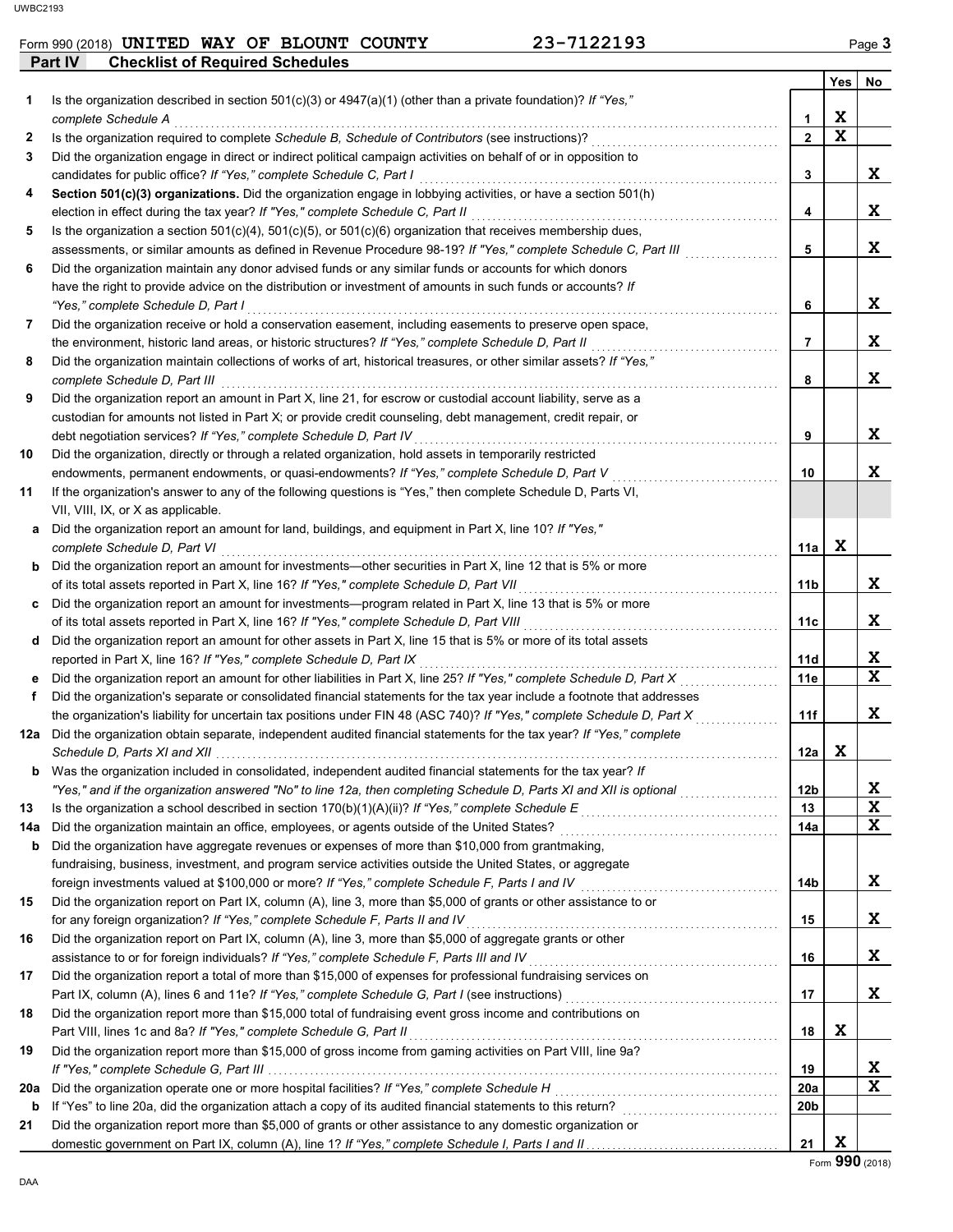#### Form 990 (2018) **UNITED WAY OF BLOUNT COUNTY 23-7122193** Page 4 **UNITED WAY OF BLOUNT COUNTY 23-7122193**

|     | Part IV<br><b>Checklist of Required Schedules (continued)</b>                                                                                                                               |                |             |                 |     |        |
|-----|---------------------------------------------------------------------------------------------------------------------------------------------------------------------------------------------|----------------|-------------|-----------------|-----|--------|
|     |                                                                                                                                                                                             |                |             |                 | Yes | No     |
| 22  | Did the organization report more than \$5,000 of grants or other assistance to or for domestic individuals on                                                                               |                |             |                 |     |        |
|     | Part IX, column (A), line 2? If "Yes," complete Schedule I, Parts I and III                                                                                                                 |                |             | 22              |     | X      |
| 23  | Did the organization answer "Yes" to Part VII, Section A, line 3, 4, or 5 about compensation of the                                                                                         |                |             |                 |     |        |
|     | organization's current and former officers, directors, trustees, key employees, and highest compensated                                                                                     |                |             |                 |     |        |
|     | employees? If "Yes," complete Schedule J                                                                                                                                                    |                |             | 23              |     | X      |
| 24a | Did the organization have a tax-exempt bond issue with an outstanding principal amount of more than                                                                                         |                |             |                 |     |        |
|     | \$100,000 as of the last day of the year, that was issued after December 31, 2002? If "Yes," answer lines 24b                                                                               |                |             |                 |     |        |
|     | through 24d and complete Schedule K. If "No," go to line 25a                                                                                                                                |                |             | 24a             |     | X      |
| b   | Did the organization invest any proceeds of tax-exempt bonds beyond a temporary period exception?                                                                                           |                |             | 24b             |     |        |
| c   | Did the organization maintain an escrow account other than a refunding escrow at any time during the year                                                                                   |                |             |                 |     |        |
|     | to defease any tax-exempt bonds?                                                                                                                                                            |                |             | 24c             |     |        |
| d   | Did the organization act as an "on behalf of" issuer for bonds outstanding at any time during the year?                                                                                     |                |             | <b>24d</b>      |     |        |
|     | 25a Section 501(c)(3), 501(c)(4), and 501(c)(29) organizations. Did the organization engage in an excess benefit                                                                            |                |             |                 |     |        |
|     | transaction with a disqualified person during the year? If "Yes," complete Schedule L, Part I                                                                                               |                |             | 25a             |     | X      |
| b   | Is the organization aware that it engaged in an excess benefit transaction with a disqualified person in a prior                                                                            |                |             |                 |     |        |
|     | year, and that the transaction has not been reported on any of the organization's prior Forms 990 or 990-EZ?                                                                                |                |             |                 |     |        |
|     | If "Yes," complete Schedule L, Part I                                                                                                                                                       |                |             | 25 <sub>b</sub> |     | X      |
| 26  | Did the organization report any amount on Part X, line 5, 6, or 22 for receivables from or payables to any                                                                                  |                |             |                 |     |        |
|     | current or former officers, directors, trustees, key employees, highest compensated employees, or                                                                                           |                |             |                 |     |        |
|     | disqualified persons? If "Yes," complete Schedule L, Part II                                                                                                                                |                |             | 26              |     | X      |
| 27  | Did the organization provide a grant or other assistance to an officer, director, trustee, key employee,                                                                                    |                |             |                 |     |        |
|     | substantial contributor or employee thereof, a grant selection committee member, or to a 35% controlled                                                                                     |                |             |                 |     |        |
|     | entity or family member of any of these persons? If "Yes," complete Schedule L, Part III                                                                                                    |                |             | 27              |     | X      |
| 28  | Was the organization a party to a business transaction with one of the following parties (see Schedule L,                                                                                   |                |             |                 |     |        |
|     | Part IV instructions for applicable filing thresholds, conditions, and exceptions):                                                                                                         |                |             |                 |     |        |
| а   | A current or former officer, director, trustee, or key employee? If "Yes," complete Schedule L, Part IV                                                                                     |                |             | 28a             |     | X      |
| b   | A family member of a current or former officer, director, trustee, or key employee? If "Yes," complete                                                                                      |                |             |                 |     |        |
|     | Schedule L, Part IV                                                                                                                                                                         |                |             | 28b             |     | X      |
| c   | An entity of which a current or former officer, director, trustee, or key employee (or a family member thereof)                                                                             |                |             |                 |     |        |
|     | was an officer, director, trustee, or direct or indirect owner? If "Yes," complete Schedule L, Part IV                                                                                      |                |             | 28c             |     | X      |
| 29  |                                                                                                                                                                                             |                |             | 29              | X   |        |
| 30  | Did the organization receive contributions of art, historical treasures, or other similar assets, or qualified                                                                              |                |             |                 |     |        |
|     | conservation contributions? If "Yes," complete Schedule M                                                                                                                                   |                |             | 30              |     | X<br>X |
| 31  | Did the organization liquidate, terminate, or dissolve and cease operations? If "Yes," complete Schedule N, Part I                                                                          |                |             | 31              |     |        |
| 32  | Did the organization sell, exchange, dispose of, or transfer more than 25% of its net assets? If "Yes,"                                                                                     |                |             | 32              |     | X.     |
|     | complete Schedule N, Part II                                                                                                                                                                |                |             |                 |     |        |
| 33  | Did the organization own 100% of an entity disregarded as separate from the organization under Regulations                                                                                  |                |             |                 |     |        |
|     | sections 301.7701-2 and 301.7701-3? If "Yes," complete Schedule R, Part I<br>Was the organization related to any tax-exempt or taxable entity? If "Yes," complete Schedule R, Part II, III, |                |             | 33              |     | X      |
| 34  | or IV, and Part V, line 1                                                                                                                                                                   |                |             | 34              |     | X      |
| 35а |                                                                                                                                                                                             |                |             | 35a             |     | X      |
| b   | If "Yes" to line 35a, did the organization receive any payment from or engage in any transaction with a                                                                                     |                |             |                 |     |        |
|     | controlled entity within the meaning of section 512(b)(13)? If "Yes," complete Schedule R, Part V, line 2                                                                                   |                |             | 35 <sub>b</sub> |     |        |
| 36  | Section 501(c)(3) organizations. Did the organization make any transfers to an exempt non-charitable                                                                                        |                |             |                 |     |        |
|     | related organization? If "Yes," complete Schedule R, Part V, line 2                                                                                                                         |                |             | 36              |     | X      |
| 37  | Did the organization conduct more than 5% of its activities through an entity that is not a related organization                                                                            |                |             |                 |     |        |
|     | and that is treated as a partnership for federal income tax purposes? If "Yes," complete Schedule R, Part VI                                                                                |                |             | 37              |     | X      |
| 38  | Did the organization complete Schedule O and provide explanations in Schedule O for Part VI, lines 11b and                                                                                  |                |             |                 |     |        |
|     | 19? Note. All Form 990 filers are required to complete Schedule O.                                                                                                                          |                |             | 38              | X   |        |
|     | <b>Statements Regarding Other IRS Filings and Tax Compliance</b><br>Part V                                                                                                                  |                |             |                 |     |        |
|     | Check if Schedule O contains a response or note to any line in this Part V                                                                                                                  |                |             |                 |     |        |
|     |                                                                                                                                                                                             |                |             |                 | Yes | No     |
| 1a  | Enter the number reported in Box 3 of Form 1096. Enter -0- if not applicable                                                                                                                | 1a             | 1           |                 |     |        |
| b   | Enter the number of Forms W-2G included in line 1a. Enter -0- if not applicable <i>manus contained</i>                                                                                      | 1 <sub>b</sub> | $\mathbf 0$ |                 |     |        |
| с   | Did the organization comply with backup withholding rules for reportable payments to vendors and                                                                                            |                |             |                 |     |        |
|     |                                                                                                                                                                                             |                |             | 1c              |     |        |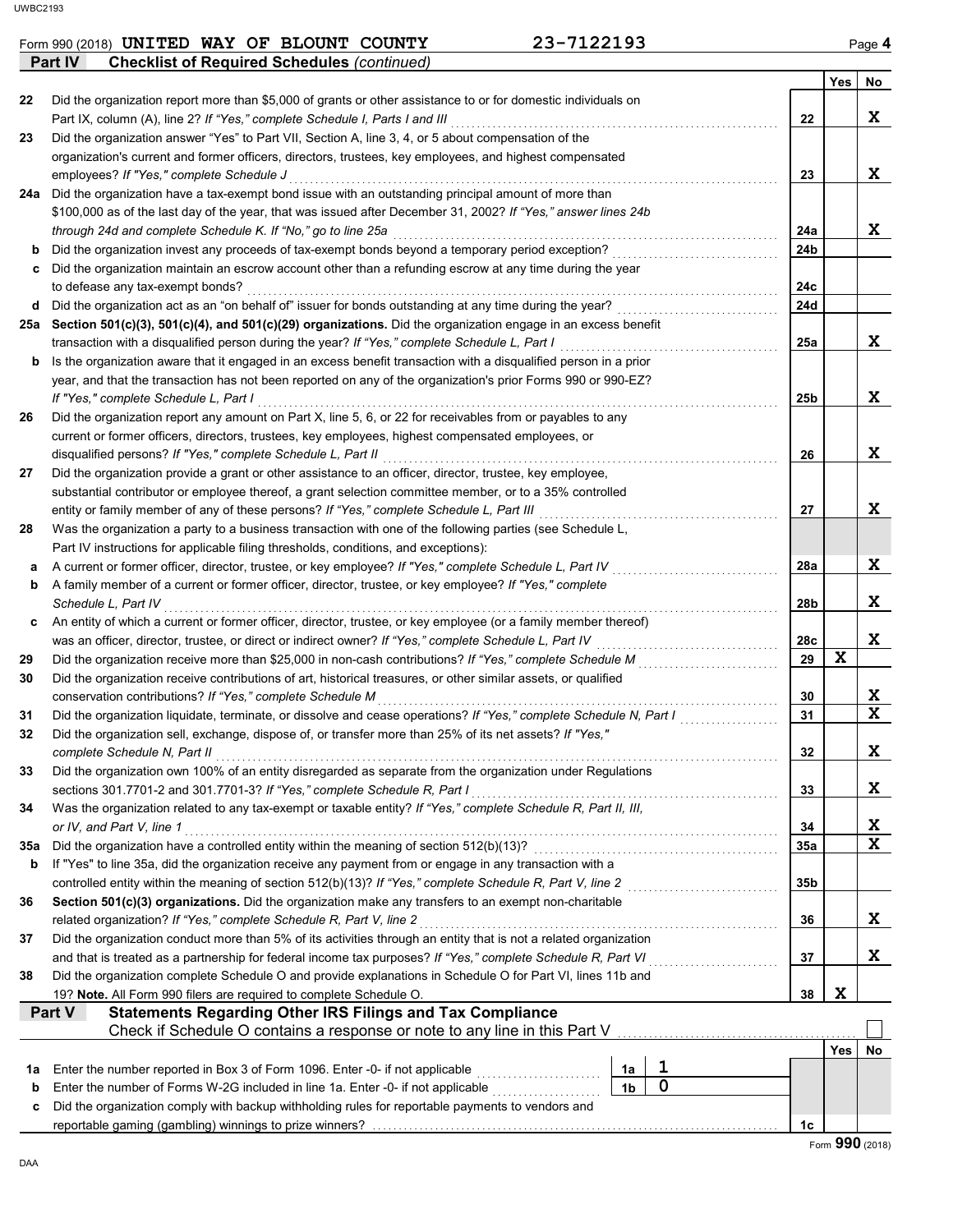|             | 23-7122193<br>Form 990 (2018) UNITED WAY OF BLOUNT COUNTY                                                                                          |                 |   |                |   | Page 5                                  |
|-------------|----------------------------------------------------------------------------------------------------------------------------------------------------|-----------------|---|----------------|---|-----------------------------------------|
|             | Statements Regarding Other IRS Filings and Tax Compliance (continued)<br>Part V                                                                    |                 |   |                |   |                                         |
|             |                                                                                                                                                    |                 |   |                |   | Yes No                                  |
|             | 2a Enter the number of employees reported on Form W-3, Transmittal of Wage and Tax                                                                 |                 |   |                |   |                                         |
|             | Statements, filed for the calendar year ending with or within the year covered by this return                                                      | 2a              | 9 |                |   |                                         |
| b           | If at least one is reported on line 2a, did the organization file all required federal employment tax returns?                                     |                 |   | 2 <sub>b</sub> | X |                                         |
|             | Note. If the sum of lines 1a and 2a is greater than 250, you may be required to e-file (see instructions)                                          |                 |   |                |   |                                         |
| За          | Did the organization have unrelated business gross income of \$1,000 or more during the year?                                                      |                 |   | 3a             |   | X                                       |
| b           | If "Yes," has it filed a Form 990-T for this year? If "No" to line 3b, provide an explanation in Schedule O                                        |                 |   | 3 <sub>b</sub> |   |                                         |
| 4a          | At any time during the calendar year, did the organization have an interest in, or a signature or other authority over,                            |                 |   |                |   |                                         |
|             | a financial account in a foreign country (such as a bank account, securities account, or other financial account)?                                 |                 |   | 4a             |   | X                                       |
| b           | If "Yes," enter the name of the foreign country: ▶                                                                                                 |                 |   |                |   |                                         |
|             | See instructions for filing requirements for FinCEN Form 114, Report of Foreign Bank and Financial Accounts (FBAR).                                |                 |   |                |   |                                         |
| 5a          | Was the organization a party to a prohibited tax shelter transaction at any time during the tax year?                                              |                 |   | 5а             |   | $\mathbf{x}$<br>$\overline{\mathbf{x}}$ |
| b           | Did any taxable party notify the organization that it was or is a party to a prohibited tax shelter transaction?                                   |                 |   | 5 <sub>b</sub> |   |                                         |
| с           | If "Yes" to line 5a or 5b, did the organization file Form 8886-T?                                                                                  |                 |   | 5 <sub>c</sub> |   |                                         |
| 6a          | Does the organization have annual gross receipts that are normally greater than \$100,000, and did the                                             |                 |   |                |   |                                         |
|             | organization solicit any contributions that were not tax deductible as charitable contributions?                                                   |                 |   | 6a             |   | X                                       |
| b           | If "Yes," did the organization include with every solicitation an express statement that such contributions or                                     |                 |   |                |   |                                         |
|             | gifts were not tax deductible?                                                                                                                     |                 |   | 6b             |   |                                         |
| 7           | Organizations that may receive deductible contributions under section 170(c).                                                                      |                 |   |                |   |                                         |
| а           | Did the organization receive a payment in excess of \$75 made partly as a contribution and partly for goods<br>and services provided to the payor? |                 |   |                |   | X                                       |
|             | If "Yes," did the organization notify the donor of the value of the goods or services provided?                                                    |                 |   | 7а<br>7b       |   |                                         |
| b           | Did the organization sell, exchange, or otherwise dispose of tangible personal property for which it was                                           |                 |   |                |   |                                         |
| с           | required to file Form 8282?                                                                                                                        |                 |   | 7c             |   | X                                       |
| d           |                                                                                                                                                    | <b>7d</b>       |   |                |   |                                         |
| е           | Did the organization receive any funds, directly or indirectly, to pay premiums on a personal benefit contract?                                    |                 |   | 7e             |   | $\mathbf{x}$                            |
| f           | Did the organization, during the year, pay premiums, directly or indirectly, on a personal benefit contract?                                       |                 |   | 7f             |   | $\mathbf{x}$                            |
| g           | If the organization received a contribution of qualified intellectual property, did the organization file Form 8899 as required?                   |                 |   | 7g             |   |                                         |
| h           | If the organization received a contribution of cars, boats, airplanes, or other vehicles, did the organization file a Form 1098-C?                 |                 |   | 7h             |   |                                         |
| 8           | Sponsoring organizations maintaining donor advised funds. Did a donor advised fund maintained by the                                               |                 |   |                |   |                                         |
|             | sponsoring organization have excess business holdings at any time during the year?                                                                 |                 |   | 8              |   |                                         |
| 9           | Sponsoring organizations maintaining donor advised funds.                                                                                          |                 |   |                |   |                                         |
| а           | Did the sponsoring organization make any taxable distributions under section 4966?                                                                 |                 |   | 9а             |   |                                         |
| b           | Did the sponsoring organization make a distribution to a donor, donor advisor, or related person?                                                  |                 |   | 9b             |   |                                         |
| 10          | Section 501(c)(7) organizations. Enter:                                                                                                            |                 |   |                |   |                                         |
|             | Initiation fees and capital contributions included on Part VIII, line 12                                                                           | 10a             |   |                |   |                                         |
| b           | Gross receipts, included on Form 990, Part VIII, line 12, for public use of club facilities                                                        | 10 <sub>b</sub> |   |                |   |                                         |
| 11          | Section 501(c)(12) organizations. Enter:                                                                                                           |                 |   |                |   |                                         |
| а           | Gross income from members or shareholders                                                                                                          | 11a             |   |                |   |                                         |
| b           | Gross income from other sources (Do not net amounts due or paid to other sources                                                                   |                 |   |                |   |                                         |
|             | against amounts due or received from them.)                                                                                                        | 11 <sub>b</sub> |   |                |   |                                         |
| 12a         | Section 4947(a)(1) non-exempt charitable trusts. Is the organization filing Form 990 in lieu of Form 1041?                                         |                 |   | 12a            |   |                                         |
| b           | If "Yes," enter the amount of tax-exempt interest received or accrued during the year                                                              | 12b             |   |                |   |                                         |
| 13          | Section 501(c)(29) qualified nonprofit health insurance issuers.                                                                                   |                 |   |                |   |                                         |
| а           | Is the organization licensed to issue qualified health plans in more than one state?                                                               |                 |   | 13а            |   |                                         |
|             | Note. See the instructions for additional information the organization must report on Schedule O.                                                  |                 |   |                |   |                                         |
| b           | Enter the amount of reserves the organization is required to maintain by the states in which                                                       |                 |   |                |   |                                         |
|             |                                                                                                                                                    | 13 <sub>b</sub> |   |                |   |                                         |
| c           | Enter the amount of reserves on hand                                                                                                               | 13 <sub>c</sub> |   |                |   |                                         |
| 14a         | Did the organization receive any payments for indoor tanning services during the tax year?                                                         |                 |   | 14a            |   | X                                       |
| $\mathbf b$ | If "Yes," has it filed a Form 720 to report these payments? If "No," provide an explanation in Schedule O                                          |                 |   | 14b            |   |                                         |
| 15          | Is the organization subject to the section 4960 tax on payment(s) of more than \$1,000,000 in remuneration or                                      |                 |   |                |   |                                         |
|             | excess parachute payment(s) during the year?                                                                                                       |                 |   | 15             |   | X                                       |
|             | If "Yes," see instructions and file Form 4720, Schedule N.                                                                                         |                 |   |                |   |                                         |
| 16          | Is the organization an educational institution subject to the section 4968 excise tax on net investment income?                                    |                 |   | 16             |   | X                                       |
|             | If "Yes," complete Form 4720, Schedule O.                                                                                                          |                 |   |                |   |                                         |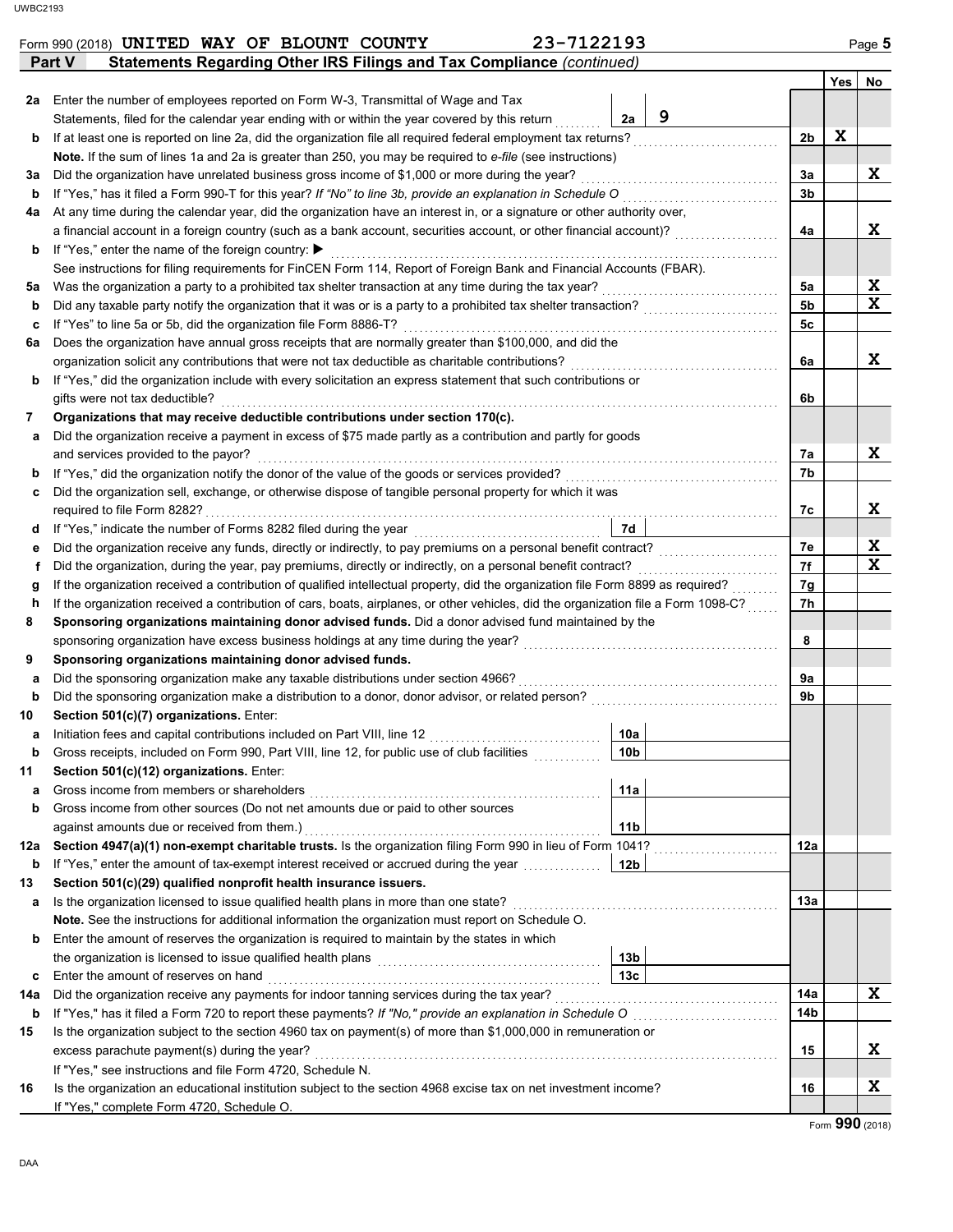|     | 23-7122193<br>Form 990 (2018) UNITED WAY OF BLOUNT COUNTY                                                                                                                                                                       |                 |             | Page 6          |
|-----|---------------------------------------------------------------------------------------------------------------------------------------------------------------------------------------------------------------------------------|-----------------|-------------|-----------------|
|     | Governance, Management, and Disclosure For each "Yes" response to lines 2 through 7b below, and for a "No"<br><b>Part VI</b>                                                                                                    |                 |             |                 |
|     | response to line 8a, 8b, or 10b below, describe the circumstances, processes, or changes in Schedule O. See instructions.                                                                                                       |                 |             |                 |
|     | Check if Schedule O contains a response or note to any line in this Part VI.                                                                                                                                                    |                 |             | X               |
|     | <b>Section A. Governing Body and Management</b>                                                                                                                                                                                 |                 |             |                 |
|     |                                                                                                                                                                                                                                 |                 | Yes         | No              |
| 1a  | 19<br>Enter the number of voting members of the governing body at the end of the tax year<br>1a                                                                                                                                 |                 |             |                 |
|     | If there are material differences in voting rights among members of the governing body, or                                                                                                                                      |                 |             |                 |
|     | if the governing body delegated broad authority to an executive committee or similar                                                                                                                                            |                 |             |                 |
|     | committee, explain in Schedule O.                                                                                                                                                                                               |                 |             |                 |
| b   | 19<br>Enter the number of voting members included in line 1a, above, who are independent<br>1b                                                                                                                                  |                 |             |                 |
| 2   | Did any officer, director, trustee, or key employee have a family relationship or a business relationship with                                                                                                                  |                 |             |                 |
|     | any other officer, director, trustee, or key employee?                                                                                                                                                                          | 2               |             | X               |
| 3   | Did the organization delegate control over management duties customarily performed by or under the direct                                                                                                                       |                 |             |                 |
|     | supervision of officers, directors, or trustees, or key employees to a management company or other person?                                                                                                                      | 3               |             | X               |
| 4   | Did the organization make any significant changes to its governing documents since the prior Form 990 was filed?                                                                                                                | 4               |             | $\mathbf x$     |
| 5   | Did the organization become aware during the year of a significant diversion of the organization's assets?                                                                                                                      | 5               |             | X               |
| 6   | Did the organization have members or stockholders?                                                                                                                                                                              | 6               |             | X               |
| 7a  | Did the organization have members, stockholders, or other persons who had the power to elect or appoint                                                                                                                         |                 |             |                 |
|     | one or more members of the governing body?                                                                                                                                                                                      | 7a              |             | X               |
| b   | Are any governance decisions of the organization reserved to (or subject to approval by) members,                                                                                                                               |                 |             |                 |
|     | stockholders, or persons other than the governing body?                                                                                                                                                                         | 7b              |             | X               |
| 8   | Did the organization contemporaneously document the meetings held or written actions undertaken during the year by the following:                                                                                               |                 |             |                 |
| а   | The governing body?                                                                                                                                                                                                             | 8a              | X           |                 |
| b   | Each committee with authority to act on behalf of the governing body?                                                                                                                                                           | 8b              | $\mathbf x$ |                 |
| 9   | Is there any officer, director, trustee, or key employee listed in Part VII, Section A, who cannot be reached at                                                                                                                |                 |             |                 |
|     | the organization's mailing address? If "Yes," provide the names and addresses in Schedule O                                                                                                                                     | 9               |             | X               |
|     | Section B. Policies (This Section B requests information about policies not required by the Internal Revenue Code.)                                                                                                             |                 |             |                 |
|     |                                                                                                                                                                                                                                 |                 | Yes         | No              |
| 10a | Did the organization have local chapters, branches, or affiliates?                                                                                                                                                              | 10a             |             | X               |
| b   | If "Yes," did the organization have written policies and procedures governing the activities of such chapters,                                                                                                                  |                 |             |                 |
|     | affiliates, and branches to ensure their operations are consistent with the organization's exempt purposes?                                                                                                                     | 10 <sub>b</sub> |             |                 |
| 11a | Has the organization provided a complete copy of this Form 990 to all members of its governing body before filing the form?                                                                                                     | 11a             | X           |                 |
| b   | Describe in Schedule O the process, if any, used by the organization to review this Form 990.                                                                                                                                   |                 |             |                 |
| 12a | Did the organization have a written conflict of interest policy? If "No," go to line 13                                                                                                                                         | 12a             | X           |                 |
| b   | Were officers, directors, or trustees, and key employees required to disclose annually interests that could give rise to conflicts?                                                                                             | 12 <sub>b</sub> | $\mathbf x$ |                 |
| c   | Did the organization regularly and consistently monitor and enforce compliance with the policy? If "Yes,"                                                                                                                       |                 |             |                 |
|     | describe in Schedule O how this was done                                                                                                                                                                                        | 12c             | X           |                 |
| 13  | Did the organization have a written whistleblower policy?                                                                                                                                                                       | 13              | $\mathbf x$ |                 |
| 14  | Did the organization have a written document retention and destruction policy?                                                                                                                                                  | 14              | X           |                 |
| 15  | Did the process for determining compensation of the following persons include a review and approval by                                                                                                                          |                 |             |                 |
|     | independent persons, comparability data, and contemporaneous substantiation of the deliberation and decision?                                                                                                                   |                 |             |                 |
| а   |                                                                                                                                                                                                                                 | 15a             | X           |                 |
| b   | Other officers or key employees of the organization                                                                                                                                                                             | 15 <sub>b</sub> | X           |                 |
|     | If "Yes" to line 15a or 15b, describe the process in Schedule O (see instructions).                                                                                                                                             |                 |             |                 |
| 16a | Did the organization invest in, contribute assets to, or participate in a joint venture or similar arrangement                                                                                                                  |                 |             |                 |
|     | with a taxable entity during the year?                                                                                                                                                                                          | 16a             |             | X               |
| b   | If "Yes," did the organization follow a written policy or procedure requiring the organization to evaluate its                                                                                                                  |                 |             |                 |
|     | participation in joint venture arrangements under applicable federal tax law, and take steps to safeguard the                                                                                                                   |                 |             |                 |
|     |                                                                                                                                                                                                                                 | 16 <sub>b</sub> |             |                 |
|     | <b>Section C. Disclosure</b>                                                                                                                                                                                                    |                 |             |                 |
|     | TN                                                                                                                                                                                                                              |                 |             |                 |
| 17  | List the states with which a copy of this Form 990 is required to be filed $\blacktriangleright$<br>Section 6104 requires an organization to make its Forms 1023 (1024 or 1024-A if applicable), 990, and 990-T (Section 501(c) |                 |             |                 |
| 18  |                                                                                                                                                                                                                                 |                 |             |                 |
|     | (3)s only) available for public inspection. Indicate how you made these available. Check all that apply.<br>Another's website $\ \mathbf{X}\ $ Upon request                                                                     |                 |             |                 |
|     | $ \mathbf{X} $ Own website<br>Other (explain in Schedule O)                                                                                                                                                                     |                 |             |                 |
| 19  | Describe in Schedule O whether (and if so, how) the organization made its governing documents, conflict of interest policy, and                                                                                                 |                 |             |                 |
|     | financial statements available to the public during the tax year.                                                                                                                                                               |                 |             |                 |
| 20  | State the name, address, and telephone number of the person who possesses the organization's books and records                                                                                                                  |                 |             |                 |
|     | <b>ALYSSA IKNER</b><br><b>1615 E. BROADWAY AVE.</b><br>TN 37804                                                                                                                                                                 | 865-982-2251    |             |                 |
|     | <b>MARYVILLE</b>                                                                                                                                                                                                                |                 |             | Form 990 (2018) |
| DAA |                                                                                                                                                                                                                                 |                 |             |                 |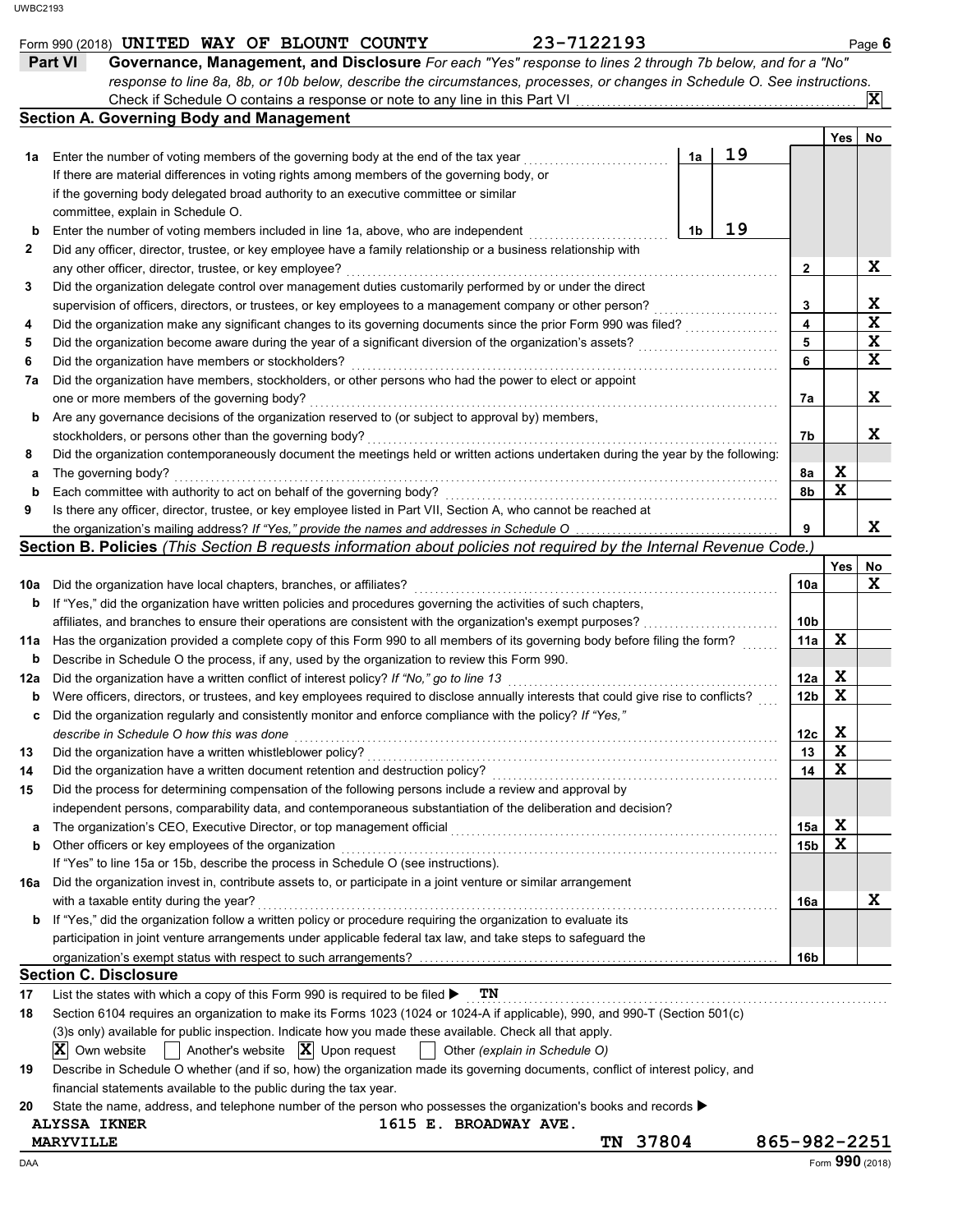who received reportable compensation (Box 5 of Form W-2 and/or Box 7 of Form 1099-MISC) of more than \$100,000 from the organization and any related organizations.

• List all of the organization's **former** officers, key employees, and highest compensated employees who received more than<br>00,000 of reportable compensation from the erganization and any related erganizations. \$100,000 of reportable compensation from the organization and any related organizations.

• List all of the organization's **former directors or trustees** that received, in the capacity as a former director or trustee of the paratition more than \$10,000 of reportable compensation from the organization and any re organization, more than \$10,000 of reportable compensation from the organization and any related organizations.

List persons in the following order: individual trustees or directors; institutional trustees; officers; key employees; highest compensated employees; and former such persons.

Check this box if neither the organization nor any related organization compensated any current officer, director, or trustee.

| (A)<br>Name and Title                      | (B)<br>Average<br>hours per<br>week<br>(list any<br>hours for |                         |                            |             | (C)<br>Position | (do not check more than one<br>box, unless person is both an<br>officer and a director/trustee) | (D)<br>Reportable<br>compensation<br>from<br>the<br>organization | (E)<br>Reportable<br>compensation from<br>related<br>organizations<br>(W-2/1099-MISC) | (F)<br>Estimated<br>amount of<br>other<br>compensation<br>from the |  |  |
|--------------------------------------------|---------------------------------------------------------------|-------------------------|----------------------------|-------------|-----------------|-------------------------------------------------------------------------------------------------|------------------------------------------------------------------|---------------------------------------------------------------------------------------|--------------------------------------------------------------------|--|--|
|                                            | related<br>organizations<br>below dotted<br>line)             | Individual 1<br>trustee | heroptitutional<br>trustee | Officer     | Key employee    | Highest compensated<br>employee<br>Former                                                       | (W-2/1099-MISC)                                                  |                                                                                       | organization<br>and related<br>organizations                       |  |  |
| (1) JENNIFER WACKERHAGEN                   |                                                               |                         |                            |             |                 |                                                                                                 |                                                                  |                                                                                       |                                                                    |  |  |
|                                            | 40.00                                                         |                         |                            |             |                 |                                                                                                 |                                                                  |                                                                                       |                                                                    |  |  |
| PRESIDENT & CEO                            | 0.00                                                          |                         |                            | $\mathbf x$ |                 |                                                                                                 | 90,000                                                           | 0                                                                                     | 16,372                                                             |  |  |
| (2) ALYSSA IKNER                           |                                                               |                         |                            |             |                 |                                                                                                 |                                                                  |                                                                                       |                                                                    |  |  |
|                                            | 40.00<br>0.00                                                 |                         |                            | X           |                 |                                                                                                 | 44,096                                                           | 0                                                                                     | 4,835                                                              |  |  |
| TOP FINANCIAL OFF.<br>(3) DR. CATHY HAMMON |                                                               |                         |                            |             |                 |                                                                                                 |                                                                  |                                                                                       |                                                                    |  |  |
|                                            | 1.00                                                          |                         |                            |             |                 |                                                                                                 |                                                                  |                                                                                       |                                                                    |  |  |
| PAST CHAIR                                 | 0.00                                                          | $\mathbf x$             |                            | $\mathbf x$ |                 |                                                                                                 | 0                                                                | 0                                                                                     | 0                                                                  |  |  |
| (4) ADRIEL MCCORD                          |                                                               |                         |                            |             |                 |                                                                                                 |                                                                  |                                                                                       |                                                                    |  |  |
|                                            | 1.00                                                          |                         |                            |             |                 |                                                                                                 |                                                                  |                                                                                       |                                                                    |  |  |
| <b>CHAIR</b>                               | 0.00                                                          | $\mathbf x$             |                            | $\mathbf x$ |                 |                                                                                                 | 0                                                                | 0                                                                                     | $\pmb{0}$                                                          |  |  |
| (5) MIKE HONEYCUTT                         |                                                               |                         |                            |             |                 |                                                                                                 |                                                                  |                                                                                       |                                                                    |  |  |
|                                            | 1.00                                                          |                         |                            |             |                 |                                                                                                 |                                                                  |                                                                                       |                                                                    |  |  |
| CHAIR ELECT/CIC                            | 0.00                                                          | $\mathbf x$             |                            | $\mathbf x$ |                 |                                                                                                 | 0                                                                | 0                                                                                     | $\mathbf 0$                                                        |  |  |
| (6) KATHY JOHNSON                          |                                                               |                         |                            |             |                 |                                                                                                 |                                                                  |                                                                                       |                                                                    |  |  |
|                                            | 1.00                                                          |                         |                            |             |                 |                                                                                                 |                                                                  |                                                                                       |                                                                    |  |  |
| <b>SECRETARY</b>                           | 0.00                                                          | $\mathbf x$             |                            | $\mathbf x$ |                 |                                                                                                 | 0                                                                | 0                                                                                     | $\mathbf 0$                                                        |  |  |
| (7) REGINA JENNINGS                        |                                                               |                         |                            |             |                 |                                                                                                 |                                                                  |                                                                                       |                                                                    |  |  |
|                                            | 1.00                                                          |                         |                            |             |                 |                                                                                                 |                                                                  |                                                                                       |                                                                    |  |  |
| <b>CAMPAIGN CHAIR</b>                      | 0.00                                                          | $\mathbf x$             |                            | $\mathbf x$ |                 |                                                                                                 | 0                                                                | 0                                                                                     | $\pmb{0}$                                                          |  |  |
| (8) BOB BOOKER                             |                                                               |                         |                            |             |                 |                                                                                                 |                                                                  |                                                                                       |                                                                    |  |  |
|                                            | 1.00<br>0.00                                                  |                         |                            |             |                 |                                                                                                 |                                                                  |                                                                                       | $\mathbf 0$                                                        |  |  |
| DIRECTOR AT LARGE<br>(9) KURT WILKERSON    |                                                               | $\mathbf x$             |                            | $\mathbf x$ |                 |                                                                                                 | 0                                                                | 0                                                                                     |                                                                    |  |  |
|                                            | 1.00                                                          |                         |                            |             |                 |                                                                                                 |                                                                  |                                                                                       |                                                                    |  |  |
| DIRECTOR AT LARGE                          | 0.00                                                          | $\mathbf x$             |                            | $\mathbf x$ |                 |                                                                                                 | 0                                                                | 0                                                                                     | $\pmb{0}$                                                          |  |  |
| (10) TAMMI FORD                            |                                                               |                         |                            |             |                 |                                                                                                 |                                                                  |                                                                                       |                                                                    |  |  |
|                                            | 1.00                                                          |                         |                            |             |                 |                                                                                                 |                                                                  |                                                                                       |                                                                    |  |  |
| <b>BOARD MEMBER</b>                        | 0.00                                                          | $\mathbf x$             |                            |             |                 |                                                                                                 | 0                                                                | 0                                                                                     | $\mathbf 0$                                                        |  |  |
| (11) KELLY LOVE MANNING                    |                                                               |                         |                            |             |                 |                                                                                                 |                                                                  |                                                                                       |                                                                    |  |  |
|                                            | 1.00                                                          |                         |                            |             |                 |                                                                                                 |                                                                  |                                                                                       |                                                                    |  |  |
| <b>BOARD MEMBER</b>                        | 0.00                                                          | $\mathbf x$             |                            |             |                 |                                                                                                 | 0                                                                | 0                                                                                     | 0                                                                  |  |  |
| DAA                                        |                                                               |                         |                            |             |                 |                                                                                                 |                                                                  |                                                                                       | Form 990 (2018)                                                    |  |  |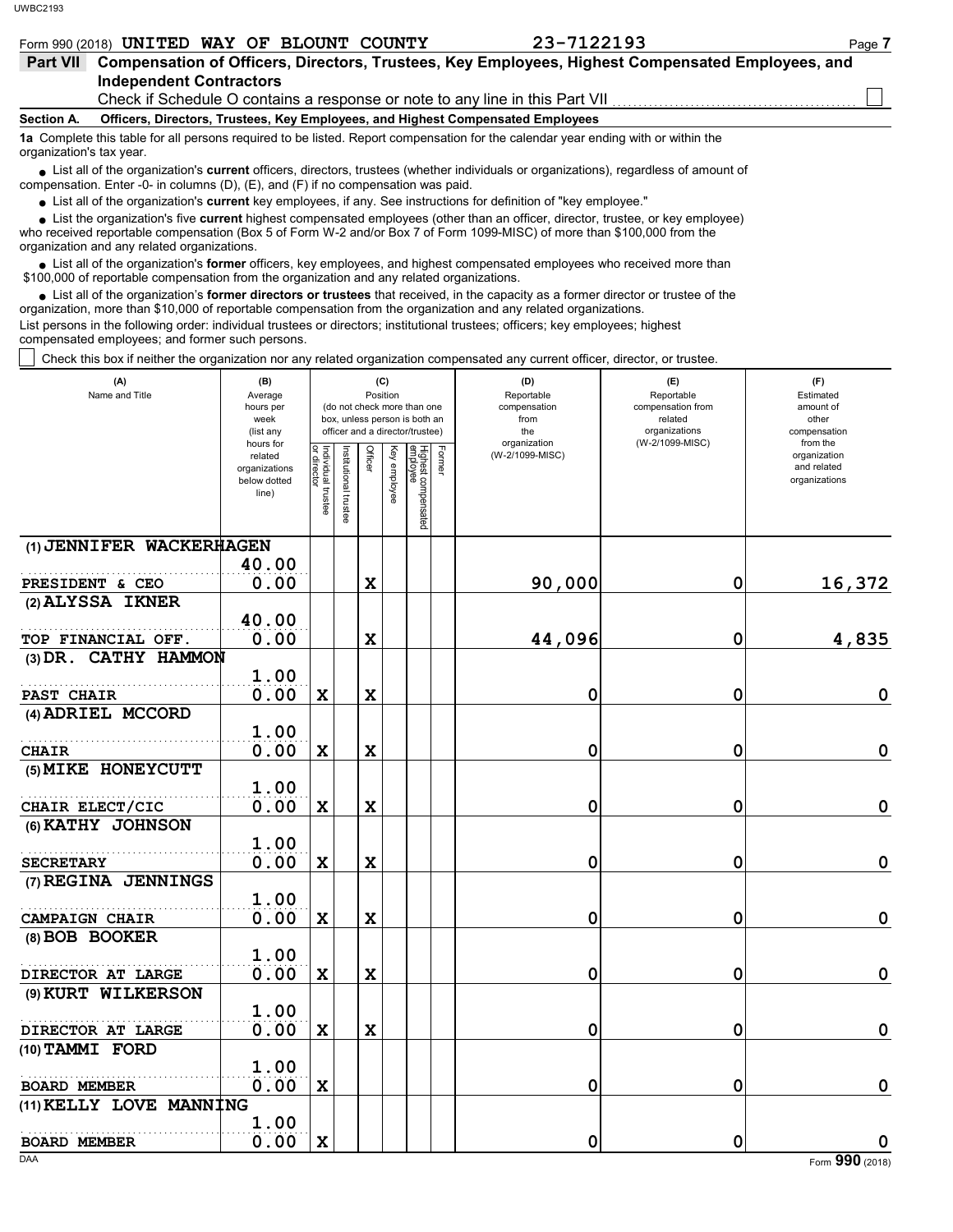| Form 990 (2018) UNITED WAY OF BLOUNT COUNTY<br><b>Part VII</b>                                                                                                                                                                                                                                                                                                                                                                                              |                                                                |                         |                      |                 |              |                                                                                                 |        | 23-7122193<br>Section A. Officers, Directors, Trustees, Key Employees, and Highest Compensated Employees (continued) |                                                                    | Page 8                                                   |
|-------------------------------------------------------------------------------------------------------------------------------------------------------------------------------------------------------------------------------------------------------------------------------------------------------------------------------------------------------------------------------------------------------------------------------------------------------------|----------------------------------------------------------------|-------------------------|----------------------|-----------------|--------------|-------------------------------------------------------------------------------------------------|--------|----------------------------------------------------------------------------------------------------------------------|--------------------------------------------------------------------|----------------------------------------------------------|
| (A)<br>Name and title                                                                                                                                                                                                                                                                                                                                                                                                                                       | (B)<br>Average<br>hours per<br>week<br>(list any               |                         |                      | (C)<br>Position |              | (do not check more than one<br>box, unless person is both an<br>officer and a director/trustee) |        | (D)<br>Reportable<br>compensation<br>from<br>the                                                                     | (E)<br>Reportable<br>compensation from<br>related<br>organizations | (F)<br>Estimated<br>amount of<br>other<br>compensation   |
|                                                                                                                                                                                                                                                                                                                                                                                                                                                             | hours for<br>related<br>organizations<br>below dotted<br>line) | Individual t<br>trustee | nstitutional trustee | Officer         | Key employee | Highest compensated<br>employee                                                                 | Former | organization<br>(W-2/1099-MISC)                                                                                      | (W-2/1099-MISC)                                                    | from the<br>organization<br>and related<br>organizations |
| (12)<br>PHYLLIS CRISP                                                                                                                                                                                                                                                                                                                                                                                                                                       |                                                                |                         |                      |                 |              |                                                                                                 |        |                                                                                                                      |                                                                    |                                                          |
| <b>BOARD MEMBER</b>                                                                                                                                                                                                                                                                                                                                                                                                                                         | 1.00<br>0.00                                                   | X                       |                      |                 |              |                                                                                                 |        | 0                                                                                                                    | 0                                                                  | 0                                                        |
| <b>ANNA LOVE</b><br>(13)<br><b>BOARD MEMBER</b>                                                                                                                                                                                                                                                                                                                                                                                                             | 1.00<br>0.00                                                   | $\mathbf x$             |                      |                 |              |                                                                                                 |        | 0                                                                                                                    | 0                                                                  | $\mathbf 0$                                              |
| KIM GOLLY<br>(14)                                                                                                                                                                                                                                                                                                                                                                                                                                           |                                                                |                         |                      |                 |              |                                                                                                 |        |                                                                                                                      |                                                                    |                                                          |
| <b>BOARD MEMBER</b>                                                                                                                                                                                                                                                                                                                                                                                                                                         | 1.00<br>0.00                                                   | X                       |                      |                 |              |                                                                                                 |        | 0                                                                                                                    | 0                                                                  | $\mathbf 0$                                              |
| TONY HUGHES<br>(15)                                                                                                                                                                                                                                                                                                                                                                                                                                         | 1.00                                                           |                         |                      |                 |              |                                                                                                 |        |                                                                                                                      |                                                                    |                                                          |
| <b>BOARD MEMBER</b>                                                                                                                                                                                                                                                                                                                                                                                                                                         | 0.00                                                           | $\mathbf x$             |                      |                 |              |                                                                                                 |        | 0                                                                                                                    | 0                                                                  | $\mathbf 0$                                              |
| DR. MIKE WINSTEAD<br>(16)                                                                                                                                                                                                                                                                                                                                                                                                                                   | 1.00                                                           |                         |                      |                 |              |                                                                                                 |        |                                                                                                                      |                                                                    |                                                          |
| <b>BOARD MEMBER</b><br>CAITLIN DARRAS<br>(17)                                                                                                                                                                                                                                                                                                                                                                                                               | 0.00                                                           | X                       |                      |                 |              |                                                                                                 |        | 0                                                                                                                    | 0                                                                  | $\mathbf 0$                                              |
|                                                                                                                                                                                                                                                                                                                                                                                                                                                             | 1.00                                                           |                         |                      |                 |              |                                                                                                 |        |                                                                                                                      |                                                                    |                                                          |
| <b>BOARD MEMBER</b><br><b>JEFF INGLE</b><br>(18)                                                                                                                                                                                                                                                                                                                                                                                                            | 0.00                                                           | X                       |                      |                 |              |                                                                                                 |        | 0                                                                                                                    | 0                                                                  | 0                                                        |
| <b>BOARD MEMBER</b>                                                                                                                                                                                                                                                                                                                                                                                                                                         | 1.00<br>0.00                                                   | X                       |                      |                 |              |                                                                                                 |        | 0                                                                                                                    | 0                                                                  | 0                                                        |
| SEMPANGI JONES<br>(19)                                                                                                                                                                                                                                                                                                                                                                                                                                      | 1.00<br>0.00                                                   | X                       |                      |                 |              |                                                                                                 |        | 0                                                                                                                    | 0                                                                  |                                                          |
| <b>BOARD MEMBER</b><br>1b Sub-total                                                                                                                                                                                                                                                                                                                                                                                                                         |                                                                |                         |                      |                 |              |                                                                                                 |        | 134,096                                                                                                              |                                                                    | 207<br>21,                                               |
| c Total from continuation sheets to Part VII, Section A                                                                                                                                                                                                                                                                                                                                                                                                     |                                                                |                         |                      |                 |              |                                                                                                 |        |                                                                                                                      |                                                                    |                                                          |
| d<br>Total number of individuals (including but not limited to those listed above) who received more than \$100,000 of<br>$\mathbf{2}$                                                                                                                                                                                                                                                                                                                      |                                                                |                         |                      |                 |              |                                                                                                 |        | 134,096                                                                                                              |                                                                    | 21,207                                                   |
| reportable compensation from the organization $\triangleright$ 0                                                                                                                                                                                                                                                                                                                                                                                            |                                                                |                         |                      |                 |              |                                                                                                 |        |                                                                                                                      |                                                                    |                                                          |
| Did the organization list any former officer, director, or trustee, key employee, or highest compensated<br>3                                                                                                                                                                                                                                                                                                                                               |                                                                |                         |                      |                 |              |                                                                                                 |        |                                                                                                                      |                                                                    | Yes<br>No.<br>X<br>3                                     |
| For any individual listed on line 1a, is the sum of reportable compensation and other compensation from the<br>4<br>organization and related organizations greater than \$150,000? If "Yes," complete Schedule J for such<br>individual with a construction of the construction of the construction of the construction of the construction of the construction of the construction of the construction of the construction of the construction of the cons |                                                                |                         |                      |                 |              |                                                                                                 |        |                                                                                                                      |                                                                    | X<br>4                                                   |
| Did any person listed on line 1a receive or accrue compensation from any unrelated organization or individual<br>5                                                                                                                                                                                                                                                                                                                                          |                                                                |                         |                      |                 |              |                                                                                                 |        |                                                                                                                      |                                                                    | X<br>5                                                   |
| <b>Section B. Independent Contractors</b>                                                                                                                                                                                                                                                                                                                                                                                                                   |                                                                |                         |                      |                 |              |                                                                                                 |        |                                                                                                                      |                                                                    |                                                          |
| Complete this table for your five highest compensated independent contractors that received more than \$100,000 of<br>1<br>compensation from the organization. Report compensation for the calendar year ending with or within the organization's tax year.                                                                                                                                                                                                 |                                                                |                         |                      |                 |              |                                                                                                 |        |                                                                                                                      |                                                                    |                                                          |
|                                                                                                                                                                                                                                                                                                                                                                                                                                                             | (A)<br>Name and business address                               |                         |                      |                 |              |                                                                                                 |        |                                                                                                                      | (B)<br>Description of services                                     | (C)<br>Compensation                                      |
|                                                                                                                                                                                                                                                                                                                                                                                                                                                             |                                                                |                         |                      |                 |              |                                                                                                 |        |                                                                                                                      |                                                                    |                                                          |
|                                                                                                                                                                                                                                                                                                                                                                                                                                                             |                                                                |                         |                      |                 |              |                                                                                                 |        |                                                                                                                      |                                                                    |                                                          |
|                                                                                                                                                                                                                                                                                                                                                                                                                                                             |                                                                |                         |                      |                 |              |                                                                                                 |        |                                                                                                                      |                                                                    |                                                          |
|                                                                                                                                                                                                                                                                                                                                                                                                                                                             |                                                                |                         |                      |                 |              |                                                                                                 |        |                                                                                                                      |                                                                    |                                                          |
| Total number of independent contractors (including but not limited to those listed above) who<br>2                                                                                                                                                                                                                                                                                                                                                          |                                                                |                         |                      |                 |              |                                                                                                 |        |                                                                                                                      |                                                                    |                                                          |

received more than \$100,000 of compensation from the organization  $\blacktriangleright$ 

**0**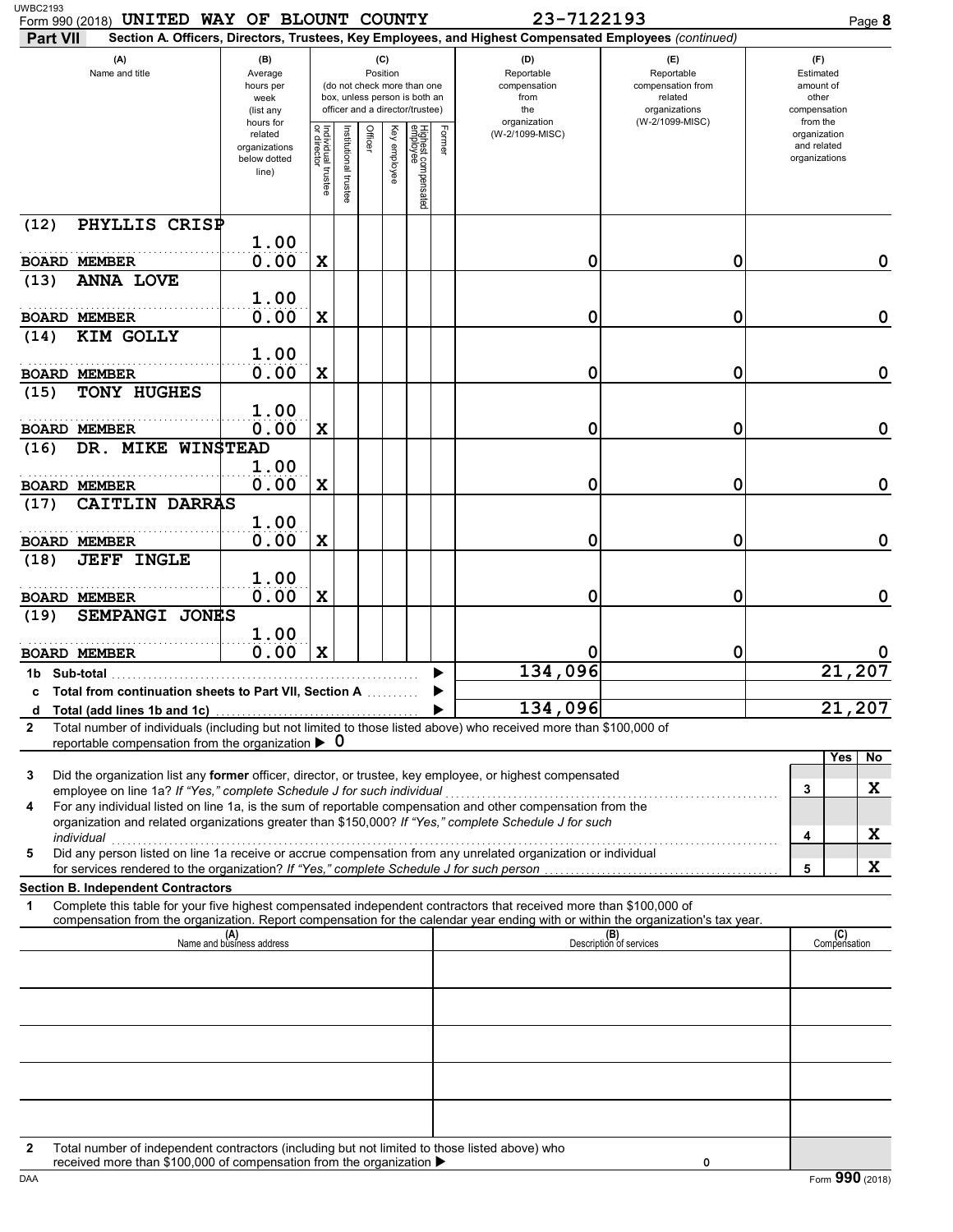|                                                           |                  |                                                  | Form 990 (2018) UNITED WAY OF BLOUNT COUNTY           |                                              |  |                       |                      | 23-7122193                                         |                                         | Page 9                                                           |
|-----------------------------------------------------------|------------------|--------------------------------------------------|-------------------------------------------------------|----------------------------------------------|--|-----------------------|----------------------|----------------------------------------------------|-----------------------------------------|------------------------------------------------------------------|
|                                                           | <b>Part VIII</b> |                                                  | <b>Statement of Revenue</b>                           |                                              |  |                       |                      |                                                    |                                         |                                                                  |
|                                                           |                  |                                                  |                                                       |                                              |  |                       | (A)<br>Total revenue | (B)<br>Related or<br>exempt<br>function<br>revenue | (C)<br>Unrelated<br>business<br>revenue | (D)<br>Revenue<br>excluded from tax<br>under sections<br>512-514 |
|                                                           |                  | 1a Federated campaigns                           |                                                       | 1a                                           |  |                       |                      |                                                    |                                         |                                                                  |
| Contributions, Gifts, Grants<br>and Other Similar Amounts |                  | <b>b</b> Membership dues                         | .                                                     | 1 <sub>b</sub>                               |  |                       |                      |                                                    |                                         |                                                                  |
|                                                           |                  | c Fundraising events                             |                                                       | 1 <sub>c</sub>                               |  | 97,547                |                      |                                                    |                                         |                                                                  |
|                                                           |                  | d Related organizations                          |                                                       | 1d                                           |  |                       |                      |                                                    |                                         |                                                                  |
|                                                           |                  | <b>e</b> Government grants (contributions)       |                                                       | 1e                                           |  |                       |                      |                                                    |                                         |                                                                  |
|                                                           |                  | <b>f</b> All other contributions, gifts, grants, |                                                       |                                              |  |                       |                      |                                                    |                                         |                                                                  |
|                                                           |                  | and similar amounts not included above           |                                                       | 1f                                           |  | 2,026,407             |                      |                                                    |                                         |                                                                  |
|                                                           |                  |                                                  | g Noncash contributions included in lines 1a-1f:      | $\mathbb{S}$                                 |  | 54,014                |                      |                                                    |                                         |                                                                  |
|                                                           |                  |                                                  |                                                       |                                              |  | ▶                     | 2,123,954            |                                                    |                                         |                                                                  |
|                                                           |                  |                                                  |                                                       |                                              |  | Busn. Code            |                      |                                                    |                                         |                                                                  |
| Program Service Revenue                                   | 2a               |                                                  | CHAMPIONS FOR CHANGE                                  |                                              |  |                       | 550                  | 550                                                |                                         |                                                                  |
|                                                           | b                |                                                  | NONPROFIT ENRICHMENT WORKSHOP                         |                                              |  |                       | 150                  | 150                                                |                                         |                                                                  |
|                                                           | c                |                                                  |                                                       |                                              |  |                       |                      |                                                    |                                         |                                                                  |
|                                                           | d                |                                                  |                                                       |                                              |  |                       |                      |                                                    |                                         |                                                                  |
|                                                           |                  |                                                  |                                                       |                                              |  |                       |                      |                                                    |                                         |                                                                  |
|                                                           |                  |                                                  | f All other program service revenue                   |                                              |  |                       |                      |                                                    |                                         |                                                                  |
|                                                           |                  |                                                  |                                                       |                                              |  | ▶                     | 700                  |                                                    |                                         |                                                                  |
|                                                           | 3                |                                                  | Investment income (including dividends, interest,     |                                              |  |                       |                      |                                                    |                                         |                                                                  |
|                                                           |                  |                                                  | and other similar amounts)                            |                                              |  | ▶                     | 5,163                |                                                    |                                         | 5,163                                                            |
|                                                           | 4                |                                                  | Income from investment of tax-exempt bond proceeds >  |                                              |  |                       |                      |                                                    |                                         |                                                                  |
|                                                           | 5                |                                                  |                                                       |                                              |  | ▶                     |                      |                                                    |                                         |                                                                  |
|                                                           |                  |                                                  | (i) Real                                              |                                              |  | (ii) Personal         |                      |                                                    |                                         |                                                                  |
|                                                           |                  | 6a Gross rents                                   |                                                       | 65,004                                       |  |                       |                      |                                                    |                                         |                                                                  |
|                                                           |                  | <b>b</b> Less: rental exps.                      |                                                       | 80,006                                       |  |                       |                      |                                                    |                                         |                                                                  |
|                                                           |                  | C Rental inc. or (loss)                          |                                                       | $-15,002$                                    |  |                       |                      |                                                    |                                         |                                                                  |
|                                                           | d                |                                                  |                                                       |                                              |  | $-15,002$             |                      |                                                    | $-15,002$                               |                                                                  |
|                                                           |                  | <b>7a</b> Gross amount from                      | (i) Securities                                        |                                              |  | (ii) Other            |                      |                                                    |                                         |                                                                  |
|                                                           |                  | sales of assets<br>other than inventory          |                                                       |                                              |  |                       |                      |                                                    |                                         |                                                                  |
|                                                           |                  | <b>b</b> Less: cost or other                     |                                                       |                                              |  |                       |                      |                                                    |                                         |                                                                  |
|                                                           |                  | basis & sales exps.                              |                                                       |                                              |  |                       |                      |                                                    |                                         |                                                                  |
|                                                           |                  | c Gain or (loss)                                 |                                                       |                                              |  |                       |                      |                                                    |                                         |                                                                  |
|                                                           |                  |                                                  | d Net gain or (loss)                                  |                                              |  |                       |                      |                                                    |                                         |                                                                  |
|                                                           |                  |                                                  | 8a Gross income from fundraising events               |                                              |  |                       |                      |                                                    |                                         |                                                                  |
|                                                           |                  |                                                  | (not including $$$ 97, 547                            |                                              |  |                       |                      |                                                    |                                         |                                                                  |
|                                                           |                  |                                                  | of contributions reported on line 1c).                |                                              |  |                       |                      |                                                    |                                         |                                                                  |
|                                                           |                  |                                                  | See Part IV, line 18                                  |                                              |  | 60,938                |                      |                                                    |                                         |                                                                  |
| Other Revenue                                             |                  |                                                  | <b>b</b> Less: direct expenses                        | $\mathbf b$                                  |  | 35,331                |                      |                                                    |                                         |                                                                  |
|                                                           |                  |                                                  | c Net income or (loss) from fundraising events        |                                              |  | $\blacktriangleright$ | 25,607               |                                                    |                                         | 25,607                                                           |
|                                                           |                  |                                                  | 9a Gross income from gaming activities.               |                                              |  |                       |                      |                                                    |                                         |                                                                  |
|                                                           |                  |                                                  | See Part IV, line 19                                  |                                              |  |                       |                      |                                                    |                                         |                                                                  |
|                                                           |                  |                                                  | <b>b</b> Less: direct expenses                        |                                              |  |                       |                      |                                                    |                                         |                                                                  |
|                                                           |                  |                                                  | c Net income or (loss) from gaming activities         |                                              |  |                       |                      |                                                    |                                         |                                                                  |
|                                                           |                  |                                                  | 10a Gross sales of inventory, less                    |                                              |  |                       |                      |                                                    |                                         |                                                                  |
|                                                           |                  |                                                  | returns and allowances                                |                                              |  |                       |                      |                                                    |                                         |                                                                  |
|                                                           |                  |                                                  | <b>b</b> Less: cost of goods sold                     |                                              |  |                       |                      |                                                    |                                         |                                                                  |
|                                                           |                  |                                                  | <b>c</b> Net income or (loss) from sales of inventory |                                              |  |                       |                      |                                                    |                                         |                                                                  |
|                                                           |                  |                                                  | Miscellaneous Revenue                                 |                                              |  | Busn. Code            |                      |                                                    |                                         |                                                                  |
|                                                           | 11a              | MEDIA SPONSOR                                    |                                                       |                                              |  |                       | 12,280               | 12,280                                             |                                         |                                                                  |
|                                                           | b                | MEETING SPONSOR                                  |                                                       |                                              |  |                       | 10,791               | 10,791                                             |                                         |                                                                  |
|                                                           | c                |                                                  | FUTURE FUND REVENUE                                   | <u> 1986 - Alexandr Steinberg, ameri</u> kan |  |                       | 250                  | 250                                                |                                         |                                                                  |
|                                                           |                  |                                                  |                                                       |                                              |  |                       |                      |                                                    |                                         |                                                                  |
|                                                           |                  |                                                  |                                                       |                                              |  | $\blacktriangleright$ | 23,321               |                                                    |                                         |                                                                  |
|                                                           |                  |                                                  |                                                       |                                              |  |                       | 2, 163, 743          | 24,021                                             | $\Omega$                                | 15,768                                                           |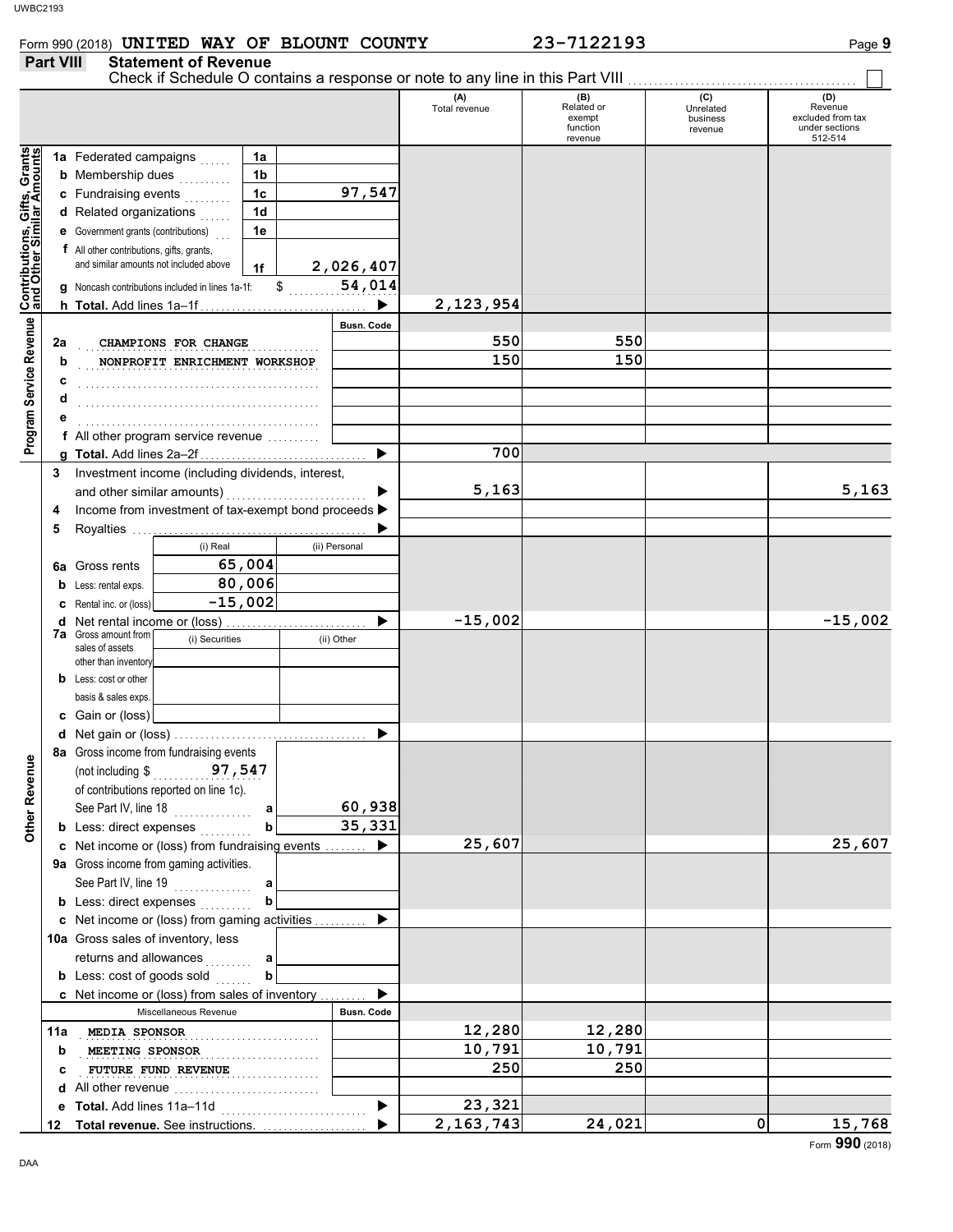### Form 990 (2018) **UNITED WAY OF BLOUNT COUNTY 23-7122193** Page 10

|              | Part IX<br><b>Statement of Functional Expenses</b>                                                                                                                                                                                                                                                                                                                                            |                       |                                    |                                           |                         |
|--------------|-----------------------------------------------------------------------------------------------------------------------------------------------------------------------------------------------------------------------------------------------------------------------------------------------------------------------------------------------------------------------------------------------|-----------------------|------------------------------------|-------------------------------------------|-------------------------|
|              | Section 501(c)(3) and 501(c)(4) organizations must complete all columns. All other organizations must complete column (A).                                                                                                                                                                                                                                                                    |                       |                                    |                                           |                         |
|              | Check if Schedule O contains a response or note to any line in this Part IX                                                                                                                                                                                                                                                                                                                   |                       |                                    |                                           | (D)                     |
|              | Do not include amounts reported on lines 6b,<br>7b, 8b, 9b, and 10b of Part VIII.                                                                                                                                                                                                                                                                                                             | (A)<br>Total expenses | (B)<br>Program service<br>expenses | (C)<br>Management and<br>general expenses | Fundraising<br>expenses |
| 1            | Grants and other assistance to domestic organizations                                                                                                                                                                                                                                                                                                                                         |                       |                                    |                                           |                         |
|              | and domestic governments. See Part IV, line 21                                                                                                                                                                                                                                                                                                                                                | 1,493,021             | 1,493,021                          |                                           |                         |
| $\mathbf{2}$ | Grants and other assistance to domestic                                                                                                                                                                                                                                                                                                                                                       |                       |                                    |                                           |                         |
|              | individuals. See Part IV, line 22                                                                                                                                                                                                                                                                                                                                                             |                       |                                    |                                           |                         |
| 3            | Grants and other assistance to foreign                                                                                                                                                                                                                                                                                                                                                        |                       |                                    |                                           |                         |
|              | organizations, foreign governments, and foreign                                                                                                                                                                                                                                                                                                                                               |                       |                                    |                                           |                         |
|              | individuals. See Part IV, lines 15 and 16                                                                                                                                                                                                                                                                                                                                                     |                       |                                    |                                           |                         |
| 4            | Benefits paid to or for members                                                                                                                                                                                                                                                                                                                                                               |                       |                                    |                                           |                         |
| 5            | Compensation of current officers, directors,                                                                                                                                                                                                                                                                                                                                                  |                       |                                    |                                           |                         |
|              | trustees, and key employees                                                                                                                                                                                                                                                                                                                                                                   | 120,686               | 73,753                             | 13,409                                    | 33,524                  |
| 6            | Compensation not included above, to disqualified                                                                                                                                                                                                                                                                                                                                              |                       |                                    |                                           |                         |
|              | persons (as defined under section 4958(f)(1)) and                                                                                                                                                                                                                                                                                                                                             |                       |                                    |                                           |                         |
|              | persons described in section 4958(c)(3)(B)                                                                                                                                                                                                                                                                                                                                                    |                       |                                    |                                           |                         |
| 7            | Other salaries and wages                                                                                                                                                                                                                                                                                                                                                                      | 187,416               | 114,531                            | 20,825                                    | 52,060                  |
| 8            | Pension plan accruals and contributions (include                                                                                                                                                                                                                                                                                                                                              |                       |                                    |                                           |                         |
|              | section 401(k) and 403(b) employer contributions)                                                                                                                                                                                                                                                                                                                                             |                       |                                    |                                           |                         |
| 9            | Other employee benefits                                                                                                                                                                                                                                                                                                                                                                       | 63,636                | 38,889                             | 12,021                                    | 12,726                  |
| 10           | Payroll taxes<br><u> 1986 - Johann Stoff, Amerikaansk politiker (</u>                                                                                                                                                                                                                                                                                                                         | 23,303                | $\overline{14}$ , 241              | $\overline{5}$ , 178                      | 3,884                   |
| 11           | Fees for services (non-employees):                                                                                                                                                                                                                                                                                                                                                            |                       |                                    |                                           |                         |
| а            | Management                                                                                                                                                                                                                                                                                                                                                                                    |                       |                                    |                                           |                         |
| b            | Legal                                                                                                                                                                                                                                                                                                                                                                                         | 4,900                 | 2,695                              | 980                                       | 1,225                   |
| c            | Lobbying                                                                                                                                                                                                                                                                                                                                                                                      |                       |                                    |                                           |                         |
| d<br>е       | Professional fundraising services. See Part IV, line 17                                                                                                                                                                                                                                                                                                                                       |                       |                                    |                                           |                         |
| f            | Investment management fees                                                                                                                                                                                                                                                                                                                                                                    |                       |                                    |                                           |                         |
| g            | Other. (If line 11g amount exceeds 10% of line 25, column                                                                                                                                                                                                                                                                                                                                     |                       |                                    |                                           |                         |
|              |                                                                                                                                                                                                                                                                                                                                                                                               |                       |                                    |                                           |                         |
| 12           |                                                                                                                                                                                                                                                                                                                                                                                               | 61,494                | 33,822                             |                                           | 27,672                  |
| 13           |                                                                                                                                                                                                                                                                                                                                                                                               |                       |                                    |                                           |                         |
| 14           |                                                                                                                                                                                                                                                                                                                                                                                               |                       |                                    |                                           |                         |
| 15           | Royalties                                                                                                                                                                                                                                                                                                                                                                                     |                       |                                    |                                           |                         |
| 16           |                                                                                                                                                                                                                                                                                                                                                                                               | 10,726                | 5,899                              | 2,145                                     | 2,682                   |
| 17           | Travel                                                                                                                                                                                                                                                                                                                                                                                        | 4,022                 | 2,212                              | 804                                       | 1,006                   |
| 18           | Payments of travel or entertainment expenses                                                                                                                                                                                                                                                                                                                                                  |                       |                                    |                                           |                         |
|              | for any federal, state, or local public officials                                                                                                                                                                                                                                                                                                                                             |                       |                                    |                                           |                         |
| 19           | Conferences, conventions, and meetings                                                                                                                                                                                                                                                                                                                                                        | 9,533                 | 5,243                              | 1,907                                     | 2,383                   |
| 20           | $\textbf{Interest} \hspace{0.05cm} \textbf{1} \hspace{0.05cm} \textbf{1} \hspace{0.05cm} \textbf{1} \hspace{0.05cm} \textbf{1} \hspace{0.05cm} \textbf{1} \hspace{0.05cm} \textbf{1} \hspace{0.05cm} \textbf{1} \hspace{0.05cm} \textbf{1} \hspace{0.05cm} \textbf{1} \hspace{0.05cm} \textbf{1} \hspace{0.05cm} \textbf{1} \hspace{0.05cm} \textbf{1} \hspace{0.05cm} \textbf{1} \hspace{0.$ |                       |                                    |                                           |                         |
| 21           |                                                                                                                                                                                                                                                                                                                                                                                               |                       |                                    |                                           |                         |
| 22           | Depreciation, depletion, and amortization                                                                                                                                                                                                                                                                                                                                                     | 36,913                | 20,302                             | 7,383                                     | 9,228                   |
| 23           |                                                                                                                                                                                                                                                                                                                                                                                               |                       |                                    |                                           |                         |
| 24           | Other expenses. Itemize expenses not covered                                                                                                                                                                                                                                                                                                                                                  |                       |                                    |                                           |                         |
|              | above (List miscellaneous expenses in line 24e. If                                                                                                                                                                                                                                                                                                                                            |                       |                                    |                                           |                         |
|              | line 24e amount exceeds 10% of line 25, column<br>(A) amount, list line 24e expenses on Schedule O.)                                                                                                                                                                                                                                                                                          |                       |                                    |                                           |                         |
|              | ANNUAL PROGRAM FEES                                                                                                                                                                                                                                                                                                                                                                           | 57,654                | 57,654                             |                                           |                         |
| а<br>b       | <b>DUES</b>                                                                                                                                                                                                                                                                                                                                                                                   | 24,484                | 13,466                             | 4,897                                     | 6,121                   |
| с            | MAINTENANCE AND REPAIRS                                                                                                                                                                                                                                                                                                                                                                       | 16,939                | 9,316                              | 3,388                                     | 4,235                   |
| d            | WEBSITE UPGRADE                                                                                                                                                                                                                                                                                                                                                                               | 14,438                | 7,941                              | 2,888                                     | 3,609                   |
| е            | All other expenses                                                                                                                                                                                                                                                                                                                                                                            | 48,264                | 24,430                             | 6,638                                     | 17,196                  |
| 25           | Total functional expenses. Add lines 1 through 24e                                                                                                                                                                                                                                                                                                                                            | 2,177,429             | 1,917,415                          | 82,463                                    | 177,551                 |
| 26           | Joint costs. Complete this line only if the                                                                                                                                                                                                                                                                                                                                                   |                       |                                    |                                           |                         |
|              | organization reported in column (B) joint costs<br>from a combined educational campaign and                                                                                                                                                                                                                                                                                                   |                       |                                    |                                           |                         |
|              | fundraising solicitation. Check here ><br>if                                                                                                                                                                                                                                                                                                                                                  |                       |                                    |                                           |                         |
|              | following SOP 98-2 (ASC 958-720).                                                                                                                                                                                                                                                                                                                                                             |                       |                                    |                                           |                         |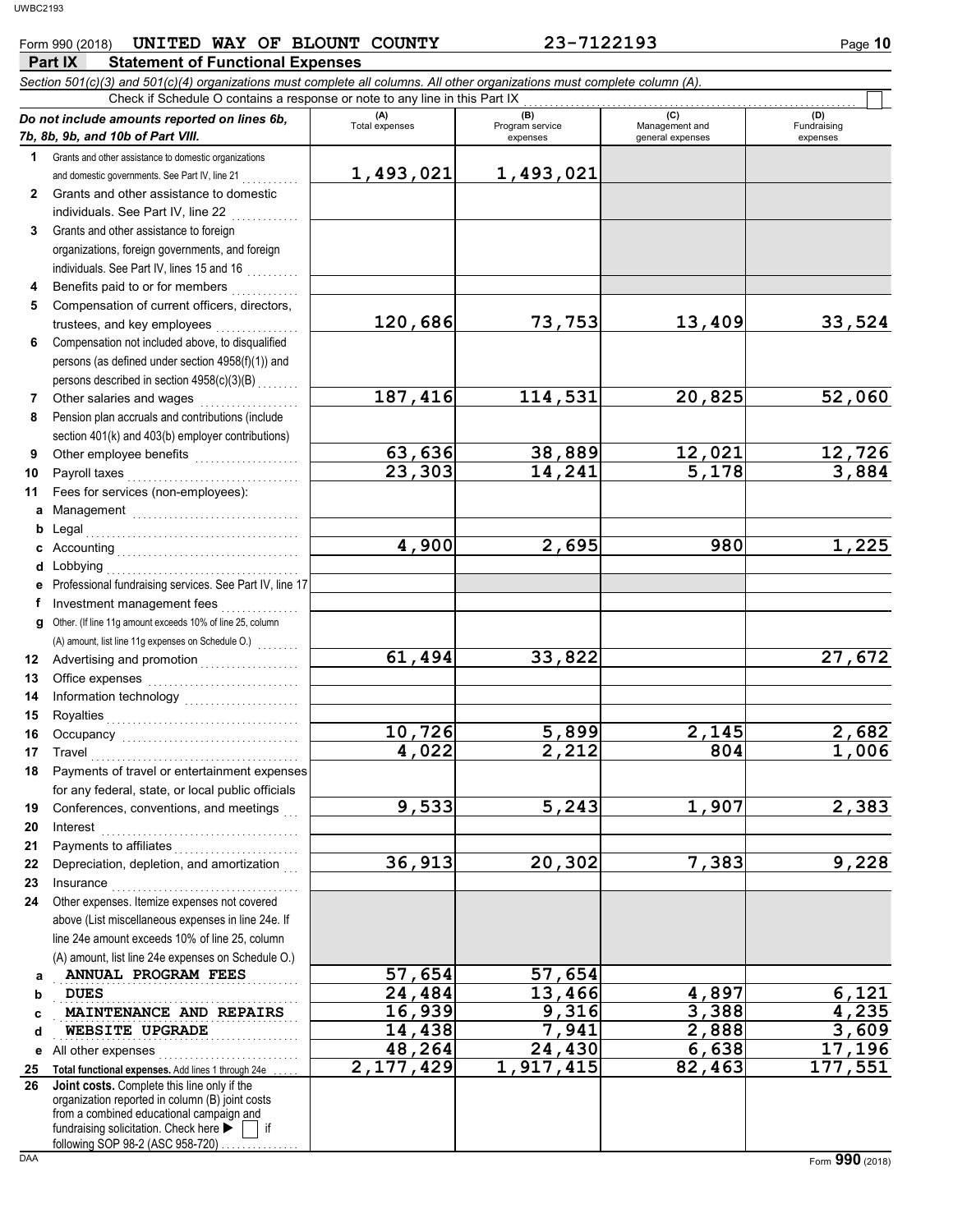#### Form 990 (2018) **UNITED WAY OF BLOUNT COUNTY 23-7122193** Page 11

|                   | Part X | <b>Balance Sheet</b>                                                                                                               |                 |                             |                          |                 |                    |
|-------------------|--------|------------------------------------------------------------------------------------------------------------------------------------|-----------------|-----------------------------|--------------------------|-----------------|--------------------|
|                   |        | Check if Schedule O contains a response or note to any line in this Part X                                                         |                 |                             |                          |                 |                    |
|                   |        |                                                                                                                                    |                 |                             | (A)<br>Beginning of year |                 | (B)<br>End of year |
|                   | 1      | Cash-non-interest bearing                                                                                                          |                 |                             | 1,076,010                | $\overline{1}$  | 995,051            |
|                   | 2      |                                                                                                                                    |                 |                             |                          | $\mathbf{2}$    |                    |
|                   | 3      |                                                                                                                                    |                 |                             | 1,855,071                | $\mathbf{3}$    | 1,908,883          |
|                   | 4      | Accounts receivable, net                                                                                                           |                 |                             |                          | 4               |                    |
|                   | 5      | Loans and other receivables from current and former officers, directors,                                                           |                 |                             |                          |                 |                    |
|                   |        | trustees, key employees, and highest compensated employees.                                                                        |                 |                             |                          |                 |                    |
|                   |        | Complete Part II of Schedule L                                                                                                     |                 |                             |                          | 5               |                    |
|                   | 6      | Loans and other receivables from other disqualified persons (as defined under section                                              |                 |                             |                          |                 |                    |
|                   |        | $4958(f)(1)$ , persons described in section $4958(c)(3)(B)$ , and contributing employers and                                       |                 |                             |                          |                 |                    |
|                   |        | sponsoring organizations of section 501(c)(9) voluntary employees' beneficiary                                                     |                 |                             |                          |                 |                    |
|                   |        |                                                                                                                                    |                 |                             |                          | 6               |                    |
| Assets            | 7      | Notes and loans receivable, net                                                                                                    |                 |                             |                          | $\overline{7}$  |                    |
|                   | 8      | Inventories for sale or use                                                                                                        |                 |                             |                          | 8               |                    |
|                   | 9      | Prepaid expenses and deferred charges                                                                                              |                 |                             |                          | 9               |                    |
|                   |        | 10a Land, buildings, and equipment: cost or                                                                                        |                 |                             |                          |                 |                    |
|                   |        |                                                                                                                                    |                 | $\frac{2,171,914}{717,846}$ |                          |                 |                    |
|                   |        | <b>b</b> Less: accumulated depreciation                                                                                            | 10 <sub>b</sub> |                             | 1,438,600                | 10 <sub>c</sub> | 1,454,068          |
|                   | 11     | Investments-publicly traded securities                                                                                             |                 | 11                          |                          |                 |                    |
|                   | 12     |                                                                                                                                    |                 | 12                          |                          |                 |                    |
|                   | 13     |                                                                                                                                    |                 |                             | 13                       |                 |                    |
|                   | 14     | Intangible assets                                                                                                                  |                 |                             |                          | 14              |                    |
|                   | 15     |                                                                                                                                    |                 |                             |                          | 15              |                    |
|                   | 16     |                                                                                                                                    |                 | 4,369,681                   | 16                       | 4,358,002       |                    |
|                   | 17     |                                                                                                                                    |                 |                             | 14,338                   | 17              | 16,345             |
|                   | 18     | Grants payable                                                                                                                     |                 |                             | 18                       |                 |                    |
|                   | 19     | Deferred revenue                                                                                                                   |                 |                             |                          | 19              |                    |
|                   | 20     |                                                                                                                                    |                 |                             |                          | 20              |                    |
|                   | 21     |                                                                                                                                    |                 |                             |                          | 21              |                    |
| Liabilities       | 22     | Loans and other payables to current and former officers, directors,<br>trustees, key employees, highest compensated employees, and |                 |                             |                          |                 |                    |
|                   |        | disqualified persons. Complete Part II of Schedule L                                                                               |                 |                             |                          | 22              |                    |
|                   | 23     |                                                                                                                                    |                 |                             |                          | 23              |                    |
|                   | 24     | Unsecured notes and loans payable to unrelated third parties                                                                       |                 |                             |                          | 24              |                    |
|                   | 25     | Other liabilities (including federal income tax, payables to related third                                                         |                 |                             |                          |                 |                    |
|                   |        | parties, and other liabilities not included on lines 17-24). Complete Part X                                                       |                 |                             |                          |                 |                    |
|                   |        | of Schedule D                                                                                                                      |                 |                             |                          | 25              |                    |
|                   |        |                                                                                                                                    |                 |                             | 14,338                   | 26              | 16,345             |
|                   |        | Organizations that follow SFAS 117 (ASC 958), check here $\blacktriangleright$ $\mathbf{X}$ and                                    |                 |                             |                          |                 |                    |
|                   |        | complete lines 27 through 29, and lines 33 and 34.                                                                                 |                 |                             |                          |                 |                    |
|                   | 27     | Unrestricted net assets                                                                                                            |                 |                             | 2,500,272                | 27              | 2,432,774          |
| or Fund Balances  | 28     | Temporarily restricted net assets                                                                                                  |                 |                             | 1,855,071                | 28              | 1,908,883          |
|                   | 29     | Permanently restricted net assets                                                                                                  |                 |                             |                          | 29              |                    |
|                   |        | Organizations that do not follow SFAS 117 (ASC 958), check here ▶                                                                  |                 | and                         |                          |                 |                    |
|                   |        | complete lines 30 through 34.                                                                                                      |                 |                             |                          |                 |                    |
|                   | 30     | Capital stock or trust principal, or current funds                                                                                 |                 |                             | 30                       |                 |                    |
|                   | 31     |                                                                                                                                    |                 |                             |                          | 31              |                    |
| <b>Net Assets</b> | 32     | Retained earnings, endowment, accumulated income, or other funds                                                                   |                 |                             |                          | 32              |                    |
|                   | 33     | Total net assets or fund balances                                                                                                  |                 | 4,355,343                   | 33                       | 4,341,657       |                    |
|                   | 34     |                                                                                                                                    |                 |                             | 4,369,681                | 34              | 4,358,002          |

Form **990** (2018)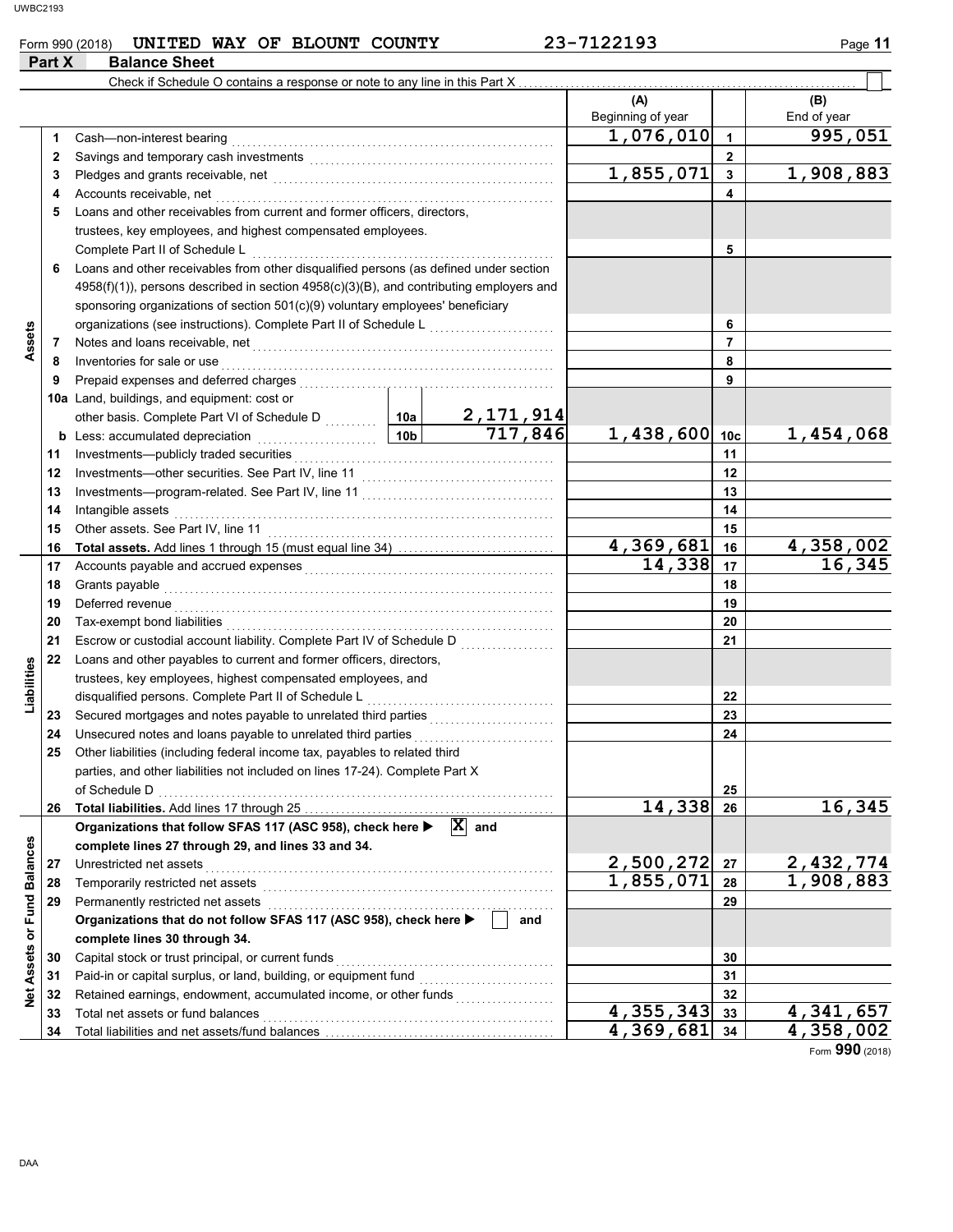|    | 23-7122193<br>Form 990 (2018) UNITED WAY OF BLOUNT COUNTY                                                                                                                                                                           |                         |                |                 | Page 12     |
|----|-------------------------------------------------------------------------------------------------------------------------------------------------------------------------------------------------------------------------------------|-------------------------|----------------|-----------------|-------------|
|    | <b>Reconciliation of Net Assets</b><br>Part XI                                                                                                                                                                                      |                         |                |                 |             |
|    |                                                                                                                                                                                                                                     |                         |                |                 |             |
| 1  |                                                                                                                                                                                                                                     | $\mathbf{1}$            |                | 2, 163, 743     |             |
| 2  |                                                                                                                                                                                                                                     | $\overline{2}$          |                | 2,177,429       |             |
| 3  | Revenue less expenses. Subtract line 2 from line 1                                                                                                                                                                                  | $\mathbf{3}$            |                | $-13,686$       |             |
| 4  |                                                                                                                                                                                                                                     | $\overline{\mathbf{4}}$ |                | 4,355,343       |             |
| 5  | Net unrealized gains (losses) on investments [11] Martin Martin Martin Martin Martin Martin Martin Martin Martin Martin Martin Martin Martin Martin Martin Martin Martin Martin Martin Martin Martin Martin Martin Martin Mart      | 5                       |                |                 |             |
| 6  |                                                                                                                                                                                                                                     | 6                       |                |                 |             |
| 7  |                                                                                                                                                                                                                                     | $\overline{7}$          |                |                 |             |
| 8  | Prior period adjustments <b>construction and construction</b> and and construction of the construction of the construction of the construction of the construction of the construction of the construction of the construction of t | 8                       |                |                 |             |
| 9  |                                                                                                                                                                                                                                     | 9                       |                |                 | $\mathbf 0$ |
| 10 | Net assets or fund balances at end of year. Combine lines 3 through 9 (must equal Part X, line                                                                                                                                      |                         |                |                 |             |
|    | 33, column (B))                                                                                                                                                                                                                     | 10                      |                | 4,341,657       |             |
|    | <b>Financial Statements and Reporting</b><br><b>Part XII</b>                                                                                                                                                                        |                         |                |                 |             |
|    | Check if Schedule O contains a response or note to any line in this Part XII                                                                                                                                                        |                         |                |                 |             |
|    |                                                                                                                                                                                                                                     |                         |                | Yes             | No.         |
| 1  | $ \mathbf{X} $ Accrual<br>Accounting method used to prepare the Form 990:<br>$\vert$ $\vert$ Cash<br>Other                                                                                                                          |                         |                |                 |             |
|    | If the organization changed its method of accounting from a prior year or checked "Other," explain in                                                                                                                               |                         |                |                 |             |
|    | Schedule O.                                                                                                                                                                                                                         |                         |                |                 |             |
|    | 2a Were the organization's financial statements compiled or reviewed by an independent accountant?                                                                                                                                  |                         | 2a             |                 | X           |
|    | If "Yes," check a box below to indicate whether the financial statements for the year were compiled or                                                                                                                              |                         |                |                 |             |
|    | reviewed on a separate basis, consolidated basis, or both:                                                                                                                                                                          |                         |                |                 |             |
|    | Separate basis<br>Consolidated basis<br>Both consolidated and separate basis                                                                                                                                                        |                         |                |                 |             |
|    |                                                                                                                                                                                                                                     |                         | 2 <sub>b</sub> | x               |             |
|    | If "Yes," check a box below to indicate whether the financial statements for the year were audited on a                                                                                                                             |                         |                |                 |             |
|    | separate basis, consolidated basis, or both:                                                                                                                                                                                        |                         |                |                 |             |
|    | $ \mathbf{X} $ Separate basis<br>Both consolidated and separate basis<br><b>Consolidated basis</b>                                                                                                                                  |                         |                |                 |             |
|    | c If "Yes" to line 2a or 2b, does the organization have a committee that assumes responsibility for oversight                                                                                                                       |                         |                |                 |             |
|    | of the audit, review, or compilation of its financial statements and selection of an independent accountant?                                                                                                                        |                         | 2c             | X               |             |
|    | If the organization changed either its oversight process or selection process during the tax year, explain in                                                                                                                       |                         |                |                 |             |
|    | Schedule O.                                                                                                                                                                                                                         |                         |                |                 |             |
|    | 3a As a result of a federal award, was the organization required to undergo an audit or audits as set forth in                                                                                                                      |                         |                |                 |             |
|    | the Single Audit Act and OMB Circular A-133?                                                                                                                                                                                        |                         | 3a             |                 | X           |
|    | b If "Yes," did the organization undergo the required audit or audits? If the organization did not undergo the                                                                                                                      |                         |                |                 |             |
|    | required audit or audits, explain why in Schedule O and describe any steps taken to undergo such audits.                                                                                                                            |                         | 3b             |                 |             |
|    |                                                                                                                                                                                                                                     |                         |                | Form 990 (2018) |             |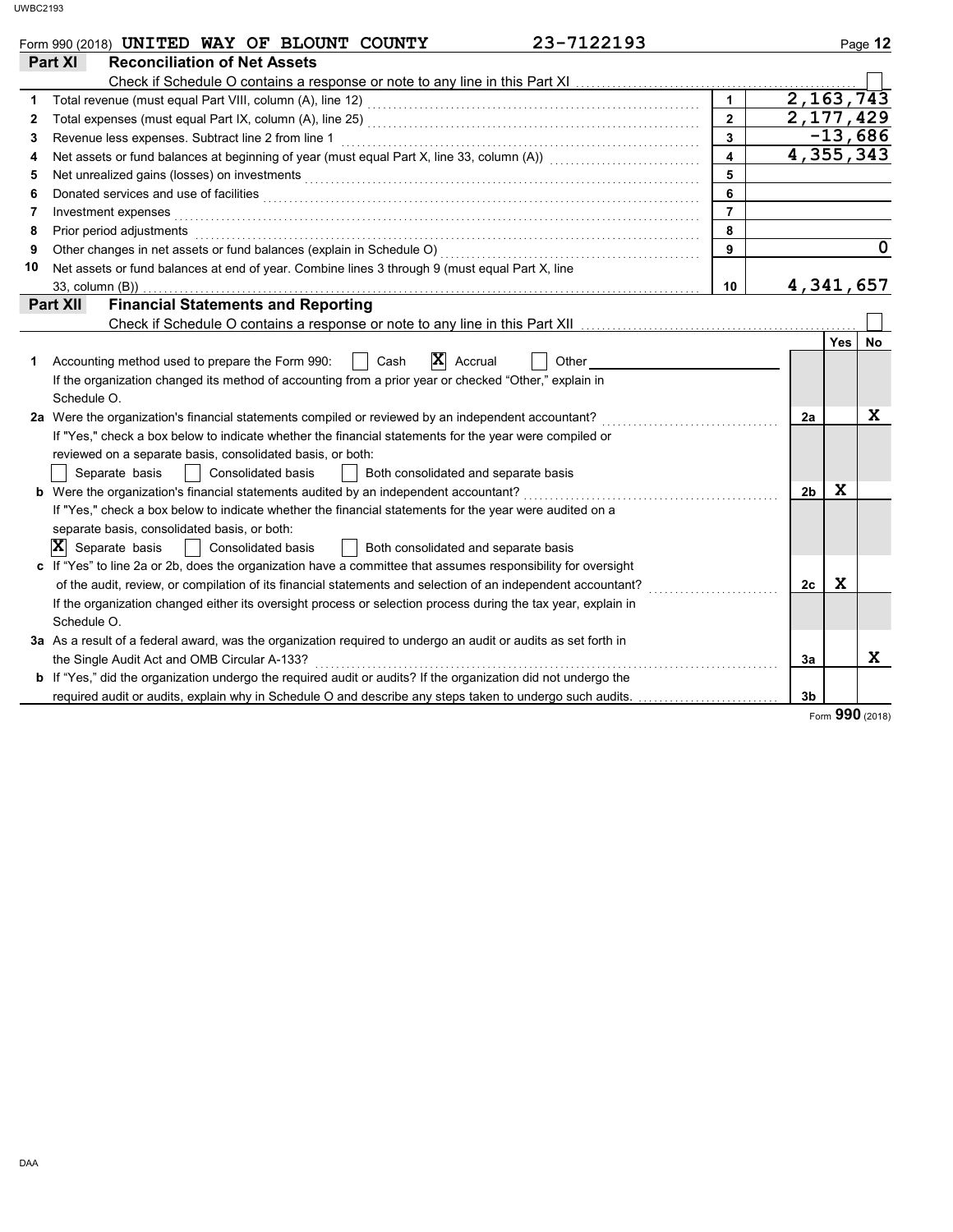| Form 990 (2018) UNITED WAY OF BLOUNT COUNTY<br><b>Part VII</b>                                                                                                                                                                                                                                                    |                                                               |                                   |                       |         |                 |                                                                                                 |        | 23-7122193<br>Section A. Officers, Directors, Trustees, Key Employees, and Highest Compensated Employees (continued) |                                                                                       | Page 8                                                             |
|-------------------------------------------------------------------------------------------------------------------------------------------------------------------------------------------------------------------------------------------------------------------------------------------------------------------|---------------------------------------------------------------|-----------------------------------|-----------------------|---------|-----------------|-------------------------------------------------------------------------------------------------|--------|----------------------------------------------------------------------------------------------------------------------|---------------------------------------------------------------------------------------|--------------------------------------------------------------------|
| (A)<br>Name and title                                                                                                                                                                                                                                                                                             | (B)<br>Average<br>hours per<br>week<br>(list any<br>hours for |                                   |                       |         | (C)<br>Position | (do not check more than one<br>box, unless person is both an<br>officer and a director/trustee) |        | (D)<br>Reportable<br>compensation<br>from<br>the<br>organization                                                     | (E)<br>Reportable<br>compensation from<br>related<br>organizations<br>(W-2/1099-MISC) | (F)<br>Estimated<br>amount of<br>other<br>compensation<br>from the |
|                                                                                                                                                                                                                                                                                                                   | related<br>organizations<br>below dotted<br>line)             | Individual trustee<br>or director | Institutional trustee | Officer | Key employee    | Highest compensated<br>employee                                                                 | Former | (W-2/1099-MISC)                                                                                                      |                                                                                       | organization<br>and related<br>organizations                       |
| <b>STEVE WHITE</b><br>(20)                                                                                                                                                                                                                                                                                        |                                                               |                                   |                       |         |                 |                                                                                                 |        |                                                                                                                      |                                                                                       |                                                                    |
| <b>BOARD MEMBER</b>                                                                                                                                                                                                                                                                                               | 1.00<br>0.00                                                  | $\mathbf x$                       |                       |         |                 |                                                                                                 |        | 0                                                                                                                    | 0                                                                                     | 0                                                                  |
|                                                                                                                                                                                                                                                                                                                   |                                                               |                                   |                       |         |                 |                                                                                                 |        |                                                                                                                      |                                                                                       |                                                                    |
|                                                                                                                                                                                                                                                                                                                   |                                                               |                                   |                       |         |                 |                                                                                                 |        |                                                                                                                      |                                                                                       |                                                                    |
|                                                                                                                                                                                                                                                                                                                   |                                                               |                                   |                       |         |                 |                                                                                                 |        |                                                                                                                      |                                                                                       |                                                                    |
|                                                                                                                                                                                                                                                                                                                   |                                                               |                                   |                       |         |                 |                                                                                                 |        |                                                                                                                      |                                                                                       |                                                                    |
|                                                                                                                                                                                                                                                                                                                   |                                                               |                                   |                       |         |                 |                                                                                                 |        |                                                                                                                      |                                                                                       |                                                                    |
|                                                                                                                                                                                                                                                                                                                   |                                                               |                                   |                       |         |                 |                                                                                                 |        |                                                                                                                      |                                                                                       |                                                                    |
|                                                                                                                                                                                                                                                                                                                   |                                                               |                                   |                       |         |                 |                                                                                                 |        |                                                                                                                      |                                                                                       |                                                                    |
|                                                                                                                                                                                                                                                                                                                   |                                                               |                                   |                       |         |                 |                                                                                                 |        |                                                                                                                      |                                                                                       |                                                                    |
|                                                                                                                                                                                                                                                                                                                   |                                                               |                                   |                       |         |                 |                                                                                                 |        |                                                                                                                      |                                                                                       |                                                                    |
| c Total from continuation sheets to Part VII, Section A                                                                                                                                                                                                                                                           |                                                               |                                   |                       |         |                 |                                                                                                 |        |                                                                                                                      |                                                                                       |                                                                    |
| d<br>Total number of individuals (including but not limited to those listed above) who received more than \$100,000 of<br>2                                                                                                                                                                                       |                                                               |                                   |                       |         |                 |                                                                                                 |        |                                                                                                                      |                                                                                       |                                                                    |
| reportable compensation from the organization ▶                                                                                                                                                                                                                                                                   |                                                               |                                   |                       |         |                 |                                                                                                 |        |                                                                                                                      |                                                                                       | Yes<br>No                                                          |
| Did the organization list any former officer, director, or trustee, key employee, or highest compensated<br>3                                                                                                                                                                                                     |                                                               |                                   |                       |         |                 |                                                                                                 |        |                                                                                                                      |                                                                                       | 3                                                                  |
| employee on line 1a? If "Yes," complete Schedule J for such individual<br>For any individual listed on line 1a, is the sum of reportable compensation and other compensation from the<br>4<br>organization and related organizations greater than \$150,000? If "Yes," complete Schedule J for such<br>individual |                                                               |                                   |                       |         |                 |                                                                                                 |        |                                                                                                                      |                                                                                       | 4                                                                  |
| Did any person listed on line 1a receive or accrue compensation from any unrelated organization or individual<br>5<br>for services rendered to the organization? If "Yes," complete Schedule J for such person                                                                                                    |                                                               |                                   |                       |         |                 |                                                                                                 |        |                                                                                                                      |                                                                                       | 5                                                                  |
| <b>Section B. Independent Contractors</b>                                                                                                                                                                                                                                                                         |                                                               |                                   |                       |         |                 |                                                                                                 |        |                                                                                                                      |                                                                                       |                                                                    |
| Complete this table for your five highest compensated independent contractors that received more than \$100,000 of<br>1<br>compensation from the organization. Report compensation for the calendar year ending with or within the organization's tax year.                                                       |                                                               |                                   |                       |         |                 |                                                                                                 |        |                                                                                                                      |                                                                                       |                                                                    |
|                                                                                                                                                                                                                                                                                                                   | (A)<br>Name and business address                              |                                   |                       |         |                 |                                                                                                 |        |                                                                                                                      | (B)<br>Description of services                                                        | (C)<br>Compensation                                                |
|                                                                                                                                                                                                                                                                                                                   |                                                               |                                   |                       |         |                 |                                                                                                 |        |                                                                                                                      |                                                                                       |                                                                    |
|                                                                                                                                                                                                                                                                                                                   |                                                               |                                   |                       |         |                 |                                                                                                 |        |                                                                                                                      |                                                                                       |                                                                    |
|                                                                                                                                                                                                                                                                                                                   |                                                               |                                   |                       |         |                 |                                                                                                 |        |                                                                                                                      |                                                                                       |                                                                    |
|                                                                                                                                                                                                                                                                                                                   |                                                               |                                   |                       |         |                 |                                                                                                 |        |                                                                                                                      |                                                                                       |                                                                    |
|                                                                                                                                                                                                                                                                                                                   |                                                               |                                   |                       |         |                 |                                                                                                 |        |                                                                                                                      |                                                                                       |                                                                    |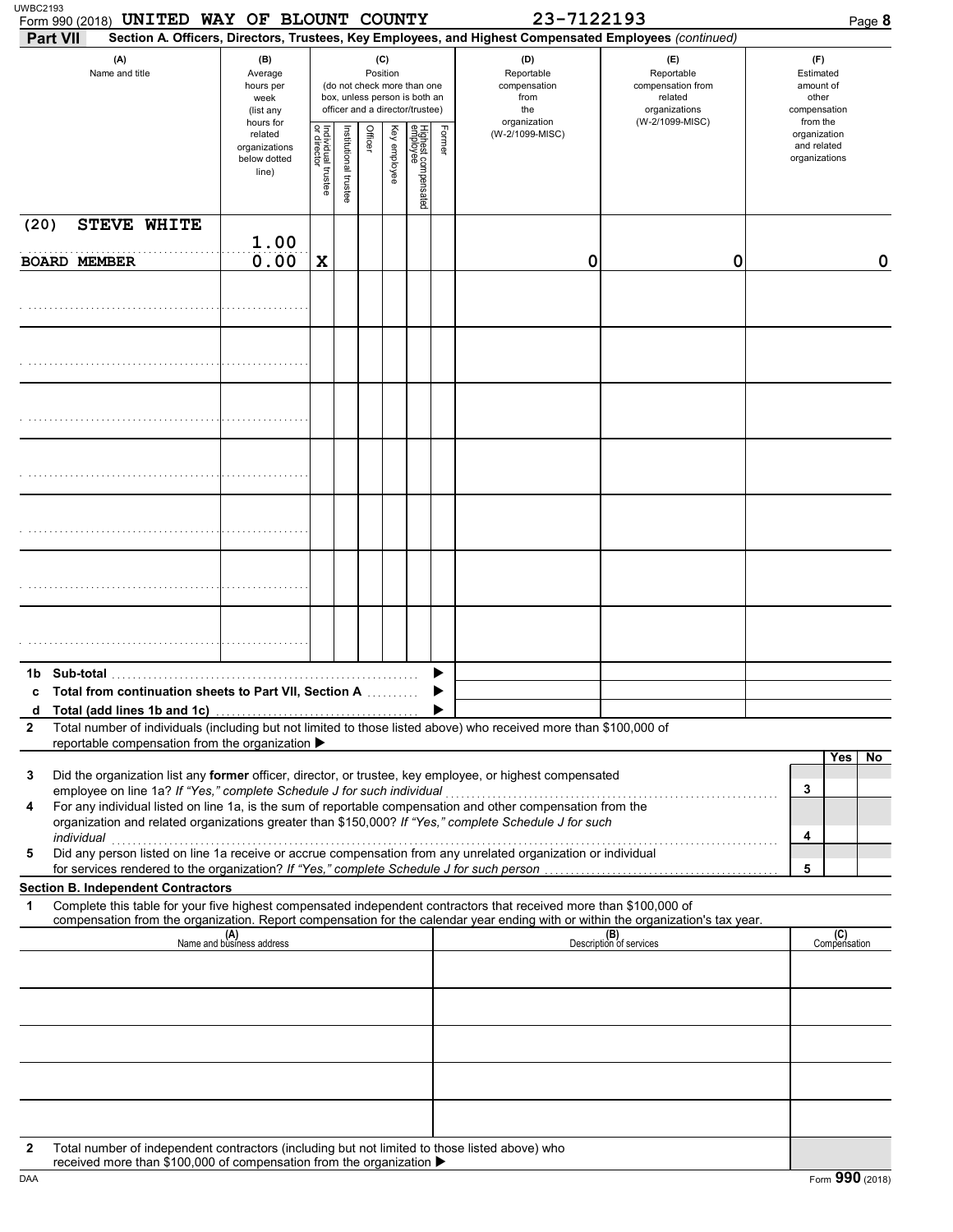# **SCHEDULE A Public Charity Status and Public Support**

**Complete if the organization is a section 501(c)(3) organization or a section 4947(a)(1) nonexempt charitable trust. (Form 990 or 990-EZ)**

 **Attach to Form 990 or Form 990-EZ.**

OMB No. 1545-0047 **2018**

| Department of the Treasury |        |                                       |                                                            | Attach to Form 990 or Form 990-EZ.                                                                                                                                                                                                                                                                                                                                                                                                                                               |                   |                                                                   |                                                         |                                                       |  |  |
|----------------------------|--------|---------------------------------------|------------------------------------------------------------|----------------------------------------------------------------------------------------------------------------------------------------------------------------------------------------------------------------------------------------------------------------------------------------------------------------------------------------------------------------------------------------------------------------------------------------------------------------------------------|-------------------|-------------------------------------------------------------------|---------------------------------------------------------|-------------------------------------------------------|--|--|
|                            |        | Internal Revenue Service              |                                                            | Go to www.irs.gov/Form990 for instructions and the latest information.                                                                                                                                                                                                                                                                                                                                                                                                           | <b>Inspection</b> |                                                                   |                                                         |                                                       |  |  |
|                            |        | Name of the organization              |                                                            | UNITED WAY OF BLOUNT COUNTY                                                                                                                                                                                                                                                                                                                                                                                                                                                      |                   |                                                                   | 23-7122193                                              | <b>Employer identification number</b>                 |  |  |
|                            | Part I |                                       |                                                            | Reason for Public Charity Status (All organizations must complete this part.) See instructions.                                                                                                                                                                                                                                                                                                                                                                                  |                   |                                                                   |                                                         |                                                       |  |  |
|                            |        |                                       |                                                            | The organization is not a private foundation because it is: (For lines 1 through 12, check only one box.)                                                                                                                                                                                                                                                                                                                                                                        |                   |                                                                   |                                                         |                                                       |  |  |
| 1                          |        |                                       |                                                            | A church, convention of churches, or association of churches described in section 170(b)(1)(A)(i).                                                                                                                                                                                                                                                                                                                                                                               |                   |                                                                   |                                                         |                                                       |  |  |
| 2                          |        |                                       |                                                            | A school described in section 170(b)(1)(A)(ii). (Attach Schedule E (Form 990 or 990-EZ).)                                                                                                                                                                                                                                                                                                                                                                                        |                   |                                                                   |                                                         |                                                       |  |  |
| 3                          |        |                                       |                                                            | A hospital or a cooperative hospital service organization described in section 170(b)(1)(A)(iii).                                                                                                                                                                                                                                                                                                                                                                                |                   |                                                                   |                                                         |                                                       |  |  |
| 4                          |        |                                       |                                                            | A medical research organization operated in conjunction with a hospital described in section 170(b)(1)(A)(iii). Enter the hospital's name,                                                                                                                                                                                                                                                                                                                                       |                   |                                                                   |                                                         |                                                       |  |  |
|                            |        | city, and state:                      |                                                            |                                                                                                                                                                                                                                                                                                                                                                                                                                                                                  |                   |                                                                   |                                                         |                                                       |  |  |
| 5                          |        |                                       |                                                            | An organization operated for the benefit of a college or university owned or operated by a governmental unit described in                                                                                                                                                                                                                                                                                                                                                        |                   |                                                                   |                                                         |                                                       |  |  |
|                            |        |                                       | section 170(b)(1)(A)(iv). (Complete Part II.)              |                                                                                                                                                                                                                                                                                                                                                                                                                                                                                  |                   |                                                                   |                                                         |                                                       |  |  |
| 6                          | X      |                                       |                                                            | A federal, state, or local government or governmental unit described in section 170(b)(1)(A)(v).                                                                                                                                                                                                                                                                                                                                                                                 |                   |                                                                   |                                                         |                                                       |  |  |
| 7                          |        |                                       | described in section 170(b)(1)(A)(vi). (Complete Part II.) | An organization that normally receives a substantial part of its support from a governmental unit or from the general public                                                                                                                                                                                                                                                                                                                                                     |                   |                                                                   |                                                         |                                                       |  |  |
| 8                          |        |                                       |                                                            | A community trust described in section 170(b)(1)(A)(vi). (Complete Part II.)                                                                                                                                                                                                                                                                                                                                                                                                     |                   |                                                                   |                                                         |                                                       |  |  |
| 9                          |        | university:                           |                                                            | An agricultural research organization described in section 170(b)(1)(A)(ix) operated in conjunction with a land-grant college<br>or university or a non-land-grant college of agriculture (see instructions). Enter the name, city, and state of the college or                                                                                                                                                                                                                  |                   |                                                                   |                                                         |                                                       |  |  |
| 10                         |        |                                       |                                                            | An organization that normally receives: (1) more than 33 1/3% of its support from contributions, membership fees, and gross<br>receipts from activities related to its exempt functions—subject to certain exceptions, and (2) no more than 33 1/3% of its<br>support from gross investment income and unrelated business taxable income (less section 511 tax) from businesses<br>acquired by the organization after June 30, 1975. See section 509(a)(2). (Complete Part III.) |                   |                                                                   |                                                         |                                                       |  |  |
| 11                         |        |                                       |                                                            | An organization organized and operated exclusively to test for public safety. See section 509(a)(4).                                                                                                                                                                                                                                                                                                                                                                             |                   |                                                                   |                                                         |                                                       |  |  |
| 12                         |        |                                       |                                                            | An organization organized and operated exclusively for the benefit of, to perform the functions of, or to carry out the purposes<br>of one or more publicly supported organizations described in section 509(a)(1) or section 509(a)(2). See section 509(a)(3).<br>Check the box in lines 12a through 12d that describes the type of supporting organization and complete lines 12e, 12f, and 12g.                                                                               |                   |                                                                   |                                                         |                                                       |  |  |
|                            | a      |                                       |                                                            | Type I. A supporting organization operated, supervised, or controlled by its supported organization(s), typically by giving<br>the supported organization(s) the power to regularly appoint or elect a majority of the directors or trustees of the<br>supporting organization. You must complete Part IV, Sections A and B.                                                                                                                                                     |                   |                                                                   |                                                         |                                                       |  |  |
|                            | b      |                                       |                                                            | Type II. A supporting organization supervised or controlled in connection with its supported organization(s), by having<br>control or management of the supporting organization vested in the same persons that control or manage the supported<br>organization(s). You must complete Part IV, Sections A and C.                                                                                                                                                                 |                   |                                                                   |                                                         |                                                       |  |  |
|                            | c      |                                       |                                                            | Type III functionally integrated. A supporting organization operated in connection with, and functionally integrated with,<br>its supported organization(s) (see instructions). You must complete Part IV, Sections A, D, and E.                                                                                                                                                                                                                                                 |                   |                                                                   |                                                         |                                                       |  |  |
|                            | d      |                                       |                                                            | Type III non-functionally integrated. A supporting organization operated in connection with its supported organization(s)                                                                                                                                                                                                                                                                                                                                                        |                   |                                                                   |                                                         |                                                       |  |  |
|                            |        |                                       |                                                            | that is not functionally integrated. The organization generally must satisfy a distribution requirement and an attentiveness                                                                                                                                                                                                                                                                                                                                                     |                   |                                                                   |                                                         |                                                       |  |  |
|                            |        |                                       |                                                            | requirement (see instructions). You must complete Part IV, Sections A and D, and Part V.<br>Check this box if the organization received a written determination from the IRS that it is a Type I, Type II, Type III                                                                                                                                                                                                                                                              |                   |                                                                   |                                                         |                                                       |  |  |
|                            | е      |                                       |                                                            | functionally integrated, or Type III non-functionally integrated supporting organization.                                                                                                                                                                                                                                                                                                                                                                                        |                   |                                                                   |                                                         |                                                       |  |  |
|                            | f      |                                       | Enter the number of supported organizations                |                                                                                                                                                                                                                                                                                                                                                                                                                                                                                  |                   |                                                                   |                                                         |                                                       |  |  |
|                            | g      |                                       |                                                            | Provide the following information about the supported organization(s).                                                                                                                                                                                                                                                                                                                                                                                                           |                   |                                                                   |                                                         |                                                       |  |  |
|                            |        | (i) Name of supported<br>organization | (ii) EIN                                                   | (iii) Type of organization<br>(described on lines 1-10<br>above (see instructions))                                                                                                                                                                                                                                                                                                                                                                                              |                   | (iv) Is the organization<br>listed in your governing<br>document? | (v) Amount of monetary<br>support (see<br>instructions) | (vi) Amount of<br>other support (see<br>instructions) |  |  |
|                            |        |                                       |                                                            |                                                                                                                                                                                                                                                                                                                                                                                                                                                                                  | Yes               | No                                                                |                                                         |                                                       |  |  |
| (A)                        |        |                                       |                                                            |                                                                                                                                                                                                                                                                                                                                                                                                                                                                                  |                   |                                                                   |                                                         |                                                       |  |  |
|                            |        |                                       |                                                            |                                                                                                                                                                                                                                                                                                                                                                                                                                                                                  |                   |                                                                   |                                                         |                                                       |  |  |
| (B)                        |        |                                       |                                                            |                                                                                                                                                                                                                                                                                                                                                                                                                                                                                  |                   |                                                                   |                                                         |                                                       |  |  |
| (C)                        |        |                                       |                                                            |                                                                                                                                                                                                                                                                                                                                                                                                                                                                                  |                   |                                                                   |                                                         |                                                       |  |  |
| (D)                        |        |                                       |                                                            |                                                                                                                                                                                                                                                                                                                                                                                                                                                                                  |                   |                                                                   |                                                         |                                                       |  |  |
| (E)                        |        |                                       |                                                            |                                                                                                                                                                                                                                                                                                                                                                                                                                                                                  |                   |                                                                   |                                                         |                                                       |  |  |

**For Paperwork Reduction Act Notice, see the Instructions for Form 990 or 990-EZ.**

**Schedule A (Form 990 or 990-EZ) 2018**

**Total**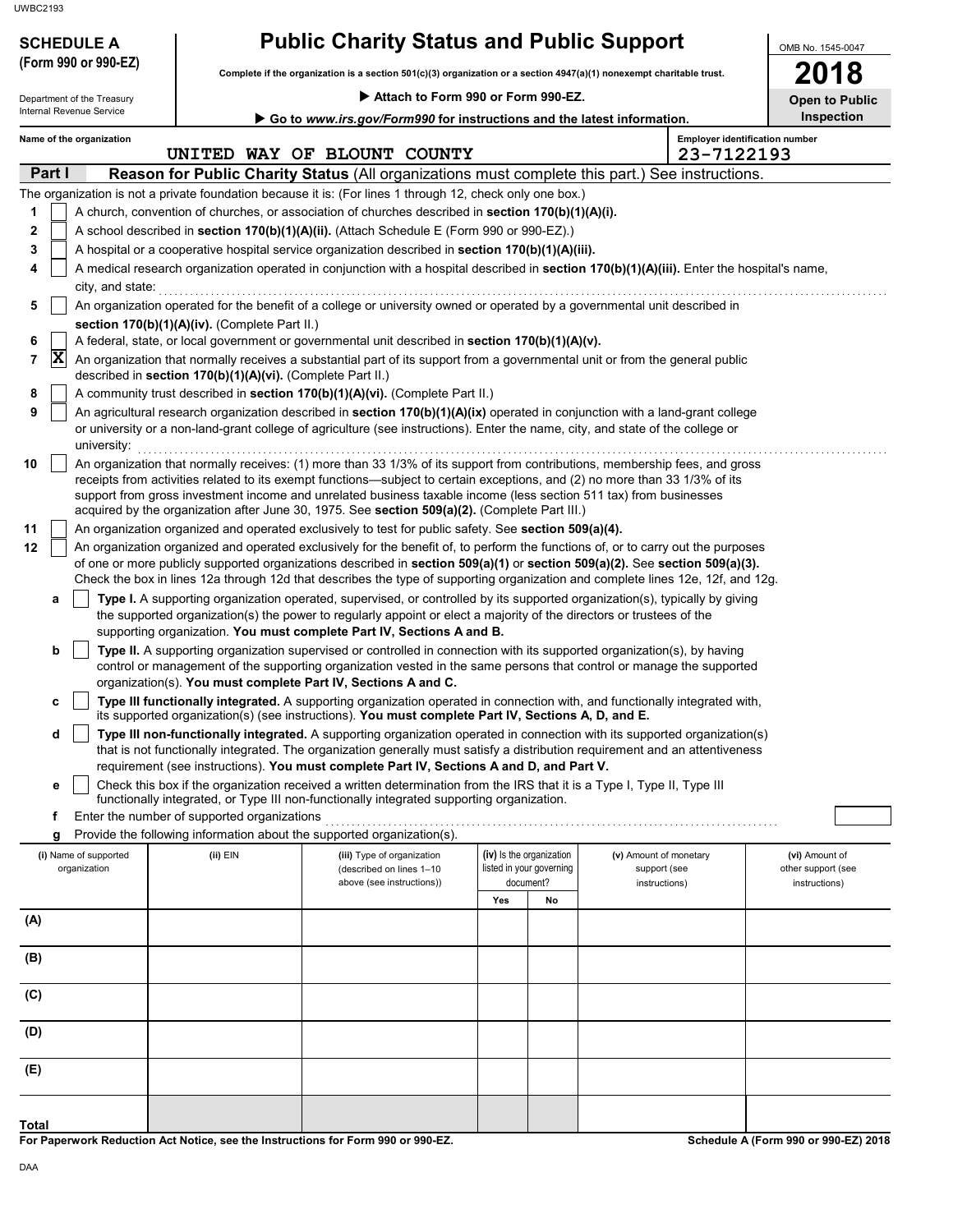|              | Schedule A (Form 990 or 990-EZ) 2018                                                                                                                                                                                                | UNITED WAY OF BLOUNT COUNTY |           |            |            | 23-7122193 | Page 2                                        |
|--------------|-------------------------------------------------------------------------------------------------------------------------------------------------------------------------------------------------------------------------------------|-----------------------------|-----------|------------|------------|------------|-----------------------------------------------|
|              | Support Schedule for Organizations Described in Sections 170(b)(1)(A)(iv) and 170(b)(1)(A)(vi)<br>Part II                                                                                                                           |                             |           |            |            |            |                                               |
|              | (Complete only if you checked the box on line 5, 7, or 8 of Part I or if the organization failed to qualify under                                                                                                                   |                             |           |            |            |            |                                               |
|              | Part III. If the organization fails to qualify under the tests listed below, please complete Part III.)                                                                                                                             |                             |           |            |            |            |                                               |
|              | <b>Section A. Public Support</b>                                                                                                                                                                                                    |                             |           |            |            |            |                                               |
|              | Calendar year (or fiscal year beginning in)<br>▶                                                                                                                                                                                    | (a) 2014                    | (b) 2015  | $(c)$ 2016 | $(d)$ 2017 | (e) 2018   | (f) Total                                     |
|              |                                                                                                                                                                                                                                     |                             |           |            |            |            |                                               |
| 1            | Gifts, grants, contributions, and                                                                                                                                                                                                   |                             |           |            |            |            |                                               |
|              | membership fees received. (Do not                                                                                                                                                                                                   | 2,016,220                   |           |            |            |            |                                               |
|              | include any "unusual grants.")                                                                                                                                                                                                      |                             | 1,942,383 | 2,074,729  | 1,993,646  | 2,184,891  | 10,211,869                                    |
| $\mathbf{2}$ | Tax revenues levied for the                                                                                                                                                                                                         |                             |           |            |            |            |                                               |
|              | organization's benefit and either paid                                                                                                                                                                                              |                             |           |            |            |            |                                               |
|              | to or expended on its behalf                                                                                                                                                                                                        |                             |           |            |            |            |                                               |
| 3            | The value of services or facilities                                                                                                                                                                                                 |                             |           |            |            |            |                                               |
|              | furnished by a governmental unit to the                                                                                                                                                                                             |                             |           |            |            |            |                                               |
|              | organization without charge                                                                                                                                                                                                         |                             |           |            |            |            |                                               |
| 4            | Total. Add lines 1 through 3                                                                                                                                                                                                        | 2,016,220                   | 1,942,383 | 2,074,729  | 1,993,646  | 2,184,891  | 10,211,869                                    |
| 5            | The portion of total contributions by                                                                                                                                                                                               |                             |           |            |            |            |                                               |
|              | each person (other than a                                                                                                                                                                                                           |                             |           |            |            |            |                                               |
|              | governmental unit or publicly                                                                                                                                                                                                       |                             |           |            |            |            |                                               |
|              | supported organization) included on<br>line 1 that exceeds 2% of the amount                                                                                                                                                         |                             |           |            |            |            |                                               |
|              | shown on line 11, column (f)                                                                                                                                                                                                        |                             |           |            |            |            | 1,011,296                                     |
| 6            | Public support. Subtract line 5 from line 4                                                                                                                                                                                         |                             |           |            |            |            | 9,200,573                                     |
|              | <b>Section B. Total Support</b>                                                                                                                                                                                                     |                             |           |            |            |            |                                               |
|              | Calendar year (or fiscal year beginning in)<br>▶                                                                                                                                                                                    | (a) 2014                    | (b) 2015  | $(c)$ 2016 | $(d)$ 2017 | (e) 2018   | (f) Total                                     |
| 7            | Amounts from line 4                                                                                                                                                                                                                 | 2,016,220                   | 1,942,383 | 2,074,729  | 1,993,646  | 2,184,891  | 10,211,869                                    |
| 8            | Gross income from interest, dividends,                                                                                                                                                                                              |                             |           |            |            |            |                                               |
|              | payments received on securities loans,                                                                                                                                                                                              |                             |           |            |            |            |                                               |
|              | rents, royalties, and income from                                                                                                                                                                                                   |                             |           |            |            |            |                                               |
|              | similar sources                                                                                                                                                                                                                     | 3,030                       | 3,257     | 3,334      | 4,436      | 5,163      | 19,220                                        |
| 9            | Net income from unrelated business                                                                                                                                                                                                  |                             |           |            |            |            |                                               |
|              | activities, whether or not the business                                                                                                                                                                                             |                             |           |            |            |            |                                               |
|              | is regularly carried on                                                                                                                                                                                                             | 77,190                      | 65,004    | 65,004     | 65,004     | 65,004     | 337,206                                       |
| 10           | Other income. Do not include gain or                                                                                                                                                                                                |                             |           |            |            |            |                                               |
|              | loss from the sale of capital assets                                                                                                                                                                                                |                             |           |            |            |            |                                               |
|              |                                                                                                                                                                                                                                     | 25,745                      | 25,250    | 19,440     | 22,864     | 24,022     | 117,321                                       |
| 11           | Total support. Add lines 7 through 10                                                                                                                                                                                               |                             |           |            |            |            | 10,685,616                                    |
| 12           |                                                                                                                                                                                                                                     |                             |           |            |            | 12         | 46,886                                        |
| 13           | First five years. If the Form 990 is for the organization's first, second, third, fourth, or fifth tax year as a section 501(c)(3)                                                                                                  |                             |           |            |            |            |                                               |
|              | organization, check this box and stop here <b>construction and construction</b> construction of the box and stop here construction and stop here construction and stop here construction and stop here construction and stop here c |                             |           |            |            |            |                                               |
|              | <b>Section C. Computation of Public Support Percentage</b>                                                                                                                                                                          |                             |           |            |            |            |                                               |
| 14           | Public support percentage for 2018 (line 6, column (f) divided by line 11, column (f)) [[[[[[[[[[[[[[[[[[[[[[                                                                                                                       |                             |           |            |            | 14         | 86.10%                                        |
| 15           |                                                                                                                                                                                                                                     |                             |           |            |            | 15         | 86.84%                                        |
| 16a          | 33 1/3% support test-2018. If the organization did not check the box on line 13, and line 14 is 33 1/3% or more, check this                                                                                                         |                             |           |            |            |            |                                               |
|              | box and stop here. The organization qualifies as a publicly supported organization [111] content content content content or supported organization                                                                                  |                             |           |            |            |            | $\blacktriangleright$ $\overline{\mathbf{X}}$ |
| b            | 33 1/3% support test-2017. If the organization did not check a box on line 13 or 16a, and line 15 is 33 1/3% or more, check                                                                                                         |                             |           |            |            |            |                                               |
|              | this box and stop here. The organization qualifies as a publicly supported organization                                                                                                                                             |                             |           |            |            |            |                                               |
| 17a          | 10%-facts-and-circumstances test-2018. If the organization did not check a box on line 13, 16a, or 16b, and line 14 is                                                                                                              |                             |           |            |            |            |                                               |
|              | 10% or more, and if the organization meets the "facts-and-circumstances" test, check this box and stop here. Explain in                                                                                                             |                             |           |            |            |            |                                               |
|              | Part VI how the organization meets the "facts-and-circumstances" test. The organization qualifies as a publicly supported                                                                                                           |                             |           |            |            |            |                                               |
|              | organization                                                                                                                                                                                                                        |                             |           |            |            |            |                                               |
| b            | 10%-facts-and-circumstances test-2017. If the organization did not check a box on line 13, 16a, 16b, or 17a, and line                                                                                                               |                             |           |            |            |            |                                               |
|              | 15 is 10% or more, and if the organization meets the "facts-and-circumstances" test, check this box and stop here.                                                                                                                  |                             |           |            |            |            |                                               |
|              | Explain in Part VI how the organization meets the "facts-and-circumstances" test. The organization qualifies as a publicly                                                                                                          |                             |           |            |            |            |                                               |
|              | supported organization                                                                                                                                                                                                              |                             |           |            |            |            |                                               |
| 18           | Private foundation. If the organization did not check a box on line 13, 16a, 16b, 17a, or 17b, check this box and see                                                                                                               |                             |           |            |            |            |                                               |
|              |                                                                                                                                                                                                                                     |                             |           |            |            |            |                                               |
|              |                                                                                                                                                                                                                                     |                             |           |            |            |            |                                               |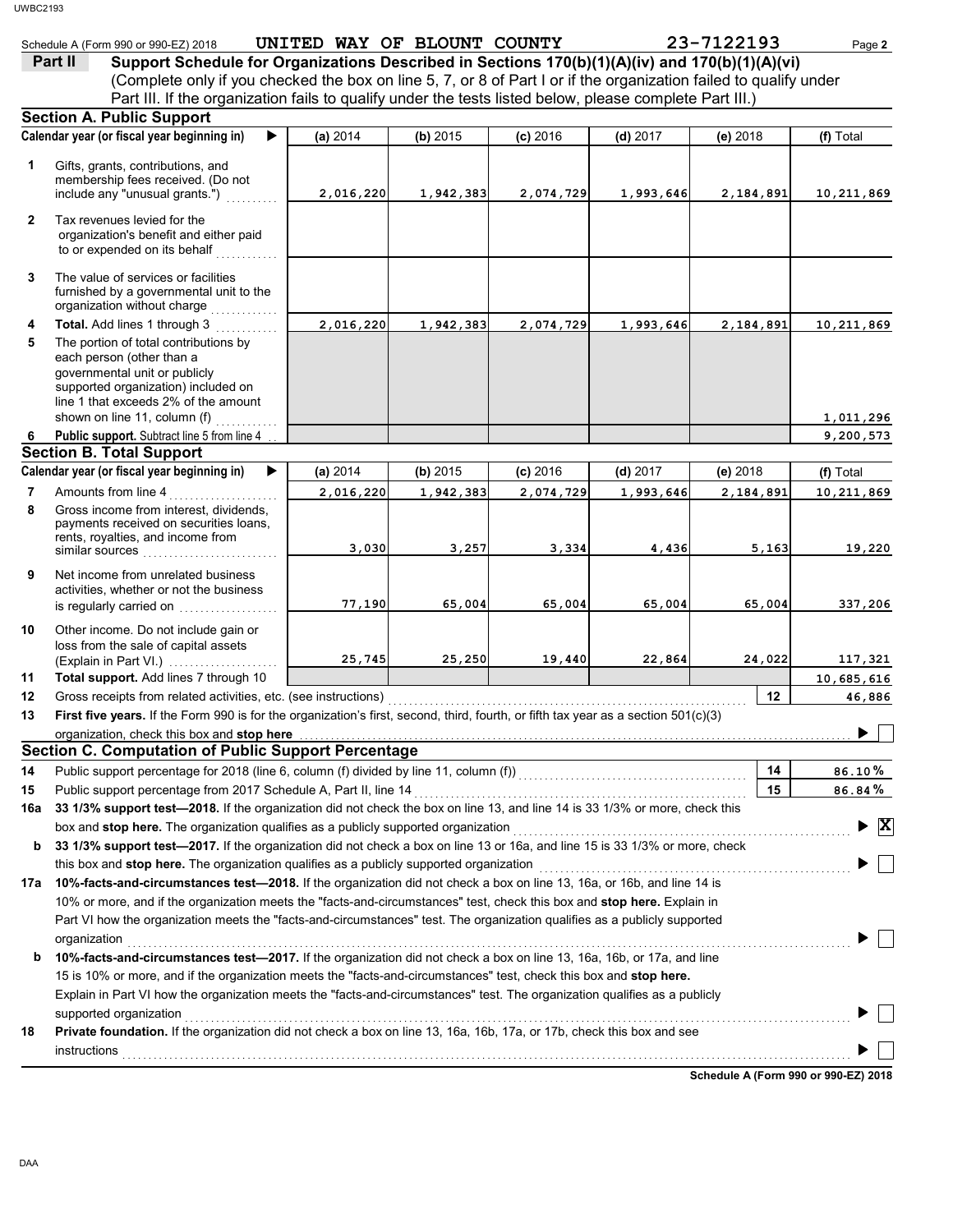|              | Schedule A (Form 990 or 990-EZ) 2018<br>Support Schedule for Organizations Described in Section 509(a)(2)<br>Part III<br>(Complete only if you checked the box on line 10 of Part I or if the organization failed to qualify under Part II. |          | UNITED WAY OF BLOUNT COUNTY |            |            | 23-7122193 | Page 3    |
|--------------|---------------------------------------------------------------------------------------------------------------------------------------------------------------------------------------------------------------------------------------------|----------|-----------------------------|------------|------------|------------|-----------|
|              | If the organization fails to qualify under the tests listed below, please complete Part II.)<br><b>Section A. Public Support</b>                                                                                                            |          |                             |            |            |            |           |
|              | Calendar year (or fiscal year beginning in)<br>▶                                                                                                                                                                                            | (a) 2014 | (b) 2015                    | $(c)$ 2016 | $(d)$ 2017 | (e) 2018   | (f) Total |
| 1            | Gifts, grants, contributions, and membership                                                                                                                                                                                                |          |                             |            |            |            |           |
|              | fees received. (Do not include any "unusual grants.")                                                                                                                                                                                       |          |                             |            |            |            |           |
| $\mathbf{2}$ | Gross receipts from admissions, merchandise<br>sold or services performed, or facilities<br>furnished in any activity that is related to the<br>organization's tax-exempt purpose                                                           |          |                             |            |            |            |           |
| 3            | Gross receipts from activities that are not an<br>unrelated trade or business under section 513                                                                                                                                             |          |                             |            |            |            |           |
| 4            | Tax revenues levied for the<br>organization's benefit and either paid<br>to or expended on its behalf<br>.                                                                                                                                  |          |                             |            |            |            |           |
| 5            | The value of services or facilities<br>furnished by a governmental unit to the<br>organization without charge                                                                                                                               |          |                             |            |            |            |           |
| 6            | Total. Add lines 1 through 5<br>.                                                                                                                                                                                                           |          |                             |            |            |            |           |
| 7a           | Amounts included on lines 1, 2, and 3<br>received from disqualified persons                                                                                                                                                                 |          |                             |            |            |            |           |
| b            | Amounts included on lines 2 and 3<br>received from other than disqualified<br>persons that exceed the greater of \$5,000<br>or 1% of the amount on line 13 for the year                                                                     |          |                             |            |            |            |           |
| c            | Add lines 7a and 7b                                                                                                                                                                                                                         |          |                             |            |            |            |           |
| 8            | Public support. (Subtract line 7c from<br>line 6.) $\ldots$ $\ldots$ $\ldots$ $\ldots$ $\ldots$ $\ldots$ $\ldots$                                                                                                                           |          |                             |            |            |            |           |
|              | <b>Section B. Total Support</b>                                                                                                                                                                                                             |          |                             |            |            |            |           |
|              | Calendar year (or fiscal year beginning in)<br>▶                                                                                                                                                                                            | (a) 2014 | (b) 2015                    | $(c)$ 2016 | $(d)$ 2017 | (e) 2018   | (f) Total |
| 9            | Amounts from line 6                                                                                                                                                                                                                         |          |                             |            |            |            |           |
| 10a          | Gross income from interest, dividends,<br>payments received on securities loans, rents,<br>royalties, and income from similar sources                                                                                                       |          |                             |            |            |            |           |
| b            | Unrelated business taxable income (less<br>section 511 taxes) from businesses<br>acquired after June 30, 1975                                                                                                                               |          |                             |            |            |            |           |
| c            |                                                                                                                                                                                                                                             |          |                             |            |            |            |           |
| 11           | Net income from unrelated business<br>activities not included in line 10b, whether<br>or not the business is regularly carried on                                                                                                           |          |                             |            |            |            |           |
| 12           | Other income. Do not include gain or<br>loss from the sale of capital assets<br>(Explain in Part VI.)                                                                                                                                       |          |                             |            |            |            |           |
| 13           | Total support. (Add lines 9, 10c, 11,<br>and $12.$ )                                                                                                                                                                                        |          |                             |            |            |            |           |
| 14           | First five years. If the Form 990 is for the organization's first, second, third, fourth, or fifth tax year as a section 501(c)(3)<br>organization, check this box and stop here                                                            |          |                             |            |            |            |           |
|              | <b>Section C. Computation of Public Support Percentage</b>                                                                                                                                                                                  |          |                             |            |            |            |           |
| 15           | Public support percentage for 2018 (line 8, column (f), divided by line 13, column (f)) [[[[[[[[[[[[[[[[[[[[[                                                                                                                               |          |                             |            |            | 15         | %         |
| 16           |                                                                                                                                                                                                                                             |          |                             |            |            | 16         | $\%$      |
|              | Section D. Computation of Investment Income Percentage                                                                                                                                                                                      |          |                             |            |            |            |           |
| 17           | Investment income percentage for 2018 (line 10c, column (f), divided by line 13, column (f))<br>[[[[Column (f)]                                                                                                                             |          |                             |            |            | 17         | $\%$      |
| 18           | Investment income percentage from 2017 Schedule A, Part III, line 17                                                                                                                                                                        |          |                             |            |            | 18         | %         |
| 19a          | 33 1/3% support tests—2018. If the organization did not check the box on line 14, and line 15 is more than 33 1/3%, and line                                                                                                                |          |                             |            |            |            |           |
|              | 33 1/3% support tests-2017. If the organization did not check a box on line 14 or line 19a, and line 16 is more than 33 1/3%, and                                                                                                           |          |                             |            |            |            |           |

**Schedule A (Form 990 or 990-EZ) 2018**

 $\blacksquare$ ▶

DAA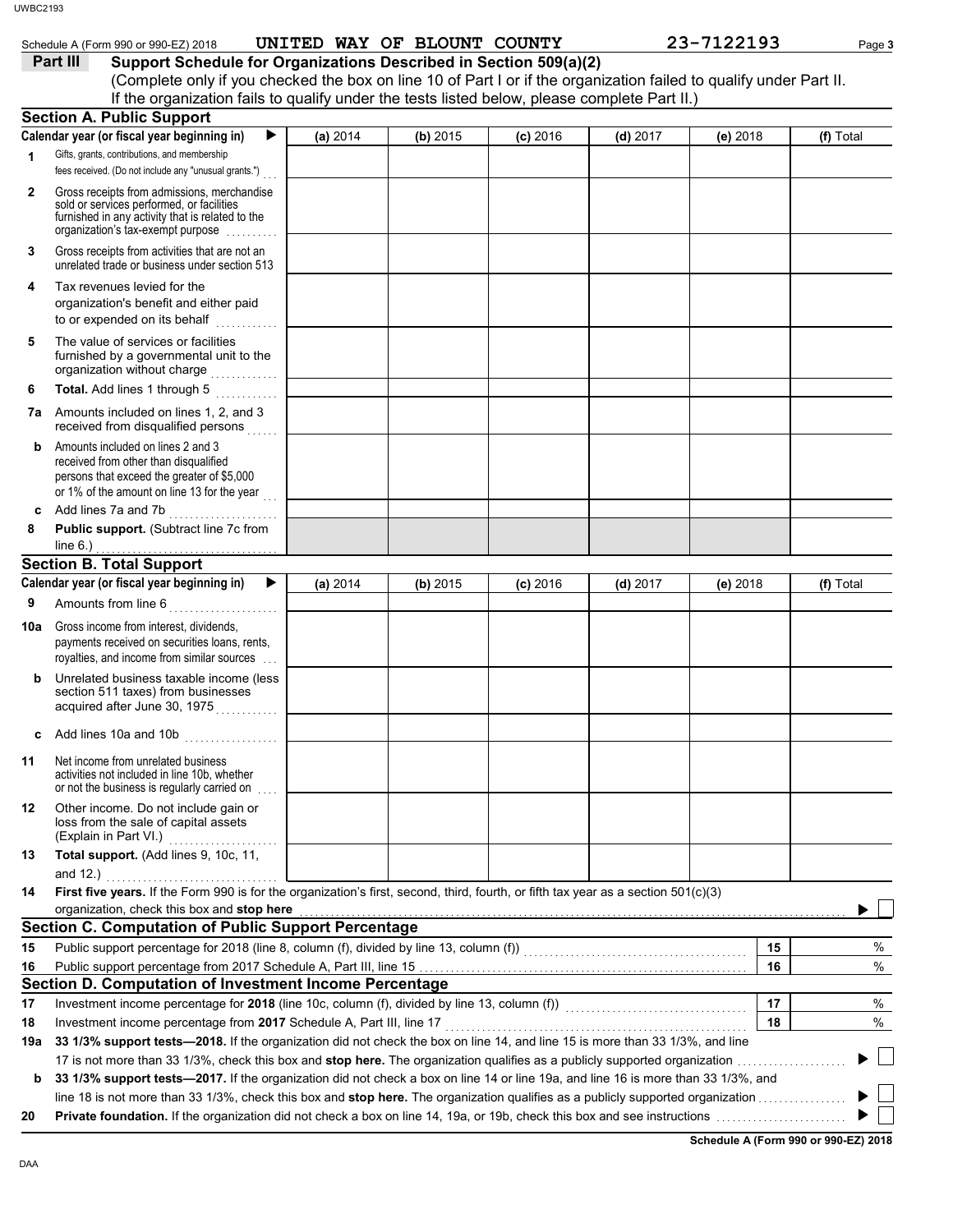| WBC2193      |                                                                                                                                                           |              |            |        |
|--------------|-----------------------------------------------------------------------------------------------------------------------------------------------------------|--------------|------------|--------|
|              | UNITED WAY OF BLOUNT COUNTY<br>Schedule A (Form 990 or 990-EZ) 2018                                                                                       | 23-7122193   |            | Page 4 |
|              | Part IV<br><b>Supporting Organizations</b><br>(Complete only if you checked a box in line 12 on Part I. If you checked 12a of Part I, complete Sections A |              |            |        |
|              | and B. If you checked 12b of Part I, complete Sections A and C. If you checked 12c of Part I, complete                                                    |              |            |        |
|              | Sections A, D, and E. If you checked 12d of Part I, complete Sections A and D, and complete Part V.)                                                      |              |            |        |
|              | <b>Section A. All Supporting Organizations</b>                                                                                                            |              |            |        |
|              |                                                                                                                                                           |              | <b>Yes</b> | No     |
| 1            | Are all of the organization's supported organizations listed by name in the organization's governing                                                      |              |            |        |
|              | documents? If "No," describe in Part VI how the supported organizations are designated. If designated by                                                  |              |            |        |
|              | class or purpose, describe the designation. If historic and continuing relationship, explain.                                                             | 1            |            |        |
| $\mathbf{2}$ | Did the organization have any supported organization that does not have an IRS determination of status                                                    |              |            |        |
|              | under section 509(a)(1) or (2)? If "Yes," explain in Part VI how the organization determined that the supported                                           |              |            |        |
|              | organization was described in section 509(a)(1) or (2).                                                                                                   | $\mathbf{2}$ |            |        |
| Зa           | Did the organization have a supported organization described in section $501(c)(4)$ , (5), or (6)? If "Yes," answer                                       |              |            |        |
|              | $(b)$ and $(c)$ below.                                                                                                                                    | 3a           |            |        |
| b            | Did the organization confirm that each supported organization qualified under section $501(c)(4)$ , $(5)$ , or $(6)$ and                                  |              |            |        |
|              | satisfied the public support tests under section 509(a)(2)? If "Yes," describe in Part VI when and how the                                                |              |            |        |
|              | organization made the determination.                                                                                                                      | 3b           |            |        |
| c            | Did the organization ensure that all support to such organizations was used exclusively for section 170(c)(2)(B)                                          |              |            |        |
|              | purposes? If "Yes," explain in Part VI what controls the organization put in place to ensure such use.                                                    | 3c           |            |        |
| 4a           | Was any supported organization not organized in the United States ("foreign supported organization")? If                                                  |              |            |        |
|              | "Yes," and if you checked 12a or 12b in Part I, answer (b) and (c) below.                                                                                 | 4a           |            |        |
| b            | Did the organization have ultimate control and discretion in deciding whether to make grants to the foreign                                               |              |            |        |
|              | supported organization? If "Yes," describe in Part VI how the organization had such control and discretion                                                |              |            |        |
|              | despite being controlled or supervised by or in connection with its supported organizations.                                                              | 4b           |            |        |
| c            | Did the organization support any foreign supported organization that does not have an IRS determination                                                   |              |            |        |
|              | under sections $501(c)(3)$ and $509(a)(1)$ or (2)? If "Yes," explain in <b>Part VI</b> what controls the organization used                                |              |            |        |
|              | to ensure that all support to the foreign supported organization was used exclusively for section $170(c)(2)(B)$                                          |              |            |        |
|              | purposes.                                                                                                                                                 | 4c           |            |        |
| 5а           | Did the organization add, substitute, or remove any supported organizations during the tax year? If "Yes,"                                                |              |            |        |
|              | answer (b) and (c) below (if applicable). Also, provide detail in Part VI, including (i) the names and EIN                                                |              |            |        |
|              | numbers of the supported organizations added, substituted, or removed; (ii) the reasons for each such action;                                             |              |            |        |
|              | (iii) the authority under the organization's organizing document authorizing such action; and (iv) how the action                                         |              |            |        |
|              | was accomplished (such as by amendment to the organizing document).                                                                                       | 5a           |            |        |
| b            | Type I or Type II only. Was any added or substituted supported organization part of a class already                                                       |              |            |        |

designated in the organization's organizing document?

**c Substitutions only.** Was the substitution the result of an event beyond the organization's control?

- **6** Did the organization provide support (whether in the form of grants or the provision of services or facilities) to anyone other than (i) its supported organizations, (ii) individuals that are part of the charitable class benefited by one or more of its supported organizations, or (iii) other supporting organizations that also support or benefit one or more of the filing organization's supported organizations? *If "Yes," provide detail in Part VI.*
- **7** Did the organization provide a grant, loan, compensation, or other similar payment to a substantial contributor (as defined in section 4958(c)(3)(C)), a family member of a substantial contributor, or a 35% controlled entity with regard to a substantial contributor? *If "Yes," complete Part I of Schedule L (Form 990 or 990-EZ).*
- **8** Did the organization make a loan to a disqualified person (as defined in section 4958) not described in line 7? *If "Yes," complete Part I of Schedule L (Form 990 or 990-EZ).*
- **9a** Was the organization controlled directly or indirectly at any time during the tax year by one or more disqualified persons as defined in section 4946 (other than foundation managers and organizations described in section 509(a)(1) or (2))? *If "Yes," provide detail in Part VI.*
- **b** Did one or more disqualified persons (as defined in line 9a) hold a controlling interest in any entity in which the supporting organization had an interest? *If "Yes," provide detail in Part VI.*
- **c** Did a disqualified person (as defined in line 9a) have an ownership interest in, or derive any personal benefit from, assets in which the supporting organization also had an interest? *If "Yes," provide detail in Part VI.*
- **10a** Was the organization subject to the excess business holdings rules of section 4943 because of section 4943(f) (regarding certain Type II supporting organizations, and all Type III non-functionally integrated supporting organizations)? *If "Yes," answer 10b below.*
	- **b** Did the organization have any excess business holdings in the tax year? *(Use Schedule C, Form 4720, to determine whether the organization had excess business holdings.)*

**5b 5c 6 7 8 9a 9b 9c 10a 10b**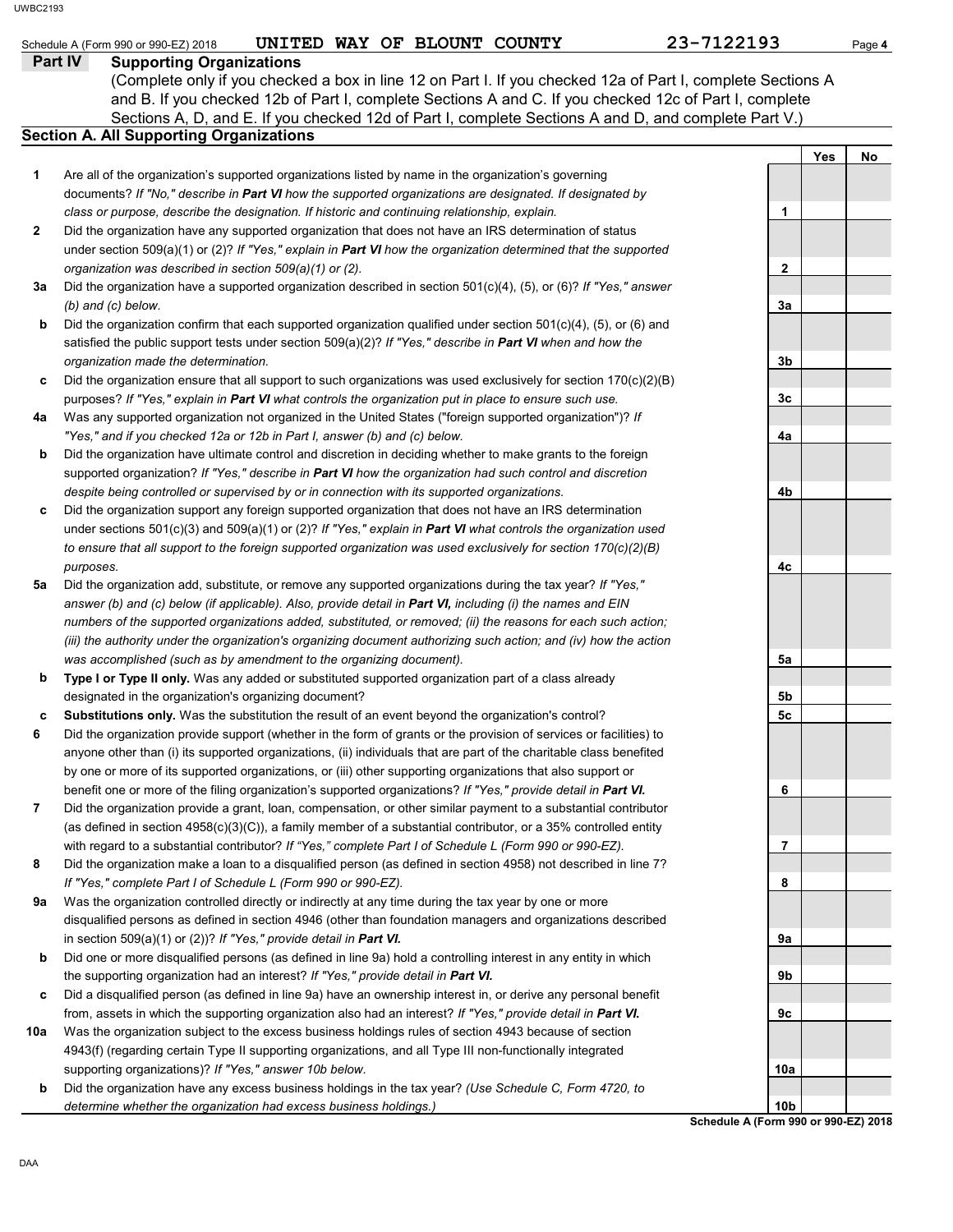| Part IV      | UNITED WAY OF BLOUNT COUNTY<br>Schedule A (Form 990 or 990-EZ) 2018<br><b>Supporting Organizations (continued)</b>                | 23-7122193      |     | Page 5 |
|--------------|-----------------------------------------------------------------------------------------------------------------------------------|-----------------|-----|--------|
|              |                                                                                                                                   |                 | Yes | No     |
| 11           | Has the organization accepted a gift or contribution from any of the following persons?                                           |                 |     |        |
| а            | A person who directly or indirectly controls, either alone or together with persons described in (b) and (c)                      |                 |     |        |
|              | below, the governing body of a supported organization?                                                                            | 11a             |     |        |
|              | <b>b</b> A family member of a person described in (a) above?                                                                      | 11 <sub>b</sub> |     |        |
|              | c A 35% controlled entity of a person described in (a) or (b) above? If "Yes" to a, b, or c, provide detail in Part VI.           | 11c             |     |        |
|              | <b>Section B. Type I Supporting Organizations</b>                                                                                 |                 |     |        |
|              |                                                                                                                                   |                 | Yes | No     |
| 1            | Did the directors, trustees, or membership of one or more supported organizations have the power to                               |                 |     |        |
|              | regularly appoint or elect at least a majority of the organization's directors or trustees at all times during the                |                 |     |        |
|              | tax year? If "No," describe in Part VI how the supported organization(s) effectively operated, supervised, or                     |                 |     |        |
|              | controlled the organization's activities. If the organization had more than one supported organization,                           |                 |     |        |
|              | describe how the powers to appoint and/or remove directors or trustees were allocated among the supported                         |                 |     |        |
|              | organizations and what conditions or restrictions, if any, applied to such powers during the tax year.                            | 1               |     |        |
| 2            | Did the organization operate for the benefit of any supported organization other than the supported                               |                 |     |        |
|              | organization(s) that operated, supervised, or controlled the supporting organization? If "Yes," explain in Part                   |                 |     |        |
|              | VI how providing such benefit carried out the purposes of the supported organization(s) that operated,                            |                 |     |        |
|              | supervised, or controlled the supporting organization.                                                                            | 2               |     |        |
|              | <b>Section C. Type II Supporting Organizations</b>                                                                                |                 |     |        |
|              |                                                                                                                                   |                 | Yes | No     |
| 1            | Were a majority of the organization's directors or trustees during the tax year also a majority of the directors                  |                 |     |        |
|              | or trustees of each of the organization's supported organization(s)? If "No," describe in Part VI how control                     |                 |     |        |
|              | or management of the supporting organization was vested in the same persons that controlled or managed                            |                 |     |        |
|              | the supported organization(s).                                                                                                    | 1               |     |        |
|              | <b>Section D. All Type III Supporting Organizations</b>                                                                           |                 |     |        |
|              |                                                                                                                                   |                 | Yes | No     |
| 1            | Did the organization provide to each of its supported organizations, by the last day of the fifth month of the                    |                 |     |        |
|              | organization's tax year, (i) a written notice describing the type and amount of support provided during the prior tax             |                 |     |        |
|              | year, (ii) a copy of the Form 990 that was most recently filed as of the date of notification, and (iii) copies of the            |                 |     |        |
|              | organization's governing documents in effect on the date of notification, to the extent not previously provided?                  | 1               |     |        |
| $\mathbf{2}$ | Were any of the organization's officers, directors, or trustees either (i) appointed or elected by the supported                  |                 |     |        |
|              | organization(s) or (ii) serving on the governing body of a supported organization? If "No," explain in Part VI how                |                 |     |        |
|              | the organization maintained a close and continuous working relationship with the supported organization(s).                       | 2               |     |        |
| З            | By reason of the relationship described in (2), did the organization's supported organizations have a                             |                 |     |        |
|              | significant voice in the organization's investment policies and in directing the use of the organization's                        |                 |     |        |
|              | income or assets at all times during the tax year? If "Yes," describe in Part VI the role the organization's                      |                 |     |        |
|              | supported organizations played in this regard.                                                                                    | 3               |     |        |
|              | Section E. Type III Functionally-Integrated Supporting Organizations                                                              |                 |     |        |
| 1            | Check the box next to the method that the organization used to satisfy the Integral Part Test during the year (see instructions). |                 |     |        |
| a            | The organization satisfied the Activities Test. Complete line 2 below.                                                            |                 |     |        |
| b            | The organization is the parent of each of its supported organizations. Complete line 3 below.                                     |                 |     |        |
| c            | The organization supported a governmental entity. Describe in Part VI how you supported a government entity (see instructions).   |                 |     |        |
| 2            | Activities Test. Answer (a) and (b) below.                                                                                        |                 | Yes | No     |
| а            | Did substantially all of the organization's activities during the tax year directly further the exempt purposes of                |                 |     |        |
|              | the supported organization(s) to which the organization was responsive? If "Yes," then in Part VI identify                        |                 |     |        |
|              | those supported organizations and explain how these activities directly furthered their exempt purposes,                          |                 |     |        |
|              | how the organization was responsive to those supported organizations, and how the organization determined                         |                 |     |        |
|              |                                                                                                                                   | 2a              |     |        |
|              | that these activities constituted substantially all of its activities.                                                            |                 |     |        |
| b            | Did the activities described in (a) constitute activities that, but for the organization's involvement, one or more               |                 |     |        |
|              | of the organization's supported organization(s) would have been engaged in? If "Yes," explain in Part VI the                      |                 |     |        |
|              | reasons for the organization's position that its supported organization(s) would have engaged in these                            |                 |     |        |
|              | activities but for the organization's involvement.                                                                                | 2b              |     |        |
| 3            | Parent of Supported Organizations. Answer (a) and (b) below.                                                                      |                 |     |        |
| а            | Did the organization have the power to regularly appoint or elect a majority of the officers, directors, or                       |                 |     |        |
|              | trustees of each of the supported organizations? Provide details in Part VI.                                                      | За              |     |        |
|              | Did the organization exercise a substantial degree of direction over the policies, programs, and activities of each               |                 |     |        |
| b            | of its supported organizations? If "Yes," describe in Part VI the role played by the organization in this regard.                 |                 |     |        |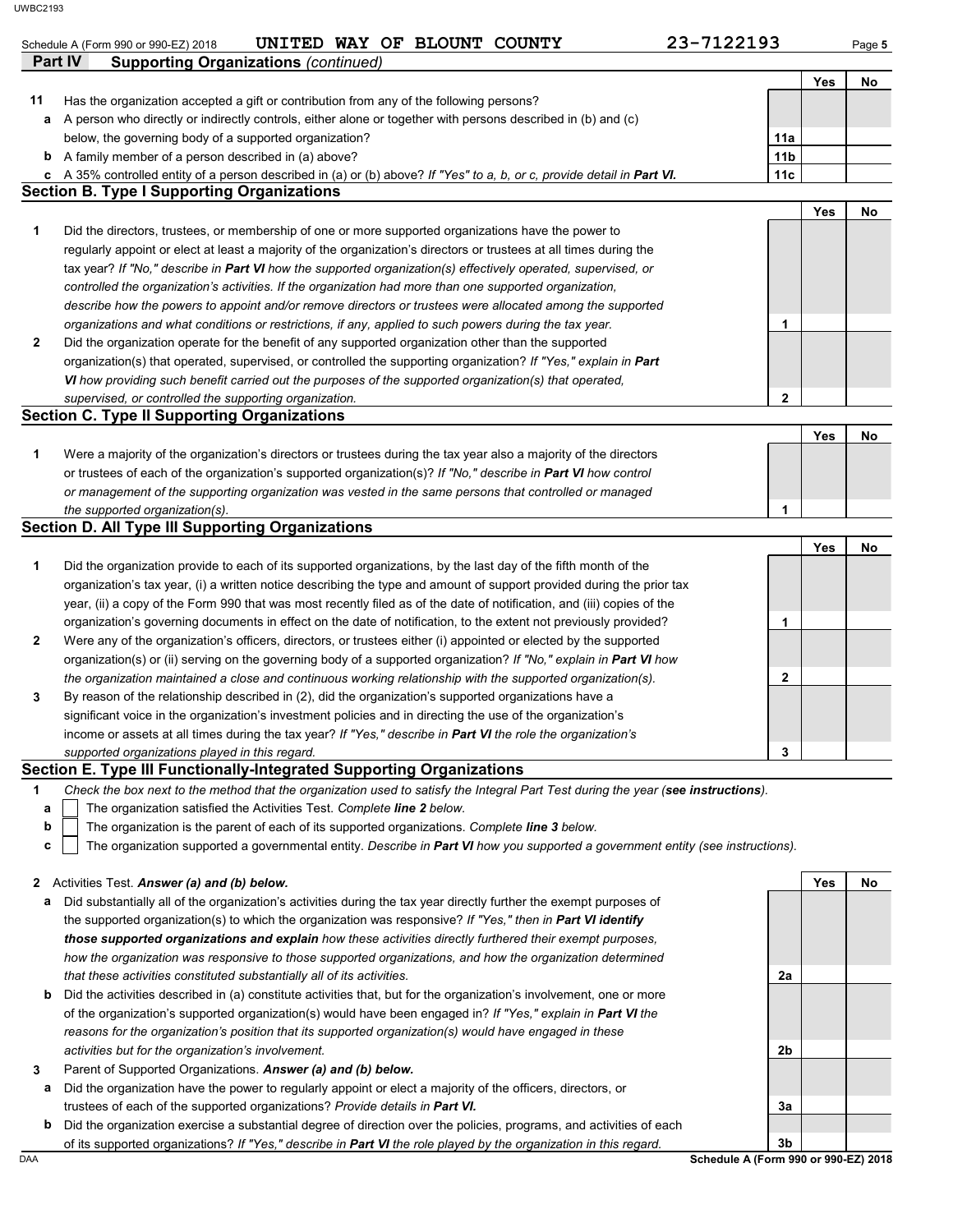| UNITED WAY OF BLOUNT COUNTY<br>Schedule A (Form 990 or 990-EZ) 2018                                                                   |                | 23-7122193     | Page 6                         |
|---------------------------------------------------------------------------------------------------------------------------------------|----------------|----------------|--------------------------------|
| Type III Non-Functionally Integrated 509(a)(3) Supporting Organizations<br><b>Part V</b>                                              |                |                |                                |
| 1<br>Check here if the organization satisfied the Integral Part Test as a qualifying trust on Nov. 20, 1970 (explain in Part VI). See |                |                |                                |
| instructions. All other Type III non-functionally integrated supporting organizations must complete Sections A through E.             |                |                |                                |
| <b>Section A - Adjusted Net Income</b>                                                                                                |                | (A) Prior Year | (B) Current Year<br>(optional) |
| Net short-term capital gain<br>1                                                                                                      | $\mathbf{1}$   |                |                                |
| $\mathbf{2}$<br>Recoveries of prior-year distributions                                                                                | $\mathbf{2}$   |                |                                |
| 3<br>Other gross income (see instructions)                                                                                            | 3              |                |                                |
| Add lines 1 through 3.<br>4                                                                                                           | 4              |                |                                |
| 5<br>Depreciation and depletion                                                                                                       | 5              |                |                                |
| Portion of operating expenses paid or incurred for production or<br>6                                                                 |                |                |                                |
| collection of gross income or for management, conservation, or                                                                        |                |                |                                |
| maintenance of property held for production of income (see instructions)                                                              | 6              |                |                                |
| 7<br>Other expenses (see instructions)                                                                                                | $\overline{7}$ |                |                                |
| 8<br>Adjusted Net Income (subtract lines 5, 6, and 7 from line 4)                                                                     | 8              |                |                                |
| <b>Section B - Minimum Asset Amount</b>                                                                                               |                | (A) Prior Year | (B) Current Year<br>(optional) |
| Aggregate fair market value of all non-exempt-use assets (see<br>1                                                                    |                |                |                                |
| instructions for short tax year or assets held for part of year):                                                                     |                |                |                                |
| <b>a</b> Average monthly value of securities                                                                                          | 1a             |                |                                |
| <b>b</b> Average monthly cash balances                                                                                                | 1b             |                |                                |
| <b>c</b> Fair market value of other non-exempt-use assets                                                                             | 1c             |                |                                |
| <b>d</b> Total (add lines 1a, 1b, and 1c)                                                                                             | 1 <sub>d</sub> |                |                                |
| <b>Discount</b> claimed for blockage or other<br>е                                                                                    |                |                |                                |
| factors (explain in detail in <b>Part VI</b> ):                                                                                       |                |                |                                |
| $\mathbf{2}$<br>Acquisition indebtedness applicable to non-exempt-use assets                                                          | $\mathbf{2}$   |                |                                |
| 3<br>Subtract line 2 from line 1d.                                                                                                    | 3              |                |                                |
| Cash deemed held for exempt use. Enter 1-1/2% of line 3 (for greater amount,<br>4                                                     |                |                |                                |
| see instructions).                                                                                                                    | 4              |                |                                |
| 5<br>Net value of non-exempt-use assets (subtract line 4 from line 3)                                                                 | 5              |                |                                |
| 6<br>Multiply line 5 by 035.                                                                                                          | 6              |                |                                |
| 7<br>Recoveries of prior-year distributions                                                                                           | $\overline{7}$ |                |                                |
| 8<br>Minimum Asset Amount (add line 7 to line 6)                                                                                      | 8              |                |                                |
| <b>Section C - Distributable Amount</b>                                                                                               |                |                | <b>Current Year</b>            |
| 1<br>Adjusted net income for prior year (from Section A, line 8, Column A)                                                            | $\mathbf{1}$   |                |                                |
| $\mathbf{2}$<br>Enter 85% of line 1.                                                                                                  | $\mathbf 2$    |                |                                |
| 3<br>Minimum asset amount for prior year (from Section B, line 8, Column A)                                                           | 3              |                |                                |
| 4<br>Enter greater of line 2 or line 3.                                                                                               | 4              |                |                                |
| 5<br>Income tax imposed in prior year                                                                                                 | 5              |                |                                |
| <b>Distributable Amount.</b> Subtract line 5 from line 4, unless subject to<br>6                                                      |                |                |                                |
| emergency temporary reduction (see instructions).                                                                                     | 6              |                |                                |

**7** Check here if the current year is the organization's first as a non-functionally integrated Type III supporting organization (see instructions).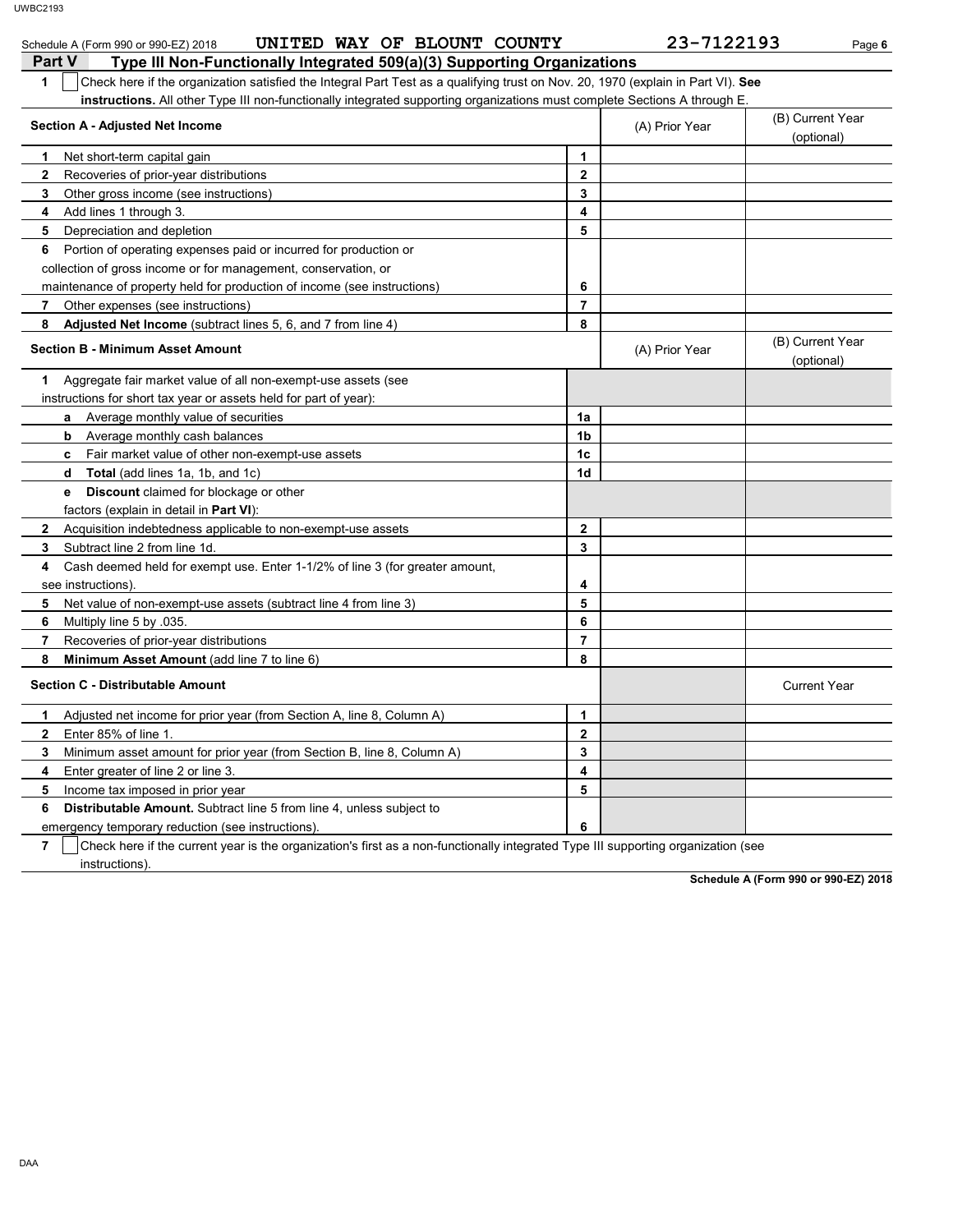| Schedule A (Form 990 or 990-EZ) 2018                            | UNITED WAY OF BLOUNT | <b>COUNTY</b> | -7122193<br>າ ຊ_ | Page 7 |
|-----------------------------------------------------------------|----------------------|---------------|------------------|--------|
| Contractor Co.<br><b><i>CONTRACTOR CONTRACTOR</i></b><br>______ |                      |               |                  |        |

| Part V<br>Type III Non-Functionally Integrated 509(a)(3) Supporting Organizations (continued) |                                                                                                                             |                                    |                                               |                                                  |  |  |
|-----------------------------------------------------------------------------------------------|-----------------------------------------------------------------------------------------------------------------------------|------------------------------------|-----------------------------------------------|--------------------------------------------------|--|--|
|                                                                                               | <b>Section D - Distributions</b>                                                                                            |                                    |                                               | <b>Current Year</b>                              |  |  |
| 1                                                                                             | Amounts paid to supported organizations to accomplish exempt purposes                                                       |                                    |                                               |                                                  |  |  |
| $\mathbf{2}$                                                                                  | Amounts paid to perform activity that directly furthers exempt purposes of supported                                        |                                    |                                               |                                                  |  |  |
|                                                                                               | organizations, in excess of income from activity                                                                            |                                    |                                               |                                                  |  |  |
| 3                                                                                             | Administrative expenses paid to accomplish exempt purposes of supported organizations                                       |                                    |                                               |                                                  |  |  |
| 4                                                                                             | Amounts paid to acquire exempt-use assets                                                                                   |                                    |                                               |                                                  |  |  |
| 5                                                                                             | Qualified set-aside amounts (prior IRS approval required)                                                                   |                                    |                                               |                                                  |  |  |
| 6                                                                                             | Other distributions (describe in Part VI). See instructions.                                                                |                                    |                                               |                                                  |  |  |
| 7                                                                                             | <b>Total annual distributions.</b> Add lines 1 through 6.                                                                   |                                    |                                               |                                                  |  |  |
| 8                                                                                             | Distributions to attentive supported organizations to which the organization is responsive                                  |                                    |                                               |                                                  |  |  |
|                                                                                               | (provide details in Part VI). See instructions.                                                                             |                                    |                                               |                                                  |  |  |
| 9                                                                                             | Distributable amount for 2018 from Section C, line 6                                                                        |                                    |                                               |                                                  |  |  |
| 10                                                                                            | Line 8 amount divided by line 9 amount                                                                                      |                                    |                                               |                                                  |  |  |
|                                                                                               | <b>Section E - Distribution Allocations (see instructions)</b>                                                              | (i)<br><b>Excess Distributions</b> | (ii)<br><b>Underdistributions</b><br>Pre-2018 | (iii)<br><b>Distributable</b><br>Amount for 2018 |  |  |
| 1                                                                                             | Distributable amount for 2018 from Section C, line 6                                                                        |                                    |                                               |                                                  |  |  |
| $\mathbf{2}$                                                                                  | Underdistributions, if any, for years prior to 2018<br>(reasonable cause required-explain in Part VI). See<br>instructions. |                                    |                                               |                                                  |  |  |
| 3                                                                                             | Excess distributions carryover, if any, to 2018                                                                             |                                    |                                               |                                                  |  |  |
|                                                                                               |                                                                                                                             |                                    |                                               |                                                  |  |  |
|                                                                                               |                                                                                                                             |                                    |                                               |                                                  |  |  |
|                                                                                               |                                                                                                                             |                                    |                                               |                                                  |  |  |
|                                                                                               |                                                                                                                             |                                    |                                               |                                                  |  |  |
|                                                                                               |                                                                                                                             |                                    |                                               |                                                  |  |  |
|                                                                                               | f Total of lines 3a through e                                                                                               |                                    |                                               |                                                  |  |  |
|                                                                                               | g Applied to underdistributions of prior years                                                                              |                                    |                                               |                                                  |  |  |
|                                                                                               | h Applied to 2018 distributable amount                                                                                      |                                    |                                               |                                                  |  |  |
|                                                                                               | <i>i</i> Carryover from 2013 not applied (see instructions)                                                                 |                                    |                                               |                                                  |  |  |
|                                                                                               | Remainder. Subtract lines 3g, 3h, and 3i from 3f.                                                                           |                                    |                                               |                                                  |  |  |
| 4                                                                                             | Distributions for 2018 from                                                                                                 |                                    |                                               |                                                  |  |  |
|                                                                                               | Section D, line 7:<br>\$                                                                                                    |                                    |                                               |                                                  |  |  |
|                                                                                               | <b>a</b> Applied to underdistributions of prior years                                                                       |                                    |                                               |                                                  |  |  |
|                                                                                               | <b>b</b> Applied to 2018 distributable amount                                                                               |                                    |                                               |                                                  |  |  |
|                                                                                               | c Remainder. Subtract lines 4a and 4b from 4.                                                                               |                                    |                                               |                                                  |  |  |
| 5                                                                                             | Remaining underdistributions for years prior to 2018, if                                                                    |                                    |                                               |                                                  |  |  |
|                                                                                               | any. Subtract lines 3g and 4a from line 2. For result                                                                       |                                    |                                               |                                                  |  |  |
|                                                                                               | greater than zero, explain in Part VI. See instructions.                                                                    |                                    |                                               |                                                  |  |  |
| 6                                                                                             | Remaining underdistributions for 2018. Subtract lines 3h                                                                    |                                    |                                               |                                                  |  |  |
|                                                                                               | and 4b from line 1. For result greater than zero, explain in                                                                |                                    |                                               |                                                  |  |  |
|                                                                                               | Part VI. See instructions.                                                                                                  |                                    |                                               |                                                  |  |  |
| 7                                                                                             | Excess distributions carryover to 2019. Add lines 3j                                                                        |                                    |                                               |                                                  |  |  |
|                                                                                               | and 4c.                                                                                                                     |                                    |                                               |                                                  |  |  |
| 8                                                                                             | Breakdown of line 7:                                                                                                        |                                    |                                               |                                                  |  |  |
|                                                                                               | a Excess from 2014                                                                                                          |                                    |                                               |                                                  |  |  |
|                                                                                               |                                                                                                                             |                                    |                                               |                                                  |  |  |
|                                                                                               |                                                                                                                             |                                    |                                               |                                                  |  |  |
|                                                                                               |                                                                                                                             |                                    |                                               |                                                  |  |  |
|                                                                                               |                                                                                                                             |                                    |                                               |                                                  |  |  |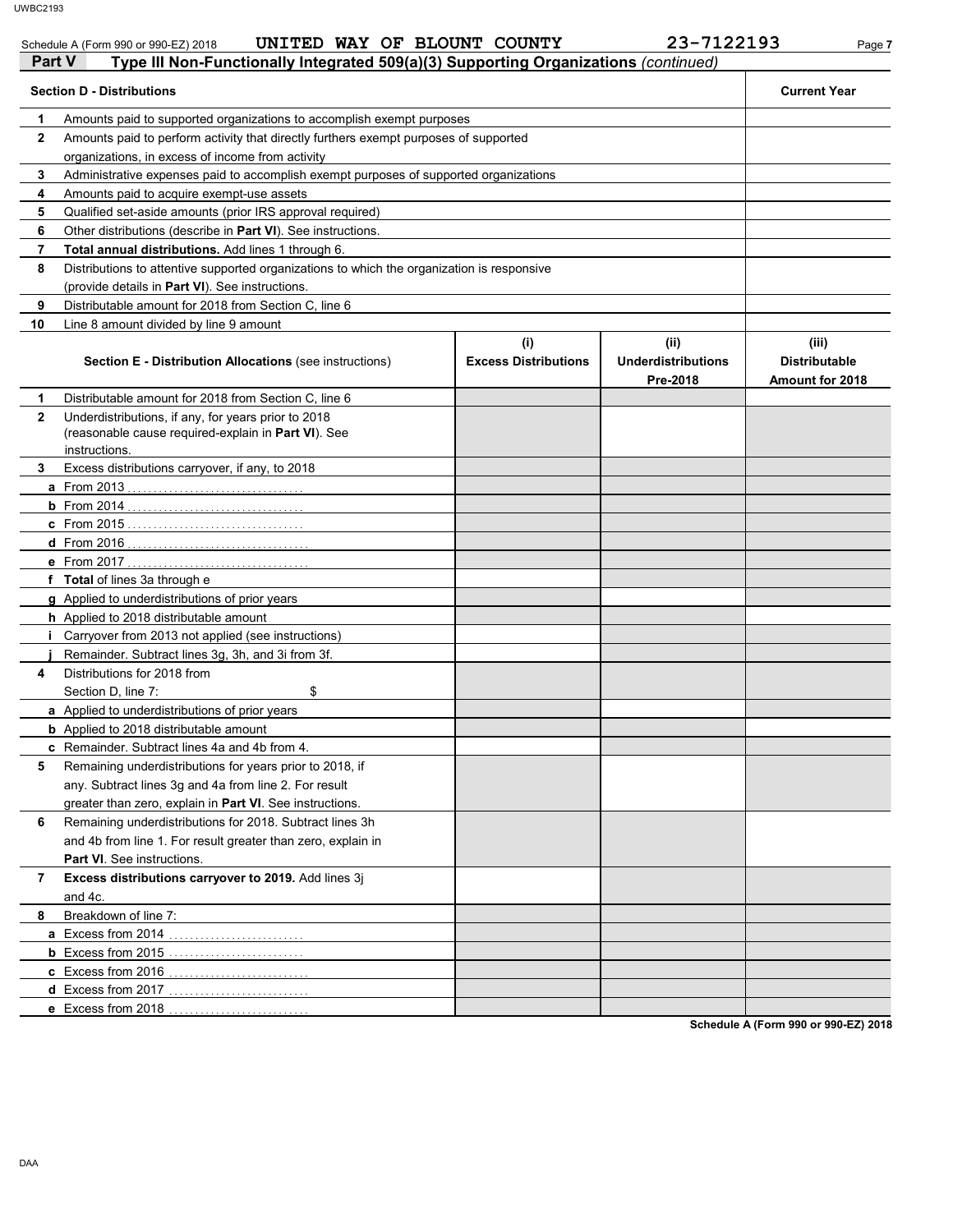| Schedule A (Form 990 or 990-EZ) 2018                                                                                                                                                                                                                                                                                                                                                                                                                                                                                                                                                                   | UNITED WAY OF BLOUNT COUNTY |        | 23-7122193 | Page 8 |
|--------------------------------------------------------------------------------------------------------------------------------------------------------------------------------------------------------------------------------------------------------------------------------------------------------------------------------------------------------------------------------------------------------------------------------------------------------------------------------------------------------------------------------------------------------------------------------------------------------|-----------------------------|--------|------------|--------|
| Supplemental Information. Provide the explanations required by Part II, line 10; Part II, line 17a or 17b; Part<br>Part VI<br>III, line 12; Part IV, Section A, lines 1, 2, 3b, 3c, 4b, 4c, 5a, 6, 9a, 9b, 9c, 11a, 11b, and 11c; Part IV, Section<br>B, lines 1 and 2; Part IV, Section C, line 1; Part IV, Section D, lines 2 and 3; Part IV, Section E, lines 1c, 2a, 2b,<br>3a, and 3b; Part V, line 1; Part V, Section B, line 1e; Part V, Section D, lines 5, 6, and 8; and Part V, Section E,<br>lines 2, 5, and 6. Also complete this part for any additional information. (See instructions.) |                             |        |            |        |
| PART II, LINE 10 - OTHER INCOME DETAIL                                                                                                                                                                                                                                                                                                                                                                                                                                                                                                                                                                 |                             |        |            |        |
| <b>TAX REFUND</b>                                                                                                                                                                                                                                                                                                                                                                                                                                                                                                                                                                                      | \$                          |        | 635        |        |
| <b>MISCELLANEOUS</b>                                                                                                                                                                                                                                                                                                                                                                                                                                                                                                                                                                                   | \$                          |        | 495        |        |
| NONPROFIT ENRICHMENT WORKSHOPS                                                                                                                                                                                                                                                                                                                                                                                                                                                                                                                                                                         | \$                          |        | 4,231      |        |
| MEDIA SPONSOR                                                                                                                                                                                                                                                                                                                                                                                                                                                                                                                                                                                          | \$                          | 49,484 |            |        |
| MEETING SPONSOR                                                                                                                                                                                                                                                                                                                                                                                                                                                                                                                                                                                        | \$                          | 56,739 |            |        |
| CHAMPIONS FOR CHANGE                                                                                                                                                                                                                                                                                                                                                                                                                                                                                                                                                                                   | \$                          |        | 5,737      |        |
|                                                                                                                                                                                                                                                                                                                                                                                                                                                                                                                                                                                                        |                             |        |            |        |
|                                                                                                                                                                                                                                                                                                                                                                                                                                                                                                                                                                                                        |                             |        |            |        |
|                                                                                                                                                                                                                                                                                                                                                                                                                                                                                                                                                                                                        |                             |        |            |        |
|                                                                                                                                                                                                                                                                                                                                                                                                                                                                                                                                                                                                        |                             |        |            |        |
|                                                                                                                                                                                                                                                                                                                                                                                                                                                                                                                                                                                                        |                             |        |            |        |
|                                                                                                                                                                                                                                                                                                                                                                                                                                                                                                                                                                                                        |                             |        |            |        |
|                                                                                                                                                                                                                                                                                                                                                                                                                                                                                                                                                                                                        |                             |        |            |        |
|                                                                                                                                                                                                                                                                                                                                                                                                                                                                                                                                                                                                        |                             |        |            |        |
|                                                                                                                                                                                                                                                                                                                                                                                                                                                                                                                                                                                                        |                             |        |            |        |
|                                                                                                                                                                                                                                                                                                                                                                                                                                                                                                                                                                                                        |                             |        |            |        |
|                                                                                                                                                                                                                                                                                                                                                                                                                                                                                                                                                                                                        |                             |        |            |        |
|                                                                                                                                                                                                                                                                                                                                                                                                                                                                                                                                                                                                        |                             |        |            |        |
|                                                                                                                                                                                                                                                                                                                                                                                                                                                                                                                                                                                                        |                             |        |            |        |
|                                                                                                                                                                                                                                                                                                                                                                                                                                                                                                                                                                                                        |                             |        |            |        |
|                                                                                                                                                                                                                                                                                                                                                                                                                                                                                                                                                                                                        |                             |        |            |        |
|                                                                                                                                                                                                                                                                                                                                                                                                                                                                                                                                                                                                        |                             |        |            |        |
|                                                                                                                                                                                                                                                                                                                                                                                                                                                                                                                                                                                                        |                             |        |            |        |
|                                                                                                                                                                                                                                                                                                                                                                                                                                                                                                                                                                                                        |                             |        |            |        |
|                                                                                                                                                                                                                                                                                                                                                                                                                                                                                                                                                                                                        |                             |        |            |        |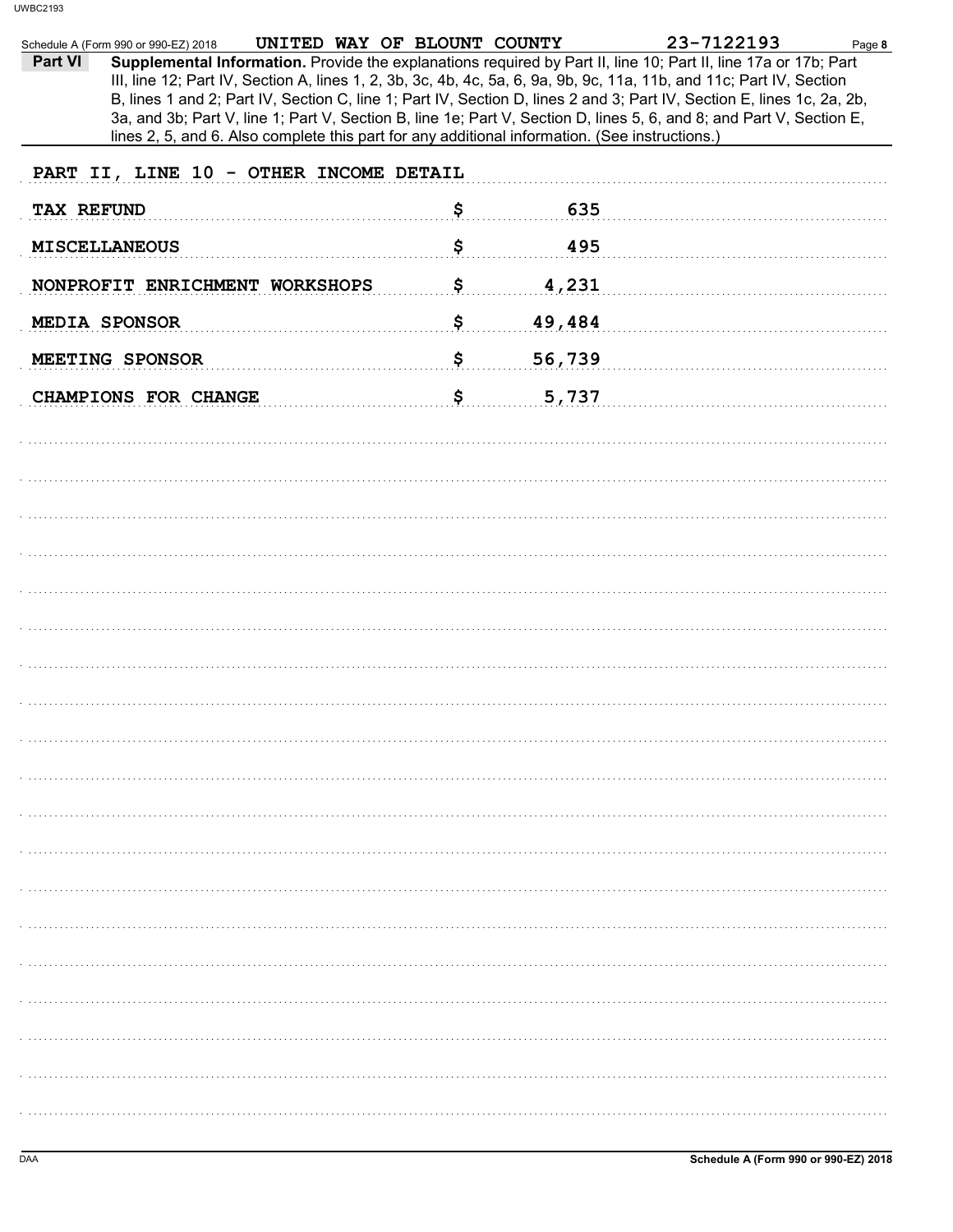### Department of the Treasury

Internal Revenue Service

## **SCHEDULE D Supplemental Financial Statements**

 **Attach to Form 990. (Form 990) Part IV, line 6, 7, 8, 9, 10, 11a, 11b, 11c, 11d, 11e, 11f, 12a, or 12b. Complete if the organization answered "Yes" on Form 990,**

 **Go to** *www.irs.gov/Form990* **for instructions and the latest information.**

**Name of the organization**

**Employer identification number**

**2018**

**Open to Public Inspection**

OMB No. 1545-0047

|   | UNITED WAY OF BLOUNT COUNTY                                                                                                                                            |                                                                 | 23-7122193                      |
|---|------------------------------------------------------------------------------------------------------------------------------------------------------------------------|-----------------------------------------------------------------|---------------------------------|
|   | Organizations Maintaining Donor Advised Funds or Other Similar Funds or Accounts.<br>Part I                                                                            |                                                                 |                                 |
|   | Complete if the organization answered "Yes" on Form 990, Part IV, line 6.                                                                                              |                                                                 |                                 |
|   |                                                                                                                                                                        | (a) Donor advised funds                                         | (b) Funds and other accounts    |
| 1 | Total number at end of year                                                                                                                                            | <u> 1980 - Johann Barn, mars an t-Amerikaansk kommunister (</u> |                                 |
| 2 |                                                                                                                                                                        |                                                                 |                                 |
| 3 | Aggregate value of grants from (during year) Materian Material Material Aggregate value of grants from (during year)                                                   |                                                                 |                                 |
| 4 |                                                                                                                                                                        |                                                                 |                                 |
| 5 | Did the organization inform all donors and donor advisors in writing that the assets held in donor advised                                                             |                                                                 |                                 |
|   |                                                                                                                                                                        |                                                                 | Yes<br>No                       |
| 6 | Did the organization inform all grantees, donors, and donor advisors in writing that grant funds can be used                                                           |                                                                 |                                 |
|   | only for charitable purposes and not for the benefit of the donor or donor advisor, or for any other purpose                                                           |                                                                 |                                 |
|   | conferring impermissible private benefit?                                                                                                                              |                                                                 | Yes<br>No                       |
|   | Part II<br><b>Conservation Easements.</b>                                                                                                                              |                                                                 |                                 |
|   | Complete if the organization answered "Yes" on Form 990, Part IV, line 7.                                                                                              |                                                                 |                                 |
| 1 | Purpose(s) of conservation easements held by the organization (check all that apply).                                                                                  |                                                                 |                                 |
|   | Preservation of land for public use (e.g., recreation or education)                                                                                                    |                                                                 |                                 |
|   |                                                                                                                                                                        | Preservation of a historically important land area              |                                 |
|   | Protection of natural habitat                                                                                                                                          | Preservation of a certified historic structure                  |                                 |
|   | Preservation of open space                                                                                                                                             |                                                                 |                                 |
| 2 | Complete lines 2a through 2d if the organization held a qualified conservation contribution in the form of a conservation<br>easement on the last day of the tax year. |                                                                 |                                 |
|   |                                                                                                                                                                        |                                                                 | Held at the End of the Tax Year |
| а | Total number of conservation easements [111] [12] Total materials are not conserved in the set of conservation easements [11] $\sim$ 100 m                             |                                                                 | 2a                              |
| b |                                                                                                                                                                        |                                                                 | 2 <sub>b</sub>                  |
| c | Number of conservation easements on a certified historic structure included in (a)<br>[20]                                                                             |                                                                 | 2c                              |
| d | Number of conservation easements included in (c) acquired after 7/25/06, and not on a                                                                                  |                                                                 |                                 |
|   | historic structure listed in the National Register                                                                                                                     |                                                                 | 2d                              |
| 3 | Number of conservation easements modified, transferred, released, extinguished, or terminated by the organization during the                                           |                                                                 |                                 |
|   | tax year $\blacktriangleright$                                                                                                                                         |                                                                 |                                 |
| 4 | Number of states where property subject to conservation easement is located ▶                                                                                          |                                                                 |                                 |
| 5 | Does the organization have a written policy regarding the periodic monitoring, inspection, handling of                                                                 |                                                                 |                                 |
|   | violations, and enforcement of the conservation easements it holds?                                                                                                    |                                                                 | Yes<br>No                       |
| 6 | Staff and volunteer hours devoted to monitoring, inspecting, handling of violations, and enforcing conservation easements during the year                              |                                                                 |                                 |
|   |                                                                                                                                                                        |                                                                 |                                 |
| 7 | Amount of expenses incurred in monitoring, inspecting, handling of violations, and enforcing conservation easements during the year                                    |                                                                 |                                 |
|   | $\blacktriangleright$ s                                                                                                                                                |                                                                 |                                 |
| 8 | Does each conservation easement reported on line 2(d) above satisfy the requirements of section 170(h)(4)(B)(i)                                                        |                                                                 |                                 |
|   |                                                                                                                                                                        |                                                                 |                                 |
| 9 | In Part XIII, describe how the organization reports conservation easements in its revenue and expense statement, and                                                   |                                                                 |                                 |
|   | balance sheet, and include, if applicable, the text of the footnote to the organization's financial statements that describes the                                      |                                                                 |                                 |
|   | organization's accounting for conservation easements.                                                                                                                  |                                                                 |                                 |
|   | Organizations Maintaining Collections of Art, Historical Treasures, or Other Similar Assets.<br>Part III                                                               |                                                                 |                                 |
|   | Complete if the organization answered "Yes" on Form 990, Part IV, line 8.                                                                                              |                                                                 |                                 |
|   | 1a If the organization elected, as permitted under SFAS 116 (ASC 958), not to report in its revenue statement and balance sheet                                        |                                                                 |                                 |
|   | works of art, historical treasures, or other similar assets held for public exhibition, education, or research in furtherance of                                       |                                                                 |                                 |
|   | public service, provide, in Part XIII, the text of the footnote to its financial statements that describes these items.                                                |                                                                 |                                 |
| b | If the organization elected, as permitted under SFAS 116 (ASC 958), to report in its revenue statement and balance sheet                                               |                                                                 |                                 |
|   | works of art, historical treasures, or other similar assets held for public exhibition, education, or research in furtherance of                                       |                                                                 |                                 |
|   | public service, provide the following amounts relating to these items:                                                                                                 |                                                                 |                                 |
|   |                                                                                                                                                                        |                                                                 |                                 |
|   | (ii) Assets included in Form 990, Part X                                                                                                                               |                                                                 |                                 |
| 2 | If the organization received or held works of art, historical treasures, or other similar assets for financial gain, provide the                                       |                                                                 |                                 |
|   | following amounts required to be reported under SFAS 116 (ASC 958) relating to these items:                                                                            |                                                                 |                                 |
| a |                                                                                                                                                                        |                                                                 |                                 |
|   |                                                                                                                                                                        |                                                                 | $\blacktriangleright$ s         |
|   | For Paperwork Reduction Act Notice, see the Instructions for Form 990.                                                                                                 |                                                                 | Schedule D (Form 990) 2018      |

For<br><sub>DAA</sub> **For Paperwork Reduction Act Notice, see the Instructions for Form 990.**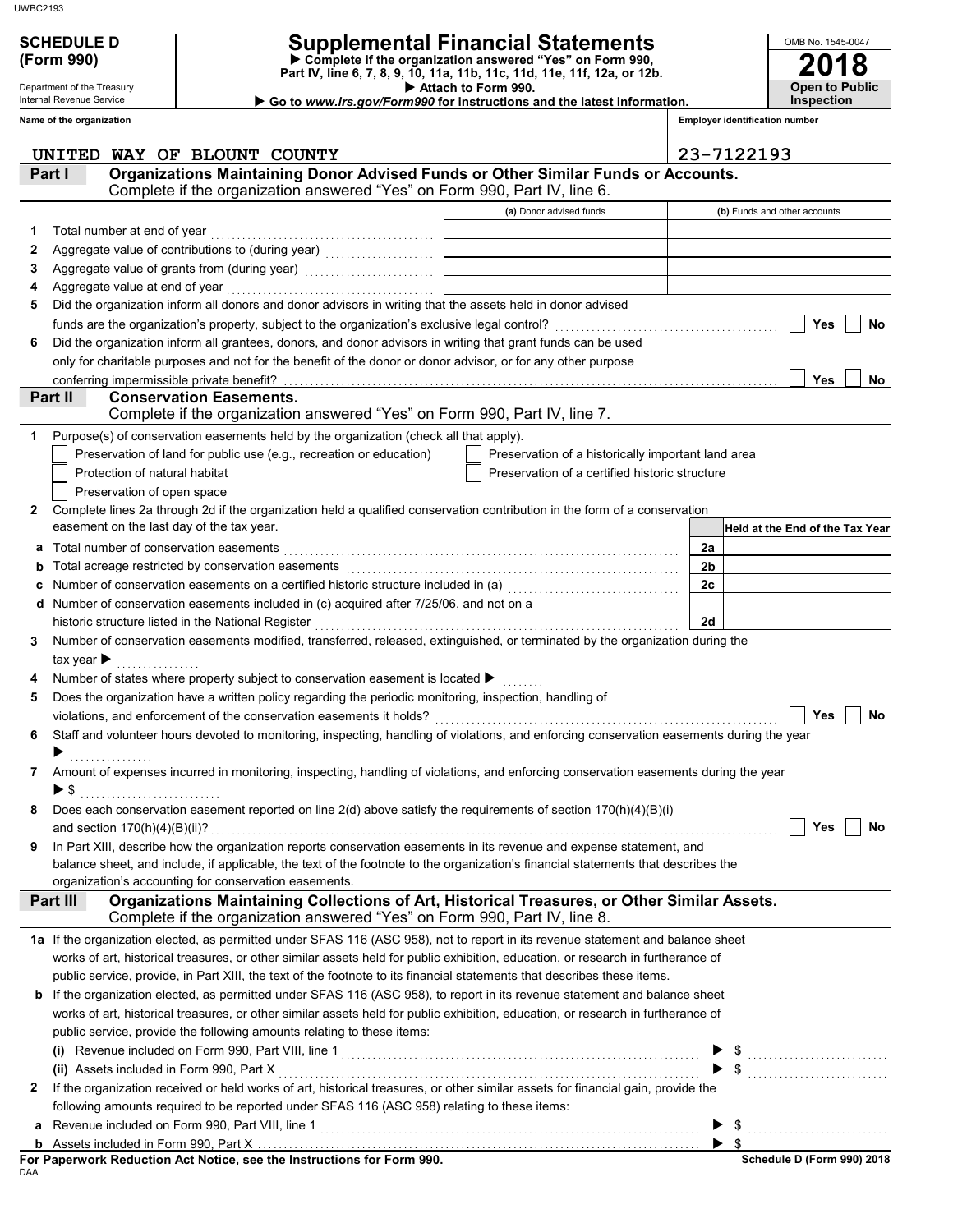|                | Schedule D (Form 990) 2018 UNITED WAY OF BLOUNT COUNTY                                                                                                                                                                         |                         |                           |                    | 23-7122193      |                      |                     | Page 2              |
|----------------|--------------------------------------------------------------------------------------------------------------------------------------------------------------------------------------------------------------------------------|-------------------------|---------------------------|--------------------|-----------------|----------------------|---------------------|---------------------|
| Part III       | Organizations Maintaining Collections of Art, Historical Treasures, or Other Similar Assets (continued)                                                                                                                        |                         |                           |                    |                 |                      |                     |                     |
| 3              | Using the organization's acquisition, accession, and other records, check any of the following that are a significant use of its<br>collection items (check all that apply):                                                   |                         |                           |                    |                 |                      |                     |                     |
| a              | Public exhibition                                                                                                                                                                                                              | d                       | Loan or exchange programs |                    |                 |                      |                     |                     |
| b              | Scholarly research                                                                                                                                                                                                             | е                       |                           |                    |                 |                      |                     |                     |
| c              | Preservation for future generations                                                                                                                                                                                            |                         |                           |                    |                 |                      |                     |                     |
| 4              | Provide a description of the organization's collections and explain how they further the organization's exempt purpose in Part                                                                                                 |                         |                           |                    |                 |                      |                     |                     |
| XIII.          |                                                                                                                                                                                                                                |                         |                           |                    |                 |                      |                     |                     |
| 5              | During the year, did the organization solicit or receive donations of art, historical treasures, or other similar                                                                                                              |                         |                           |                    |                 |                      | Yes                 | No                  |
| <b>Part IV</b> | <b>Escrow and Custodial Arrangements.</b>                                                                                                                                                                                      |                         |                           |                    |                 |                      |                     |                     |
|                | Complete if the organization answered "Yes" on Form 990, Part IV, line 9, or reported an amount on Form<br>990, Part X, line 21.                                                                                               |                         |                           |                    |                 |                      |                     |                     |
|                | 1a Is the organization an agent, trustee, custodian or other intermediary for contributions or other assets not                                                                                                                |                         |                           |                    |                 |                      |                     |                     |
|                |                                                                                                                                                                                                                                |                         |                           |                    |                 |                      | Yes                 | No                  |
|                | b If "Yes," explain the arrangement in Part XIII and complete the following table:                                                                                                                                             |                         |                           |                    |                 |                      |                     |                     |
|                |                                                                                                                                                                                                                                |                         |                           |                    |                 |                      | Amount              |                     |
| C              | Beginning balance expressions and the contract of the contract of the contract of the contract of the contract of the contract of the contract of the contract of the contract of the contract of the contract of the contract |                         |                           |                    |                 | 1с<br>1d             |                     |                     |
| е              |                                                                                                                                                                                                                                |                         |                           |                    |                 | 1e                   |                     |                     |
| f              | Ending balance with a construction of the construction of the construction of the construction of the construction of the construction of the construction of the construction of the construction of the construction of the  |                         |                           |                    |                 | 1f                   |                     |                     |
|                |                                                                                                                                                                                                                                |                         |                           |                    |                 |                      | Yes                 | No                  |
|                |                                                                                                                                                                                                                                |                         |                           |                    |                 |                      |                     |                     |
| Part V         | <b>Endowment Funds.</b>                                                                                                                                                                                                        |                         |                           |                    |                 |                      |                     |                     |
|                | Complete if the organization answered "Yes" on Form 990, Part IV, line 10.                                                                                                                                                     |                         |                           |                    |                 |                      |                     |                     |
|                |                                                                                                                                                                                                                                | (a) Current year        | (b) Prior year            | (c) Two years back |                 | (d) Three years back | (e) Four years back |                     |
|                |                                                                                                                                                                                                                                |                         |                           |                    |                 |                      |                     |                     |
|                | <b>b</b> Contributions <b>contributions</b><br>c Net investment earnings, gains, and                                                                                                                                           |                         |                           |                    |                 |                      |                     |                     |
|                |                                                                                                                                                                                                                                |                         |                           |                    |                 |                      |                     |                     |
|                | d Grants or scholarships                                                                                                                                                                                                       |                         |                           |                    |                 |                      |                     |                     |
|                | e Other expenditures for facilities and                                                                                                                                                                                        |                         |                           |                    |                 |                      |                     |                     |
|                |                                                                                                                                                                                                                                |                         |                           |                    |                 |                      |                     |                     |
|                | f Administrative expenses                                                                                                                                                                                                      |                         |                           |                    |                 |                      |                     |                     |
|                |                                                                                                                                                                                                                                |                         |                           |                    |                 |                      |                     |                     |
|                | Provide the estimated percentage of the current year end balance (line 1g, column (a)) held as:                                                                                                                                |                         |                           |                    |                 |                      |                     |                     |
|                | a Board designated or quasi-endowment > %                                                                                                                                                                                      |                         |                           |                    |                 |                      |                     |                     |
|                | Permanent endowment ><br>. %<br>Temporarily restricted endowment ▶                                                                                                                                                             | %                       |                           |                    |                 |                      |                     |                     |
|                | The percentages on lines 2a, 2b, and 2c should equal 100%.                                                                                                                                                                     | .                       |                           |                    |                 |                      |                     |                     |
|                | 3a Are there endowment funds not in the possession of the organization that are held and administered for the                                                                                                                  |                         |                           |                    |                 |                      |                     |                     |
|                | organization by:                                                                                                                                                                                                               |                         |                           |                    |                 |                      | <b>Yes</b>          | No                  |
|                | (i) unrelated organizations                                                                                                                                                                                                    |                         |                           |                    |                 |                      | 3a(i)               |                     |
|                | (ii) related organizations                                                                                                                                                                                                     |                         |                           |                    |                 |                      | 3a(ii)              |                     |
|                |                                                                                                                                                                                                                                |                         |                           |                    |                 |                      | 3b                  |                     |
|                | Describe in Part XIII the intended uses of the organization's endowment funds.                                                                                                                                                 |                         |                           |                    |                 |                      |                     |                     |
| <b>Part VI</b> | Land, Buildings, and Equipment.<br>Complete if the organization answered "Yes" on Form 990, Part IV, line 11a. See Form 990, Part X, line 10.                                                                                  |                         |                           |                    |                 |                      |                     |                     |
|                | Description of property                                                                                                                                                                                                        | (a) Cost or other basis | (b) Cost or other basis   |                    | (c) Accumulated |                      | (d) Book value      |                     |
|                |                                                                                                                                                                                                                                | (investment)            | (other)                   |                    | depreciation    |                      |                     |                     |
| <b>1a</b> Land |                                                                                                                                                                                                                                |                         |                           | 203,535            |                 |                      |                     | 203,535             |
|                |                                                                                                                                                                                                                                |                         |                           | 1,775,518          |                 | 633,886              |                     | 1,141,632           |
|                | c Leasehold improvements                                                                                                                                                                                                       |                         |                           |                    |                 |                      |                     |                     |
|                |                                                                                                                                                                                                                                |                         |                           | 106,861            |                 | 74,698               |                     | 32,163              |
| e Other        | Total. Add lines 1a through 1e. (Column (d) must equal Form 990, Part X, column (B), line 10c.)                                                                                                                                |                         |                           | 86,000             |                 | 9,262                |                     | 76,738<br>1,454,068 |
|                |                                                                                                                                                                                                                                |                         |                           |                    |                 |                      |                     |                     |

**Schedule D (Form 990) 2018**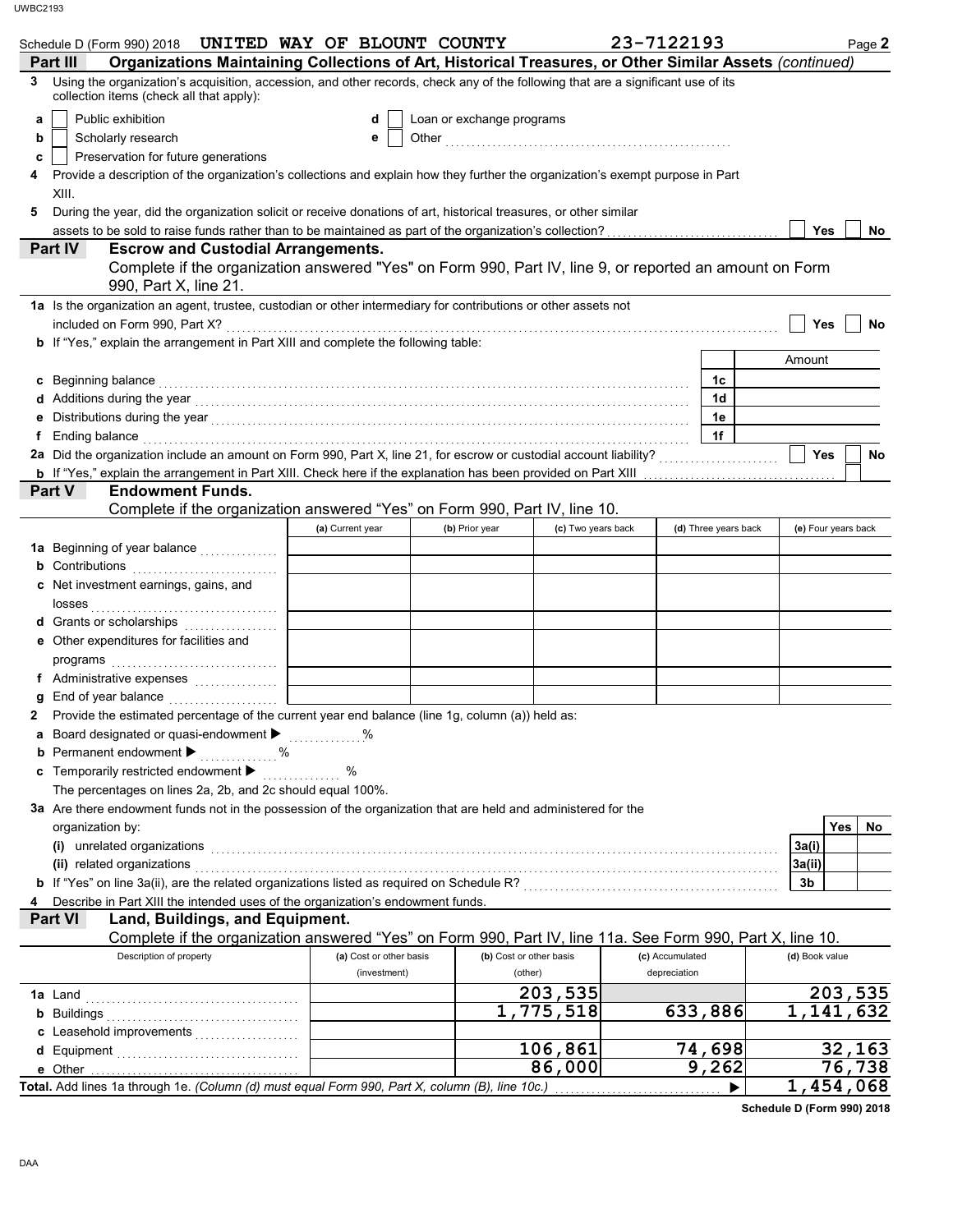|                           | UNITED WAY OF BLOUNT COUNTY<br>Schedule D (Form 990) 2018                                                                                                           |                | 23-7122193                       | Page 3         |
|---------------------------|---------------------------------------------------------------------------------------------------------------------------------------------------------------------|----------------|----------------------------------|----------------|
| <b>Part VII</b>           | <b>Investments-Other Securities.</b>                                                                                                                                |                |                                  |                |
|                           | Complete if the organization answered "Yes" on Form 990, Part IV, line 11b. See Form 990, Part X, line 12.                                                          |                |                                  |                |
|                           | (a) Description of security or category                                                                                                                             | (b) Book value | (c) Method of valuation:         |                |
|                           | (including name of security)                                                                                                                                        |                | Cost or end-of-year market value |                |
| (1) Financial derivatives |                                                                                                                                                                     |                |                                  |                |
|                           | (2) Closely-held equity interests                                                                                                                                   |                |                                  |                |
| (3) Other                 |                                                                                                                                                                     |                |                                  |                |
| (A)                       |                                                                                                                                                                     |                |                                  |                |
| (B)                       |                                                                                                                                                                     |                |                                  |                |
| (C)                       |                                                                                                                                                                     |                |                                  |                |
| (D)                       |                                                                                                                                                                     |                |                                  |                |
| (E)                       |                                                                                                                                                                     |                |                                  |                |
| (F)                       |                                                                                                                                                                     |                |                                  |                |
| (G)                       |                                                                                                                                                                     |                |                                  |                |
| (H)                       |                                                                                                                                                                     |                |                                  |                |
|                           | Total. (Column (b) must equal Form 990, Part X, col. (B) line 12.) $\blacktriangleright$                                                                            |                |                                  |                |
| <b>Part VIII</b>          | Investments-Program Related.                                                                                                                                        |                |                                  |                |
|                           | Complete if the organization answered "Yes" on Form 990, Part IV, line 11c. See Form 990, Part X, line 13.                                                          |                |                                  |                |
|                           | (a) Description of investment                                                                                                                                       | (b) Book value | (c) Method of valuation:         |                |
|                           |                                                                                                                                                                     |                | Cost or end-of-year market value |                |
| (1)                       |                                                                                                                                                                     |                |                                  |                |
| (2)                       |                                                                                                                                                                     |                |                                  |                |
| (3)                       |                                                                                                                                                                     |                |                                  |                |
| (4)                       |                                                                                                                                                                     |                |                                  |                |
| (5)                       |                                                                                                                                                                     |                |                                  |                |
| (6)                       |                                                                                                                                                                     |                |                                  |                |
| (7)                       |                                                                                                                                                                     |                |                                  |                |
| (8)                       |                                                                                                                                                                     |                |                                  |                |
| (9)                       |                                                                                                                                                                     |                |                                  |                |
|                           | Total. (Column (b) must equal Form 990, Part X, col. (B) line 13.) $\blacktriangleright$                                                                            |                |                                  |                |
| Part IX                   | <b>Other Assets.</b>                                                                                                                                                |                |                                  |                |
|                           | Complete if the organization answered "Yes" on Form 990, Part IV, line 11d. See Form 990, Part X, line 15.                                                          |                |                                  |                |
|                           | (a) Description                                                                                                                                                     |                |                                  | (b) Book value |
| (1)                       |                                                                                                                                                                     |                |                                  |                |
| (2)                       |                                                                                                                                                                     |                |                                  |                |
| (3)                       |                                                                                                                                                                     |                |                                  |                |
| (4)                       |                                                                                                                                                                     |                |                                  |                |
| (5)                       |                                                                                                                                                                     |                |                                  |                |
| (6)                       |                                                                                                                                                                     |                |                                  |                |
| (7)                       |                                                                                                                                                                     |                |                                  |                |
| (8)                       |                                                                                                                                                                     |                |                                  |                |
| (9)                       |                                                                                                                                                                     |                |                                  |                |
| Part X                    | Total. (Column (b) must equal Form 990, Part X, col. (B) line 15.)<br><b>Other Liabilities.</b>                                                                     |                |                                  |                |
|                           | Complete if the organization answered "Yes" on Form 990, Part IV, line 11e or 11f. See Form 990, Part X,                                                            |                |                                  |                |
|                           | line 25.                                                                                                                                                            |                |                                  |                |
| 1.                        | (a) Description of liability                                                                                                                                        | (b) Book value |                                  |                |
|                           |                                                                                                                                                                     |                |                                  |                |
| (1)                       | Federal income taxes                                                                                                                                                |                |                                  |                |
| (2)                       |                                                                                                                                                                     |                |                                  |                |
| (3)                       |                                                                                                                                                                     |                |                                  |                |
| (4)                       |                                                                                                                                                                     |                |                                  |                |
| (5)                       |                                                                                                                                                                     |                |                                  |                |
| (6)                       |                                                                                                                                                                     |                |                                  |                |
| (7)                       |                                                                                                                                                                     |                |                                  |                |
| (8)                       |                                                                                                                                                                     |                |                                  |                |
| (9)                       |                                                                                                                                                                     |                |                                  |                |
|                           | <b>Total.</b> (Column (b) must equal Form 990, Part X, col. (B) line 25.) $\blacktriangleright$<br>their tex positions. In Dart VIII, provide the text of the feets |                |                                  |                |

Liability for uncertain tax positions. In Part XIII, provide the text of the footnote to the organization's financial statements that reports the **2.** organization's liability for uncertain tax positions under FIN 48 (ASC 740). Check here if the text of the footnote has been provided in Part XIII .

T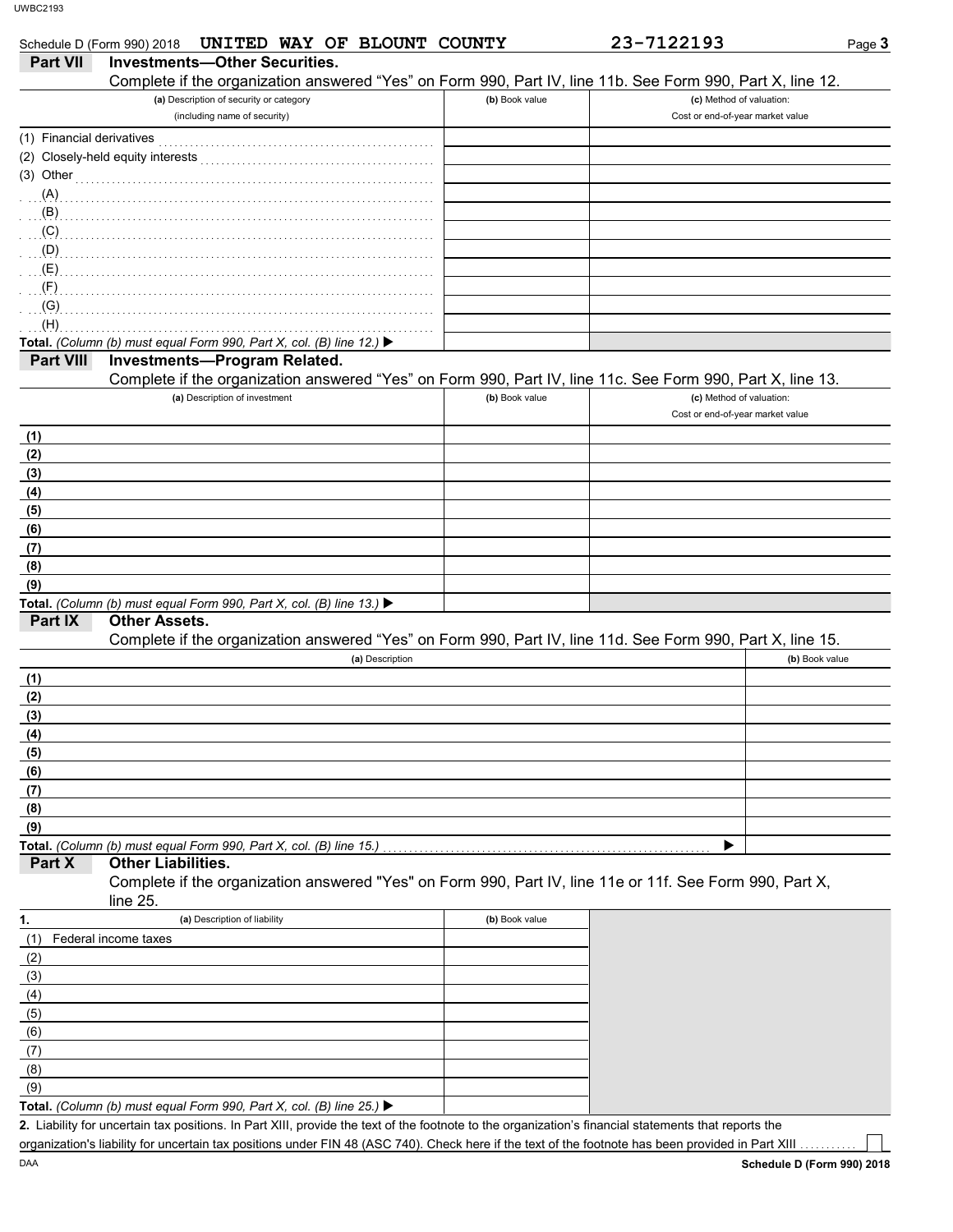| Schedule D (Form 990) 2018 UNITED WAY OF BLOUNT COUNTY                                                                                                                                                                                                                           |                      | 23-7122193   | Page 4      |
|----------------------------------------------------------------------------------------------------------------------------------------------------------------------------------------------------------------------------------------------------------------------------------|----------------------|--------------|-------------|
| Reconciliation of Revenue per Audited Financial Statements With Revenue per Return.<br>Part XI<br>Complete if the organization answered "Yes" on Form 990, Part IV, line 12a.                                                                                                    |                      |              |             |
| 1                                                                                                                                                                                                                                                                                |                      | $\mathbf{1}$ | 2,163,743   |
| Amounts included on line 1 but not on Form 990, Part VIII, line 12:<br>2                                                                                                                                                                                                         |                      |              |             |
|                                                                                                                                                                                                                                                                                  | 2a                   |              |             |
| b                                                                                                                                                                                                                                                                                | 2 <sub>b</sub>       |              |             |
| c                                                                                                                                                                                                                                                                                | 2c                   |              |             |
| d                                                                                                                                                                                                                                                                                | 2d                   |              |             |
|                                                                                                                                                                                                                                                                                  |                      | 2e           |             |
| 3                                                                                                                                                                                                                                                                                |                      | 3            | 2, 163, 743 |
| Amounts included on Form 990, Part VIII, line 12, but not on line 1:<br>4                                                                                                                                                                                                        |                      |              |             |
| Investment expenses not included on Form 990, Part VIII, line 7b<br>a                                                                                                                                                                                                            | 4a                   |              |             |
|                                                                                                                                                                                                                                                                                  | 4b                   |              |             |
| c Add lines 4a and 4b                                                                                                                                                                                                                                                            |                      | 4c           |             |
| 5                                                                                                                                                                                                                                                                                |                      | 5            | 2, 163, 743 |
| Reconciliation of Expenses per Audited Financial Statements With Expenses per Return.<br>Part XII<br>Complete if the organization answered "Yes" on Form 990, Part IV, line 12a.                                                                                                 |                      |              |             |
|                                                                                                                                                                                                                                                                                  |                      |              | 2,177,429   |
| Total expenses and losses per audited financial statements<br>1.                                                                                                                                                                                                                 |                      | 1            |             |
| Amounts included on line 1 but not on Form 990, Part IX, line 25:<br>2                                                                                                                                                                                                           |                      |              |             |
| a                                                                                                                                                                                                                                                                                | 2a<br>2 <sub>b</sub> |              |             |
| b Prior year adjustments <b>contained</b> and <b>b</b> Prior year adjustments <b>b</b> contained a set of the contained and <b>b</b> contained a set of the contained and <b>b</b> contained a set of the contained and <b>contained by contained a</b> set                      |                      |              |             |
| Other losses <b>contracts</b> and the contract of the contract of the contract of the contract of the contract of the contract of the contract of the contract of the contract of the contract of the contract of the contract of t<br>С                                         | 2 <sub>c</sub>       |              |             |
| d                                                                                                                                                                                                                                                                                | 2d                   |              |             |
| 3                                                                                                                                                                                                                                                                                |                      | 2e<br>3      | 2,177,429   |
| Amounts included on Form 990, Part IX, line 25, but not on line 1:<br>4                                                                                                                                                                                                          |                      |              |             |
| a                                                                                                                                                                                                                                                                                | 4a                   |              |             |
|                                                                                                                                                                                                                                                                                  | 4 <sub>b</sub>       |              |             |
| c Add lines 4a and 4b                                                                                                                                                                                                                                                            |                      | 4c           |             |
| Total expenses. Add lines 3 and 4c. (This must equal Form 990, Part I, line 18.) [100] Total expenses. Add lines 3 and 4c. (This must equal Form 990, Part I, line 18.)<br>5                                                                                                     |                      | 5            | 2,177,429   |
| Part XIII Supplemental Information.                                                                                                                                                                                                                                              |                      |              |             |
| Provide the descriptions required for Part II, lines 3, 5, and 9; Part III, lines 1a and 4; Part IV, lines 1b and 2b; Part V, line 4; Part X, line<br>2; Part XI, lines 2d and 4b; and Part XII, lines 2d and 4b. Also complete this part to provide any additional information. |                      |              |             |
|                                                                                                                                                                                                                                                                                  |                      |              |             |
|                                                                                                                                                                                                                                                                                  |                      |              |             |
|                                                                                                                                                                                                                                                                                  |                      |              |             |
|                                                                                                                                                                                                                                                                                  |                      |              |             |
|                                                                                                                                                                                                                                                                                  |                      |              |             |
|                                                                                                                                                                                                                                                                                  |                      |              |             |
|                                                                                                                                                                                                                                                                                  |                      |              |             |
|                                                                                                                                                                                                                                                                                  |                      |              |             |
|                                                                                                                                                                                                                                                                                  |                      |              |             |
|                                                                                                                                                                                                                                                                                  |                      |              |             |
|                                                                                                                                                                                                                                                                                  |                      |              |             |
|                                                                                                                                                                                                                                                                                  |                      |              |             |
|                                                                                                                                                                                                                                                                                  |                      |              |             |
|                                                                                                                                                                                                                                                                                  |                      |              |             |
|                                                                                                                                                                                                                                                                                  |                      |              |             |
|                                                                                                                                                                                                                                                                                  |                      |              |             |
|                                                                                                                                                                                                                                                                                  |                      |              |             |
|                                                                                                                                                                                                                                                                                  |                      |              |             |
|                                                                                                                                                                                                                                                                                  |                      |              |             |
|                                                                                                                                                                                                                                                                                  |                      |              |             |
|                                                                                                                                                                                                                                                                                  |                      |              |             |
|                                                                                                                                                                                                                                                                                  |                      |              |             |
|                                                                                                                                                                                                                                                                                  |                      |              |             |
|                                                                                                                                                                                                                                                                                  |                      |              |             |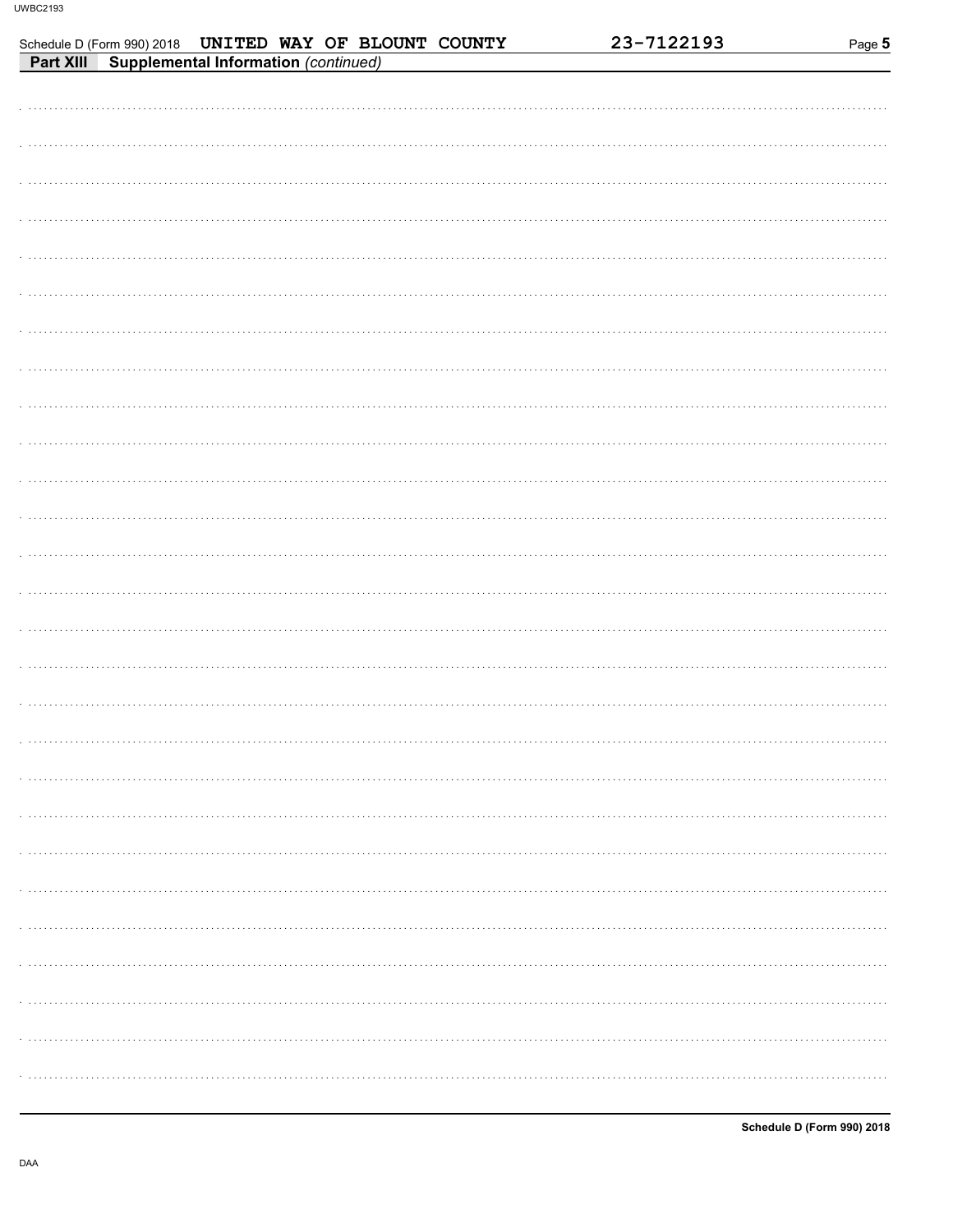| <b>SCHEDULE G</b><br>(Form 990 or 990-EZ) | <b>Supplemental Information Regarding Fundraising or Gaming Activities</b>                                                                                                                                                                                                                                                                                                                                                             |                                                                                                        |                                                           |                 | Complete if the organization answered "Yes" on Form 990, Part IV, line 17, 18, or 19, or if the |                                                      | OMB No. 1545-0047                |
|-------------------------------------------|----------------------------------------------------------------------------------------------------------------------------------------------------------------------------------------------------------------------------------------------------------------------------------------------------------------------------------------------------------------------------------------------------------------------------------------|--------------------------------------------------------------------------------------------------------|-----------------------------------------------------------|-----------------|-------------------------------------------------------------------------------------------------|------------------------------------------------------|----------------------------------|
| Department of the Treasury                |                                                                                                                                                                                                                                                                                                                                                                                                                                        | organization entered more than \$15,000 on Form 990-EZ, line 6a.<br>Attach to Form 990 or Form 990-EZ. |                                                           |                 |                                                                                                 |                                                      | <b>Open to Public</b>            |
| Internal Revenue Service                  |                                                                                                                                                                                                                                                                                                                                                                                                                                        |                                                                                                        |                                                           |                 | Go to www.irs.gov/Form990 for instructions and the latest information.                          |                                                      | Inspection                       |
| Name of the organization                  | UNITED WAY OF BLOUNT COUNTY                                                                                                                                                                                                                                                                                                                                                                                                            |                                                                                                        |                                                           |                 |                                                                                                 | <b>Employer identification number</b><br>23-7122193  |                                  |
| Part I                                    | Fundraising Activities. Complete if the organization answered "Yes" on Form 990, Part IV, line 17.<br>Form 990-EZ filers are not required to complete this part.                                                                                                                                                                                                                                                                       |                                                                                                        |                                                           |                 |                                                                                                 |                                                      |                                  |
| 1                                         | Indicate whether the organization raised funds through any of the following activities. Check all that apply.                                                                                                                                                                                                                                                                                                                          |                                                                                                        |                                                           |                 |                                                                                                 |                                                      |                                  |
| Mail solicitations<br>a                   |                                                                                                                                                                                                                                                                                                                                                                                                                                        | е                                                                                                      |                                                           |                 | Solicitation of non-government grants                                                           |                                                      |                                  |
| Internet and email solicitations<br>b     |                                                                                                                                                                                                                                                                                                                                                                                                                                        | f<br>Solicitation of government grants                                                                 |                                                           |                 |                                                                                                 |                                                      |                                  |
| Phone solicitations<br>C                  |                                                                                                                                                                                                                                                                                                                                                                                                                                        | Special fundraising events<br>g                                                                        |                                                           |                 |                                                                                                 |                                                      |                                  |
| In-person solicitations<br>d              |                                                                                                                                                                                                                                                                                                                                                                                                                                        |                                                                                                        |                                                           |                 |                                                                                                 |                                                      |                                  |
|                                           | 2a Did the organization have a written or oral agreement with any individual (including officers, directors, trustees,<br>or key employees listed in Form 990, Part VII) or entity in connection with professional fundraising services?<br>b If "Yes," list the 10 highest paid individuals or entities (fundraisers) pursuant to agreements under which the fundraiser is to be<br>compensated at least \$5,000 by the organization. |                                                                                                        |                                                           |                 |                                                                                                 |                                                      | Yes<br>No                        |
|                                           |                                                                                                                                                                                                                                                                                                                                                                                                                                        |                                                                                                        |                                                           | (iii) Did fund- |                                                                                                 | (v) Amount paid to                                   | (vi) Amount paid to              |
|                                           | (i) Name and address of individual<br>or entity (fundraiser)                                                                                                                                                                                                                                                                                                                                                                           | (ii) Activity                                                                                          | raiser have<br>custody or<br>control of<br>contributions? |                 | (iv) Gross receipts<br>from activity                                                            | (or retained by)<br>fundraiser listed in<br>col. (i) | (or retained by)<br>organization |
|                                           |                                                                                                                                                                                                                                                                                                                                                                                                                                        |                                                                                                        | Yes <sup> </sup>                                          | No              |                                                                                                 |                                                      |                                  |
| 1                                         |                                                                                                                                                                                                                                                                                                                                                                                                                                        |                                                                                                        |                                                           |                 |                                                                                                 |                                                      |                                  |
| $\mathbf{2}$                              |                                                                                                                                                                                                                                                                                                                                                                                                                                        |                                                                                                        |                                                           |                 |                                                                                                 |                                                      |                                  |
|                                           |                                                                                                                                                                                                                                                                                                                                                                                                                                        |                                                                                                        |                                                           |                 |                                                                                                 |                                                      |                                  |
| 3                                         |                                                                                                                                                                                                                                                                                                                                                                                                                                        |                                                                                                        |                                                           |                 |                                                                                                 |                                                      |                                  |
|                                           |                                                                                                                                                                                                                                                                                                                                                                                                                                        |                                                                                                        |                                                           |                 |                                                                                                 |                                                      |                                  |
| 4                                         |                                                                                                                                                                                                                                                                                                                                                                                                                                        |                                                                                                        |                                                           |                 |                                                                                                 |                                                      |                                  |
| 5                                         |                                                                                                                                                                                                                                                                                                                                                                                                                                        |                                                                                                        |                                                           |                 |                                                                                                 |                                                      |                                  |
|                                           |                                                                                                                                                                                                                                                                                                                                                                                                                                        |                                                                                                        |                                                           |                 |                                                                                                 |                                                      |                                  |
|                                           |                                                                                                                                                                                                                                                                                                                                                                                                                                        |                                                                                                        |                                                           |                 |                                                                                                 |                                                      |                                  |
|                                           |                                                                                                                                                                                                                                                                                                                                                                                                                                        |                                                                                                        |                                                           |                 |                                                                                                 |                                                      |                                  |
|                                           |                                                                                                                                                                                                                                                                                                                                                                                                                                        |                                                                                                        |                                                           |                 |                                                                                                 |                                                      |                                  |
|                                           |                                                                                                                                                                                                                                                                                                                                                                                                                                        |                                                                                                        |                                                           |                 |                                                                                                 |                                                      |                                  |
| 8                                         |                                                                                                                                                                                                                                                                                                                                                                                                                                        |                                                                                                        |                                                           |                 |                                                                                                 |                                                      |                                  |
|                                           |                                                                                                                                                                                                                                                                                                                                                                                                                                        |                                                                                                        |                                                           |                 |                                                                                                 |                                                      |                                  |
| 9                                         |                                                                                                                                                                                                                                                                                                                                                                                                                                        |                                                                                                        |                                                           |                 |                                                                                                 |                                                      |                                  |
| 10                                        |                                                                                                                                                                                                                                                                                                                                                                                                                                        |                                                                                                        |                                                           |                 |                                                                                                 |                                                      |                                  |
|                                           |                                                                                                                                                                                                                                                                                                                                                                                                                                        |                                                                                                        |                                                           |                 |                                                                                                 |                                                      |                                  |
|                                           |                                                                                                                                                                                                                                                                                                                                                                                                                                        |                                                                                                        |                                                           |                 |                                                                                                 |                                                      |                                  |
| Total<br>3<br>registration or licensing.  | List all states in which the organization is registered or licensed to solicit contributions or has been notified it is exempt from                                                                                                                                                                                                                                                                                                    |                                                                                                        |                                                           |                 |                                                                                                 |                                                      |                                  |
|                                           |                                                                                                                                                                                                                                                                                                                                                                                                                                        |                                                                                                        |                                                           |                 |                                                                                                 |                                                      |                                  |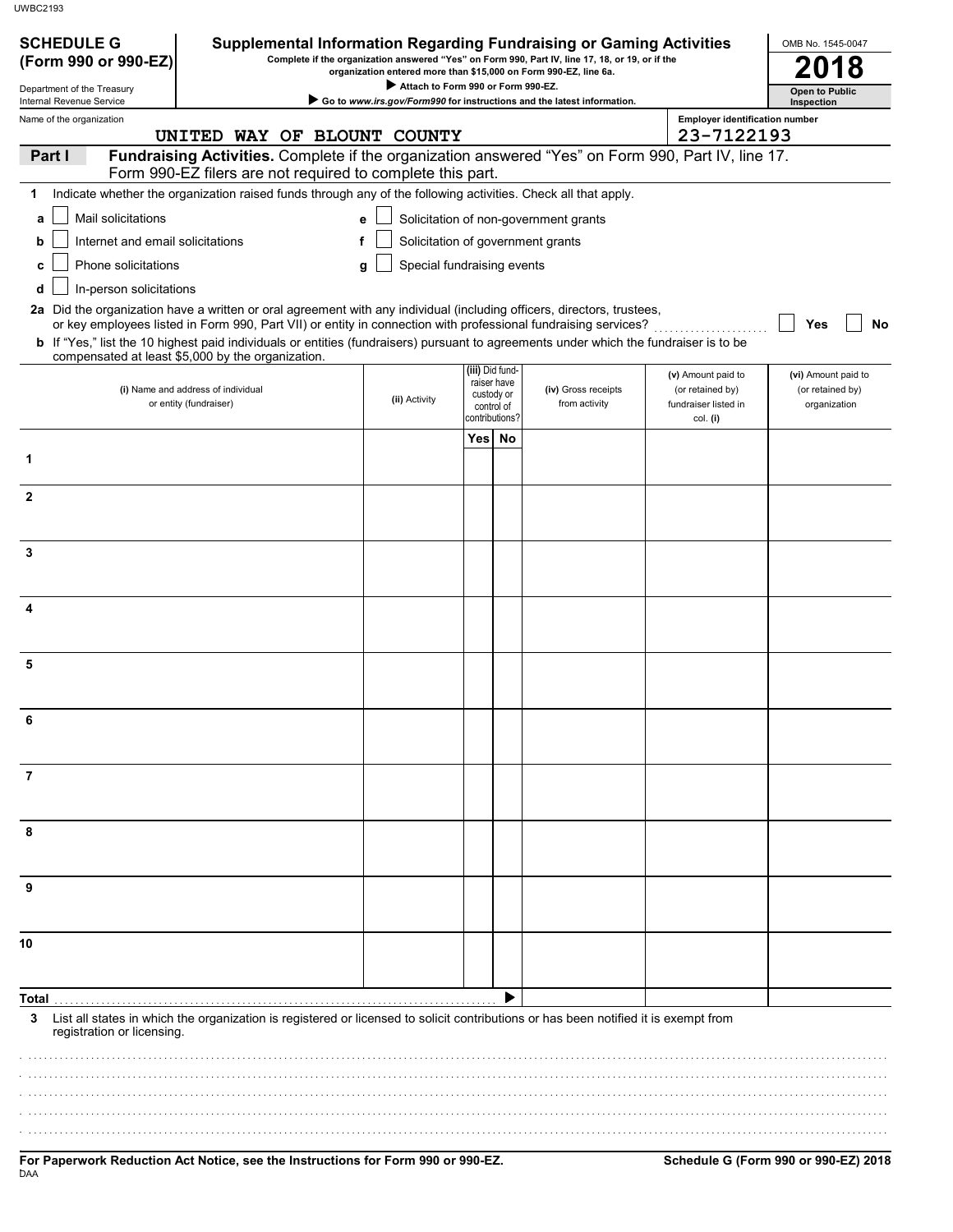|         | Schedule G (Form 990 or 990-EZ) 2018 |  | UNITED WAY OF BLOUNT COUNTY | 23-7122193                                                                                                        | Page 2 |
|---------|--------------------------------------|--|-----------------------------|-------------------------------------------------------------------------------------------------------------------|--------|
| Part II |                                      |  |                             | Fundraising Events. Complete if the organization answered "Yes" on Form 990, Part IV, line 18, or reported more   |        |
|         |                                      |  |                             | than \$15,000 of fundraising event contributions and gross income on Form 990-F7 lines 1 and 6b. List events with |        |

than  $$15,000$  of fundraising

|                 |          |                                                                             | gross receipts greater than \$5,000.                                     | than project. In the assignment with the continuum of the same of the control of the sports, must can controlled with |                                                      |                                                       |
|-----------------|----------|-----------------------------------------------------------------------------|--------------------------------------------------------------------------|-----------------------------------------------------------------------------------------------------------------------|------------------------------------------------------|-------------------------------------------------------|
|                 |          |                                                                             | (a) Event $#1$<br><b>CONCERT</b><br>(event type)                         | $(b)$ Event #2<br><b>GOLF TOURNAMENT</b><br>(event type)                                                              | (c) Other events<br>$\overline{3}$<br>(total number) | (d) Total events<br>(add col. (a) through<br>col. (c) |
| Revenue         |          | 1 Gross receipts                                                            | 50,466                                                                   | 46,911                                                                                                                | 59,758                                               | <u>157,135</u>                                        |
|                 |          | 2 Less: Contributions                                                       | 16,767                                                                   | 38,811                                                                                                                | 40,619                                               | 96,197                                                |
|                 |          | 3 Gross income (line 1 minus<br>line 2) $\ldots$ $\ldots$ $\ldots$ $\ldots$ | 33,699                                                                   | 8,100                                                                                                                 | 19,139                                               | 60,938                                                |
|                 |          | 4 Cash prizes                                                               |                                                                          |                                                                                                                       | 5,000                                                | 5,000                                                 |
|                 |          | 5 Noncash prizes                                                            |                                                                          | 2,700                                                                                                                 | 20                                                   | 2,720                                                 |
|                 |          | 6 Rent/facility costs                                                       | 5,574                                                                    | 5,173                                                                                                                 | 1,059                                                | 11,806                                                |
| Direct Expenses |          | 7 Food and beverages                                                        |                                                                          |                                                                                                                       | 530                                                  | 530                                                   |
|                 |          | 8 Entertainment                                                             | 12,500                                                                   |                                                                                                                       | 250                                                  | 12,750                                                |
|                 |          | <b>9</b> Other direct expenses                                              |                                                                          |                                                                                                                       | 1,209                                                | 1,209                                                 |
|                 | Part III |                                                                             |                                                                          | Gaming. Complete if the organization answered "Yes" on Form 990, Part IV, line 19, or reported more                   |                                                      | 34,015<br>26,923                                      |
|                 |          |                                                                             | than \$15,000 on Form 990-EZ, line 6a.                                   |                                                                                                                       |                                                      |                                                       |
| Revenue         |          |                                                                             | (a) Bingo                                                                | (b) Pull tabs/instant<br>bingo/progressive bingo                                                                      | (c) Other gaming                                     | (d) Total gaming (add<br>col. (a) through col. (c))   |
|                 |          | 1 Gross revenue                                                             |                                                                          |                                                                                                                       |                                                      |                                                       |
|                 |          | 2 Cash prizes                                                               |                                                                          |                                                                                                                       |                                                      |                                                       |
| Direct Expenses |          | 3 Noncash prizes                                                            |                                                                          |                                                                                                                       |                                                      |                                                       |
|                 |          | 4 Rent/facility costs                                                       |                                                                          |                                                                                                                       |                                                      |                                                       |
|                 |          | 5 Other direct expenses                                                     |                                                                          |                                                                                                                       |                                                      |                                                       |
|                 |          | 6 Volunteer labor                                                           | %<br>Yes<br>No                                                           | %<br>Yes<br>No                                                                                                        | $\%$<br>Yes<br>No                                    |                                                       |
|                 |          |                                                                             |                                                                          |                                                                                                                       |                                                      |                                                       |
|                 |          |                                                                             |                                                                          |                                                                                                                       |                                                      |                                                       |
| 9               |          | b If "No," explain:                                                         | Enter the state(s) in which the organization conducts gaming activities: |                                                                                                                       |                                                      | Yes<br>No                                             |
|                 |          |                                                                             |                                                                          | 10a Were any of the organization's gaming licenses revoked, suspended, or terminated during the tax year?             |                                                      | Yes<br>No                                             |

. . . . . . . . . . . . . . . . . . . . . . . . . . . . . . . . . . . . . . . . . . . . . . . . . . . . . . . . . . . . . . . . . . . . . . . . . . . . . . . . . . . . . . . . . . . . . . . . . . . . . . . . . . . . . . . . . . . . . . . . . . . . . . . . . . . . . . . . . . . . . . . . . . . . . . . . . . . . . . . . . . . . . . . . . . . . . . . . . . . . . . . . . . . . . . . . . . . . . . . . . . . . . . . . . . . . . . . . . . . . . . . . . . . . . . . . . . . . . . . . . . . . . . . . . . . . . . . . . . . . . . . . . . . . . . . . . . . . . . . . . . . . . . . . . . . . . . . . . . . . . . . . . . . . . . . . . . . . . . . .

**b** If "Yes," explain: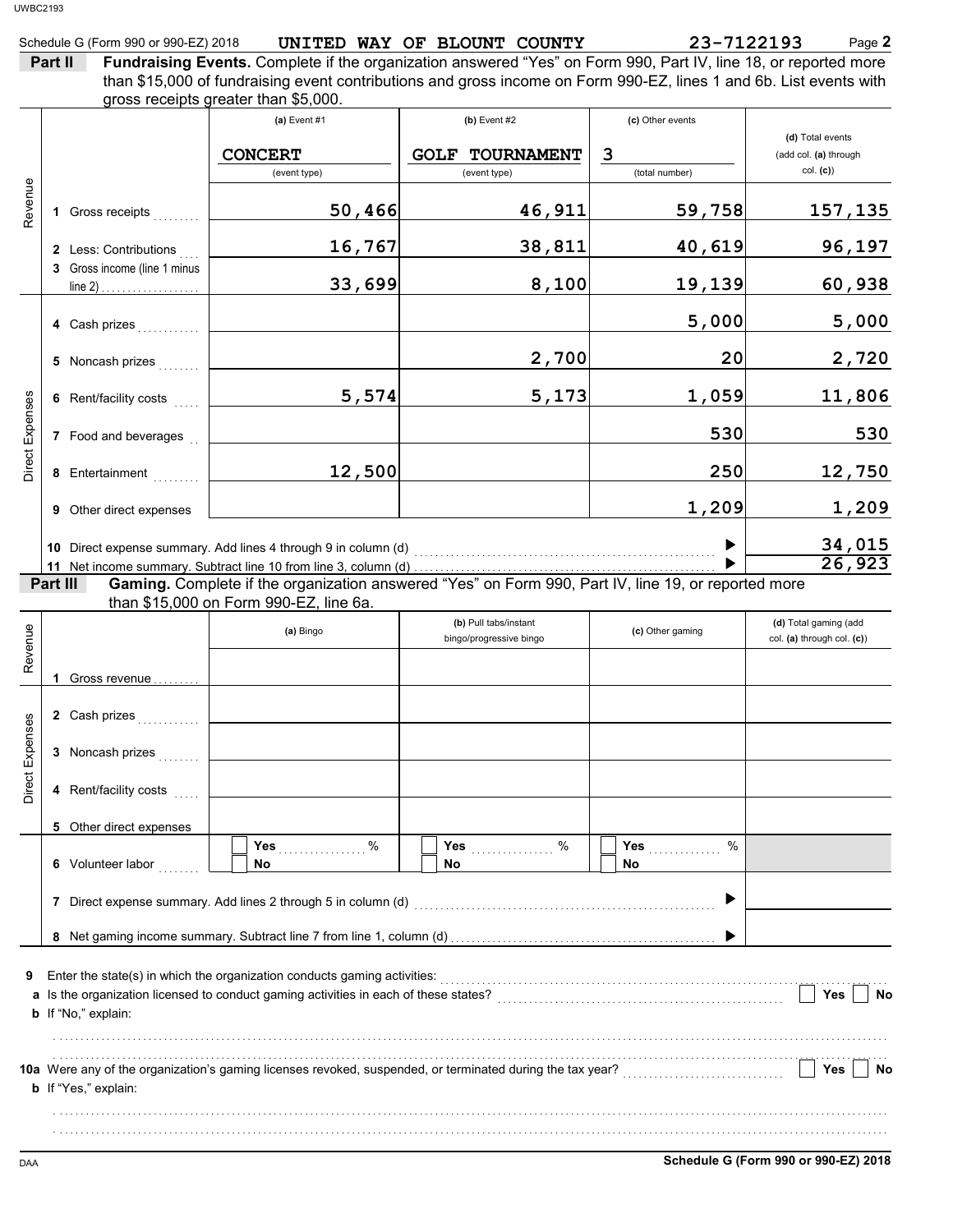|                            | Schedule G (Form 990 or 990-EZ) 2018<br>UNITED WAY OF BLOUNT COUNTY                                                                                                                                                                                                                                                                              | 23-7122193             | Page 3    |
|----------------------------|--------------------------------------------------------------------------------------------------------------------------------------------------------------------------------------------------------------------------------------------------------------------------------------------------------------------------------------------------|------------------------|-----------|
| 11                         |                                                                                                                                                                                                                                                                                                                                                  |                        | Yes<br>No |
| 12                         | Is the organization a grantor, beneficiary or trustee of a trust, or a member of a partnership or other entity                                                                                                                                                                                                                                   |                        |           |
|                            |                                                                                                                                                                                                                                                                                                                                                  |                        | Yes<br>No |
| 13                         | Indicate the percentage of gaming activity conducted in:                                                                                                                                                                                                                                                                                         |                        |           |
| a                          | The organization's facility [11] The organization's facility [12] The organization's facility [12] The organization's facility                                                                                                                                                                                                                   | 13а<br>13 <sub>b</sub> | %<br>%    |
| b<br>14                    | An outside facility <b>contract and the contract of the contract of the contract of the contract of the contract of the contract of the contract of the contract of the contract of the contract of the contract of the contract</b><br>Enter the name and address of the person who prepares the organization's gaming/special events books and |                        |           |
| records:                   |                                                                                                                                                                                                                                                                                                                                                  |                        |           |
| Name $\blacktriangleright$ |                                                                                                                                                                                                                                                                                                                                                  |                        |           |
|                            |                                                                                                                                                                                                                                                                                                                                                  |                        |           |
|                            | 15a Does the organization have a contract with a third party from whom the organization receives gaming                                                                                                                                                                                                                                          |                        | Yes<br>No |
| b                          |                                                                                                                                                                                                                                                                                                                                                  |                        |           |
|                            |                                                                                                                                                                                                                                                                                                                                                  |                        |           |
| C                          | If "Yes," enter name and address of the third party:                                                                                                                                                                                                                                                                                             |                        |           |
|                            |                                                                                                                                                                                                                                                                                                                                                  |                        |           |
|                            | Name $\blacktriangleright$ [1] $\ldots$ [1] $\ldots$ [1] $\ldots$ [1] $\ldots$ [1] $\ldots$ [1] $\ldots$ [1] $\ldots$ [1] $\ldots$ [1] $\ldots$ [1] $\ldots$ [1] $\ldots$ [1] $\ldots$ [1] $\ldots$ [1] $\ldots$ [1] $\ldots$ [1] $\ldots$ [1] $\ldots$ [1] $\ldots$ [1] $\ldots$ [1] $\ldots$ [1] $\ldots$                                      |                        |           |
|                            |                                                                                                                                                                                                                                                                                                                                                  |                        |           |
|                            | Address > the contract of the contract of the contract of the contract of the contract of the contract of the contract of the contract of the contract of the contract of the contract of the contract of the contract of the                                                                                                                    |                        |           |
| 16                         | Gaming manager information:                                                                                                                                                                                                                                                                                                                      |                        |           |
|                            | Name $\blacktriangleright$ [1] $\ldots$ [1] $\ldots$ [1] $\ldots$ [1] $\ldots$ [1] $\ldots$ [1] $\ldots$ [1] $\ldots$ [1] $\ldots$ [1] $\ldots$ [1] $\ldots$ [1] $\ldots$ [1] $\ldots$ [1] $\ldots$ [1] $\ldots$ [1] $\ldots$ [1] $\ldots$ [1] $\ldots$ [1] $\ldots$ [1] $\ldots$ [1] $\ldots$ [1] $\ldots$                                      |                        |           |
|                            |                                                                                                                                                                                                                                                                                                                                                  |                        |           |
|                            | Description of services provided $\blacktriangleright$ [100] contract the service of the service of the services provided $\blacktriangleright$ [100] contract the service of the service of the service of the service of the service of the service of t                                                                                       |                        |           |
|                            | Director/officer<br>Employee<br>Independent contractor                                                                                                                                                                                                                                                                                           |                        |           |
|                            |                                                                                                                                                                                                                                                                                                                                                  |                        |           |
| 17                         | Mandatory distributions:                                                                                                                                                                                                                                                                                                                         |                        |           |
| a                          | Is the organization required under state law to make charitable distributions from the gaming proceeds to                                                                                                                                                                                                                                        |                        |           |
|                            | retain the state gaming license?                                                                                                                                                                                                                                                                                                                 |                        | Yes<br>No |
|                            | <b>b</b> Enter the amount of distributions required under state law to be distributed to other exempt organizations or                                                                                                                                                                                                                           |                        |           |
| <b>Part IV</b>             | spent in the organization's own exempt activities during the tax year $\triangleright$ \$<br>Supplemental Information. Provide the explanations required by Part I, line 2b, columns (iii) and (v); and                                                                                                                                          |                        |           |
|                            | Part III, lines 9, 9b, 10b, 15b, 15c, 16, and 17b, as applicable. Also provide any additional information.<br>See instructions.                                                                                                                                                                                                                  |                        |           |
|                            |                                                                                                                                                                                                                                                                                                                                                  |                        |           |
|                            |                                                                                                                                                                                                                                                                                                                                                  |                        |           |
|                            |                                                                                                                                                                                                                                                                                                                                                  |                        |           |
|                            |                                                                                                                                                                                                                                                                                                                                                  |                        |           |
|                            |                                                                                                                                                                                                                                                                                                                                                  |                        |           |
|                            |                                                                                                                                                                                                                                                                                                                                                  |                        |           |
|                            |                                                                                                                                                                                                                                                                                                                                                  |                        |           |
|                            |                                                                                                                                                                                                                                                                                                                                                  |                        |           |
|                            |                                                                                                                                                                                                                                                                                                                                                  |                        |           |
|                            |                                                                                                                                                                                                                                                                                                                                                  |                        |           |
|                            |                                                                                                                                                                                                                                                                                                                                                  |                        |           |
|                            |                                                                                                                                                                                                                                                                                                                                                  |                        |           |
|                            |                                                                                                                                                                                                                                                                                                                                                  |                        |           |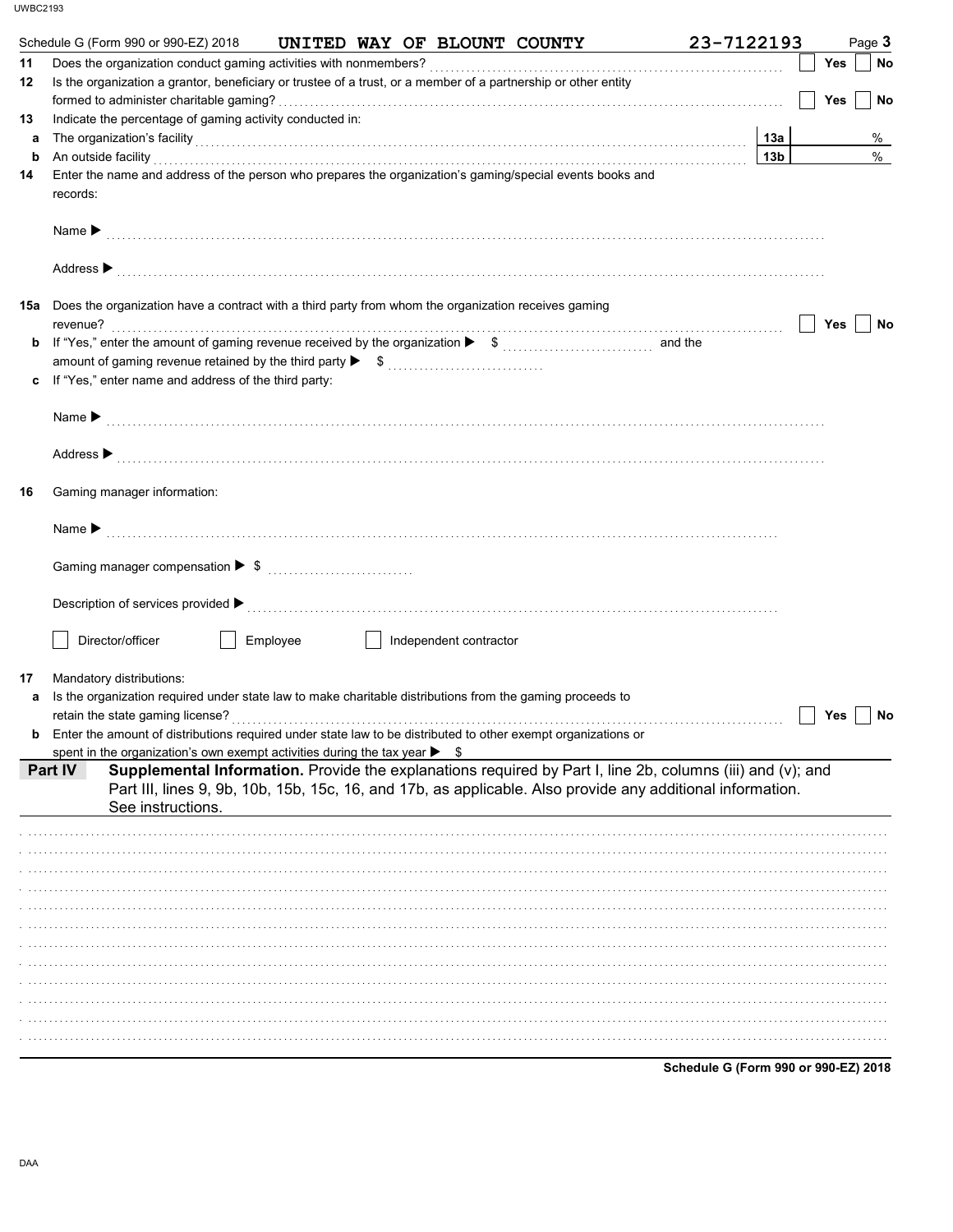| <b>UWBC2193</b>                                        |                                                                                                                                                                                                                                                                               |                |                    |                                                                                  |                    |                                                   |                    |                                                                                                                                          |
|--------------------------------------------------------|-------------------------------------------------------------------------------------------------------------------------------------------------------------------------------------------------------------------------------------------------------------------------------|----------------|--------------------|----------------------------------------------------------------------------------|--------------------|---------------------------------------------------|--------------------|------------------------------------------------------------------------------------------------------------------------------------------|
| <b>SCHEDULE I</b>                                      |                                                                                                                                                                                                                                                                               |                |                    | <b>Grants and Other Assistance to Organizations,</b>                             |                    |                                                   |                    | OMB No. 1545-0047                                                                                                                        |
| (Form 990)                                             | Governments, and Individuals in the United States                                                                                                                                                                                                                             |                |                    |                                                                                  |                    |                                                   |                    |                                                                                                                                          |
|                                                        |                                                                                                                                                                                                                                                                               |                |                    | Complete if the organization answered "Yes" on Form 990, Part IV, line 21 or 22. |                    |                                                   |                    | <b>2018</b>                                                                                                                              |
|                                                        |                                                                                                                                                                                                                                                                               |                |                    | Attach to Form 990.                                                              |                    |                                                   |                    | <b>Open to Public</b>                                                                                                                    |
| Department of the Treasury<br>Internal Revenue Service |                                                                                                                                                                                                                                                                               |                |                    | Go to www.irs.gov/Form990 for the latest information.                            |                    |                                                   |                    | <b>Inspection</b>                                                                                                                        |
| Name of the organization                               |                                                                                                                                                                                                                                                                               |                |                    |                                                                                  |                    |                                                   |                    | <b>Employer identification number</b>                                                                                                    |
|                                                        | UNITED WAY OF BLOUNT COUNTY                                                                                                                                                                                                                                                   |                |                    |                                                                                  |                    |                                                   |                    | 23-7122193                                                                                                                               |
| Part I                                                 | <b>General Information on Grants and Assistance</b>                                                                                                                                                                                                                           |                |                    |                                                                                  |                    |                                                   |                    |                                                                                                                                          |
| 1                                                      | Does the organization maintain records to substantiate the amount of the grants or assistance, the grantees' eligibility for the grants or assistance, and<br>2 Describe in Part IV the organization's procedures for monitoring the use of grant funds in the United States. |                |                    |                                                                                  |                    |                                                   |                    | $\overline{X}$ Yes<br>No                                                                                                                 |
| Part II                                                | Part IV, line 21, for any recipient that received more than \$5,000. Part II can be duplicated if additional space is needed.                                                                                                                                                 |                |                    |                                                                                  |                    |                                                   |                    | Grants and Other Assistance to Domestic Organizations and Domestic Governments. Complete if the organization answered "Yes" on Form 990, |
| -1                                                     | (a) Name and address of organization                                                                                                                                                                                                                                          | $(b)$ EIN      | (c) IRC<br>section | (d) Amount of cash                                                               | (e) Amount of non- | (f) Method of valuation<br>(book, FMV, appraisal, | (g) Description of | (h) Purpose of grant                                                                                                                     |
|                                                        | or government                                                                                                                                                                                                                                                                 |                | if applicable)     | grant                                                                            | cash assistance    | other)                                            | noncash assistance | or assistance                                                                                                                            |
|                                                        | (1) ADULT EDUCATION FOUNDATION OF BLOUN                                                                                                                                                                                                                                       |                |                    |                                                                                  |                    |                                                   |                    |                                                                                                                                          |
| P.O. BOX 5432, 1500 JETT RD.                           |                                                                                                                                                                                                                                                                               |                |                    |                                                                                  |                    |                                                   |                    | PROGRAM OPER. COST                                                                                                                       |
| <b>MARYVILLE</b>                                       | TN 37802                                                                                                                                                                                                                                                                      | 62-1260718 501 |                    | 20, 245                                                                          |                    |                                                   |                    |                                                                                                                                          |
|                                                        | (2) ALLOC-OTHER COUNTIES & UNITED WAYS                                                                                                                                                                                                                                        |                |                    |                                                                                  |                    |                                                   |                    |                                                                                                                                          |
| 1615 EAST BROADWAY                                     |                                                                                                                                                                                                                                                                               |                |                    |                                                                                  |                    |                                                   |                    | DD - GENERAL SUPPORT                                                                                                                     |
| <b>MARYVILLE</b>                                       | TN 37804                                                                                                                                                                                                                                                                      |                |                    | 175,767                                                                          |                    |                                                   |                    |                                                                                                                                          |
|                                                        | (3) BIG BROTHERS/BIG SISTER OF EAST TN                                                                                                                                                                                                                                        |                |                    |                                                                                  |                    |                                                   |                    |                                                                                                                                          |
|                                                        | 119 W. SUMMIT HILL DRIVE, SUITE 101                                                                                                                                                                                                                                           |                |                    |                                                                                  |                    |                                                   |                    | PROGRAM OPER. COST                                                                                                                       |
| <b>KNOXVILLE</b>                                       | TN 37902                                                                                                                                                                                                                                                                      | 62-0842531 501 |                    | 18,136                                                                           |                    |                                                   |                    |                                                                                                                                          |
| (4) BLOUNT CO. HABITAT FOR HUMANITY                    |                                                                                                                                                                                                                                                                               |                |                    |                                                                                  |                    |                                                   |                    |                                                                                                                                          |
| 1017 HAMPSHIRE DRIVE                                   |                                                                                                                                                                                                                                                                               |                |                    |                                                                                  |                    |                                                   |                    | PROGRAM OPER. COST                                                                                                                       |
| <b>MARYVILLE</b>                                       | TN 37801                                                                                                                                                                                                                                                                      | 62-1504881 501 |                    | 33,636                                                                           |                    |                                                   |                    |                                                                                                                                          |
| (5) BLOUNT COUNTY COMM ACTION AGCY                     |                                                                                                                                                                                                                                                                               |                |                    |                                                                                  |                    |                                                   |                    |                                                                                                                                          |
| 3905 TUCKALEECHEE PIKE                                 |                                                                                                                                                                                                                                                                               |                |                    |                                                                                  |                    |                                                   |                    | PROGRAM OPER. COST                                                                                                                       |
| <b>MARYVILLE</b>                                       | TN 37803                                                                                                                                                                                                                                                                      | 62-1561673 501 |                    | 89,200                                                                           |                    |                                                   |                    |                                                                                                                                          |
| (6) BOY SCOUTS OF AMERICA                              |                                                                                                                                                                                                                                                                               |                |                    |                                                                                  |                    |                                                   |                    |                                                                                                                                          |
| P.O. BOX 51885                                         |                                                                                                                                                                                                                                                                               |                |                    |                                                                                  |                    |                                                   |                    | PROGRAM OPER. COST                                                                                                                       |
| <b>KNOXVILLE</b>                                       | TN 37950                                                                                                                                                                                                                                                                      | 62-0476811 501 |                    | 24,760                                                                           |                    |                                                   |                    |                                                                                                                                          |
|                                                        | (7) BOYS & GIRLS CLUBS OF BLOUNT COUNTY                                                                                                                                                                                                                                       |                |                    |                                                                                  |                    |                                                   |                    |                                                                                                                                          |
| 520 SOUTH WASHINGTON ST.                               |                                                                                                                                                                                                                                                                               |                |                    |                                                                                  |                    |                                                   |                    | PROGRAM OPER. COST                                                                                                                       |
| <b>MARYVILLE</b>                                       | TN 37804                                                                                                                                                                                                                                                                      | 62-0475743 501 |                    | 178,544                                                                          |                    |                                                   |                    |                                                                                                                                          |
| (8) CASA OF THE TN HEARTLAND                           |                                                                                                                                                                                                                                                                               |                |                    |                                                                                  |                    |                                                   |                    |                                                                                                                                          |
| P.O. BOX 4426                                          |                                                                                                                                                                                                                                                                               |                |                    |                                                                                  |                    |                                                   |                    | PROGRAM OPER. COST                                                                                                                       |
| OAK RIDGE                                              | TN 37831                                                                                                                                                                                                                                                                      | 62-1372126 501 |                    | 25,000                                                                           |                    |                                                   |                    |                                                                                                                                          |
| (9) E TN CHILDREN'S HOSPITAL REHAB                     |                                                                                                                                                                                                                                                                               |                |                    |                                                                                  |                    |                                                   |                    |                                                                                                                                          |
| 1025 CHILDREN'S WAY                                    |                                                                                                                                                                                                                                                                               |                |                    |                                                                                  |                    |                                                   |                    | DD - PROGRAM COSTS                                                                                                                       |
| KNOXVILLE                                              | TN 37922                                                                                                                                                                                                                                                                      | 62-0574524 501 |                    | 5,978                                                                            |                    |                                                   |                    | 29                                                                                                                                       |
|                                                        | 2 Enter total number of section 501(c)(3) and government organizations listed in the line 1 table                                                                                                                                                                             |                |                    |                                                                                  |                    |                                                   |                    |                                                                                                                                          |
| 3                                                      | Enter total number of other organizations listed in the line 1 table                                                                                                                                                                                                          |                |                    |                                                                                  |                    |                                                   |                    |                                                                                                                                          |
|                                                        | For Paperwork Reduction Act Notice, see the Instructions for Form 990.                                                                                                                                                                                                        |                |                    |                                                                                  |                    |                                                   |                    | Schedule I (Form 990) (2018)                                                                                                             |

DAA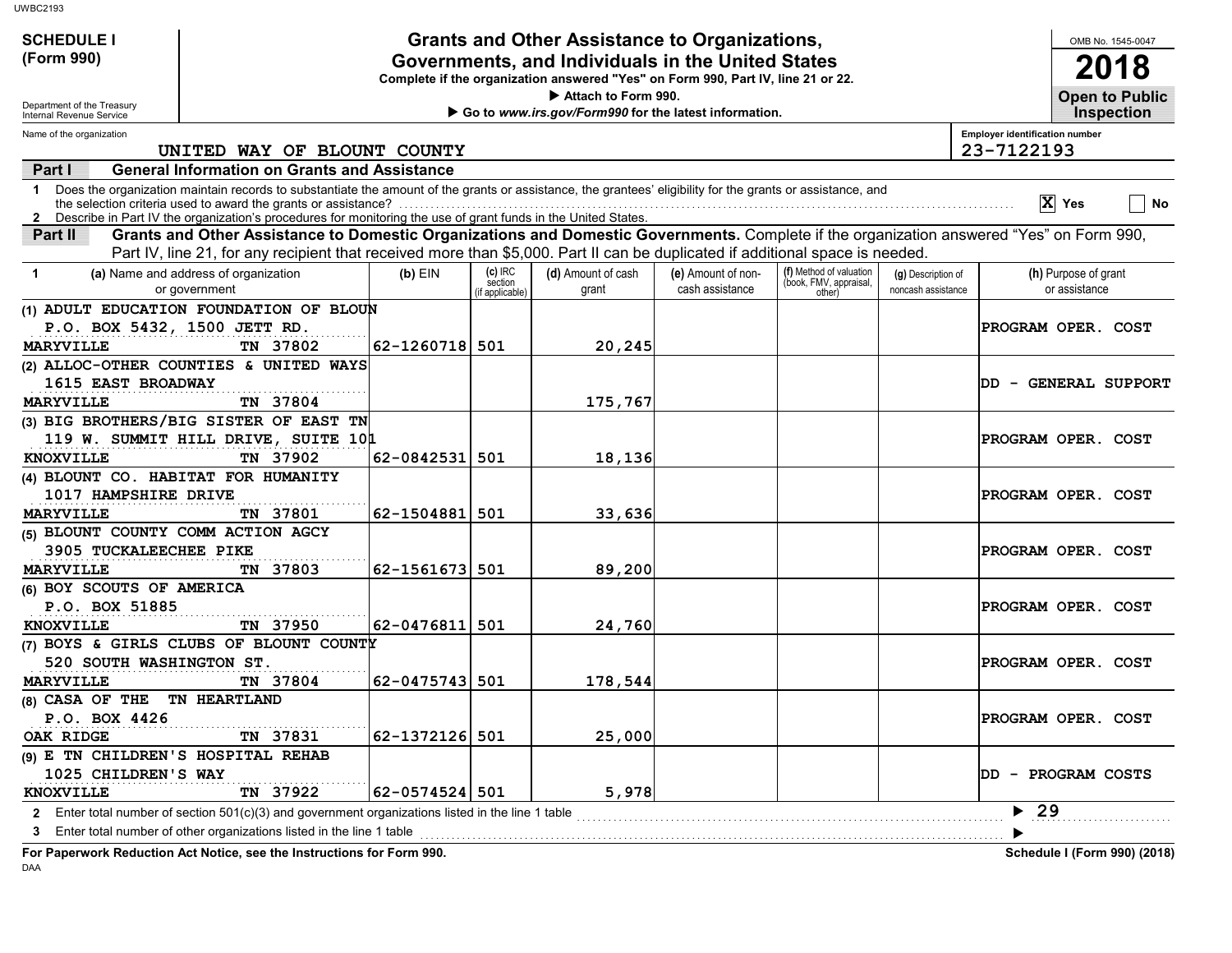| <b>Grants and Other Assistance to Organizations,</b><br><b>SCHEDULE I</b> |                                                                                                                                                                                                                                                             |                |                            |                                                                                                                                       |                    |                                  |                    |                                       | OMB No. 1545-0047    |                       |
|---------------------------------------------------------------------------|-------------------------------------------------------------------------------------------------------------------------------------------------------------------------------------------------------------------------------------------------------------|----------------|----------------------------|---------------------------------------------------------------------------------------------------------------------------------------|--------------------|----------------------------------|--------------------|---------------------------------------|----------------------|-----------------------|
| (Form 990)                                                                |                                                                                                                                                                                                                                                             |                |                            | Governments, and Individuals in the United States<br>Complete if the organization answered "Yes" on Form 990, Part IV, line 21 or 22. |                    |                                  |                    |                                       |                      | 2018                  |
|                                                                           |                                                                                                                                                                                                                                                             |                |                            | Attach to Form 990.                                                                                                                   |                    |                                  |                    |                                       |                      | <b>Open to Public</b> |
| Department of the Treasury<br>Internal Revenue Service                    |                                                                                                                                                                                                                                                             |                |                            | Go to www.irs.gov/Form990 for the latest information.                                                                                 |                    |                                  |                    |                                       | <b>Inspection</b>    |                       |
| Name of the organization                                                  |                                                                                                                                                                                                                                                             |                |                            |                                                                                                                                       |                    |                                  |                    | <b>Employer identification number</b> |                      |                       |
|                                                                           | UNITED WAY OF BLOUNT COUNTY                                                                                                                                                                                                                                 |                |                            |                                                                                                                                       |                    |                                  |                    | 23-7122193                            |                      |                       |
| Part I                                                                    | <b>General Information on Grants and Assistance</b>                                                                                                                                                                                                         |                |                            |                                                                                                                                       |                    |                                  |                    |                                       |                      |                       |
| $\mathbf 1$                                                               | Does the organization maintain records to substantiate the amount of the grants or assistance, the grantees' eligibility for the grants or assistance, and                                                                                                  |                |                            |                                                                                                                                       |                    |                                  |                    |                                       | Yes                  | No                    |
| Part II                                                                   | 2 Describe in Part IV the organization's procedures for monitoring the use of grant funds in the United States.<br>Grants and Other Assistance to Domestic Organizations and Domestic Governments. Complete if the organization answered "Yes" on Form 990, |                |                            |                                                                                                                                       |                    |                                  |                    |                                       |                      |                       |
|                                                                           | Part IV, line 21, for any recipient that received more than \$5,000. Part II can be duplicated if additional space is needed.                                                                                                                               |                |                            |                                                                                                                                       |                    |                                  |                    |                                       |                      |                       |
| $\mathbf 1$                                                               | (a) Name and address of organization                                                                                                                                                                                                                        | $(b)$ EIN      | $(c)$ IRC                  | (d) Amount of cash                                                                                                                    | (e) Amount of non- | (f) Method of valuation          | (g) Description of |                                       | (h) Purpose of grant |                       |
|                                                                           | or government                                                                                                                                                                                                                                               |                | section<br>(if applicable) | grant                                                                                                                                 | cash assistance    | (book, FMV, appraisal,<br>other) | noncash assistance |                                       | or assistance        |                       |
| (1) EAST TN KIDNEY FOUNDATION                                             |                                                                                                                                                                                                                                                             |                |                            |                                                                                                                                       |                    |                                  |                    |                                       |                      |                       |
| P.O. BOX 22072                                                            |                                                                                                                                                                                                                                                             |                |                            |                                                                                                                                       |                    |                                  |                    | PROGRAM OPER. COST                    |                      |                       |
| <b>KNOXVILLE</b>                                                          | TN 37933                                                                                                                                                                                                                                                    | 62-0886595 501 |                            | 34,000                                                                                                                                |                    |                                  |                    |                                       |                      |                       |
| (2) EAST TN TECHNOLOGY ACCESS CNT                                         |                                                                                                                                                                                                                                                             |                |                            |                                                                                                                                       |                    |                                  |                    |                                       |                      |                       |
| 116 CHILDRESS ST.                                                         |                                                                                                                                                                                                                                                             |                |                            |                                                                                                                                       |                    |                                  |                    | PROGRAM OPER. COST                    |                      |                       |
| <b>KNOXVILLE</b>                                                          | TN 37920                                                                                                                                                                                                                                                    | 58-1830378 501 |                            | 14,000                                                                                                                                |                    |                                  |                    |                                       |                      |                       |
| (3) EPILEPSY FOUNDATION OF EAST TN                                        |                                                                                                                                                                                                                                                             |                |                            |                                                                                                                                       |                    |                                  |                    |                                       |                      |                       |
| 1715 MAGNOLIA AVE,                                                        |                                                                                                                                                                                                                                                             |                |                            |                                                                                                                                       |                    |                                  |                    | PROGRAM OPER. COST                    |                      |                       |
| <b>KNOXVILLE</b>                                                          | TN 37917                                                                                                                                                                                                                                                    | 58-1328013 501 |                            | 7,000                                                                                                                                 |                    |                                  |                    |                                       |                      |                       |
|                                                                           | (4) FAMILY PROMISE OF BLOUNT COUNTY                                                                                                                                                                                                                         |                |                            |                                                                                                                                       |                    |                                  |                    |                                       |                      |                       |
|                                                                           | P.O. BOX 4457, 1633 LOUISVILLE RD                                                                                                                                                                                                                           |                |                            |                                                                                                                                       |                    |                                  |                    | PROGRAM OPER. COST                    |                      |                       |
| <b>ALCOA</b>                                                              | TN 37701                                                                                                                                                                                                                                                    | 26-1457703 501 |                            | 94,897                                                                                                                                |                    |                                  |                    |                                       |                      |                       |
| (5) GATE-GATEWAY TO INDEPENDENCE                                          |                                                                                                                                                                                                                                                             |                |                            |                                                                                                                                       |                    |                                  |                    |                                       |                      |                       |
| P.O. BOX 6023                                                             |                                                                                                                                                                                                                                                             |                |                            |                                                                                                                                       |                    |                                  |                    | PROGRAM OPER. COST                    |                      |                       |
| <b>MARYVILLE</b>                                                          | TN 37802                                                                                                                                                                                                                                                    | 86-1084910 501 |                            | 9,000                                                                                                                                 |                    |                                  |                    |                                       |                      |                       |
|                                                                           | (6) GIRL SCOUT COUNCIL/STHRN APPLACHIAN                                                                                                                                                                                                                     |                |                            |                                                                                                                                       |                    |                                  |                    |                                       |                      |                       |
| 1567 DOWNTOWN WEST BLVD                                                   |                                                                                                                                                                                                                                                             |                |                            |                                                                                                                                       |                    |                                  |                    | PROGRAM OPER. COST                    |                      |                       |
| <b>KNOXVILLE</b>                                                          | TN 37919                                                                                                                                                                                                                                                    | 62-0518287 501 |                            | 7,500                                                                                                                                 |                    |                                  |                    |                                       |                      |                       |
| (7) GOOD NEIGHBORS                                                        |                                                                                                                                                                                                                                                             |                |                            |                                                                                                                                       |                    |                                  |                    |                                       |                      |                       |
| 1741 TRIANGLE PARK                                                        |                                                                                                                                                                                                                                                             |                |                            |                                                                                                                                       |                    |                                  |                    | PROGRAM OPER. COST                    |                      |                       |
| <b>MARYVILLE</b>                                                          | TN 37801                                                                                                                                                                                                                                                    | 62-1634594 501 |                            | 49,750                                                                                                                                |                    |                                  |                    |                                       |                      |                       |
| (8) HAVEN HOUSE                                                           |                                                                                                                                                                                                                                                             |                |                            |                                                                                                                                       |                    |                                  |                    |                                       |                      |                       |
| P.O. BOX 134                                                              |                                                                                                                                                                                                                                                             |                |                            |                                                                                                                                       |                    |                                  |                    | PROGRAM OPER. COST                    |                      |                       |
| <b>ALCOA</b>                                                              | TN 37701                                                                                                                                                                                                                                                    | 58-1534034 501 |                            | 119,804                                                                                                                               |                    |                                  |                    |                                       |                      |                       |
| (9) HEARING AND SPEECH FOUNDATION                                         |                                                                                                                                                                                                                                                             |                |                            |                                                                                                                                       |                    |                                  |                    |                                       |                      |                       |
| 1619 E. BROADWAY AVE.                                                     |                                                                                                                                                                                                                                                             |                |                            |                                                                                                                                       |                    |                                  |                    | PROGRAM OPER. COST                    |                      |                       |
| MARYVILLE                                                                 | TN 37804                                                                                                                                                                                                                                                    | 58-1458925 501 |                            | 10,000                                                                                                                                |                    |                                  |                    |                                       |                      |                       |
|                                                                           | 2 Enter total number of section $501(c)(3)$ and government organizations listed in the line 1 table                                                                                                                                                         |                |                            |                                                                                                                                       |                    |                                  |                    |                                       |                      |                       |
| 3.                                                                        | Enter total number of other organizations listed in the line 1 table                                                                                                                                                                                        |                |                            |                                                                                                                                       |                    |                                  |                    |                                       |                      |                       |

**For Paperwork Reduction Act Notice, see the Instructions for Form 990. Schedule I (Form 990) (2018)** DAA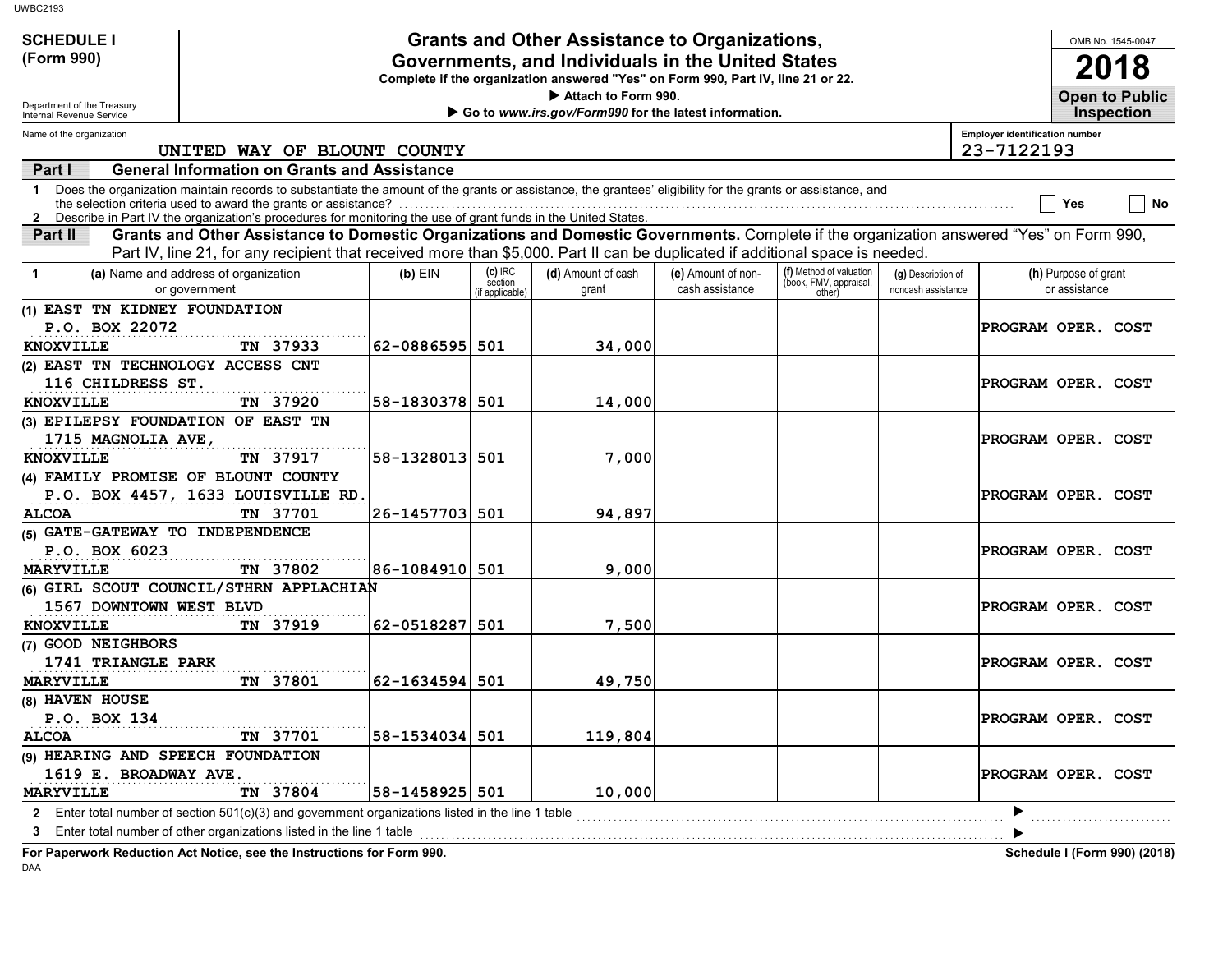| <b>UWBC2193</b>                                                                                                                                                                                                                                                                     |                |                      |                                                                                                         |                    |                                                   |                    |                                       |                      |                                            |
|-------------------------------------------------------------------------------------------------------------------------------------------------------------------------------------------------------------------------------------------------------------------------------------|----------------|----------------------|---------------------------------------------------------------------------------------------------------|--------------------|---------------------------------------------------|--------------------|---------------------------------------|----------------------|--------------------------------------------|
| <b>SCHEDULE I</b>                                                                                                                                                                                                                                                                   |                |                      | Grants and Other Assistance to Organizations,                                                           |                    |                                                   |                    |                                       |                      | OMB No. 1545-0047                          |
| (Form 990)                                                                                                                                                                                                                                                                          |                |                      | Governments, and Individuals in the United States                                                       |                    |                                                   |                    |                                       |                      | 2018                                       |
|                                                                                                                                                                                                                                                                                     |                |                      | Complete if the organization answered "Yes" on Form 990, Part IV, line 21 or 22.<br>Attach to Form 990. |                    |                                                   |                    |                                       |                      |                                            |
| Department of the Treasury<br>Internal Revenue Service                                                                                                                                                                                                                              |                |                      | Go to www.irs.gov/Form990 for the latest information.                                                   |                    |                                                   |                    |                                       |                      | <b>Open to Public</b><br><b>Inspection</b> |
| Name of the organization                                                                                                                                                                                                                                                            |                |                      |                                                                                                         |                    |                                                   |                    | <b>Employer identification number</b> |                      |                                            |
| UNITED WAY OF BLOUNT COUNTY                                                                                                                                                                                                                                                         |                |                      |                                                                                                         |                    |                                                   |                    | 23-7122193                            |                      |                                            |
| <b>General Information on Grants and Assistance</b><br>Part I                                                                                                                                                                                                                       |                |                      |                                                                                                         |                    |                                                   |                    |                                       |                      |                                            |
| Does the organization maintain records to substantiate the amount of the grants or assistance, the grantees' eligibility for the grants or assistance, and<br>1.<br>2 Describe in Part IV the organization's procedures for monitoring the use of grant funds in the United States. |                |                      |                                                                                                         |                    |                                                   |                    |                                       | Yes                  | No                                         |
| Grants and Other Assistance to Domestic Organizations and Domestic Governments. Complete if the organization answered "Yes" on Form 990,<br>Part II                                                                                                                                 |                |                      |                                                                                                         |                    |                                                   |                    |                                       |                      |                                            |
| Part IV, line 21, for any recipient that received more than \$5,000. Part II can be duplicated if additional space is needed.                                                                                                                                                       |                |                      |                                                                                                         |                    |                                                   |                    |                                       |                      |                                            |
| (a) Name and address of organization<br>-1                                                                                                                                                                                                                                          | $(b)$ EIN      | $(c)$ IRC<br>section | (d) Amount of cash                                                                                      | (e) Amount of non- | (f) Method of valuation<br>(book, FMV, appraisal, | (g) Description of |                                       | (h) Purpose of grant |                                            |
| or government                                                                                                                                                                                                                                                                       |                | if applicable)       | grant                                                                                                   | cash assistance    | other)                                            | noncash assistance |                                       | or assistance        |                                            |
| (1) HELEN ROSS MCNABB CENTER<br>201 W. SPRINGDALE AVE.                                                                                                                                                                                                                              |                |                      |                                                                                                         |                    |                                                   |                    | PROGRAM OPER. COST                    |                      |                                            |
| <b>KNOXVILLE</b><br>TN 37917                                                                                                                                                                                                                                                        | 62-0548914 501 |                      | 226,779                                                                                                 |                    |                                                   |                    |                                       |                      |                                            |
| (2) KIWANIS (IMAGINATION LIBRARY)                                                                                                                                                                                                                                                   |                |                      |                                                                                                         |                    |                                                   |                    |                                       |                      |                                            |
| 576 FOOTHILLS PLAZA DR., PMB 154                                                                                                                                                                                                                                                    |                |                      |                                                                                                         |                    |                                                   |                    | PROGRAM OPER. COST                    |                      |                                            |
| <b>MARYVILLE</b><br>TN 37801                                                                                                                                                                                                                                                        | 62-1790735 501 |                      | 7,500                                                                                                   |                    |                                                   |                    |                                       |                      |                                            |
| (3) LEGAL AID OF EAST TN                                                                                                                                                                                                                                                            |                |                      |                                                                                                         |                    |                                                   |                    |                                       |                      |                                            |
| 502 GAY ST., SUITE 404                                                                                                                                                                                                                                                              |                |                      |                                                                                                         |                    |                                                   |                    | PROGRAM OPER. COST                    |                      |                                            |
| <b>KNOXVILLE</b><br>TN 37902                                                                                                                                                                                                                                                        | 58-9132803 501 |                      | 75,500                                                                                                  |                    |                                                   |                    |                                       |                      |                                            |
| (4) LTVEC-BIRTH TO THREE PROGRAM                                                                                                                                                                                                                                                    |                |                      |                                                                                                         |                    |                                                   |                    |                                       |                      |                                            |
| 422 ELLIS ST.                                                                                                                                                                                                                                                                       |                |                      |                                                                                                         |                    |                                                   |                    | PROGRAM OPER. COST                    |                      |                                            |
| <b>MARYVILLE</b><br>TN 37804                                                                                                                                                                                                                                                        | 62-0859642 501 |                      | 54,675                                                                                                  |                    |                                                   |                    |                                       |                      |                                            |
| (5) NEW HOPE CHILDREN'S ADVOCACY CENTER<br>212 CATES ST.                                                                                                                                                                                                                            |                |                      |                                                                                                         |                    |                                                   |                    | PROGRAM OPER. COST                    |                      |                                            |
| TN 37801<br><b>MARYVILLE</b>                                                                                                                                                                                                                                                        | 62-1806067 501 |                      | 44,628                                                                                                  |                    |                                                   |                    |                                       |                      |                                            |
| (6) SECOND HARVEST FOOD BANK                                                                                                                                                                                                                                                        |                |                      |                                                                                                         |                    |                                                   |                    |                                       |                      |                                            |
| 136 HARVEST LANE                                                                                                                                                                                                                                                                    |                |                      |                                                                                                         |                    |                                                   |                    | PROGRAM OPER. COST                    |                      |                                            |
| TN 37801<br><b>MARYVILLE</b>                                                                                                                                                                                                                                                        | 58-1450139 501 |                      | 29,614                                                                                                  |                    |                                                   |                    |                                       |                      |                                            |
| (7) SENIOR CITIZENS HOME ASSISTANCE                                                                                                                                                                                                                                                 |                |                      |                                                                                                         |                    |                                                   |                    |                                       |                      |                                            |
| 386 HIGH ST.<br>TN 37801<br><b>MARYVILLE</b>                                                                                                                                                                                                                                        | 62-0809589 501 |                      | 55,000                                                                                                  |                    |                                                   |                    | PROGRAM OPER. COST                    |                      |                                            |
| (8) THE FLORENCE CRITTENTON AGENCY                                                                                                                                                                                                                                                  |                |                      |                                                                                                         |                    |                                                   |                    |                                       |                      |                                            |
| 1531 DICK LONAS ROAD                                                                                                                                                                                                                                                                |                |                      |                                                                                                         |                    |                                                   |                    | PROGRAM OPER. COST                    |                      |                                            |
| TN 37909<br><b>KNOXVILLE</b>                                                                                                                                                                                                                                                        | 62-6044288 501 |                      | 16,600                                                                                                  |                    |                                                   |                    |                                       |                      |                                            |
| (9) TRINITY HEALTH MINISTRIES                                                                                                                                                                                                                                                       |                |                      |                                                                                                         |                    |                                                   |                    |                                       |                      |                                            |
| 1127 E. LAMAR ALEXANDER PKWY                                                                                                                                                                                                                                                        |                |                      |                                                                                                         |                    |                                                   |                    | PROGRAM OPER. COST                    |                      |                                            |
| MARYVILLE<br>TN 37804                                                                                                                                                                                                                                                               | 20-3113032 501 |                      | 43,000                                                                                                  |                    |                                                   |                    |                                       |                      |                                            |
| 2 Enter total number of section 501(c)(3) and government organizations listed in the line 1 table                                                                                                                                                                                   |                |                      |                                                                                                         |                    |                                                   |                    |                                       |                      |                                            |
| 3 Enter total number of other organizations listed in the line 1 table                                                                                                                                                                                                              |                |                      |                                                                                                         |                    |                                                   |                    |                                       |                      |                                            |

**For Paperwork Reduction Act Notice, see the Instructions for Form 990. Schedule I (Form 990) (2018)** DAA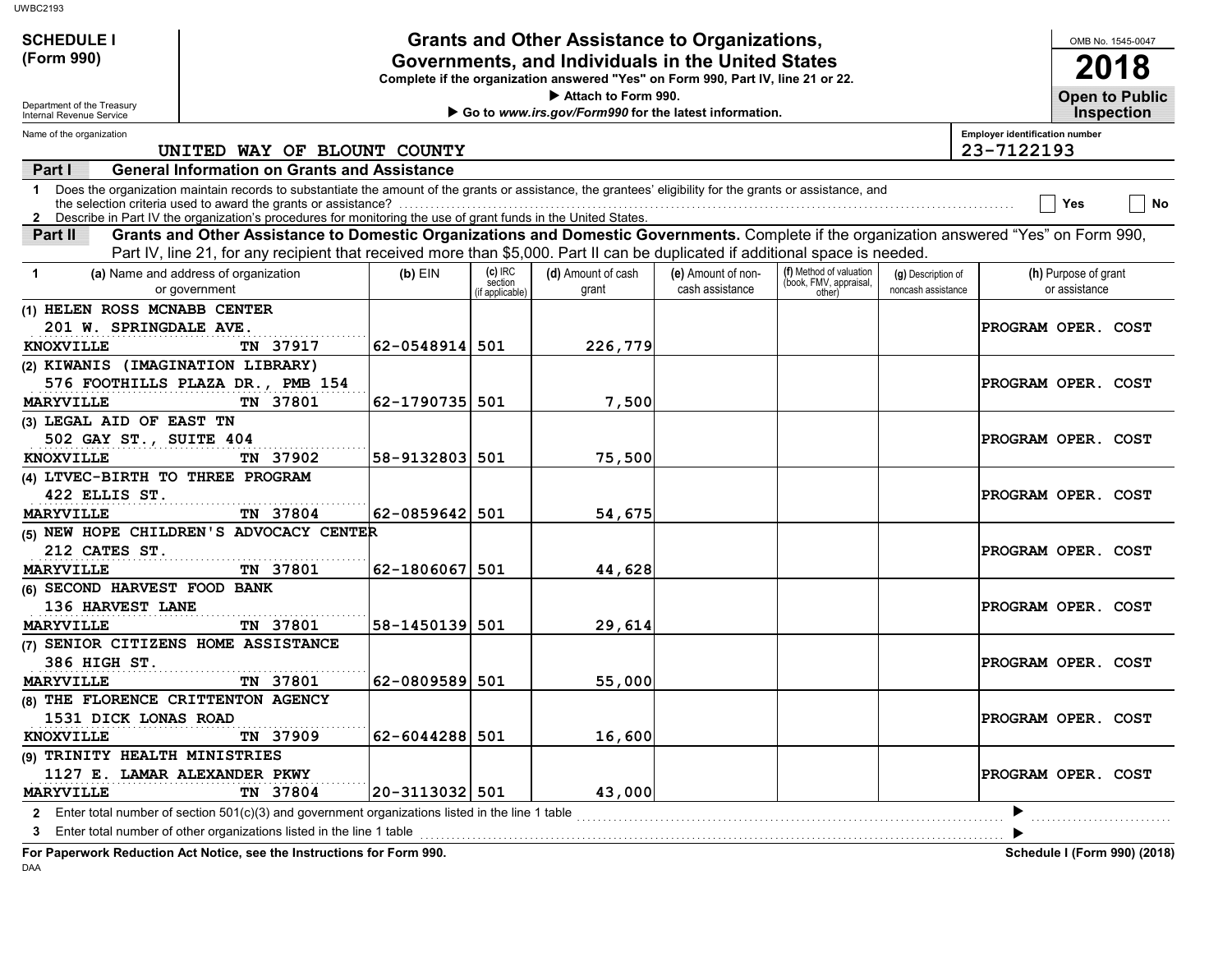| <b>SCHEDULE I</b>                                                                                                                                                                                                                                                                    |                                                   |                                      | <b>Grants and Other Assistance to Organizations,</b>                                                    |                                       |                                                             |                                          |                                       | OMB No. 1545-0047                     |
|--------------------------------------------------------------------------------------------------------------------------------------------------------------------------------------------------------------------------------------------------------------------------------------|---------------------------------------------------|--------------------------------------|---------------------------------------------------------------------------------------------------------|---------------------------------------|-------------------------------------------------------------|------------------------------------------|---------------------------------------|---------------------------------------|
| (Form 990)                                                                                                                                                                                                                                                                           | Governments, and Individuals in the United States |                                      |                                                                                                         |                                       |                                                             |                                          |                                       |                                       |
|                                                                                                                                                                                                                                                                                      |                                                   |                                      | Complete if the organization answered "Yes" on Form 990, Part IV, line 21 or 22.<br>Attach to Form 990. |                                       |                                                             |                                          |                                       | <b>Open to Public</b>                 |
| Department of the Treasury<br>Internal Revenue Service                                                                                                                                                                                                                               |                                                   |                                      | Go to www.irs.gov/Form990 for the latest information.                                                   |                                       |                                                             |                                          |                                       | <b>Inspection</b>                     |
| Name of the organization                                                                                                                                                                                                                                                             |                                                   |                                      |                                                                                                         |                                       |                                                             |                                          | <b>Employer identification number</b> |                                       |
| UNITED WAY OF BLOUNT COUNTY<br><b>General Information on Grants and Assistance</b>                                                                                                                                                                                                   |                                                   |                                      |                                                                                                         |                                       |                                                             |                                          | 23-7122193                            |                                       |
| Part I<br>Does the organization maintain records to substantiate the amount of the grants or assistance, the grantees' eligibility for the grants or assistance, and<br>1.                                                                                                           |                                                   |                                      |                                                                                                         |                                       |                                                             |                                          |                                       |                                       |
| 2 Describe in Part IV the organization's procedures for monitoring the use of grant funds in the United States.                                                                                                                                                                      |                                                   |                                      |                                                                                                         |                                       |                                                             |                                          |                                       | No<br><b>Yes</b>                      |
| Grants and Other Assistance to Domestic Organizations and Domestic Governments. Complete if the organization answered "Yes" on Form 990,<br>Part II<br>Part IV, line 21, for any recipient that received more than \$5,000. Part II can be duplicated if additional space is needed. |                                                   |                                      |                                                                                                         |                                       |                                                             |                                          |                                       |                                       |
| (a) Name and address of organization<br>-1<br>or government                                                                                                                                                                                                                          | $(b)$ EIN                                         | (c) IRC<br>section<br>if applicable) | (d) Amount of cash<br>grant                                                                             | (e) Amount of non-<br>cash assistance | (f) Method of valuation<br>(book, FMV, appraisal,<br>other) | (g) Description of<br>noncash assistance |                                       | (h) Purpose of grant<br>or assistance |
| (1) TRUE PURPOSE MINISTRIES<br>2628 MORGANTON ROAD                                                                                                                                                                                                                                   |                                                   |                                      |                                                                                                         |                                       |                                                             |                                          |                                       | PROGRAM OPER. COST                    |
| TN 37801<br><b>MARYVILLE</b>                                                                                                                                                                                                                                                         | 27-1867807 501                                    |                                      | 20,000                                                                                                  |                                       |                                                             |                                          |                                       |                                       |
| (2)                                                                                                                                                                                                                                                                                  |                                                   |                                      |                                                                                                         |                                       |                                                             |                                          |                                       |                                       |
|                                                                                                                                                                                                                                                                                      |                                                   |                                      |                                                                                                         |                                       |                                                             |                                          |                                       |                                       |
| (3)                                                                                                                                                                                                                                                                                  |                                                   |                                      |                                                                                                         |                                       |                                                             |                                          |                                       |                                       |
|                                                                                                                                                                                                                                                                                      |                                                   |                                      |                                                                                                         |                                       |                                                             |                                          |                                       |                                       |
| (4)                                                                                                                                                                                                                                                                                  |                                                   |                                      |                                                                                                         |                                       |                                                             |                                          |                                       |                                       |
|                                                                                                                                                                                                                                                                                      |                                                   |                                      |                                                                                                         |                                       |                                                             |                                          |                                       |                                       |
| (5)                                                                                                                                                                                                                                                                                  |                                                   |                                      |                                                                                                         |                                       |                                                             |                                          |                                       |                                       |
|                                                                                                                                                                                                                                                                                      |                                                   |                                      |                                                                                                         |                                       |                                                             |                                          |                                       |                                       |
| (6)                                                                                                                                                                                                                                                                                  |                                                   |                                      |                                                                                                         |                                       |                                                             |                                          |                                       |                                       |
|                                                                                                                                                                                                                                                                                      |                                                   |                                      |                                                                                                         |                                       |                                                             |                                          |                                       |                                       |
| (7)                                                                                                                                                                                                                                                                                  |                                                   |                                      |                                                                                                         |                                       |                                                             |                                          |                                       |                                       |
|                                                                                                                                                                                                                                                                                      |                                                   |                                      |                                                                                                         |                                       |                                                             |                                          |                                       |                                       |
| (8)                                                                                                                                                                                                                                                                                  |                                                   |                                      |                                                                                                         |                                       |                                                             |                                          |                                       |                                       |
|                                                                                                                                                                                                                                                                                      |                                                   |                                      |                                                                                                         |                                       |                                                             |                                          |                                       |                                       |
| (9)                                                                                                                                                                                                                                                                                  |                                                   |                                      |                                                                                                         |                                       |                                                             |                                          |                                       |                                       |
|                                                                                                                                                                                                                                                                                      |                                                   |                                      |                                                                                                         |                                       |                                                             |                                          |                                       |                                       |
| Enter total number of section 501(c)(3) and government organizations listed in the line 1 table<br>$\mathbf{z}$                                                                                                                                                                      |                                                   |                                      |                                                                                                         |                                       |                                                             |                                          |                                       |                                       |
| Enter total number of other organizations listed in the line 1 table<br>3                                                                                                                                                                                                            |                                                   |                                      |                                                                                                         |                                       |                                                             |                                          |                                       |                                       |

DAA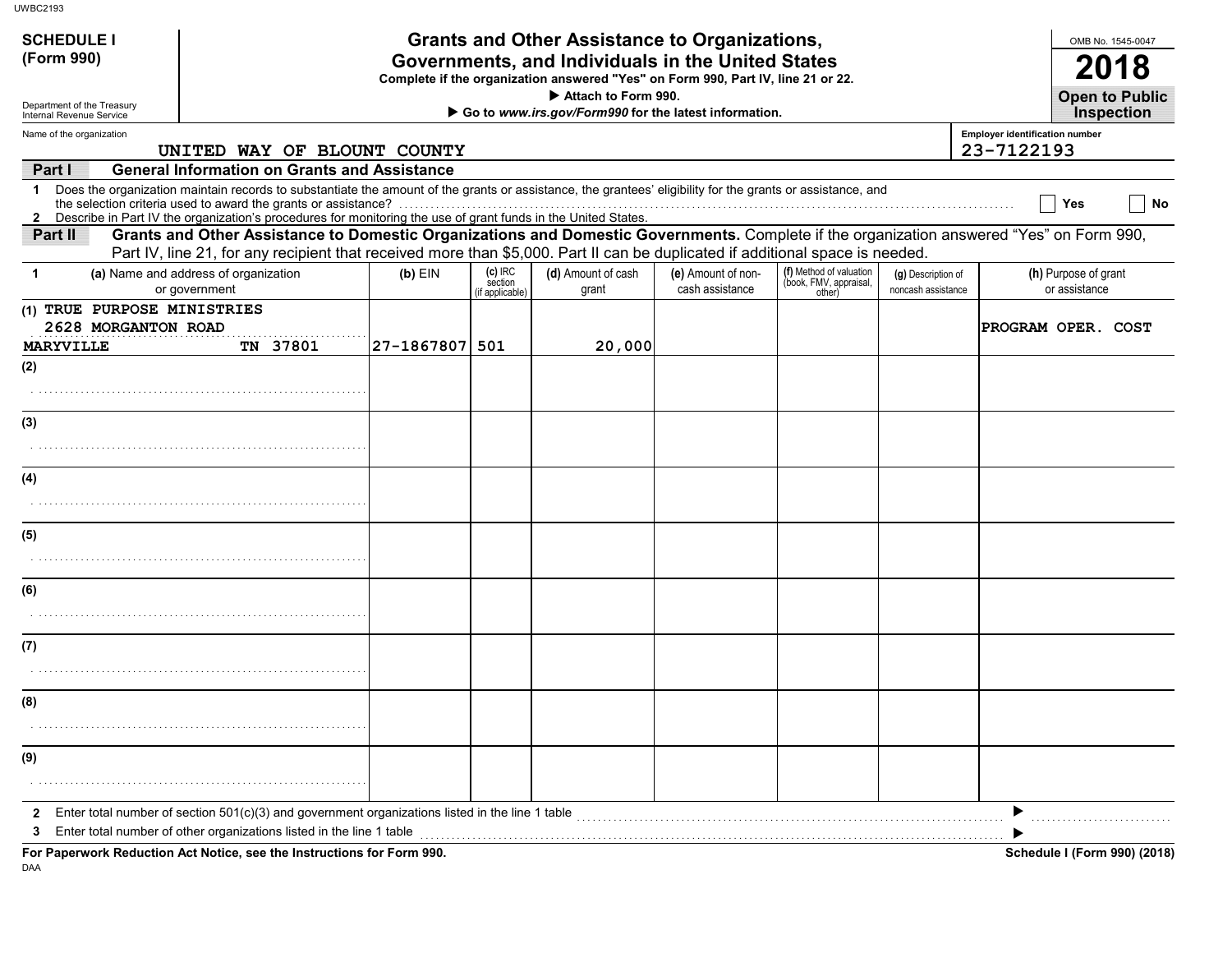### Schedule I (Form 990) (2018) UNITED WAY OF BLOUNT COUNTY

23-7122193

| Part III<br>Grants and Other Assistance to Domestic Individuals. Complete if the organization answered "Yes" on Form 990, Part IV, line 22.<br>Part III can be duplicated if additional space is needed. |                             |                             |                                     |                                                          |                                       |
|----------------------------------------------------------------------------------------------------------------------------------------------------------------------------------------------------------|-----------------------------|-----------------------------|-------------------------------------|----------------------------------------------------------|---------------------------------------|
| (a) Type of grant or assistance                                                                                                                                                                          | (b) Number of<br>recipients | (c) Amount of<br>cash grant | (d) Amount of<br>noncash assistance | (e) Method of valuation (book,<br>FMV, appraisal, other) | (f) Description of noncash assistance |
|                                                                                                                                                                                                          |                             |                             |                                     |                                                          |                                       |
| $\mathbf{2}$                                                                                                                                                                                             |                             |                             |                                     |                                                          |                                       |
| $\mathbf{3}$                                                                                                                                                                                             |                             |                             |                                     |                                                          |                                       |
|                                                                                                                                                                                                          |                             |                             |                                     |                                                          |                                       |
| 5                                                                                                                                                                                                        |                             |                             |                                     |                                                          |                                       |
| 6                                                                                                                                                                                                        |                             |                             |                                     |                                                          |                                       |
|                                                                                                                                                                                                          |                             |                             |                                     |                                                          |                                       |
| Part IV<br>Supplemental Information. Provide the information required in Part I, line 2; Part III, column (b); and any other additional information.                                                     |                             |                             |                                     |                                                          |                                       |
| SEE SCHEDULE I SUPPLEMENTAL INFORMATION WORKSHEET                                                                                                                                                        |                             |                             |                                     |                                                          |                                       |
|                                                                                                                                                                                                          |                             |                             |                                     |                                                          |                                       |
|                                                                                                                                                                                                          |                             |                             |                                     |                                                          |                                       |
|                                                                                                                                                                                                          |                             |                             |                                     |                                                          |                                       |
|                                                                                                                                                                                                          |                             |                             |                                     |                                                          |                                       |
|                                                                                                                                                                                                          |                             |                             |                                     |                                                          |                                       |
|                                                                                                                                                                                                          |                             |                             |                                     |                                                          |                                       |
|                                                                                                                                                                                                          |                             |                             |                                     |                                                          |                                       |
|                                                                                                                                                                                                          |                             |                             |                                     |                                                          |                                       |

**Schedule I (Form 990) (2018)**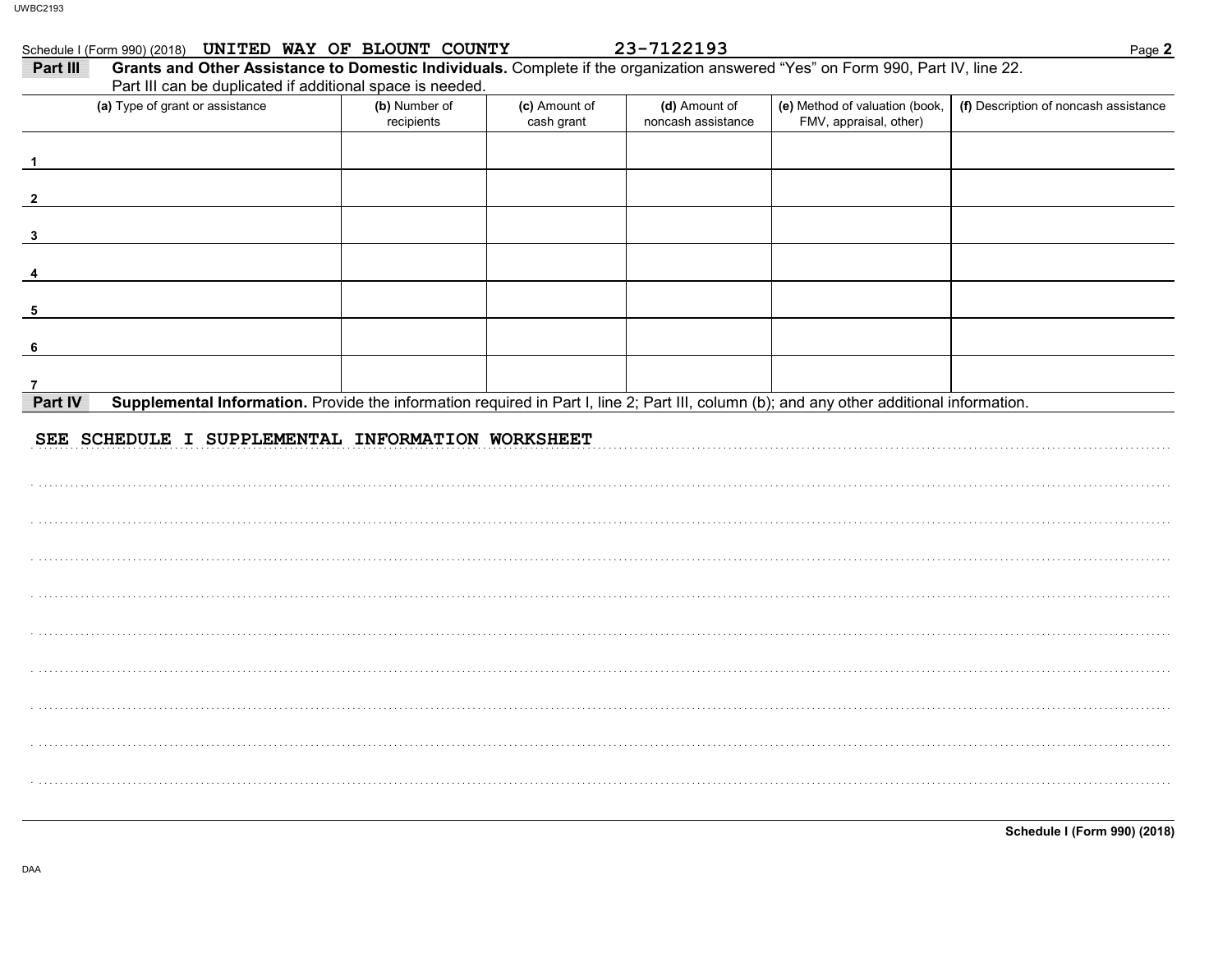**Supplemental Information** 2018 **SCHEDULE I** (Form 990) For calendar year 2018, or tax year beginning and ending **Employer identification number** Name of the organization UNITED WAY OF BLOUNT COUNTY 23-7122193 PART I, LINE 2 - PROCEDURES FOR MONITORING THE USE OF GRANT FUNDS RE: PART I LINE 2: ALL GRANT RECIPIENT PROGRAMS ARE EVALUATED ANNUALLY THROUGH MID-YEAR AND YEAR-END REPORTS REQUIRING TRANSPARENCY OF AGENCY AND PROGRAM-SPECIFIC FINANCIALS AS WELL AS GOALS AND OUTCOME MEASUREMENTS. IN ADDITION, ALL NEW GRANT RECIPIENTS MUST SUBMIT AN EXTENSIVE GRANT APPLICATION HIGHLIGHTING KEY DETAILS OF AGENCY AND PROGRAM INFORMATION, INCLUDING BUT NOT LIMITED TO 990S AND AUDIT INFORMATION, WHICH WILL BE EVALUATED BY TRAINED VOLUNTEER COMMITTEES. ALL GRANTS ARE INDIVIDUALLY REVIEWED AND APPROVED BY OUR BOARD OF DIRECTORS ANNUALLY. GRANT RECIPIENTS MUST SIGN ANNUAL CONTRACT AGREEMENTS AS WELL AS ANTI-TERRORISM CLAUSES. RE: PART II, COLUMN (H)-PURPOSE OF GRANT OR ASSISTANCE DESCRIPTIONS - PROGRAM OPERATING COST: A RESTRICTED GRANT MADE TO AN AGENCY IN SUPPORT OF THE COSTS ASSOCIATED WITH A SPECIFIC PROGRAM THAT IT OPERATES. - DONOR DESIGNATED FOR GENERAL SUPPORT: AN UNRESTRICTED GRANT MADE TO AN AGENCY AT THE DIRECTION OF THE DONOR(S) IN SUPPORT OF ITS GENERAL OPERATING COSTS. - DONOR DESIGNATED FOR PROGRAM COSTS: AN UNRESTRICTED GRANT MADE TO AN AGENCY AT THE DIRECTION OF THE DONOR(S) IN SUPPORT OF THE COSTS ASSOCIATED WITH A SPECIFIC PROGRAM THAT IT OPERATES. - PROGRAM "SEED" FUNDING: A RESTRICTED GRANT MADE TO A START-UP AGENCY TO SUPPORT ITS INITIAL ORGANIZATIONAL COSTS.

- COMMUNITY COLLABORATION: A RESTRICTED GRANT MADE TO FUND THE COSTS ASSOCIATED WITH BRINGING ORGANIZATIONS WITHIN THE COMMUNITY TOGETHER FOR THE PURPOSE OF CREATING COLLABORATIVE EFFORTS THAT WILL ADDRESS SPECIFIC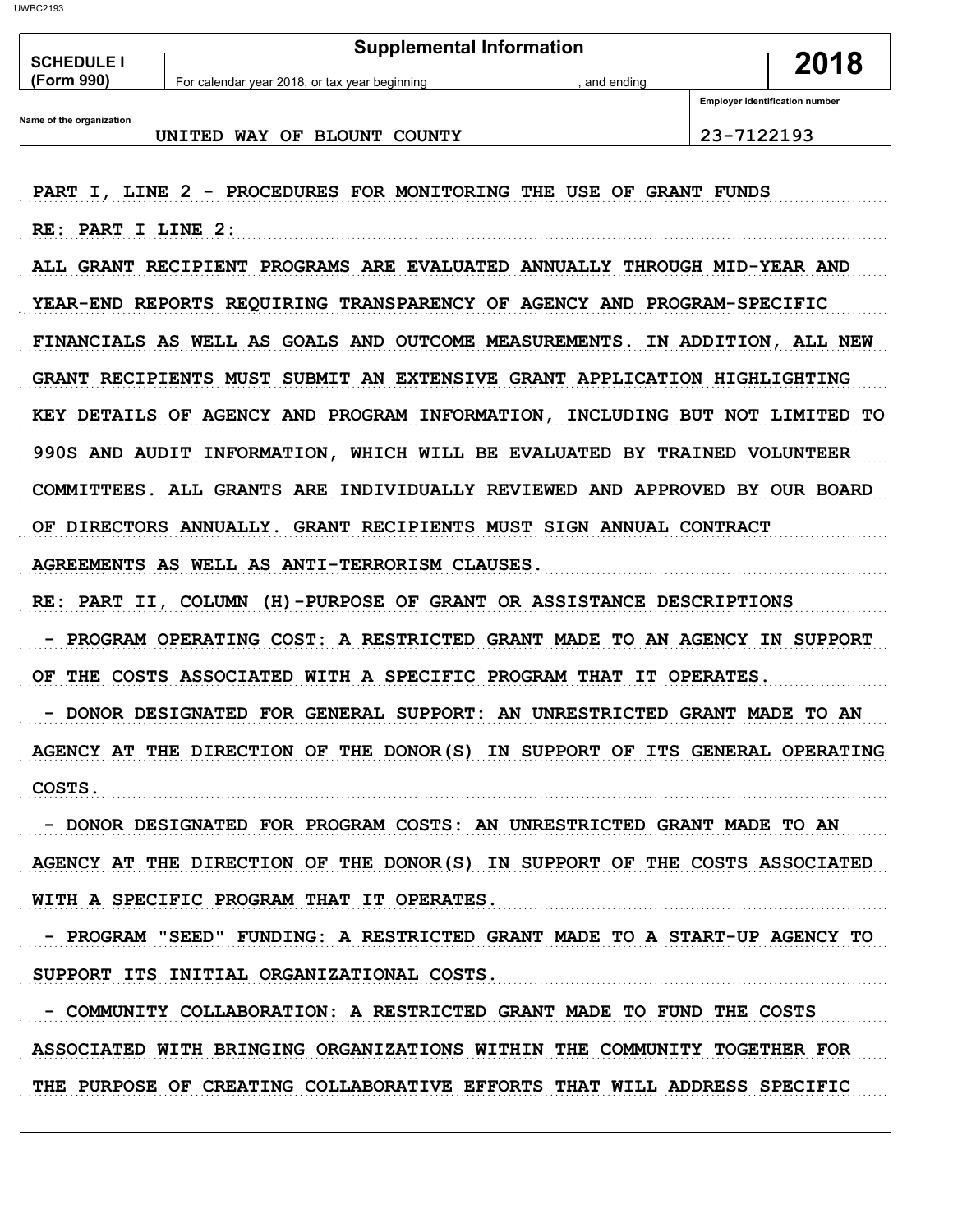| <b>SCHEDULE I</b><br>(Form 990) |  | For calendar year 2018, or tax year beginning | <b>Supplemental Information</b> |  | , and ending | 2018                           |
|---------------------------------|--|-----------------------------------------------|---------------------------------|--|--------------|--------------------------------|
|                                 |  |                                               |                                 |  |              | Employer identification number |
| Name of the organization        |  |                                               | UNITED WAY OF BLOUNT COUNTY     |  |              | 23-7122193                     |
| COMMUNITY ISSUES.               |  |                                               |                                 |  |              |                                |
|                                 |  |                                               |                                 |  |              |                                |
|                                 |  |                                               |                                 |  |              |                                |
|                                 |  |                                               |                                 |  |              |                                |
|                                 |  |                                               |                                 |  |              |                                |
|                                 |  |                                               |                                 |  |              |                                |
|                                 |  |                                               |                                 |  |              |                                |
|                                 |  |                                               |                                 |  |              |                                |
|                                 |  |                                               |                                 |  |              |                                |
|                                 |  |                                               |                                 |  |              |                                |
|                                 |  |                                               |                                 |  |              |                                |
|                                 |  |                                               |                                 |  |              |                                |
|                                 |  |                                               |                                 |  |              |                                |
|                                 |  |                                               |                                 |  |              |                                |
|                                 |  |                                               |                                 |  |              |                                |
|                                 |  |                                               |                                 |  |              |                                |
|                                 |  |                                               |                                 |  |              |                                |
|                                 |  |                                               |                                 |  |              |                                |
|                                 |  |                                               |                                 |  |              |                                |
|                                 |  |                                               |                                 |  |              |                                |
|                                 |  |                                               |                                 |  |              |                                |
|                                 |  |                                               |                                 |  |              |                                |
|                                 |  |                                               |                                 |  |              |                                |
|                                 |  |                                               |                                 |  |              |                                |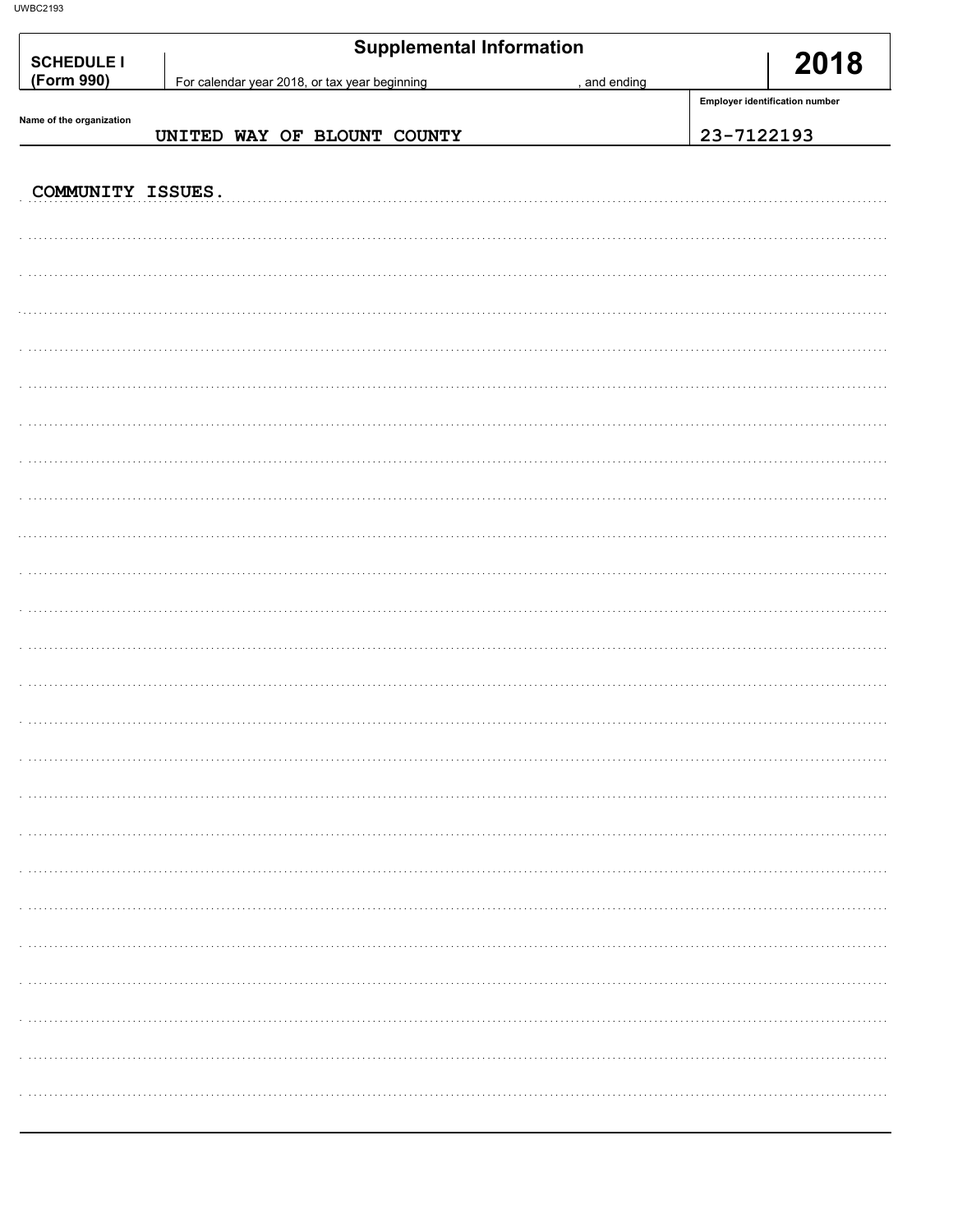| <b>SCHEDULE M</b><br><b>Noncash Contributions</b><br>(Form 990)<br>Complete if the organizations answered "Yes" on Form 990, Part IV, lines 29 or 30. |                                                                                                                                                                           |  |                        |                                                 |                                                                        |                                            |                                       | OMB No. 1545-0047                                     |     |    |
|-------------------------------------------------------------------------------------------------------------------------------------------------------|---------------------------------------------------------------------------------------------------------------------------------------------------------------------------|--|------------------------|-------------------------------------------------|------------------------------------------------------------------------|--------------------------------------------|---------------------------------------|-------------------------------------------------------|-----|----|
|                                                                                                                                                       |                                                                                                                                                                           |  |                        |                                                 |                                                                        |                                            | 2018                                  |                                                       |     |    |
|                                                                                                                                                       | Department of the Treasury<br>Internal Revenue Service                                                                                                                    |  | Attach to Form 990.    |                                                 | Go to www.irs.gov/Form990 for instructions and the latest information. | <b>Open To Public</b><br><b>Inspection</b> |                                       |                                                       |     |    |
|                                                                                                                                                       | Name of the organization                                                                                                                                                  |  |                        |                                                 |                                                                        |                                            | <b>Employer identification number</b> |                                                       |     |    |
|                                                                                                                                                       |                                                                                                                                                                           |  |                        | UNITED WAY OF BLOUNT COUNTY                     |                                                                        |                                            |                                       | 23-7122193                                            |     |    |
|                                                                                                                                                       | <b>Types of Property</b><br>Part I                                                                                                                                        |  | (a)                    | (b)                                             | (c)<br>Noncash contribution                                            |                                            |                                       | (d)                                                   |     |    |
|                                                                                                                                                       |                                                                                                                                                                           |  | Check if<br>applicable | Number of contributions or<br>items contributed | amounts reported on                                                    |                                            |                                       | Method of determining<br>noncash contribution amounts |     |    |
|                                                                                                                                                       |                                                                                                                                                                           |  |                        |                                                 | Form 990, Part VIII, line 1g                                           |                                            |                                       |                                                       |     |    |
| 1                                                                                                                                                     | Art - Works of art                                                                                                                                                        |  |                        |                                                 |                                                                        |                                            |                                       |                                                       |     |    |
| 2                                                                                                                                                     | Art - Historical treasures                                                                                                                                                |  |                        |                                                 |                                                                        |                                            |                                       |                                                       |     |    |
| 3                                                                                                                                                     | Art - Fractional interests                                                                                                                                                |  |                        |                                                 |                                                                        |                                            |                                       |                                                       |     |    |
| 4                                                                                                                                                     | Books and publications<br>Clothing and household                                                                                                                          |  |                        |                                                 |                                                                        |                                            |                                       |                                                       |     |    |
| 5                                                                                                                                                     |                                                                                                                                                                           |  |                        |                                                 |                                                                        |                                            |                                       |                                                       |     |    |
|                                                                                                                                                       |                                                                                                                                                                           |  |                        |                                                 |                                                                        |                                            |                                       |                                                       |     |    |
| 6<br>7                                                                                                                                                | Cars and other vehicles                                                                                                                                                   |  |                        |                                                 |                                                                        |                                            |                                       |                                                       |     |    |
|                                                                                                                                                       | Boats and planes                                                                                                                                                          |  |                        |                                                 |                                                                        |                                            |                                       |                                                       |     |    |
| 8                                                                                                                                                     | Intellectual property                                                                                                                                                     |  |                        |                                                 |                                                                        |                                            |                                       |                                                       |     |    |
| 9<br>10                                                                                                                                               | Securities - Publicly traded                                                                                                                                              |  |                        |                                                 |                                                                        |                                            |                                       |                                                       |     |    |
|                                                                                                                                                       | Securities - Closely held stock                                                                                                                                           |  |                        |                                                 |                                                                        |                                            |                                       |                                                       |     |    |
| 11                                                                                                                                                    | Securities - Partnership, LLC,                                                                                                                                            |  |                        |                                                 |                                                                        |                                            |                                       |                                                       |     |    |
|                                                                                                                                                       | or trust interests<br>                                                                                                                                                    |  |                        |                                                 |                                                                        |                                            |                                       |                                                       |     |    |
| 12                                                                                                                                                    | Securities - Miscellaneous                                                                                                                                                |  |                        |                                                 |                                                                        |                                            |                                       |                                                       |     |    |
| 13                                                                                                                                                    | Qualified conservation                                                                                                                                                    |  |                        |                                                 |                                                                        |                                            |                                       |                                                       |     |    |
|                                                                                                                                                       | contribution - Historic                                                                                                                                                   |  |                        |                                                 |                                                                        |                                            |                                       |                                                       |     |    |
|                                                                                                                                                       |                                                                                                                                                                           |  |                        |                                                 |                                                                        |                                            |                                       |                                                       |     |    |
| 14                                                                                                                                                    | Qualified conservation                                                                                                                                                    |  |                        |                                                 |                                                                        |                                            |                                       |                                                       |     |    |
|                                                                                                                                                       | contribution - Other                                                                                                                                                      |  |                        |                                                 |                                                                        |                                            |                                       |                                                       |     |    |
| 15                                                                                                                                                    | Real estate - Residential                                                                                                                                                 |  |                        |                                                 |                                                                        |                                            |                                       |                                                       |     |    |
| 16                                                                                                                                                    | Real estate - Commercial                                                                                                                                                  |  |                        |                                                 |                                                                        |                                            |                                       |                                                       |     |    |
| 17                                                                                                                                                    | Real estate - Other                                                                                                                                                       |  |                        |                                                 |                                                                        |                                            |                                       |                                                       |     |    |
| 18                                                                                                                                                    | Collectibles                                                                                                                                                              |  |                        |                                                 |                                                                        |                                            |                                       |                                                       |     |    |
| 19                                                                                                                                                    |                                                                                                                                                                           |  |                        |                                                 |                                                                        |                                            |                                       |                                                       |     |    |
| 20                                                                                                                                                    | Drugs and medical supplies                                                                                                                                                |  |                        |                                                 |                                                                        |                                            |                                       |                                                       |     |    |
| 21                                                                                                                                                    | Taxidermy                                                                                                                                                                 |  |                        |                                                 |                                                                        |                                            |                                       |                                                       |     |    |
| 22                                                                                                                                                    |                                                                                                                                                                           |  |                        |                                                 |                                                                        |                                            |                                       |                                                       |     |    |
| 23                                                                                                                                                    | Scientific specimens                                                                                                                                                      |  |                        |                                                 |                                                                        |                                            |                                       |                                                       |     |    |
| 24                                                                                                                                                    | Archeological artifacts                                                                                                                                                   |  |                        |                                                 |                                                                        |                                            |                                       |                                                       |     |    |
| 25                                                                                                                                                    | Other CADVERTISING                                                                                                                                                        |  | X                      | 1                                               | 54,014                                                                 |                                            | <b>FAIR MARKET VALUE</b>              |                                                       |     |    |
| 26                                                                                                                                                    |                                                                                                                                                                           |  |                        |                                                 |                                                                        |                                            |                                       |                                                       |     |    |
| 27                                                                                                                                                    |                                                                                                                                                                           |  |                        |                                                 |                                                                        |                                            |                                       |                                                       |     |    |
| 28                                                                                                                                                    | Other $\blacktriangleright$ (                                                                                                                                             |  |                        |                                                 |                                                                        |                                            |                                       |                                                       |     |    |
| 29                                                                                                                                                    | Number of Forms 8283 received by the organization during the tax year for contributions for<br>which the organization completed Form 8283, Part IV, Donee Acknowledgement |  |                        |                                                 |                                                                        | 29                                         |                                       |                                                       |     |    |
|                                                                                                                                                       |                                                                                                                                                                           |  |                        |                                                 |                                                                        |                                            |                                       |                                                       | Yes | No |
| 30a                                                                                                                                                   | During the year, did the organization receive by contribution any property reported in Part I, lines 1 through                                                            |  |                        |                                                 |                                                                        |                                            |                                       |                                                       |     |    |
|                                                                                                                                                       |                                                                                                                                                                           |  |                        |                                                 |                                                                        |                                            |                                       |                                                       |     |    |
|                                                                                                                                                       | 28, that it must hold for at least three years from the date of the initial contribution, and which isn't required                                                        |  |                        |                                                 |                                                                        |                                            |                                       |                                                       |     |    |

| -31 | Does the organization have a gift acceptance policy that requires the review of any nonstandard                   |     |  |
|-----|-------------------------------------------------------------------------------------------------------------------|-----|--|
|     | contributions?                                                                                                    | 31  |  |
| 32a | Does the organization hire or use third parties or related organizations to solicit, process, or sell noncash     |     |  |
|     | contributions?                                                                                                    | 32a |  |
| b.  | If "Yes," describe in Part II.                                                                                    |     |  |
| 33  | If the organization didn't report an amount in column (c) for a type of property for which column (a) is checked, |     |  |
|     | describe in Part II.                                                                                              |     |  |

For Paperwork Reduction Act Notice, see the Instructions for Form 990. Schedule M (Form 990) 2018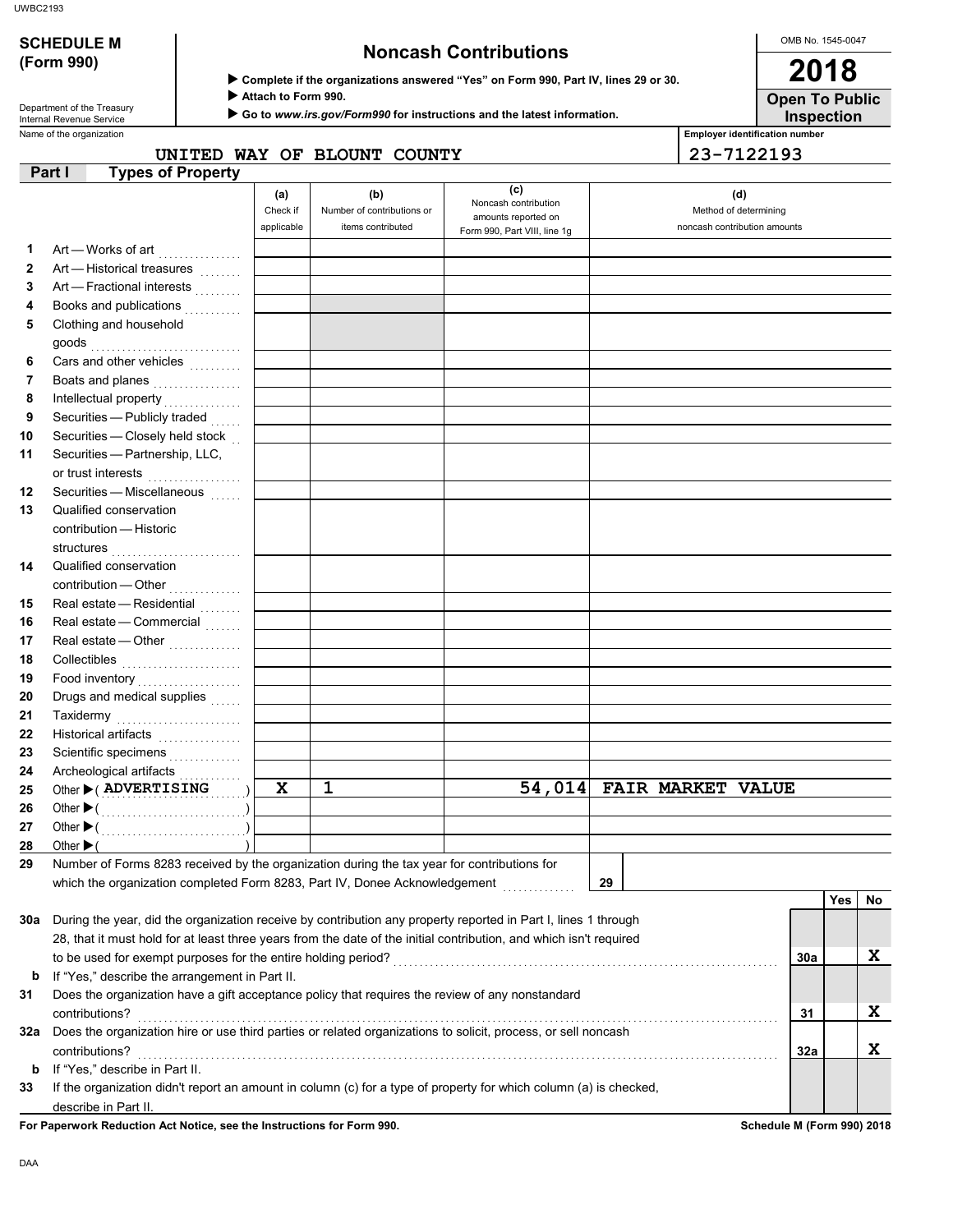|         | Schedule M (Form 990) 2018 UNITED WAY OF BLOUNT COUNTY                                                                                                                                                                       | 23-7122193 | Page 2 |
|---------|------------------------------------------------------------------------------------------------------------------------------------------------------------------------------------------------------------------------------|------------|--------|
| Part II | Supplemental Information. Provide the information required by Part I, lines 30b, 32b, and 33, and whether<br>the organization is reporting in Part I, column (b), the number of contributions, the number of items received, |            |        |
|         | or a combination of both. Also complete this part for any additional information.                                                                                                                                            |            |        |
|         |                                                                                                                                                                                                                              |            |        |
|         |                                                                                                                                                                                                                              |            |        |
|         |                                                                                                                                                                                                                              |            |        |
|         |                                                                                                                                                                                                                              |            |        |
|         |                                                                                                                                                                                                                              |            |        |
|         |                                                                                                                                                                                                                              |            |        |
|         |                                                                                                                                                                                                                              |            |        |
|         |                                                                                                                                                                                                                              |            |        |
|         |                                                                                                                                                                                                                              |            |        |
|         |                                                                                                                                                                                                                              |            |        |
|         |                                                                                                                                                                                                                              |            |        |
|         |                                                                                                                                                                                                                              |            |        |
|         |                                                                                                                                                                                                                              |            |        |
|         |                                                                                                                                                                                                                              |            |        |
|         |                                                                                                                                                                                                                              |            |        |
|         |                                                                                                                                                                                                                              |            |        |
|         |                                                                                                                                                                                                                              |            |        |
|         |                                                                                                                                                                                                                              |            |        |
|         |                                                                                                                                                                                                                              |            |        |
|         |                                                                                                                                                                                                                              |            |        |
|         |                                                                                                                                                                                                                              |            |        |
|         |                                                                                                                                                                                                                              |            |        |
|         |                                                                                                                                                                                                                              |            |        |
|         |                                                                                                                                                                                                                              |            |        |
|         |                                                                                                                                                                                                                              |            |        |
|         |                                                                                                                                                                                                                              |            |        |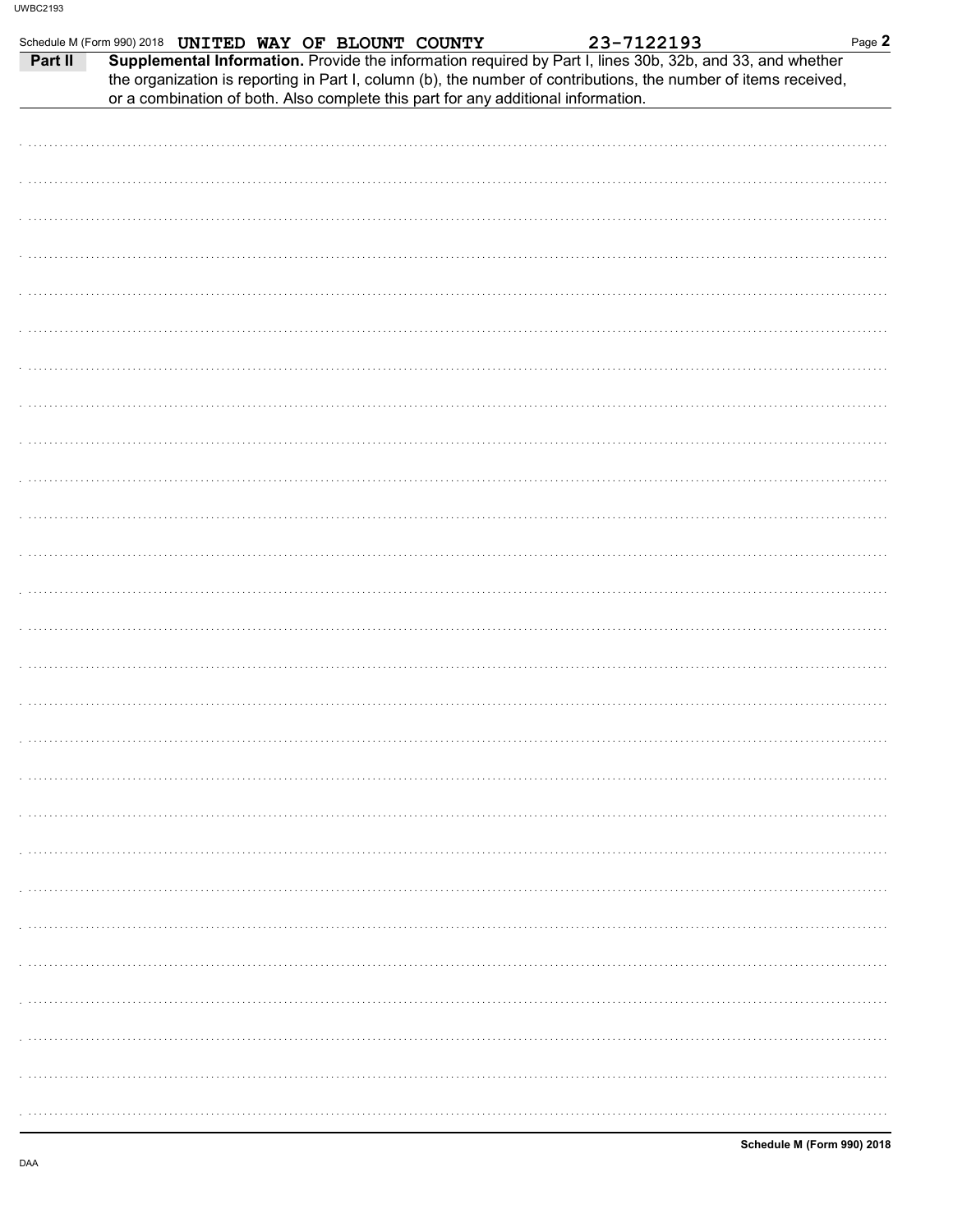| (Form 990 or 990-EZ)                                                                                                                   | Supplemental Information to Form 990 or 990-EZ                                         |                                       | OMB No. 1545-0047<br>2018 |  |  |  |
|----------------------------------------------------------------------------------------------------------------------------------------|----------------------------------------------------------------------------------------|---------------------------------------|---------------------------|--|--|--|
| Complete to provide information for responses to specific questions on<br>Form 990 or 990-EZ or to provide any additional information. |                                                                                        |                                       |                           |  |  |  |
| Department of the Treasury<br>Internal Revenue Service                                                                                 | Attach to Form 990 or 990-EZ.<br>Go to www.irs.gov/Form990 for the latest information. |                                       |                           |  |  |  |
| Name of the organization                                                                                                               |                                                                                        | <b>Employer identification number</b> |                           |  |  |  |
|                                                                                                                                        | WAY OF BLOUNT COUNTY<br>UNITED                                                         | 23-7122193                            |                           |  |  |  |
|                                                                                                                                        | FORM 990 - ADDITIONAL INFORMATION                                                      |                                       |                           |  |  |  |
| THE                                                                                                                                    | OVERHEAD RATE FOR THE APPLICABLE FISCAL YEAR IS CALCULATED AS                          |                                       |                           |  |  |  |
|                                                                                                                                        | TOTAL MANAGEMENT AND GENERAL EXPENSES PLUS TOTAL FUNDRAISING EXPENSES (AS              |                                       |                           |  |  |  |
|                                                                                                                                        | SHOWN ON 990 PART IX, LINE 25) DIVIDED BY TOTAL REVENUE (AS SHOWN ON 990,              |                                       |                           |  |  |  |
| PART VIII, LINE 12).                                                                                                                   |                                                                                        |                                       |                           |  |  |  |
|                                                                                                                                        | FOR THE YEAR ENDING $12/31/2018$ , THE OVERHEAD RATE IS $12.02\$ .                     |                                       | THIS AMOUNT               |  |  |  |
| IS.                                                                                                                                    | CONSISTENT WITH PRIOR YEARS.                                                           |                                       |                           |  |  |  |
|                                                                                                                                        |                                                                                        |                                       |                           |  |  |  |
|                                                                                                                                        | FORM 990, PART I, LINE 6                                                               |                                       |                           |  |  |  |
|                                                                                                                                        | VOLUNTEER DESCRIPTIONS:                                                                |                                       |                           |  |  |  |
|                                                                                                                                        | BOARD MEMBERS AND STANDING BOARD LEVEL COMMITTEES. QUALIFIED EMPLOYEES OF              |                                       |                           |  |  |  |
|                                                                                                                                        | COMPANIES AND ORGANIZATIONS THAT ASSISTED UWBC DURING THE ANNUAL CAMPAIGN              |                                       |                           |  |  |  |
|                                                                                                                                        | AS AN EXTENSION OF OUR STAFF THAT ARE SPONSORED THROUGH CORPORATE SUPPORT              |                                       |                           |  |  |  |
|                                                                                                                                        | (CHAMPIONS, FORMERLY KNOWN AS LOANED EXECUTIVES).                                      |                                       |                           |  |  |  |
|                                                                                                                                        | CAMPAIGN VOLUNTEERS WHO DIRECTLY OR INDIRECTLY SOLICITED COMPANIES AND                 |                                       |                           |  |  |  |
|                                                                                                                                        | INDIVIDUALS ON BEHALF OF UWBC.                                                         |                                       |                           |  |  |  |
|                                                                                                                                        | COMPANY EMPLOYEES WHO HELPED RUN THE ANNUAL COMPANY EMPLOYEE CAMPAIGNS.                |                                       |                           |  |  |  |
|                                                                                                                                        | STANDING AND AD HOC COMMITTEE VOLUNTEERS THAT HELPED DECIDE FUNDING LEVELS             |                                       |                           |  |  |  |
|                                                                                                                                        | FOR PARTNER AGENCIES OR OTHER PROGRAMS.                                                |                                       |                           |  |  |  |
|                                                                                                                                        | VOLUNTEERS WHO PARTICIPATED IN EVENTS MANAGED, COORDINATED AND BRANDED (OR             |                                       |                           |  |  |  |
|                                                                                                                                        | CO-BRANDED) BY UWBC SUCH AS SPECIAL EVENTS, SERVE DAYS.                                |                                       |                           |  |  |  |
|                                                                                                                                        | OTHER VOLUNTEERS WHO GAVE THEIR TIME AND SERVICES TO DIRECTLY SUPPORT UWBC,            |                                       |                           |  |  |  |
|                                                                                                                                        |                                                                                        |                                       |                           |  |  |  |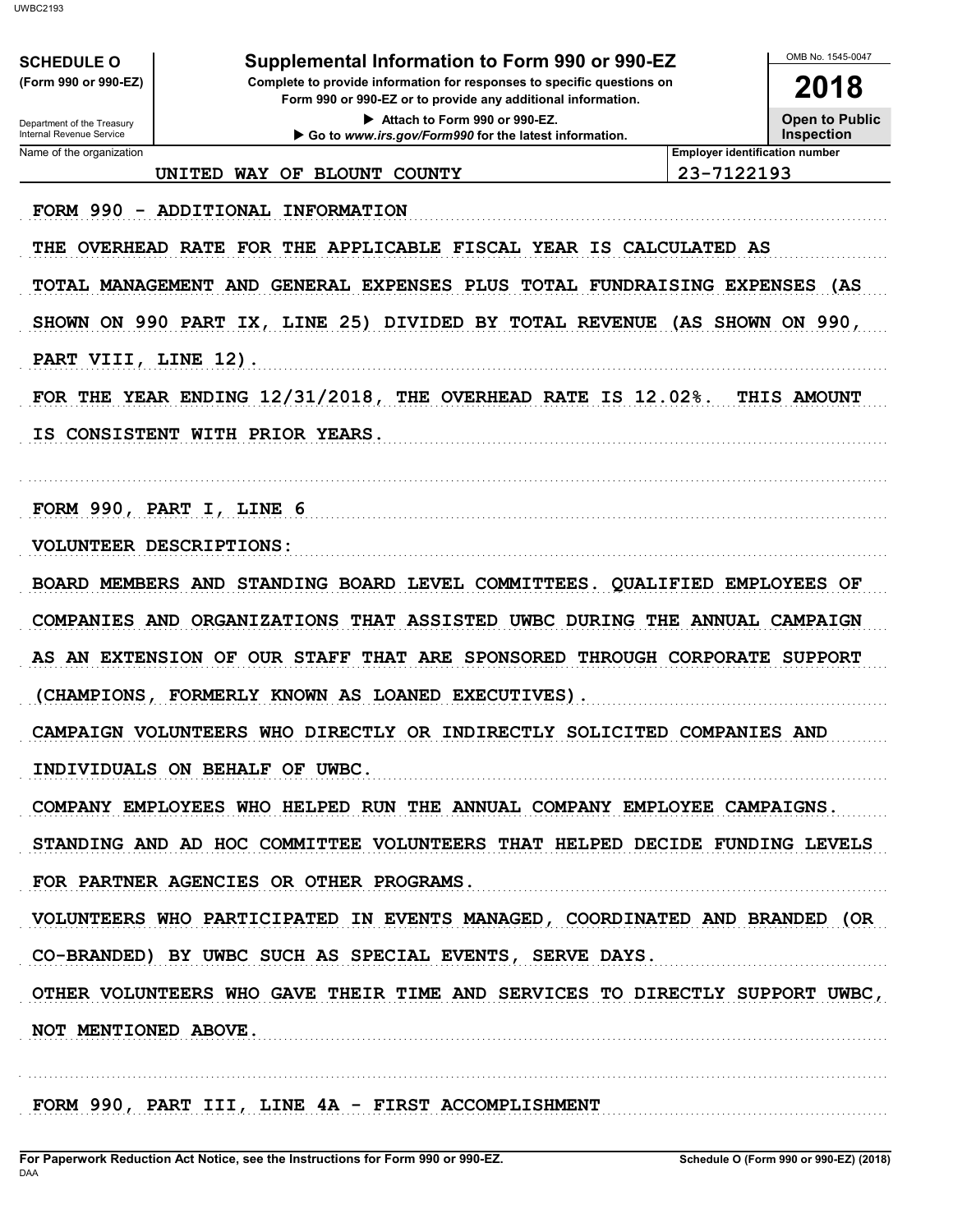| Schedule O (Form 990 or 990-EZ) (2018)                                             | Page 2<br><b>Employer identification number</b> |  |  |  |  |  |  |
|------------------------------------------------------------------------------------|-------------------------------------------------|--|--|--|--|--|--|
| Name of the organization<br>UNITED WAY OF BLOUNT COUNTY                            | 23-7122193                                      |  |  |  |  |  |  |
| PROVIDES FINANCIAL RESOURCES TO NONPROFIT COMMUNITY PARTNERS SERVING THE           |                                                 |  |  |  |  |  |  |
| MOST VULNERABLE POPULATIONS OF BLOUNT COUNTY, TN, WITH SPECIFIC FOCUS ON           |                                                 |  |  |  |  |  |  |
| PROGRAMS IN THE AREAS OF HEALTH, EDUCATION AND SELF-SUFFICIENCY.<br>WITHIN         |                                                 |  |  |  |  |  |  |
| THESE FOCUS AREAS, WE FUND TARGET ISSUES, BROKEN DOWN AS FOLLOWS:<br><b>HEALTH</b> |                                                 |  |  |  |  |  |  |
|                                                                                    |                                                 |  |  |  |  |  |  |
| - MENTAL HEALTH                                                                    |                                                 |  |  |  |  |  |  |
| - PREVENTION/TREATMENT PROGRAMS                                                    |                                                 |  |  |  |  |  |  |
| (CONTINUED ON SCHEDULE O)                                                          |                                                 |  |  |  |  |  |  |
| <b>EDUCATION</b>                                                                   |                                                 |  |  |  |  |  |  |
| - FAMILY SUPPORT & TRAINING                                                        |                                                 |  |  |  |  |  |  |
| JOB SKILLS/ADULT EDUCATION                                                         |                                                 |  |  |  |  |  |  |
| <b>SELF-SUFFICIENCY</b>                                                            |                                                 |  |  |  |  |  |  |
| - BASIC NEEDS                                                                      |                                                 |  |  |  |  |  |  |
| CRISIS & DISASTER ASSISTANCE                                                       |                                                 |  |  |  |  |  |  |
| <b>HOUSING SUPPORT</b>                                                             |                                                 |  |  |  |  |  |  |
| <b>TRANSPORTATION</b>                                                              |                                                 |  |  |  |  |  |  |
| ALSO PROVIDES TECHNICAL ASSISTANCE TO NONPROFITS IN THE AREAS OF BUSINESS          |                                                 |  |  |  |  |  |  |
| MANAGEMENT, OUTCOME EVALUATION, ASSET BUILDING, RESOURCE AND REFERRAL,             |                                                 |  |  |  |  |  |  |
| GRANT WRITING, MARKETING AND FUND DEVELOPMENT. ADDITIONALLY OVERSEES               |                                                 |  |  |  |  |  |  |
| INTERNAL INITIATIVES RELATING TO OUR FOCUS AREAS.                                  |                                                 |  |  |  |  |  |  |
| FORM 990, PART VI, LINE 11B - ORGANIZATION'S PROCESS TO REVIEW FORM 990            |                                                 |  |  |  |  |  |  |
| THE STAFF AND FINANCE COMMITTEE REVIEWED, AND THE FINAL DRAFT WAS REVIEWED         |                                                 |  |  |  |  |  |  |
| AND APPROVED BY THE EXECUTIVE COMMITTEE AND THEN FULL BOARD.                       |                                                 |  |  |  |  |  |  |
| FORM 990, PART VI, LINE 12C - ENFORCEMENT OF CONFLICTS POLICY                      |                                                 |  |  |  |  |  |  |

PAGE 1 OF 3

Schedule O (Form 990 or 990-EZ) (2018)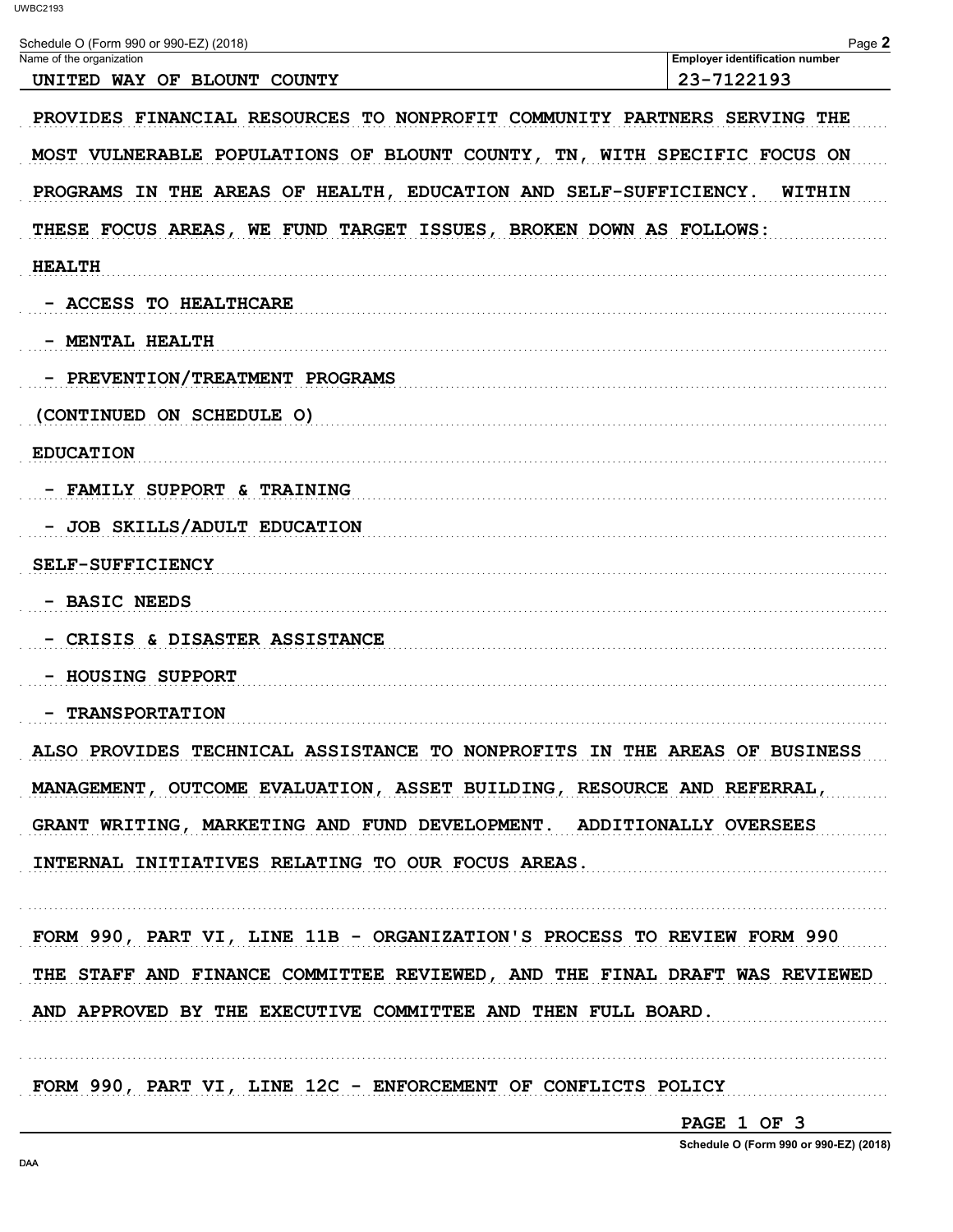Schedule O (Form 990 or 990-EZ) (2018) Page 2 **Employer identification number** Name of the organization UNITED WAY OF BLOUNT COUNTY 23-7122193 THE BOARD REGULARLY MONITORS AND ENFORCES COMPLIANCE WITH THE CONFLICT OF INTEREST POLICY AND ANYONE WHO IS NOT IN COMPLIANCE WITH THE POLICY IS REMOVED FROM SERVICE. FORM 990, PART VI, LINE 15A - COMPENSATION PROCESS FOR TOP OFFICIAL PROCESS: UNITED WAY'S EXECUTIVE COMPENSATION PROGRAM IS ADMINISTERED BY THE HUMAN RESOURCES COMMITTEE OF THE BOARD OF DIRECTORS. THE HUMAN RESOURCES COMMITTEE IS RESPONSIBLE FOR ESTABLISHING AND MAINTAINING A COMPETITIVE COMPENSATION PROGRAM FOR THE KEY EXECUTIVES OF THE ORGANIZATION. THE COMMITTEE MEETS TO REVIEW THE COMPENSATION PROGRAM AND MAKE RECOMMENDATIONS FOR ANY CHANGES TO THE BOARD OF DIRECTORS, AS APPROPRIATE. MARKET COMPARISONS: THE HUMAN RESOURCES COMMITTEE USES OUTSIDE STUDIES OF EXECUTIVE COMPENSATION TO EVALUATE THE ORGANIZATION'S EXECUTIVE COMPENSATION PROGRAM AGAINST THE COMPETITIVE MARKET. THE EVALUATION IS REVIEWED IN THE FALL OF EACH YEAR AND IS INTENDED TO INSURE THAT THE COMPENSATION PROGRAM FALLS WITHIN A REASONABLE RANGE OF COMPETITIVE PRACTICES FOR COMPARABLE POSITIONS AMONG SIMILARLY SITUATED ORGANIZATIONS. REVIEWS: FOLLOWING THIS REVIEW, THE COMMITTEE REVIEWS AND APPROVES, FOR SELECTED KEY EXECUTIVES, BASE SALARIES AND ANNUAL INCENTIVE OPPORTUNITY ADJUSTMENTS AND OBJECTIVES AND GOALS FOR THE UPCOMING YEAR'S ANNUAL INCENTIVE PLAN. THE COMMITTEE REVIEWS AND RECOMMENDS SALARY AND INCENTIVE AWARDS FOR THE CEO TO THE EXECUTIVE COMMITTEE OF THE BOARD FOR APPROVAL WHICH IS THEN SENT TO THE BOARD OF DIRECTORS FOR APPROVAL.

FORM 990, PART VI, LINE 15B - COMPENSATION PROCESS FOR OFFICERS PROCESS: UNITED WAY'S EXECUTIVE COMPENSATION PROGRAM IS ADMINISTERED BY THE HUMAN RESOURCES COMMITTEE OF THE BOARD OF DIRECTORS. THE HUMAN RESOURCES

PAGE 2 OF 3

Schedule O (Form 990 or 990-EZ) (2018)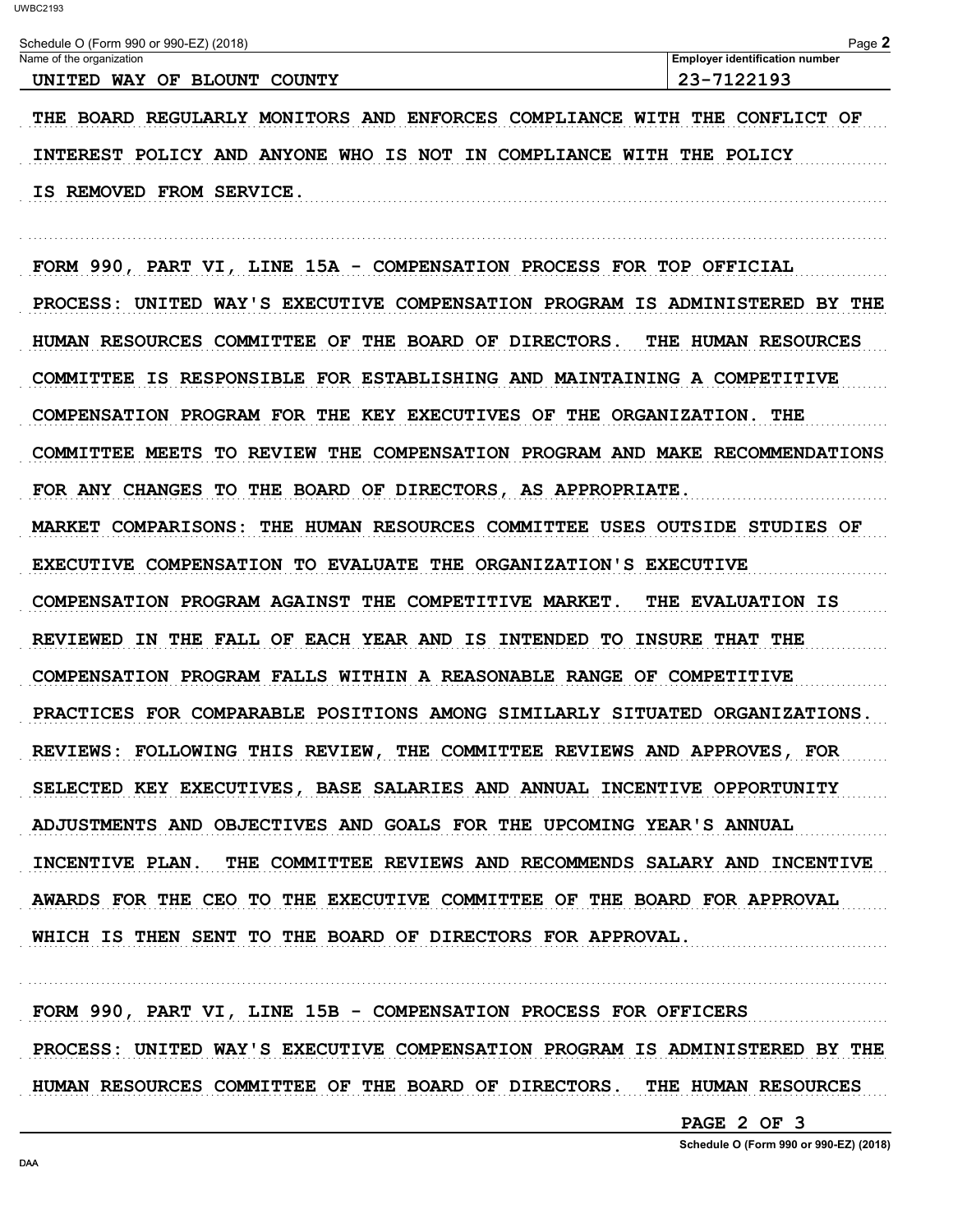| Schedule O (Form 990 or 990-EZ) (2018)<br>Name of the organization                  | Page 2<br><b>Employer identification number</b> |
|-------------------------------------------------------------------------------------|-------------------------------------------------|
| UNITED WAY OF BLOUNT COUNTY                                                         | 23-7122193                                      |
| COMMITTEE IS RESPONSIBLE FOR ESTABLISHING AND MAINTAINING A COMPETITIVE             |                                                 |
| COMPENSATION PROGRAM FOR THE KEY EXECUTIVES OF THE ORGANIZATION. THE                |                                                 |
| COMMITTEE MEETS TO REVIEW THE COMPENSATION PROGRAM AND MAKE RECOMMENDATIONS         |                                                 |
| FOR ANY CHANGES TO THE BOARD OF DIRECTORS, AS APPROPRIATE.                          |                                                 |
| THE HUMAN RESOURCES COMMITTEE USES OUTSIDE STUDIES OF<br><b>MARKET COMPARISONS:</b> |                                                 |
| EXECUTIVE COMPENSATION TO EVALUATE THE ORGANIZATION'S EXECUTIVE                     |                                                 |
| COMPENSATION PROGRAM AGAINST THE COMPETITIVE MARKET.                                | <b>THE EVALUATION IS</b>                        |
| REVIEWED IN THE FALL OF EACH YEAR AND IS INTENDED TO INSURE THAT THE                |                                                 |
| COMPENSATION PROGRAM FALLS WITHIN A REASONABLE RANGE OF COMPETITIVE                 |                                                 |
| PRACTICES FOR COMPARABLE POSITIONS AMONG SIMILARLY SITUATED ORGANIZATIONS.          |                                                 |
| REVIEWS: FOLLOWING THIS REVIEW,<br>THE COMMITTEE REVIEWS AND APPROVES, FOR          |                                                 |
| SELECTED KEY EXECUTIVES, BASE SALARIES AND ANNUAL INCENTIVE OPPORTUNITY             |                                                 |
| ADJUSTMENTS AND OBJECTIVES AND GOALS FOR THE UPCOMING YEAR'S ANNUAL                 |                                                 |
| THE COMMITTEE REVIEWS AND RECOMMENDS SALARY AND INCENTIVE<br>INCENTIVE PLAN.        |                                                 |
| AWARDS FOR THE CEO TO THE EXECUTIVE COMMITTEE OF THE BOARD FOR APPROVAL             |                                                 |
| WHICH IS THEN SENT<br>TO THE BOARD OF DIRECTORS FOR APPROVAL.                       |                                                 |
|                                                                                     |                                                 |
| FORM 990, PART VI, LINE 19 - GOVERNING DOCUMENTS DISCLOSURE EXPLANATION             |                                                 |
| ALL GOVERNING DOCUMENTS, CONFLICT OF INTEREST POLICY, AND FINANCIAL                 |                                                 |
| STATEMENTS ARE AVAILABLE TO THE PUBLIC UPON WRITTEN REQUEST THROUGH THE             |                                                 |
| PRESIDENT/CEO. THE FINANCIAL STATEMENTS AND THE 990 ARE ALSO AVAILABLE ON           |                                                 |
| THE ORGANIZATION'S WEBSITE.                                                         |                                                 |
|                                                                                     |                                                 |
|                                                                                     |                                                 |
|                                                                                     |                                                 |
|                                                                                     |                                                 |
|                                                                                     |                                                 |
|                                                                                     | <u>PAGE 3 OF 3</u>                              |

Schedule O (Form 990 or 990-EZ) (2018)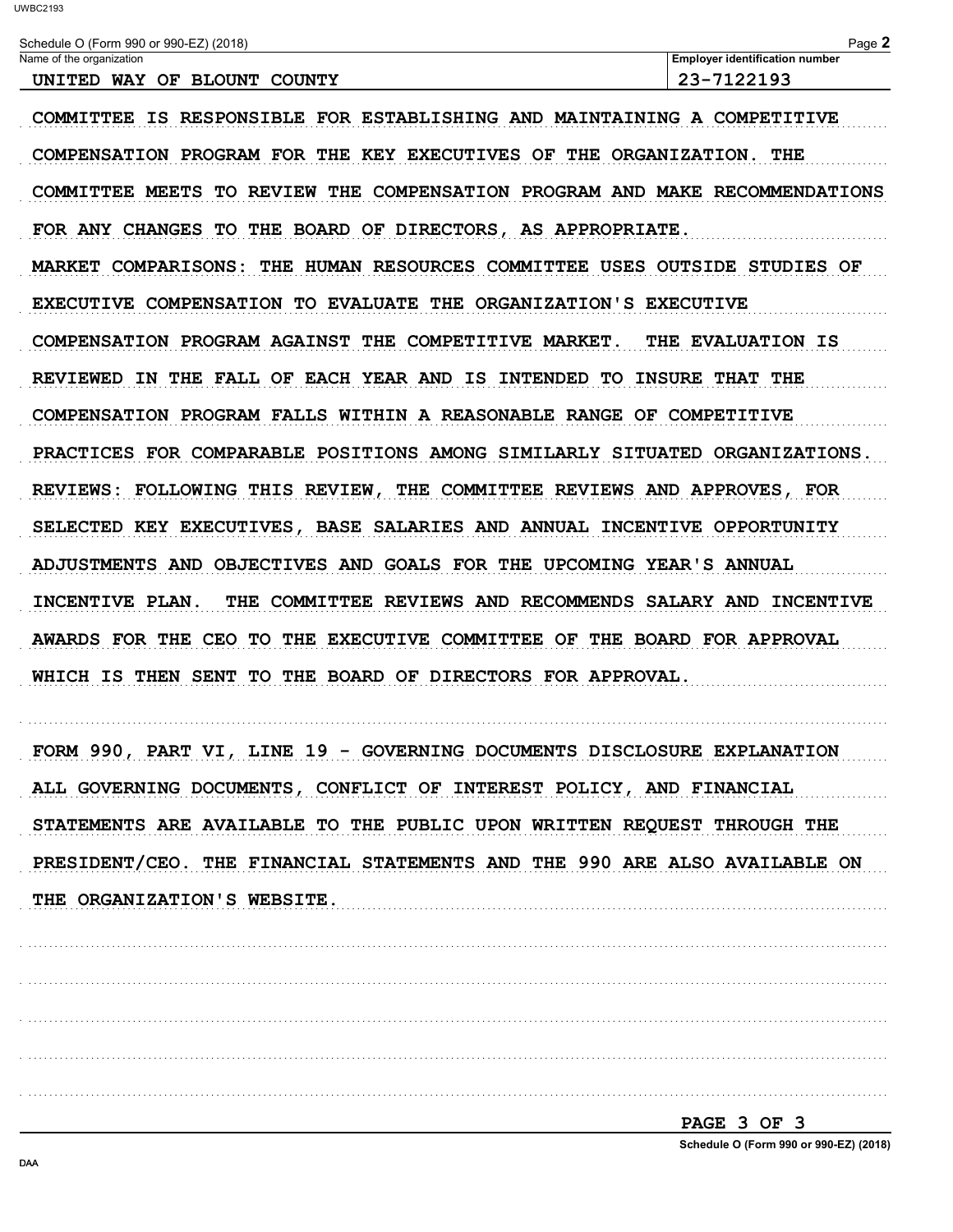Form **4562** (2018) **(a)** Classification of property **(b)** Month and year **(c)** Basis for depreciation **(d)** Recovery **(e)** Convention **(f)** Method **(g)** Depreciation deduction **(a) (a)** Classification of property **property** (b) and the pla during the tax year. See instructions **(Including Information on Listed Property) Identifying number Attach to your tax return.** Department of the Treasury (99) **Communist Communist Communist Communist Communist Communist Communist Communist Communist Communist Communist Communist Communist Communist Communist Communist Communist Communist Communis France Induce 10 (C)** Basis for depreciation<br>
placed in (business/investment use<br>
service period polly–see instructions) period Special depreciation allowance for qualified property (other than listed property) placed in service **(a)** Description of property **(b)** Cost (business use only) **(c)** Elected cost Dollar limitation for tax year. Subtract line 4 from line 1. If zero or less, enter -0-. If married filing separately, see instructions . . . . . . . . . . . **5 5** Business or activity to which this form relates Name(s) shown on return OMB No. 1545-0172 portion of the basis attributable to section 263A costs For assets shown above and placed in service during the current year, enter the here and on the appropriate lines of your return. Partnerships and S corporations—see instructions Listed property. Enter amount from line 28 . . . . . . . . . . . . . . . . . . . . . . . . . . . . . . . . . . . . . . . . . . . . . . . . . . . . . . . . . . . . . . . . . . . . . . . . . . . . . . . **21 21** 40 yrs. MM 30-year S/L 12-year 12 yrs. S/L Class life S/L property and the set of the set of the set of the set of the set of the set of the set of the set of the set o Nonresidential real 39 yrs. Nonresidential real 39 yrs. Nonresidential real 39 yrs. NM S/L property **27.5 yrs.** MM S/L Residential rental 27.5 yrs. MM S/L 25-year property and the state of the state of the state of the state of the state of the state of the state of the state of the state of the state of the state of the state of the state of the state of the state of the st 20-year property 15-year property 10-year property 7-year property 5-year property 3-year property If you are electing to group any assets placed in service during the tax year into one or more general asset accounts, check here MACRS deductions for assets placed in service in tax years beginning before 2018 . . . . . . . . . . . . . . . . . . . . . . . . . . . . . . . . . . . . **17 17** Other depreciation (including ACRS) . . . . . . . . . . . . . . . . . . . . . . . . . . . . . . . . . . . . . . . . . . . . . . . . . . . . . . . . . . . . . . . . . . . . . . . . . . . . . . . . . . . . . **16 16** Property subject to section 168(f)(1) election . . . . . . . . . . . . . . . . . . . . . . . . . . . . . . . . . . . . . . . . . . . . . . . . . . . . . . . . . . . . . . . . . . . . . . . . . . . . **13** Carryover of disallowed deduction to 2019. Add lines 9 and 10, less line 12 . . . . . . . . . . ▶ | **13** Section 179 expense deduction. Add lines 9 and 10, but don't enter more than line 11 . . . . . . . . . . . . . . . . . . . . . . . . . . . . . . . . . **12 12 11** Business income limitation. Enter the smaller of business income (not less than zero) or line 5. See instructions ...... 11 Carryover of disallowed deduction from line 13 of your 2017 Form 4562 . . . . . . . . . . . . . . . . . . . . . . . . . . . . . . . . . . . . . . . . . . . . . . . . **10 10** Tentative deduction. Enter the **smaller** of line 5 or line 8 . . . . . . . . . . . . . . . . . . . . . . . . . . . . . . . . . . . . . . . . . . . . . . . . . . . . . . . . . . . . . . . . **9 9** Total elected cost of section 179 property. Add amounts in column (c), lines 6 and 7 . . . . . . . . . . . . . . . . . . . . . . . . . . . . . . . . . . . **8 8** Listed property. Enter the amount from line 29 . . . . . . . . . . . . . . . . . . . . . . . . . . . . . . . . . . . . . . . . . . . . . . . **7 7** Reduction in limitation. Subtract line 3 from line 2. If zero or less, enter -0- . . . . . . . . . . . . . . . . . . . . . . . . . . . . . . . . . . . . . . . . . . . . . **4 4** Threshold cost of section 179 property before reduction in limitation (see instructions) . . . . . . . . . . . . . . . . . . . . . . . . . . . . . . . . . **3 3** Total cost of section 179 property placed in service (see instructions) . . . . . . . . . . . . . . . . . . . . . . . . . . . . . . . . . . . . . . . . . . . . . . . . . . . **2 2** Maximum amount (see instructions) . . . . . . . . . . . . . . . . . . . . . . . . . . . . . . . . . . . . . . . . . . . . . . . . . . . . . . . . . . . . . . . . . . . . . . . . . . . . . . . . . . . . . **1 1** Form  $4562$ **23 23 22 22 Total.** Add amounts from line 12, lines 14 through 17, lines 19 and 20 in column (g), and line 21. Enter **c b 20a Section C—Assets Placed in Service During 2018 Tax Year Using the Alternative Depreciation System i h g f e d c b 19a 18 Section A 15** Property subject to section 168(f)(1) election **168(f)** and the control of the control of the control of the control of the control of the control of the control of the control of the control of the control of the con **14 14 Note:** Don't use Part II or Part III below for listed property. Instead, use Part V. **6 Part IV Summary** (See instructions.) **Part III MACRS Depreciation (Don't** include listed property. See instructions.**) Part II Special Depreciation Allowance and Other Depreciation (Don't** include listed property. See instructions.**) Note:** If you have any listed property, complete Part V before you complete Part I. **Part I Election To Expense Certain Property Under Section 179 179 Depreciation and Amortization**  $\left\{ \begin{array}{ccc} \text{Depreciation and Amortization} \ \text{(including Information on Listed Property)} \ \end{array} \right\}$ **Section B—Assets Placed in Service During 2018 Tax Year Using the General Depreciation System** (99) ▶ **d** 40-year  $30 \text{ yrs.}$  MM  $\vert$  S/L **UNITED WAY OF BLOUNT COUNTY 23-7122193 INDIRECT DEPRECIATION 1,000,000 2,500,000 36,907 0 36,907** UWBC2193

DAA **For Paperwork Reduction Act Notice, see separate instructions.**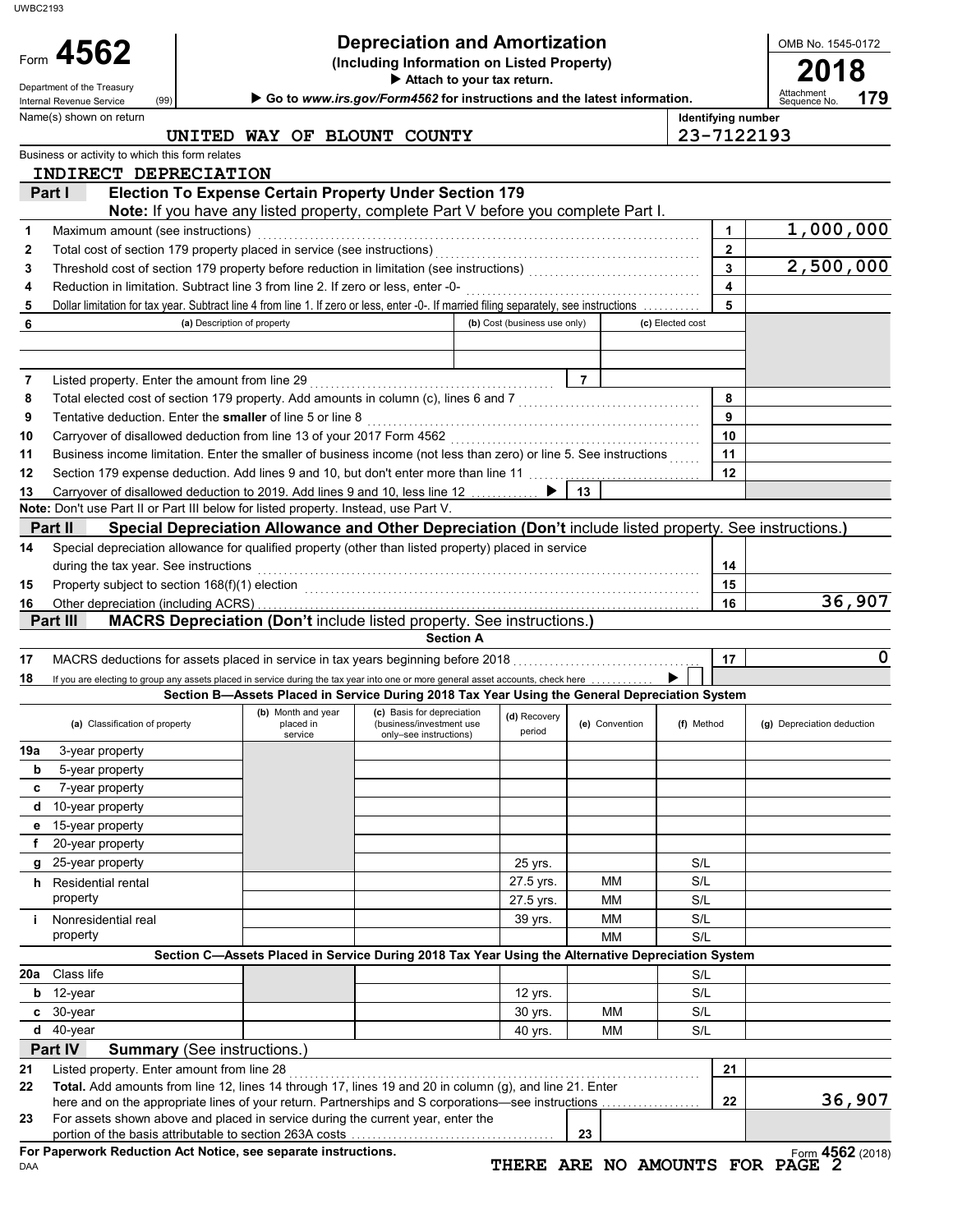|                             | Form 4562                                                                                                                                             |                                                                                                                                                             | <b>Depreciation and Amortization</b>                   |                              |                |                              | OMB No. 1545-0172          |  |
|-----------------------------|-------------------------------------------------------------------------------------------------------------------------------------------------------|-------------------------------------------------------------------------------------------------------------------------------------------------------------|--------------------------------------------------------|------------------------------|----------------|------------------------------|----------------------------|--|
|                             |                                                                                                                                                       | (Including Information on Listed Property)<br>Attach to your tax return.<br>Go to www.irs.gov/Form4562 for instructions and the latest information.<br>(99) |                                                        |                              |                |                              |                            |  |
|                             | Department of the Treasury<br>Internal Revenue Service                                                                                                |                                                                                                                                                             |                                                        |                              |                |                              |                            |  |
|                             | Name(s) shown on return                                                                                                                               |                                                                                                                                                             |                                                        |                              |                | <b>Identifying number</b>    | 179<br>Sequence No.        |  |
|                             |                                                                                                                                                       | UNITED WAY OF BLOUNT COUNTY                                                                                                                                 |                                                        |                              |                |                              | 23-7122193                 |  |
|                             | Business or activity to which this form relates<br>RENTAL 6500 SF OFFICE SPACE                                                                        |                                                                                                                                                             |                                                        |                              |                |                              |                            |  |
|                             | Part I                                                                                                                                                | <b>Election To Expense Certain Property Under Section 179</b>                                                                                               |                                                        |                              |                |                              |                            |  |
|                             |                                                                                                                                                       | Note: If you have any listed property, complete Part V before you complete Part I.                                                                          |                                                        |                              |                |                              |                            |  |
| 1                           | Maximum amount (see instructions)                                                                                                                     |                                                                                                                                                             |                                                        |                              |                | 1                            | 1,000,000                  |  |
| 2                           |                                                                                                                                                       |                                                                                                                                                             |                                                        |                              |                | $\mathbf{2}$                 |                            |  |
| 3                           | Threshold cost of section 179 property before reduction in limitation (see instructions) [[[[[[[[[[[[[[[[[[[[[                                        |                                                                                                                                                             |                                                        |                              |                | $\overline{\mathbf{3}}$      | 2,500,000                  |  |
| 4                           | Dollar limitation for tax year. Subtract line 4 from line 1. If zero or less, enter -0-. If married filing separately, see instructions               |                                                                                                                                                             |                                                        |                              |                | $\overline{\mathbf{4}}$<br>5 |                            |  |
| 5<br>6                      |                                                                                                                                                       | (a) Description of property                                                                                                                                 |                                                        | (b) Cost (business use only) |                | (c) Elected cost             |                            |  |
|                             |                                                                                                                                                       |                                                                                                                                                             |                                                        |                              |                |                              |                            |  |
|                             |                                                                                                                                                       |                                                                                                                                                             |                                                        |                              |                |                              |                            |  |
| 7                           |                                                                                                                                                       |                                                                                                                                                             |                                                        |                              | $\overline{7}$ |                              |                            |  |
| 8                           | Total elected cost of section 179 property. Add amounts in column (c), lines 6 and 7 [[[[[[[[[[[[[[[[[[[[[[[[                                         |                                                                                                                                                             |                                                        |                              |                | 8                            |                            |  |
| 9                           | Tentative deduction. Enter the smaller of line 5 or line 8                                                                                            |                                                                                                                                                             |                                                        |                              |                | 9<br>10                      |                            |  |
| 10<br>11                    | Business income limitation. Enter the smaller of business income (not less than zero) or line 5. See instructions                                     |                                                                                                                                                             |                                                        |                              |                | 11                           |                            |  |
| 12                          | Section 179 expense deduction. Add lines 9 and 10, but don't enter more than line 11                                                                  |                                                                                                                                                             |                                                        |                              |                | 12                           |                            |  |
| 13                          | Carryover of disallowed deduction to 2019. Add lines 9 and 10, less line 12 ▶                                                                         |                                                                                                                                                             |                                                        |                              | 13             |                              |                            |  |
|                             | Note: Don't use Part II or Part III below for listed property. Instead, use Part V.                                                                   |                                                                                                                                                             |                                                        |                              |                |                              |                            |  |
| Part II                     |                                                                                                                                                       | Special Depreciation Allowance and Other Depreciation (Don't include listed property. See instructions.)                                                    |                                                        |                              |                |                              |                            |  |
| 14                          | Special depreciation allowance for qualified property (other than listed property) placed in service                                                  |                                                                                                                                                             |                                                        |                              |                |                              |                            |  |
|                             | during the tax year. See instructions                                                                                                                 |                                                                                                                                                             |                                                        |                              |                | 14                           |                            |  |
| 15<br>16                    |                                                                                                                                                       |                                                                                                                                                             |                                                        |                              |                | 15<br>16                     | 21,679                     |  |
|                             | Part III<br><b>MACRS Depreciation (Don't include listed property. See instructions.)</b>                                                              |                                                                                                                                                             |                                                        |                              |                |                              |                            |  |
|                             |                                                                                                                                                       |                                                                                                                                                             |                                                        |                              |                |                              |                            |  |
|                             |                                                                                                                                                       |                                                                                                                                                             | <b>Section A</b>                                       |                              |                |                              |                            |  |
|                             |                                                                                                                                                       |                                                                                                                                                             |                                                        |                              |                | 17                           |                            |  |
|                             | If you are electing to group any assets placed in service during the tax year into one or more general asset accounts, check here                     |                                                                                                                                                             |                                                        |                              |                |                              |                            |  |
|                             | (a) Classification of property                                                                                                                        | Section B-Assets Placed in Service During 2018 Tax Year Using the General Depreciation System<br>(b) Month and year<br>placed in                            | (c) Basis for depreciation<br>(business/investment use | (d) Recovery                 | (e) Convention | (f) Method                   | (g) Depreciation deduction |  |
|                             |                                                                                                                                                       | service                                                                                                                                                     | only-see instructions)                                 | period                       |                |                              |                            |  |
| b                           | 3-year property                                                                                                                                       |                                                                                                                                                             |                                                        |                              |                |                              |                            |  |
| c                           | 5-year property<br>7-year property                                                                                                                    |                                                                                                                                                             |                                                        |                              |                |                              |                            |  |
| d                           | 10-year property                                                                                                                                      |                                                                                                                                                             |                                                        |                              |                |                              |                            |  |
| е                           | 15-year property                                                                                                                                      |                                                                                                                                                             |                                                        |                              |                |                              |                            |  |
| f                           | 20-year property                                                                                                                                      |                                                                                                                                                             |                                                        |                              |                |                              |                            |  |
| g                           | 25-year property                                                                                                                                      |                                                                                                                                                             |                                                        | 25 yrs.                      |                | S/L                          |                            |  |
| h.                          | Residential rental                                                                                                                                    |                                                                                                                                                             |                                                        | 27.5 yrs.                    | MМ             | S/L                          |                            |  |
|                             | property                                                                                                                                              |                                                                                                                                                             |                                                        | 27.5 yrs.                    | MМ             | S/L                          |                            |  |
|                             | Nonresidential real<br>property                                                                                                                       |                                                                                                                                                             |                                                        | 39 yrs.                      | MМ<br>MМ       | S/L<br>S/L                   |                            |  |
|                             |                                                                                                                                                       | Section C-Assets Placed in Service During 2018 Tax Year Using the Alternative Depreciation System                                                           |                                                        |                              |                |                              |                            |  |
|                             | Class life                                                                                                                                            |                                                                                                                                                             |                                                        |                              |                | S/L                          |                            |  |
| b                           | 12-year                                                                                                                                               |                                                                                                                                                             |                                                        | 12 yrs.                      |                | S/L                          |                            |  |
| 17<br>18<br>19a<br>20a<br>c | 30-year                                                                                                                                               |                                                                                                                                                             |                                                        | 30 yrs.                      | МM             | S/L                          |                            |  |
| d                           | 40-year                                                                                                                                               |                                                                                                                                                             |                                                        | 40 yrs.                      | МM             | S/L                          |                            |  |
|                             | Part IV<br><b>Summary</b> (See instructions.)                                                                                                         |                                                                                                                                                             |                                                        |                              |                |                              |                            |  |
|                             | Listed property. Enter amount from line 28<br>Total. Add amounts from line 12, lines 14 through 17, lines 19 and 20 in column (g), and line 21. Enter |                                                                                                                                                             |                                                        |                              |                | 21                           |                            |  |
|                             |                                                                                                                                                       |                                                                                                                                                             |                                                        |                              |                | 22                           |                            |  |
| 21<br>22<br>23              | For assets shown above and placed in service during the current year, enter the                                                                       |                                                                                                                                                             |                                                        |                              | 23             |                              | $\mathbf 0$<br>21,679      |  |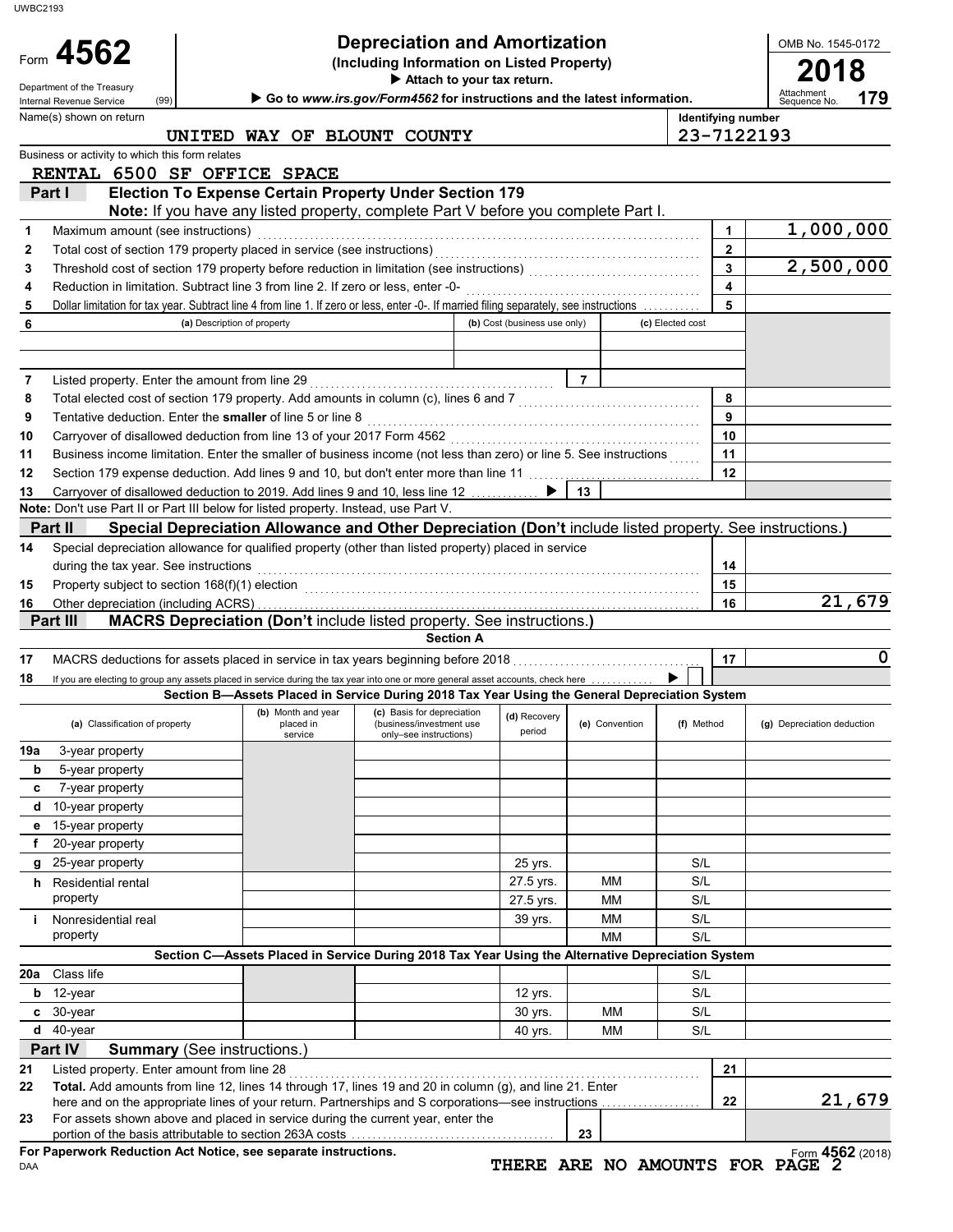| <b>SCHEDULE G</b> | <b>Fundraising Other Events</b>               |            |                                       |
|-------------------|-----------------------------------------------|------------|---------------------------------------|
| (Form 990 or      |                                               |            | 2018                                  |
| 990-EZ)           | For calendar year 2018, or tax year beginning | and ending |                                       |
| Name              |                                               |            | <b>Employer Identification Number</b> |

#### UNITED WAY OF BLOUNT COUNTY **23-7122193**

|                 |                                                                                                                        | (a) Other event                 | (b) Other event   | (c) Other event |                        |
|-----------------|------------------------------------------------------------------------------------------------------------------------|---------------------------------|-------------------|-----------------|------------------------|
|                 |                                                                                                                        |                                 |                   |                 | (d) Total other events |
|                 |                                                                                                                        | <b>PUBLIC</b><br><b>SERVICE</b> | GAS<br><b>DAY</b> | <b>CORNHOLE</b> | (add col. (a) through  |
| Revenue         |                                                                                                                        | (event type)                    | (event type)      | (event type)    | col. (c))              |
|                 | Gross receipts<br>1<br>Less: Charitable<br>$\mathbf{2}$<br>contributions<br>Gross income<br>3<br>(line 1 minus line 2) | 27,696                          | 19,371            | 12,691          | 59,758                 |
|                 |                                                                                                                        | 12,134                          | 19,371            | 9,114           | 40,619                 |
|                 |                                                                                                                        | 15,562                          |                   | 3,577           | 19,139                 |
| Direct Expenses | 4 Cash prizes                                                                                                          |                                 |                   | 5,000           | 5,000                  |
|                 | Noncash prizes<br>5                                                                                                    |                                 | 20                |                 | 20                     |
|                 | Rent/facility costs<br>6                                                                                               |                                 |                   | 1,059           | 1,059                  |
|                 | Food/beverages<br>7                                                                                                    | 530                             |                   |                 | 530                    |
|                 | Entertainment<br>8                                                                                                     |                                 |                   | 250             | 250                    |
|                 | Other expenses<br>9                                                                                                    |                                 |                   | 1,209           | 1,209                  |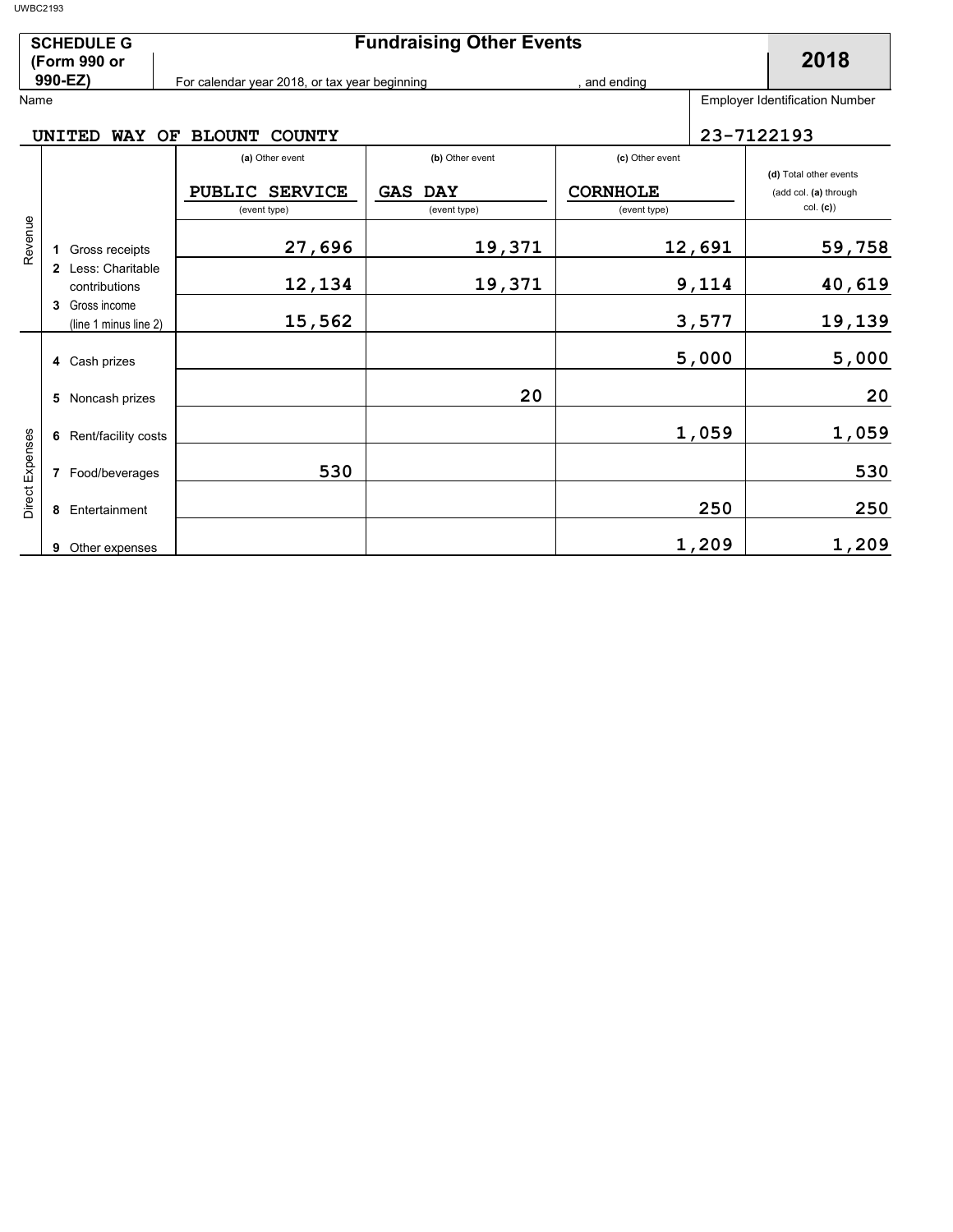### **Taxable Interest on Investments**

| <b>Description</b> |        |                 |      |      |                                                      |                          |
|--------------------|--------|-----------------|------|------|------------------------------------------------------|--------------------------|
|                    | Amount | <b>Business</b> | Code | Code | Unrelated Exclusion Postal Acquired after<br>6/30/75 | US<br>Obs $(\$$ or $%$ ) |
| INTEREST INCOME    | 5,163  |                 | 14   |      |                                                      |                          |
| TOTAL              | 5,163  |                 |      |      |                                                      |                          |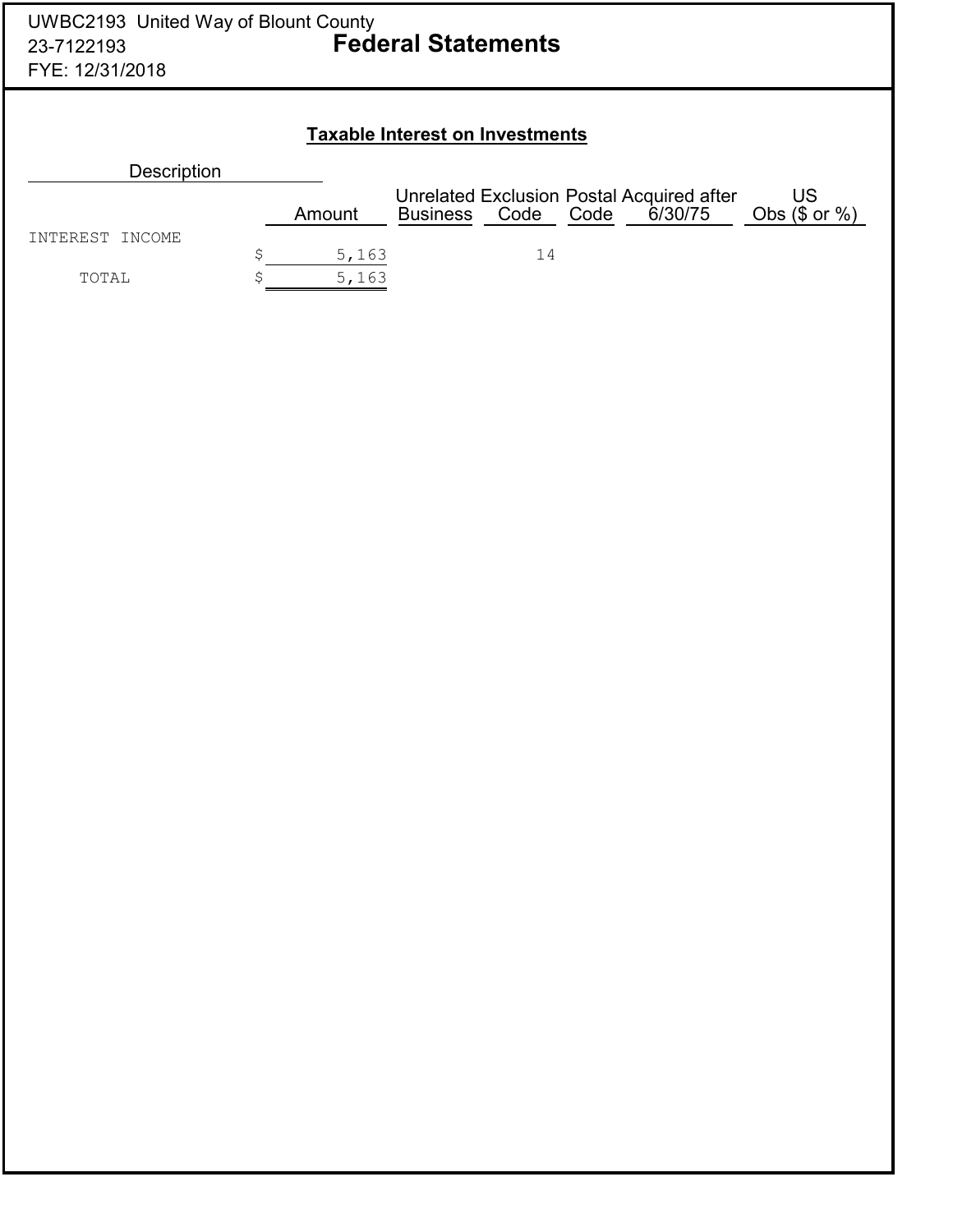### UWBC2193 United Way of Blount County 23-7122193FYE: 12/31/2018

# **Federal Statements**

# **Form 990, Part IX, Line 24e - All Other Expenses**

| <b>Description</b>                                                                                                                                                                               | Total<br><b>Expenses</b>                                                                       |    | Program<br>Service                                                                   |  | Management &<br>General                                         |  | Fund<br>Raising                                                                   |  |
|--------------------------------------------------------------------------------------------------------------------------------------------------------------------------------------------------|------------------------------------------------------------------------------------------------|----|--------------------------------------------------------------------------------------|--|-----------------------------------------------------------------|--|-----------------------------------------------------------------------------------|--|
| MEETING SPONSORS EXPENSE<br>INSURANCE AND BONDS<br>PRINTING<br><b>BANK FEES</b><br>CAMPAIGN SUPPLIES<br>TELEPHONE<br>LICENSES AND FEES<br>SUPPLIES<br>POSTAGE<br>OTHER OPERATING EXPENSE<br>MISC | 11,227<br>6,016<br>5,680<br>3,949<br>3,846<br>3,694<br>3,327<br>3,283<br>3,283<br>2,970<br>813 | \$ | 6,175<br>3,309<br>3,124<br>2,172<br>2,032<br>1,830<br>1,805<br>1,806<br>1,633<br>447 |  | 1,203<br>1,136<br>790<br>739<br>665<br>657<br>656<br>594<br>163 |  | 5,052<br>1,504<br>1,420<br>987<br>3,846<br>923<br>832<br>821<br>821<br>743<br>203 |  |
| SUBSCRIPTIONS<br>TOTAL                                                                                                                                                                           | 176<br>48,264                                                                                  | C  | 97<br>24,430                                                                         |  | 35<br>6,638                                                     |  | 44<br>17,196                                                                      |  |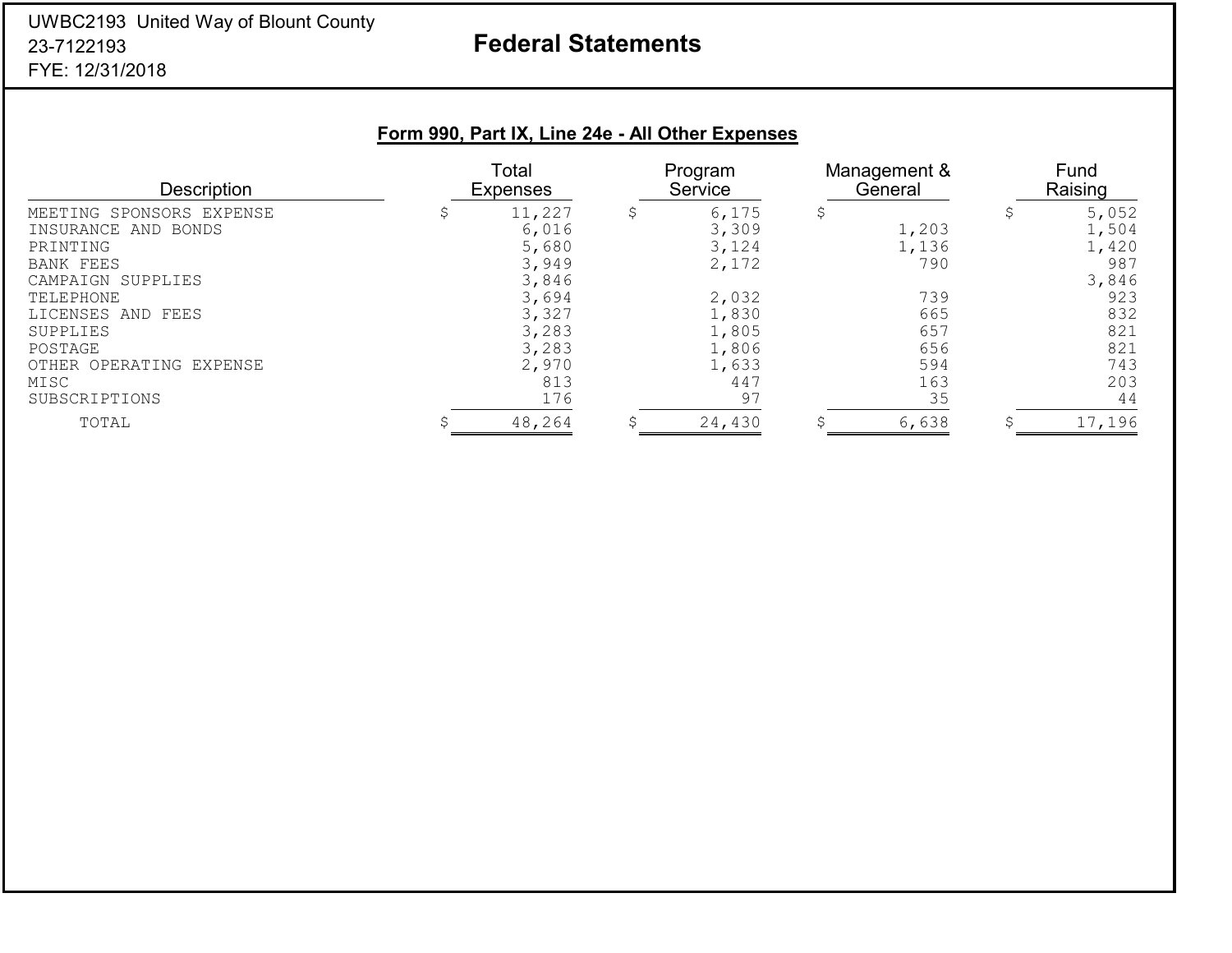### **Cornhole**

### **Other Direct Fundraising or Gaming Expenses**

| <b>Description</b> | Amount |
|--------------------|--------|
| PROMOTIONAL ITEMS  | 1,209  |
| TOTAI,             | 1,209  |